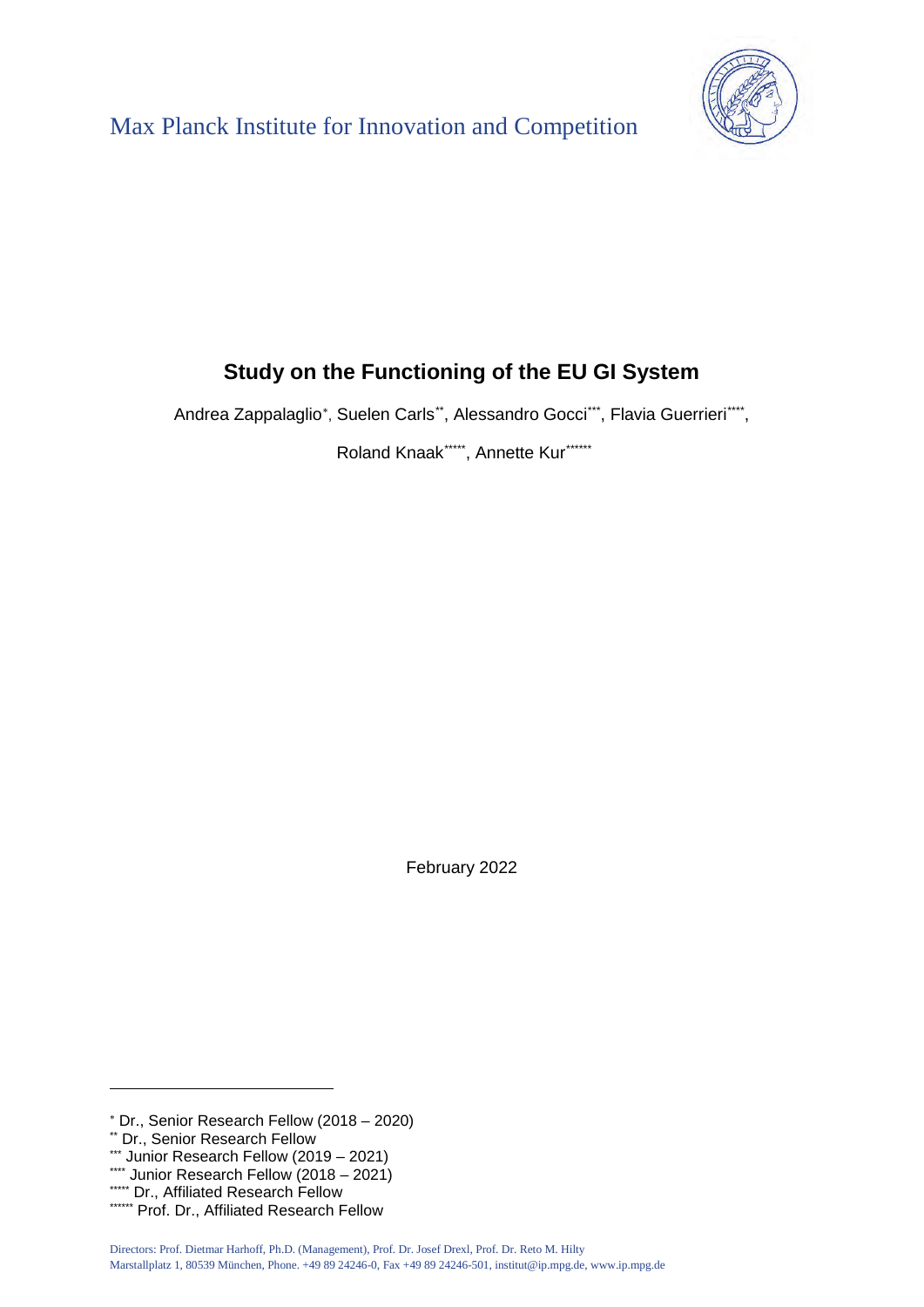# **Table of Contents**

<span id="page-1-0"></span>

| 1. |         |                                                                                   |  |
|----|---------|-----------------------------------------------------------------------------------|--|
|    |         |                                                                                   |  |
|    |         |                                                                                   |  |
| 2. |         |                                                                                   |  |
|    |         | Chapter 1 Quantitative analysis of GI registrations in the DOOR                   |  |
|    |         |                                                                                   |  |
|    | Part I. |                                                                                   |  |
| 1. |         |                                                                                   |  |
| 2. |         |                                                                                   |  |
|    |         |                                                                                   |  |
|    |         | 2.2. The organisation of the analysis and the methodological approach 7           |  |
|    |         |                                                                                   |  |
| 1. |         |                                                                                   |  |
|    |         |                                                                                   |  |
|    |         |                                                                                   |  |
| 2. |         |                                                                                   |  |
|    |         |                                                                                   |  |
|    |         |                                                                                   |  |
|    |         |                                                                                   |  |
| 1. |         | Rules on labelling/slicing, cutting, grating and packaging and limiting effect 18 |  |
| 2. |         |                                                                                   |  |
|    |         | 2.1. Size of the geographical areas identified in the specifications              |  |
|    |         |                                                                                   |  |
| 3. |         |                                                                                   |  |
|    |         |                                                                                   |  |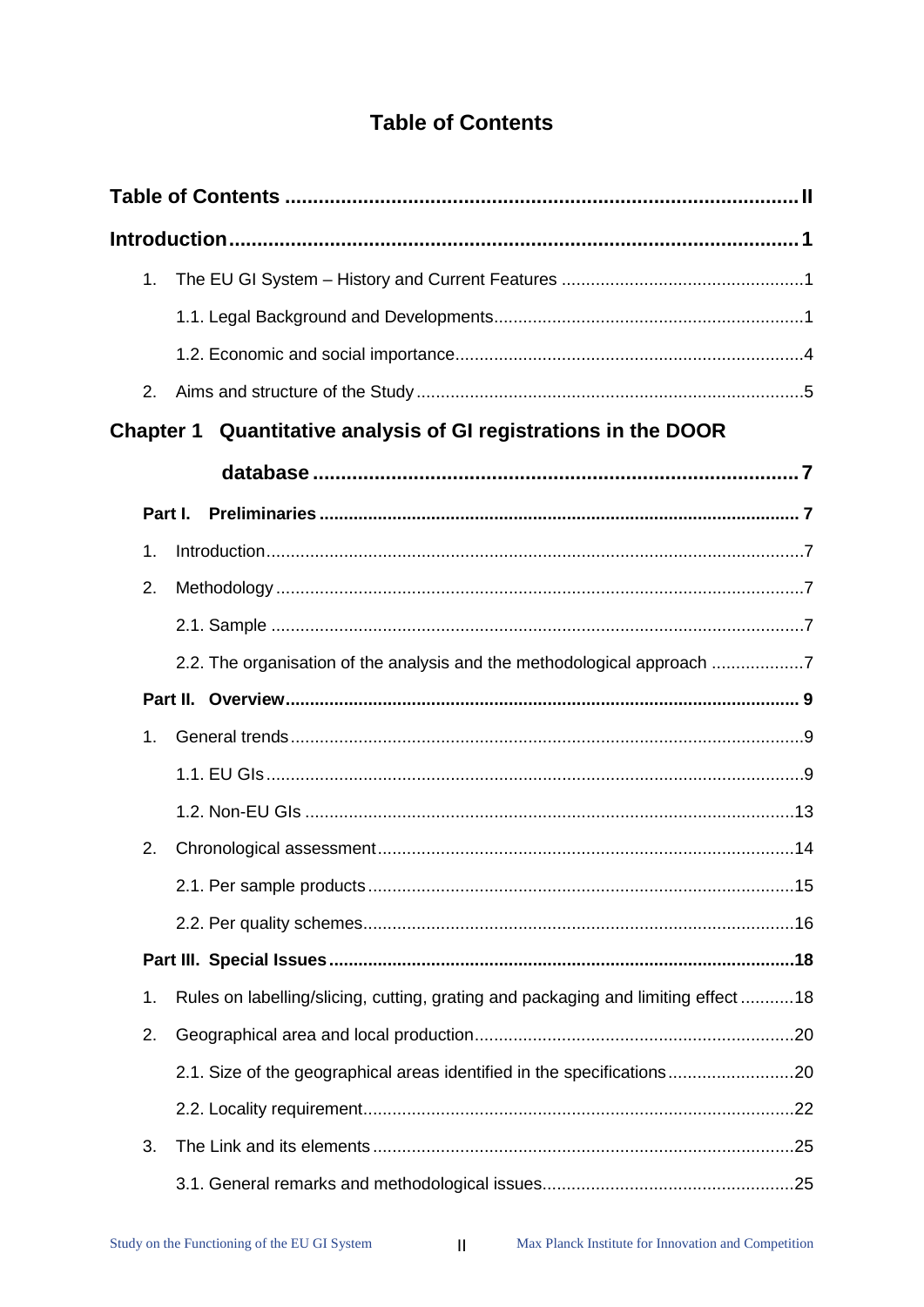| 4. |                                                                                |  |
|----|--------------------------------------------------------------------------------|--|
| 5. |                                                                                |  |
|    |                                                                                |  |
|    | Chapter 2 Cross-national comparative analysis of procedural laws               |  |
|    |                                                                                |  |
| 1. |                                                                                |  |
| 2. |                                                                                |  |
| 3. |                                                                                |  |
|    |                                                                                |  |
|    |                                                                                |  |
|    |                                                                                |  |
| 4. |                                                                                |  |
| 5. |                                                                                |  |
| 6. | Players involved in the registration, opposition, amendment, and cancellation  |  |
|    | 6.1. Producers' groups (or single natural or legal persons as provided under   |  |
|    |                                                                                |  |
|    |                                                                                |  |
|    |                                                                                |  |
|    |                                                                                |  |
|    |                                                                                |  |
| 7. | Conditions for opposition, amendment of registered GIs and cancellation        |  |
| 8. | Overview of the collected data concerning additional national requirements for |  |
|    |                                                                                |  |
| 9. |                                                                                |  |
|    |                                                                                |  |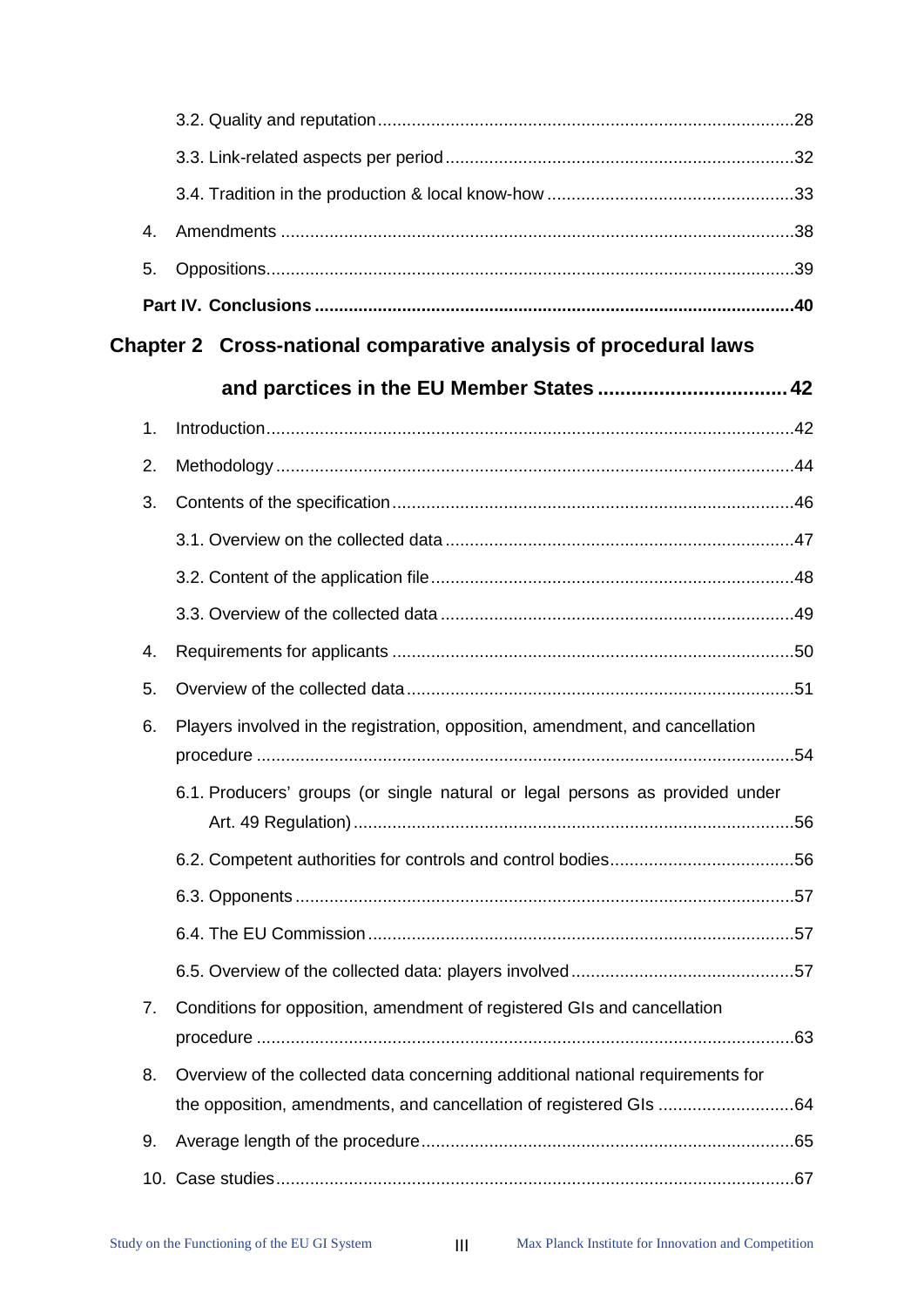|    | Chapter 3 Qualitative assessment of the structure and contents of                |  |
|----|----------------------------------------------------------------------------------|--|
|    |                                                                                  |  |
| 1. |                                                                                  |  |
| 2. |                                                                                  |  |
|    |                                                                                  |  |
|    |                                                                                  |  |
| 3. |                                                                                  |  |
|    | 3.1. Specifications registered via the Simplified Procedure and under Regulation |  |
|    |                                                                                  |  |
| 4. | Overall considerations on the analysis of the 'Potatoes' sample 95               |  |
|    |                                                                                  |  |
|    |                                                                                  |  |
|    |                                                                                  |  |
|    |                                                                                  |  |
|    |                                                                                  |  |
| 5. |                                                                                  |  |
|    |                                                                                  |  |
|    |                                                                                  |  |
|    |                                                                                  |  |
|    | 5.4. Specifications registered under Regulation 1151/2012 104                    |  |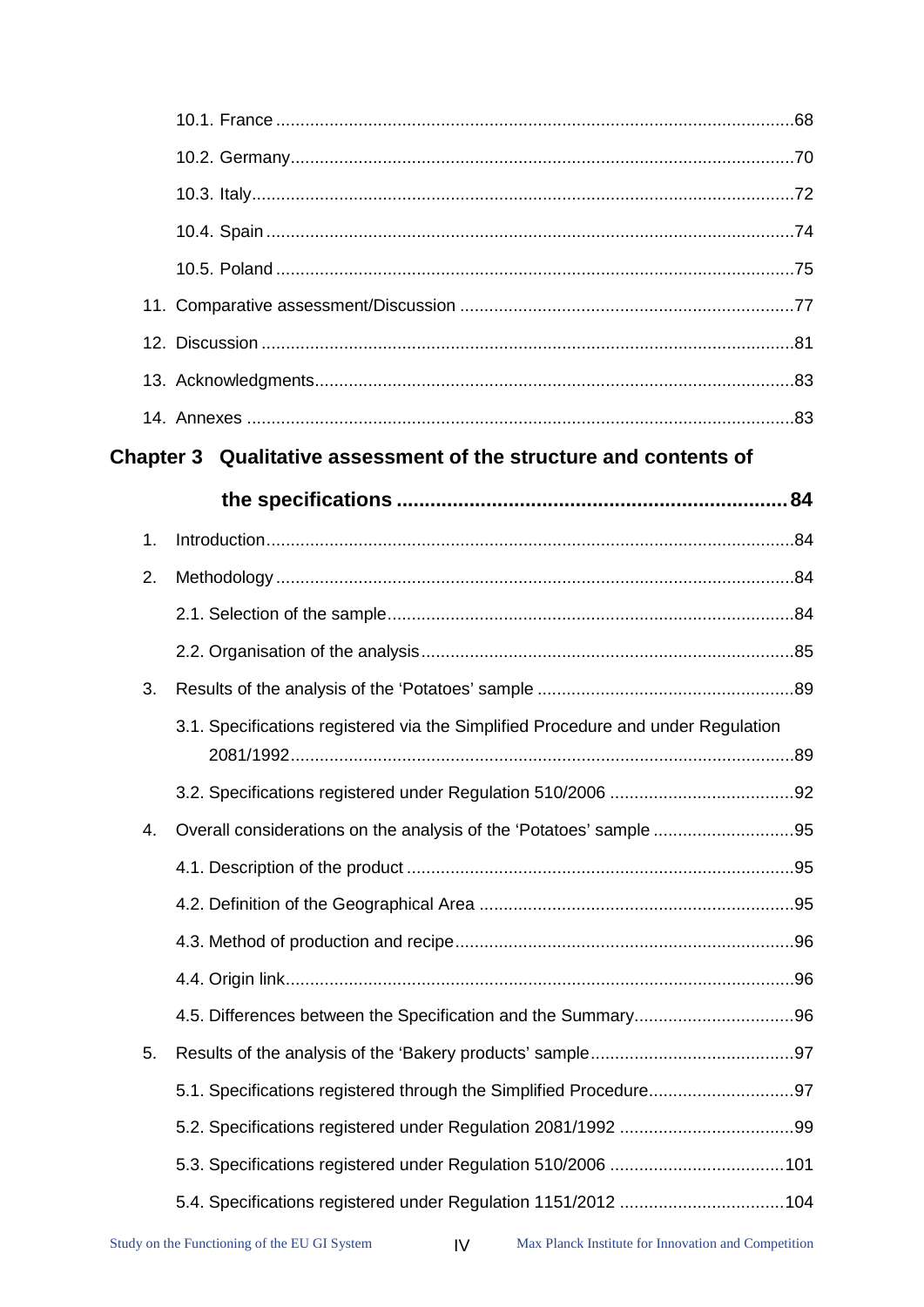| 6.           | Overall considerations on the analysis of the 'Bakery Products' sample 106 |  |
|--------------|----------------------------------------------------------------------------|--|
|              |                                                                            |  |
|              |                                                                            |  |
|              |                                                                            |  |
|              |                                                                            |  |
|              |                                                                            |  |
|              | 6.6. Differences between the Specifications and the Single Document108     |  |
| $\mathbf{7}$ |                                                                            |  |

# **[Chapter 4 Justifications and effects of the amendments:](#page-115-0)**

# **[analysis of PGIs of product class 1.2 for meat products .... 111](#page-115-0)**

| 3. Amendments to the SDs of agricultural products and foodstuffs: the legal frame115 |
|--------------------------------------------------------------------------------------|
|                                                                                      |
| 4.1. Justifications for and effects of the individual amendments117                  |
| 4.2. Impact of the amendments on the structure of the Single Documents121            |
|                                                                                      |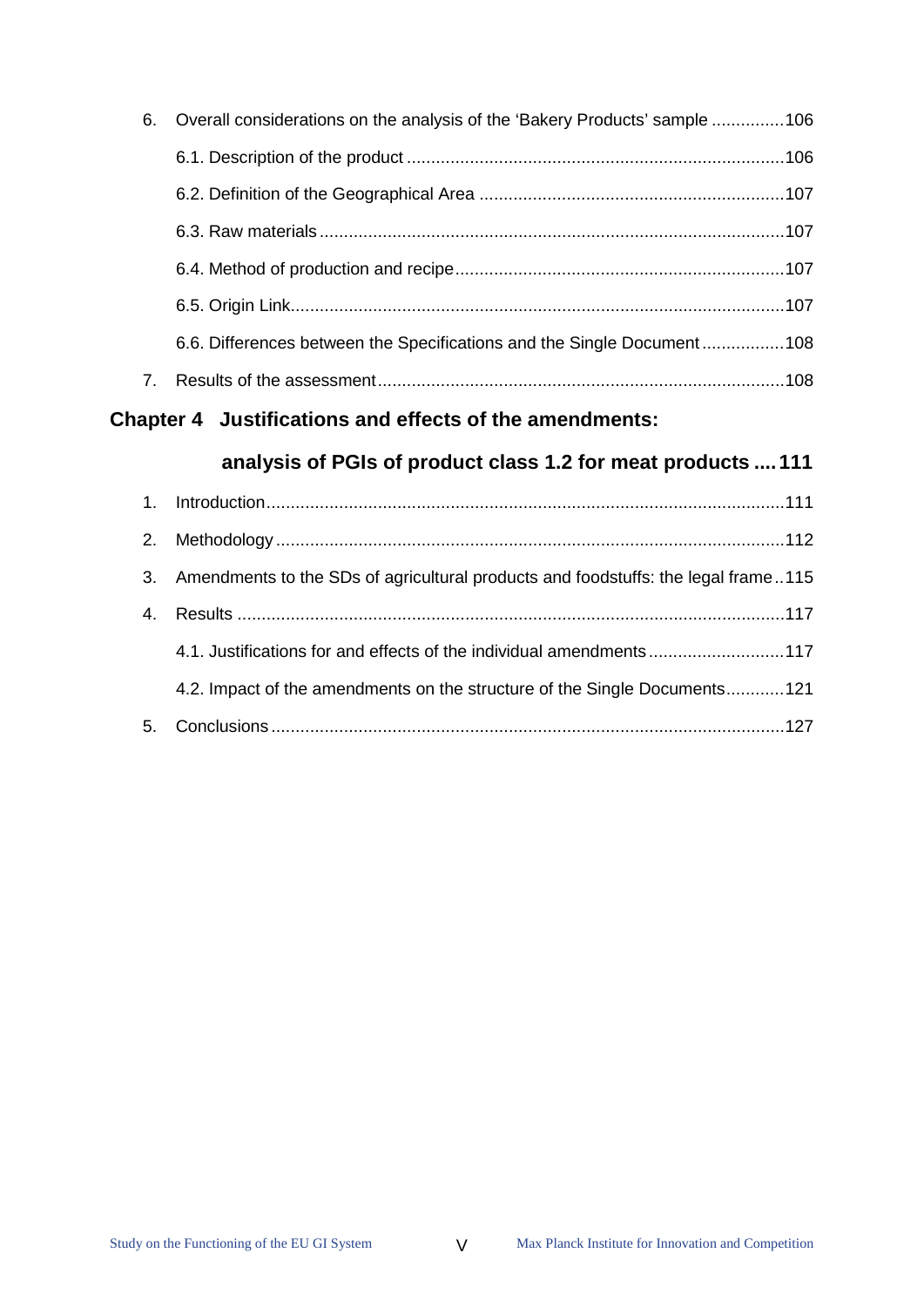# **Introduction**

# <span id="page-5-1"></span><span id="page-5-0"></span>**1. The EU GI System – History and Current Features**

# <span id="page-5-2"></span>**1.1. Legal Background and Developments**

Protection of geographical indications (GIs) against misleading and abusive practices is an important feature of the international intellectual property system, as set forth already in the Paris Convention (see Art 1(2) and Art 10 of the Paris Convention). The importance of such protection is particularly high not only in the wine sector, but also in the agricultural and food producing sector, where the natural conditions of climate and soil together with traditional methods and know-how can engender unique product specialties, the authenticity of which is guaranteed to the consumer by the designation attached to them.

Protection of GIs therefore constitutes a deeply rooted element of national policy in European countries with strong agricultural and gastronomic traditions such as Italy, Spain<sup>[1](#page-5-3)</sup> and in particular France. In France, sui generis legislation on geographical indications (appellations d'origine, AO) and qualified geographical indications (appellations d'origine controlées, AOC) was passed in the 1930s, $2$  together with the establishment of the INAO (then: CNAO) as a special institution handling the registration and monitoring of such designations.<sup>[3](#page-5-5)</sup> In the framework of that legislation and the debates preceding it, the notion of "terroir" was developed as a blend of natural conditions and the skills and traditions existing within a geographic area, which together account for a product's uniqueness. Different from that, countries like Germany,<sup>[4](#page-5-6)</sup> the UK<sup>[5](#page-5-7)</sup> or the Nordic countries<sup>[6](#page-5-8)</sup> historically did not consider it necessary to provide

<span id="page-5-3"></span><sup>1</sup> While protection of national designations of origin has been an important national policy feature in Italy and Spain, legislation was more fragmented than in France. See for example Italian law of 10 April 1954 n. 125 regarding cheeses [http://www.edizionieuropee.it/law/html/25/zn4\\_08\\_004.html#\\_ART0004;](http://www.edizionieuropee.it/law/html/25/zn4_08_004.html#_ART0004) for Spain, see Real Decreto 728/1988 de 8 de julio https://www.boe.es/buscar/doc.php?id=BOE-A-1988-

<span id="page-5-4"></span><sup>&</sup>lt;sup>2</sup> An earlier law dating from 1919 had already sought to protect geographical indications, but was considered insufficient. For the complex history of French GI legislation see Andrea Zappalagio, The Transformation of EU Geographical Indications Law: The Present, Past, and Future of the Origin Link

<span id="page-5-5"></span> $\frac{3}{3}$  France is the only Member State in the EU where such a specialised body exists.

<span id="page-5-6"></span><sup>4</sup> Protection against misleading use of geographical indications was available under Sec. 3 Act Against Unfair Competition (UWG 1904). See for instance Federal Court of Justice (BGH) 29 April 1982, I ZR 111/80 - Elsässer Nudeln). In addition, special legislation was passed for non-agricultrural products with a special tradition and reputation (Act to protect the name "Solingen" for blades of 25 July 1938). Furthermore, the former German Democratic Republic (GDR) provided for registration-based protection of geographical indications; the option was however abolished after reunification in 1990.

<span id="page-5-7"></span><sup>&</sup>lt;sup>5</sup> Protection could be granted on the basis of passing off; see Chocosuisse Union des Fabricants der Chocolate Suisse v Cadbury (Swiss Chalet" for chocolate), [1997] EWHC 360 (Pat); Fage UK v Chobani, [2013] EWHC 360; but see Taittinger and others v Allbev ("Elderberry Champagne"), [1993] 1 CMLR 597.

<span id="page-5-8"></span><sup>&</sup>lt;sup>6</sup> The relevant provisions were ancored in the respective Marketing Acts, with violations being subject to monitoring and sanctioning by consumer ombudspersons and consumer authorities.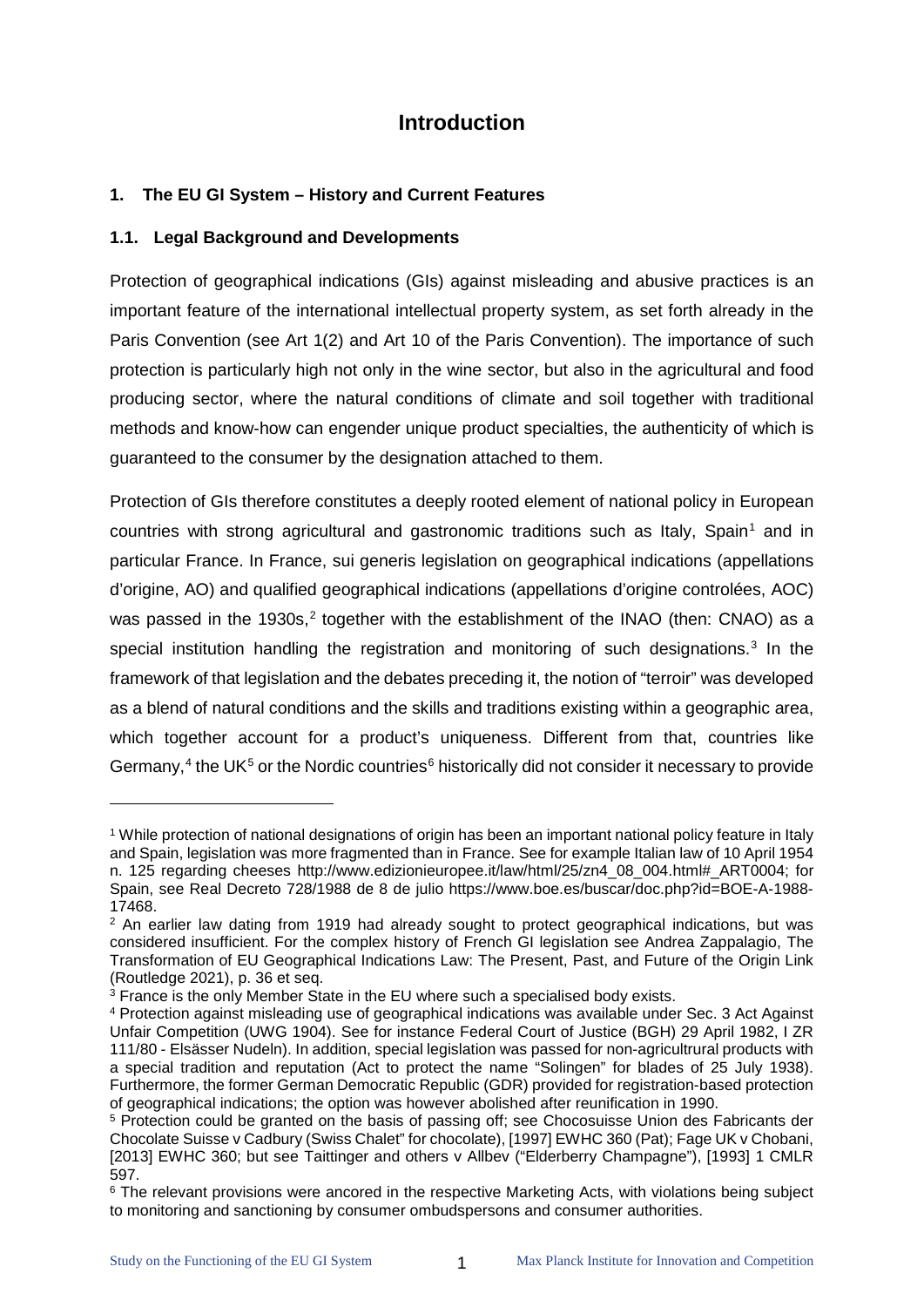for GI protection other than by a robust system of safeguards against unfair and misleading marketing practices.

On the EU level geographical indications became topical for the first time in 1974 in connection with the basic principle of the free movement of goods under EU law. The Case *Dassonville*[7](#page-6-0) referred by a Belgian Court to the European Court of Justice (ECJ) concerned the import of Scotch Whisky from France into Belgium. According to Belgian law, products under such designations could only be marketed if they were accompanied by an official certificate of the country of origin; in France, the country of first import into the EEC, no such certificate was required. The ECJ found that the import restriction resulting from Belgian law amounted to a measure having equivalent effect in the meaning of Art. 30 EEC Treaty. Considering that it concerned a formality that the importer in Belgium as the country of second import could only comply with under serious difficulties, this measure was liable to disrupt the free movement of goods in the internal market. Later, in Case *Exportur[8](#page-6-1)* , the ECJ acknowledged that impediments to the free movement of goods resulting from protection of geographical indications under bilateral agreements between Member States are capable of being justified under Art. 36 EEC Treaty, if and as long as the indication enjoys protection under the law of the exporting country and is recognized by the public in that country as an indication of origin. Both decisions indicated that national diversities in the modalities of protection were likely to produce obstacles to intra-Community trade, creating a need for a uniform protection instrument.

This led to enactment of Council Regulation No. 2081/[9](#page-6-2)2<sup>9</sup> on the protection of geographical indications (PGIs) and designations of origin (PDOs) for agricultural products and foodstuffs<sup>[10](#page-6-3)</sup>. Protection under the Regulation is based on registration. After the system went into force on 23 July 1993, an option was granted for Member States to present within six months to the European Commission lists of eligible GIs protected under their national law, which, after

<span id="page-6-1"></span><span id="page-6-0"></span><sup>7</sup> ECJ Case 8/74, 11 July 1974, Procureur du Roi v Benoît and Gustave Dassonville, [1974] E.C.R. 837. <sup>8</sup> ECJ Case C-3/91, 10 November 1992, Exportur SA v LOR SA and Confiserie du Tech SA ("Touron de Alicante"), [1992] E.C.R. I-05529.

<span id="page-6-2"></span><sup>&</sup>lt;sup>9</sup> Council Regulation 2081/92 of 14 July 1992 on the protection of geographical indications and designations of origin for agricultural products and foodstuffs, as amended by Council Regulation 535/97 of 17 March 1997 and Council Regulation 692/2003 of 8 April 2003.

<span id="page-6-3"></span><sup>&</sup>lt;sup>10</sup> Geographical indications for wines and spirits are regulated in different Regulations. For spirits see Regulation (EC) No 110/2008 of the European Parliament and of the Council of 15 January 2008 on the Definition, Description, Presentation, Labeling and the Protection of Geographical Indications of Spirit Drinks; for aromatised wines see Regulation (EU) No 251/2014 of the European Parliament and of the Council of 26 February 2014 on the definition, description, presentation, labelling and the protection of geographical indications of aromatised wine products; see also Council Regulation No 1234/2007 of 22 October 2007 Establishing a Common Organization of Agricultural Markets and on Specific Provisions for Certain Agricultural Products, which contains rules on designations of origin, geographical indications, and traditional terms in the wine sector that run largely parallel to those in the (current) EU GI Regulation.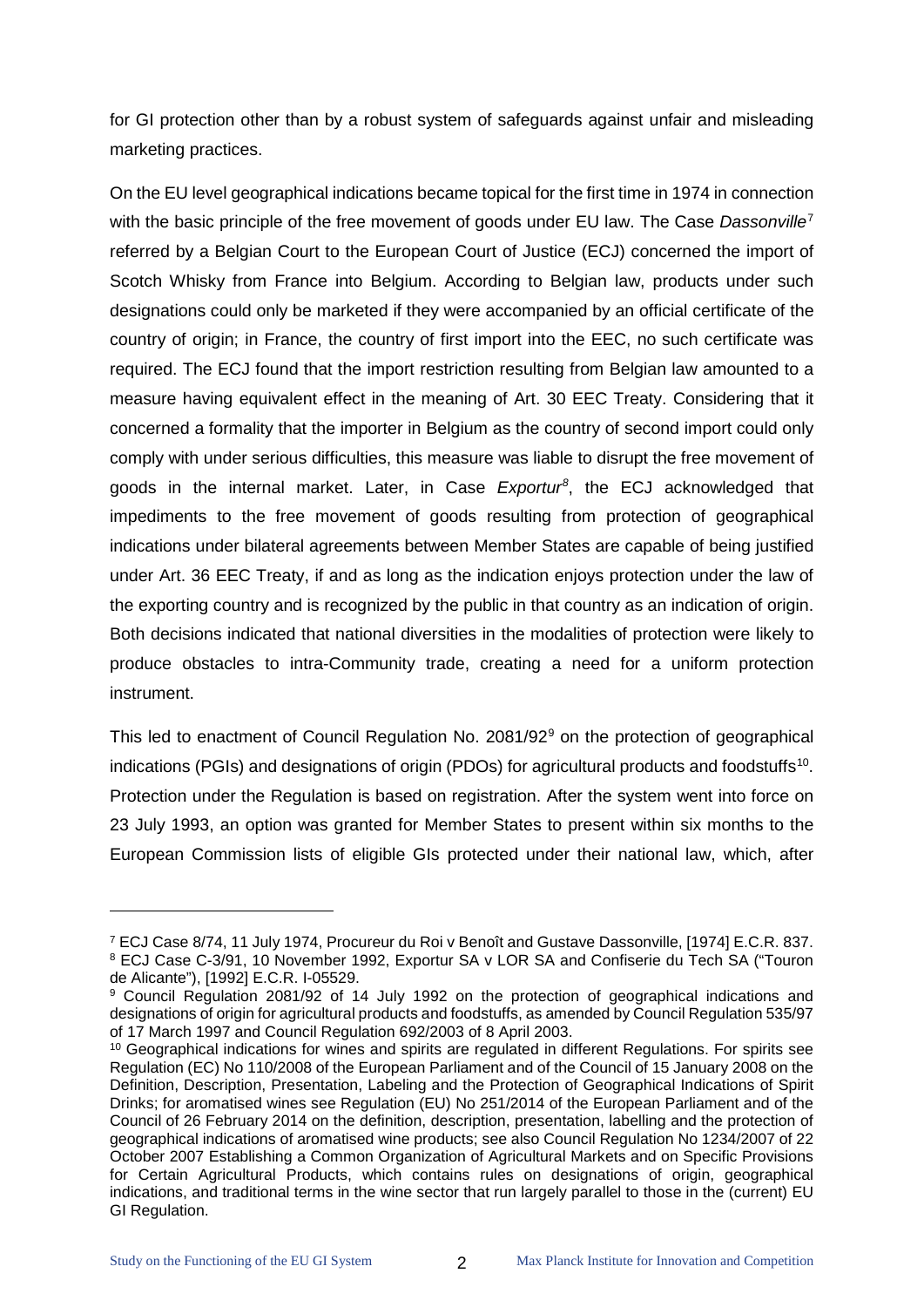examination by the Commission as to compliance with the substantive requirements under Regulation 2081/92, were subject to registration under the Simplified Procedure (Art. 17 Regulation 2081/92). In practice, that option was easier to comply with for GIs from Member States with an intellectual property-like GI registration system.

Under Regulation 2081/92 GIs from non-Community countries could be registered under the condition that a system for examination and control existed in the country of origin, and provided that Community GIs were protected there on the basis of reciprocity (Art. 12 Regulation 2081/92). In Dispute Settlement proceedings instigated by the US before the WTO it was found that this provision violated the principle of national treatment in Art. 2 Paris Convention and Art. 3 TRIPS.<sup>[11](#page-7-0)</sup> Regulation 2081/92 was therefore repealed and replaced by Regulation 510/2006,<sup>[12](#page-7-1)</sup> which provided an option for third-country GIs to be filed directly with the European Commission, without further preconditions. Furthermore, Regulation 510/2006 aimed at rendering the registration criteria more transparent by requesting that the main points of the specification and a concise description of the link between the locality and the product specifics are set forth in a Single Document (Art. 5 (3) (c) Regulation 510/2006).

In 2012, Regulation 510/2006 was replaced by Regulation 1151/2012 on quality schemes for agricultural products and foodstuffs.<sup>[13](#page-7-2)</sup> In addition to indications of geographical origin, Regulation 1151/2012 also encompasses so-called traditional specialities guaranteed  $(TSG)^{14}$  $(TSG)^{14}$  $(TSG)^{14}$ , with a common framework of rules on controls and procedures.

While Regulation 1151/2012 thereby has taken steps towards consolidating EU legislation on GIs and adjacent forms of labelling, the area remains somewhat fragmented due to the fact that GI protection for wines, spirits and aromatised wines is still subject to separate legislation. At least in the longer run common legislation comprising GIs in other fields than those addressed by Regulation 1151/2012 could be envisaged. In addition, plans by the European Commission to enlarge the area of protected GIs to non-agricultural ("non-agri") products have

<span id="page-7-0"></span><sup>11</sup> European Communities - Protection of Trademarks and Geographical Indications for Agricultural Products and Foodstuffs – Complaint by the United States - Report of the Panel, WT/DS/174 (15 March 2005).

<span id="page-7-1"></span><sup>&</sup>lt;sup>12</sup> Council Regulation 510/2006 of 20 March 2006 on the protection of geographical indications and designations of origin for agricultural products and foodstuffs, as amended by Council Regulation 1791/2006 of 20 November 2006 adapting certain Regulations and Decisions in the fields of free movement of goods, with detailed implementation rules in Commission Regulation 1898/2006.

<span id="page-7-2"></span><sup>&</sup>lt;sup>13</sup> Regulation (EU) No 1151/2012 of the European Parliament and of the Council of 21 November 2012<br>on quality schemes for agricultural products and foodstuffs.

<span id="page-7-3"></span><sup>&</sup>lt;sup>14</sup> Title III, Art. 17 et seq. Regulation 1151/2012. TSGs designate products made according to traditional customs and technique, without that being linked to a specific geographical area.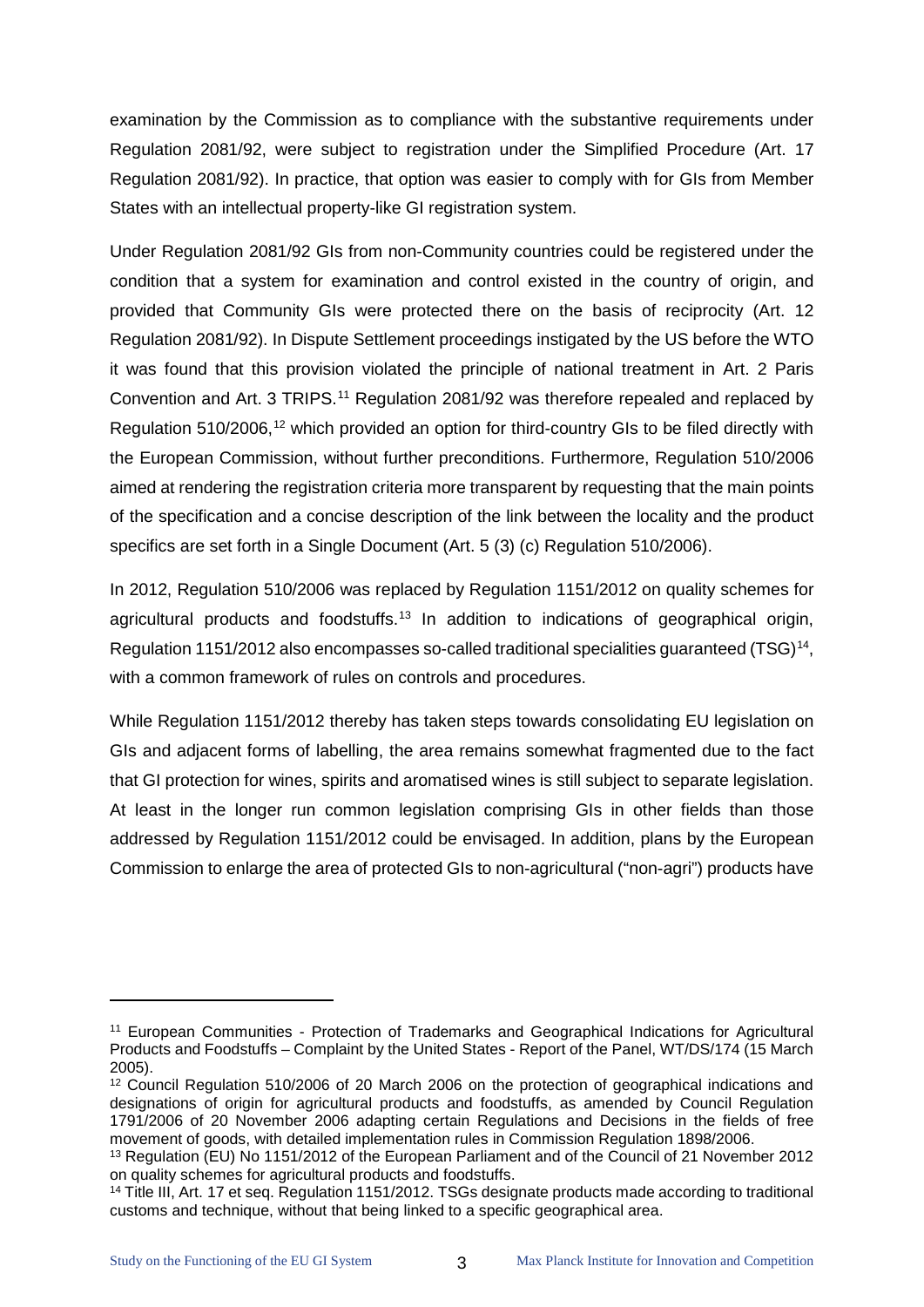been launched for consulation and are currently under discussion, [15](#page-8-1) without a legislative proposal having been tabled so far.

Meanwhile the EU is also active on the international level.<sup>[16](#page-8-2)</sup> In particular, protection of GIs regularly forms an integral part of bilateral or regional trade agreements,<sup>[17](#page-8-3)</sup> of which 30 agreements the EU has concluded by now<sup>18</sup>. This may result in mutual obligations by the trading partners to protect a comprehensive amount of GIs for specific products, such as in the agreement concluded with China, or it may oblige the other party to revise their domestic laws in order to accommodate the rights and duties assumed in the trade agreement, such as in the case of Australia. [19](#page-8-5)

#### <span id="page-8-0"></span>**1.2. Economic and social importance**

 $\ddot{\phantom{a}}$ 

GI protection is of crucial relevance for the EU not least because of the economic value represented by such designations. According to figures presented in a Study conducted on behalf of the European Commission<sup>20</sup>, the overall value of EU *sui generis* GIs<sup>[21](#page-8-7)</sup> amounts to approximately 75 billion  $\epsilon$ , with registered agricultural products being worth 27 billion  $\epsilon^{22}$  $\epsilon^{22}$  $\epsilon^{22}$ Products sold under a GI (including GIs for wines and spirits) are able to achieve a clear premium, with the sales value being double on average in comparison to similar products sold without certification.<sup>[23](#page-8-9)</sup> Furthermore, around 20% of this income is generated by exports to third countries. The economic success reflected in those figures is partly due to conscious marketing: The European Commission invests an annual budget of around 50 million  $\epsilon$  to promote GI products in the EU and worldwide<sup>24</sup>.

<span id="page-8-1"></span><sup>15</sup> For details see https://ec.europa.eu/growth/industry/policy/intellectual-property/geographicalindications/non-agricultural-products\_en.

<span id="page-8-2"></span><sup>&</sup>lt;sup>16</sup> The EU – or, at that time, the EC – was also an active promoter of GI protection in the TRIPS negotiations, and it supported the activities by WIPO to revise the Lisbon Agreement for the Protection of Appellations of Origin and their International Registration, resulting in the adoption of the Geneva Act of the Agreement (2015), which entered into force on 26 February 2020.

<span id="page-8-3"></span><sup>17</sup> For more information on this point, see EU Commission, 'Food & Drink – EU Geographical Indications Scheme (revision)' < https://ec.europa.eu/info/law/better-regulation/have-your-say/initiatives/12664- Food-&-drink-EU-geographical-indications-scheme-revision-\_en>.<br><sup>18</sup> https://ec.europa.eu/trade/policy/accessing-markets/intellectual-property/geographical-indications/.

<span id="page-8-4"></span>

<span id="page-8-5"></span><sup>&</sup>lt;sup>19</sup> https://www.dfat.gov.au/trade/agreements/negotiations/aeufta/public-objections-gis/Pages/list-of-<br>european-union-geographic-indications-gis.

<span id="page-8-6"></span><sup>&</sup>lt;sup>20</sup> European Commission, Study on Economic Value of EU Quality Schemes, Geographical Indications *(GIs) and Traditional Specialities Guaranteed (TSGs): Final Report* (2020) <https://data.europa.eu/doi/10.2762/396490>.

<span id="page-8-7"></span><sup>&</sup>lt;sup>21</sup> European Union also protects Traditional Specialities Guaranteed (TSG), The sales value of agricultural products and foodstuffs labelled as TSG are worth €2.3 billion.

<span id="page-8-8"></span> $22$  The EU Study (fn. 20) was based on all 3,207 product names protected across the 28 EU Member States at the end of 2017 (by the end of March 2020, the total number of protected names increased to 3,322). It concludes that the sales value of a product with a protected name is on average double than that for similar products without a certification.

<span id="page-8-9"></span> $23$  For the products covered by the EU Study (fn. 20), the value premium rate was 2.85 for wines, 2.52 for spirits and 1.5 for agricultural products and foodstuffs.

<span id="page-8-10"></span><sup>&</sup>lt;sup>24</sup> https://ec.europa.eu/commission/presscorner/detail/en/IP\_20\_683.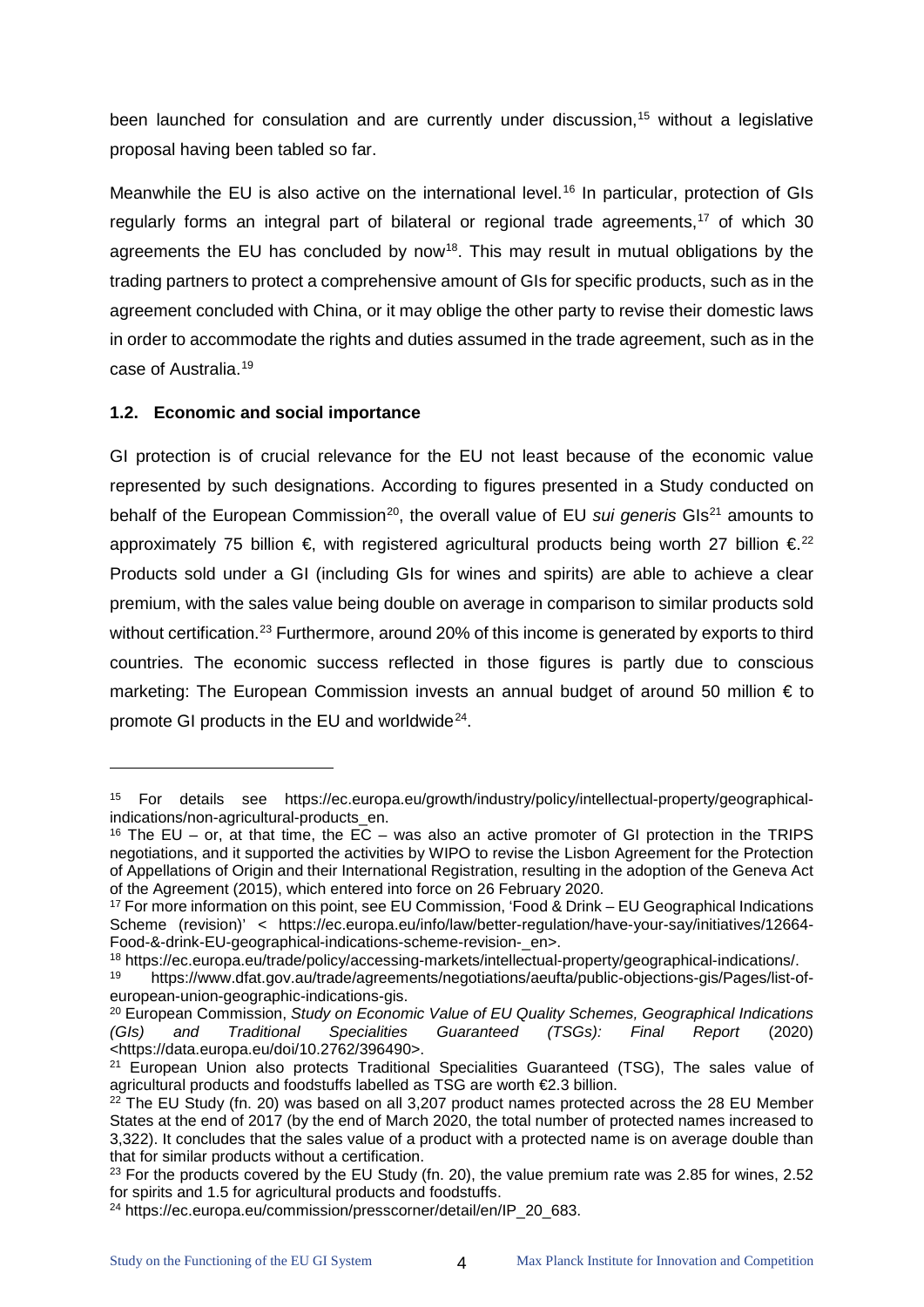Apart from the economic relevance, GIs also have a social, cultural and political impact. They contribute to shaping the daily life of the producers and to preserving the culture and traditions that were developed in, and have left an imprint on, specific localities and regions. They are a cause of pride for those who engage in the production of goods, and enable consumers to recognize and appreciate the different nuances and flavours that characterize traditional food production with its regional and local specialties. For all of that, GIs have played and continue to play an essential role in the development of EU agricultural policy as well as in the strategies for rural development and, more recently, sustainability and green development.<sup>[25](#page-9-1)</sup>

#### <span id="page-9-0"></span>**2. Aims and structure of the Study**

Despite the importance of the GI quality schemes in the EU, an in-depth analysis of their nature and of the elements upon which registrations are granted and specifications are drafted is currently lacking. In order to better understand the implications of the EU *sui generis* GI system<sup>26</sup> the assessment undertaken in this Study aims to provide more insight into the practical nature, functioning and foundations of the EU *sui generis* GI regime for the protection of agricultural products and foodstuffs.

This will help answering a number of research questions:

- **a)** What is the nature of EU GIs and has it changed over time?
- **b)** How do EU GIs perform their origin functions today?
- **c)** What role has the simplified procedure played?
- **d)** What function has the PDO played in the evolution of the EU GI regime?
- **e)** What is the relationship between PGIs and PDOs today? Are there any indications for changes in that relationship which might affect the system?
- **f)** What are the specific features and differences between the national systems involved in the registration of GIs under the EU GI system?
- **g)** How does the approach to the drafting of the specifications differ among the Member States?

<span id="page-9-2"></span><span id="page-9-1"></span> $25$  For instance, sui generis GIs are explicitly mentioned as part of the EU 'Farm to Fork Strategy' which stands at the core of the broader European Green Deal. See, European Commission, 'Farm to Fork<br>Strategy: For a Fair, Healthy and Environmentally-Friendly Food System' (2020) For a Fair, Healthy and Environmentally-Friendly Food System' (2020) https://ec.europa.eu/food/sites/food/files/safety/docs/f2f\_action-plan\_2020\_strategy-info\_en.pdf. <sup>26</sup> For an earlier attempt see Andrea Zappalaglio, *The Transformation of EU Geographical Indications Law: The Present, Past, and Future of the Origin Link* (Routledge 2021). The approach taken in this MPI Study is somewhat more comprehensive, as (a) the sample is more updated, (b) the number of variables included in the analysis is much higher, (c) account is taken not only of the Single Document, but also of the full specifications (d) the criteria for assessment were applied in a slightly different way, for instance regarding the assessment of the 'qualitative' versus 'reputational' link (see for more details below, Chapter 1.7.1). Furthermore, as the research team consisted of several persons, the spectrum of views was somewhat broader, which may have impacted some of the results. In spite of those differences, the analysis undertaken in this Study confirms the general tendencies already highlighted in Andrea Zappalaglio's earlier efforts (above, fn 27).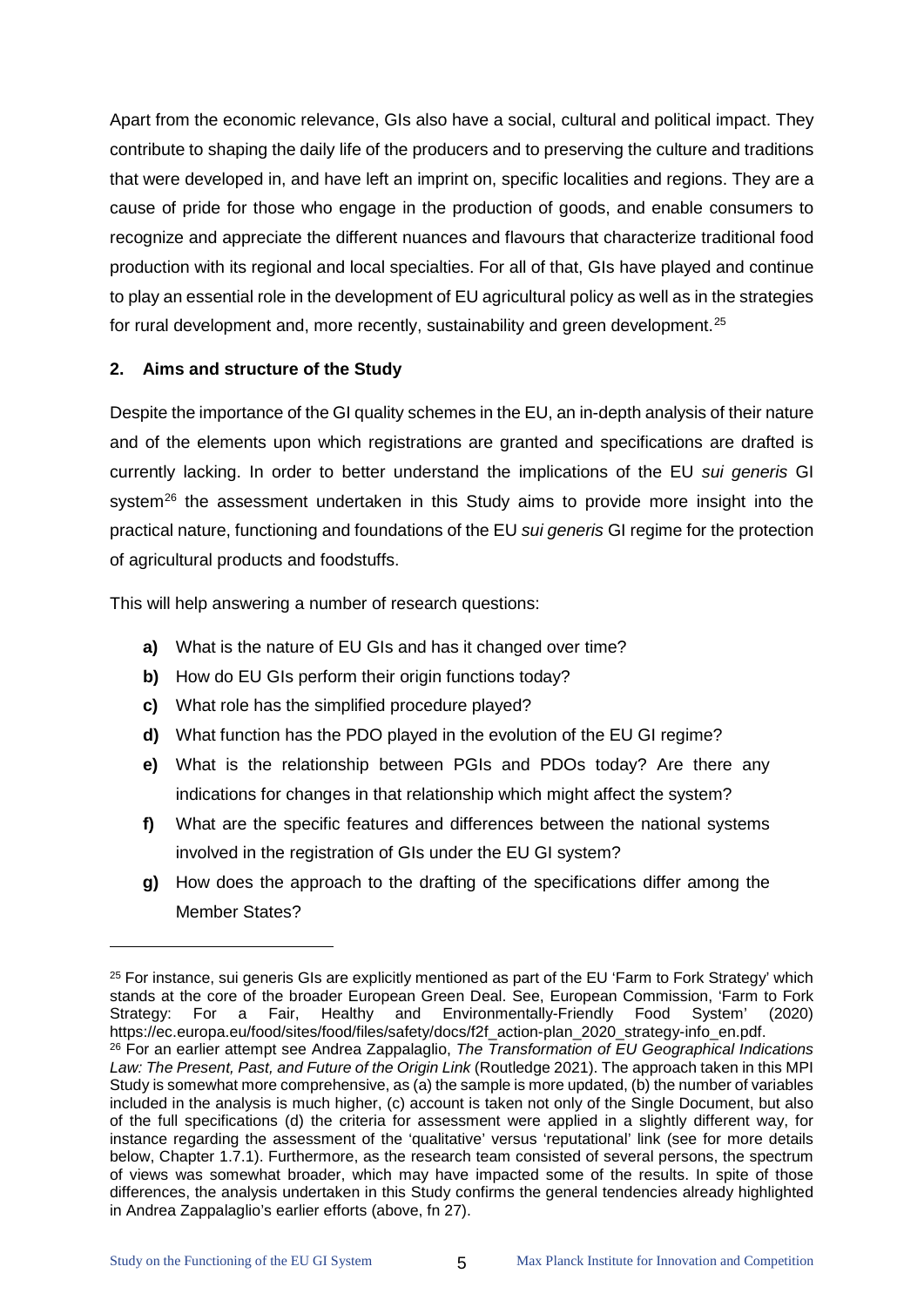- **h)** To what extent do the specifications differ from the summaries and, most importantly, the single documents?
- **i)** What are the points of, and reasons for, amendments of specifications and and how do they impact the criteria originally selected for the specification?

Before this background the Study is structured as follows:

Its central part – presented in *Chapter 1* – consists of a quantitative analysis of the DOOR database, which until 1st January 2021 contained all registrations filed and accepted under Regulation 1151/2012 or its predecessors. The sample presented in Chapter 1 is complete until 31 May 2019. It should be noted here that after 31 December 2020 the DOOR database is no longer maintained; designations protected under Regulation 1151/2012 as well as under the special legislation on wines, spirits and aromatised wines are now found in the eAmbrosia database.[27](#page-10-0)

*Chapter 2* undertakes a comparative analysis of national rules and practices concerning procedures related to GIs filed or registered under the EU GI protection system.

In *Chapter 3*, selected product samples (Potatoes, bakery products) are analysed as to the specifics set forth in the specification and the changes occurring in that regard over time.

Finally, *Chapter 4* takes an in-depth look at the kind, reasons for, and impact of amendments made to product specifications related to Class 1.2 GI products (meat products).

 $\ddot{\phantom{a}}$ 

<span id="page-10-0"></span><sup>27</sup> European Commission, 'eAmbrosia - the EU Geographical Indications Register' https://ec.europa.eu/ info/food-farming-fisheries/food-safety-and-quality/certification/quality-labels/geographical-indicationsregister/.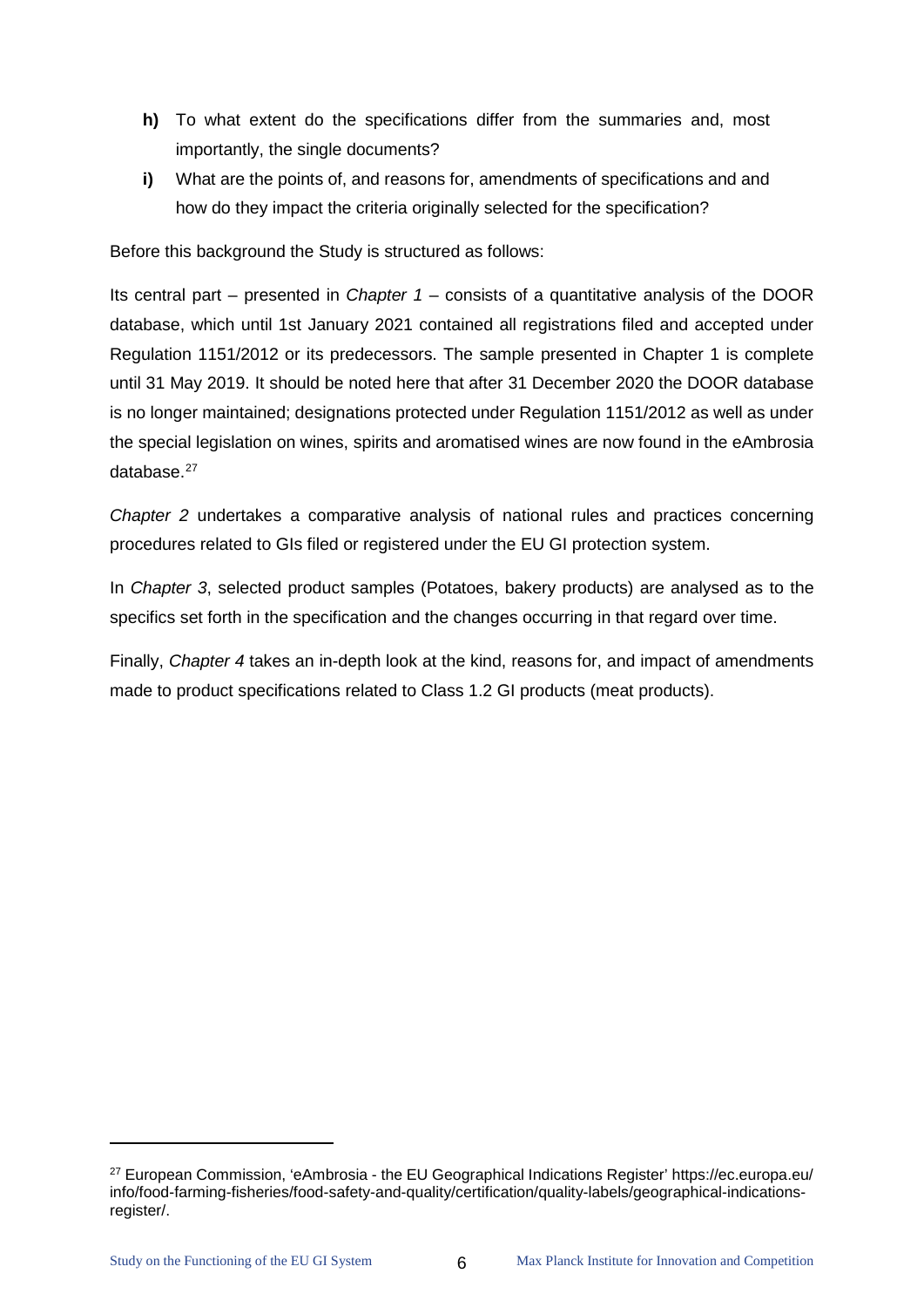# **Chapter 1**

# <span id="page-11-0"></span>Quantitative analysis of GI registrations in the DOOR database

*Andrea Zappalaglio*

# <span id="page-11-1"></span>**Part I. Preliminaries**

# <span id="page-11-2"></span>**1. Introduction**

This chapter presents the results of a complete quantitative assessment of the contents of the specifications of EU *sui generis* GIs registered for agricultural products and foodstuffs from the inception of the system after it became operational in 1994, until 31 May 2019.<sup>[28](#page-11-6)</sup>

# <span id="page-11-3"></span>**2. Methodology**

#### <span id="page-11-4"></span>**2.1. Sample**

 $\ddot{\phantom{a}}$ 

The sample collected for the assessment included every document retrievable via the DOOR database<sup>[29](#page-11-7)</sup> concerning all PDOs and PGIs registered until 31 May 2019. Overall, this included 1390 specifications, 641 PDOs and 749 PGIs, plus other sources of information such as Single Documents, where available, annexes and others.

# <span id="page-11-5"></span>**2.2. The organisation of the analysis and the methodological approach**

The abovementioned sample has been analysed using a questionnaire composed of 76 parameters reflecting the fundamental elements required for the registration of an agrifood GI as they emerge from key documents such as: (a) Regulation 1151/2012; (b) Implementing Regulation 668/2014 $^{30}$  $^{30}$  $^{30}$ ; (c) the structure of the Single Document $^{31}$  $^{31}$  $^{31}$ ; (d) the most important

<span id="page-11-6"></span><sup>&</sup>lt;sup>28</sup> The methodology used in this Study differs from the approach used in Andrea Zappalaglio's book; for details see above, fn. 27.

<span id="page-11-7"></span><sup>&</sup>lt;sup>29</sup> This used to be the EU database of agrifood GIs. It was discontinued in January 2021 and its contents were included in the unified eAmbrosia register that also includes wines, fortified wines and spirits GIs; see above.

<span id="page-11-8"></span><sup>30</sup> Commission Implementing Regulation (EU) No 668/2014 of 13 June 2014 laying down rules for the application of Regulation (EU) No 1151/2012 of the European Parliament and of the Council on quality schemes for agricultural products and foodstuffs.

<span id="page-11-9"></span><sup>&</sup>lt;sup>31</sup> Annex I to Implementing Regulation No 668/2014. The template of the Single Document for the registration of an EU agrifood GI can be found here: [https://ec.europa.eu/info/food-farming](https://ec.europa.eu/info/food-farming-fisheries/food-safety-and-quality/certification/quality-labels/registration-name-quality-product/applications-food-and-agricultural-products_en)[fisheries/food-safety-and-quality/certification/quality-labels/registration-name-quality](https://ec.europa.eu/info/food-farming-fisheries/food-safety-and-quality/certification/quality-labels/registration-name-quality-product/applications-food-and-agricultural-products_en)[product/applications-food-and-agricultural-products\\_en.](https://ec.europa.eu/info/food-farming-fisheries/food-safety-and-quality/certification/quality-labels/registration-name-quality-product/applications-food-and-agricultural-products_en)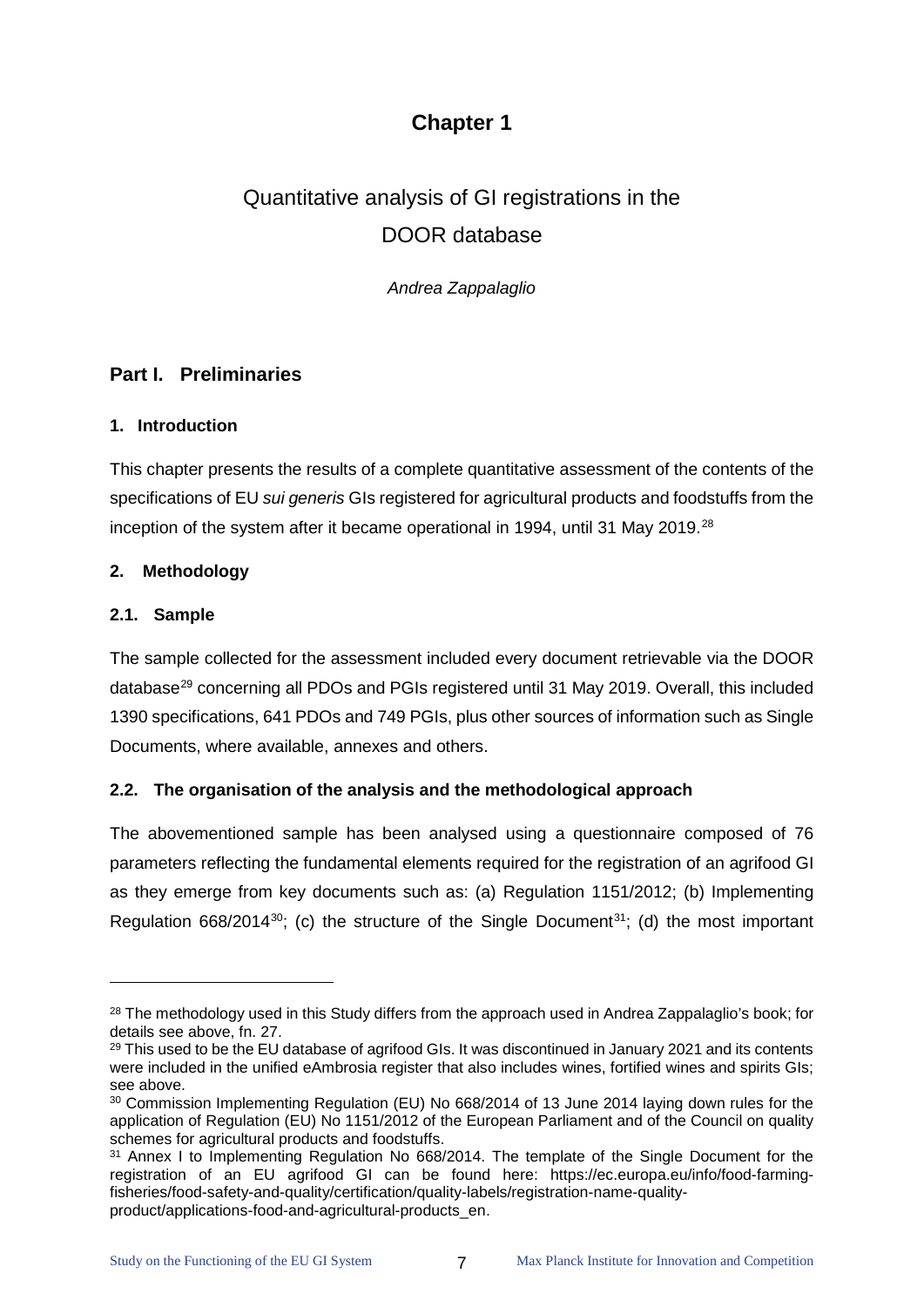applicants' guides and other authoritative documents.<sup>[32](#page-12-0)</sup> More specifically, the parameters were organised in four different sections:

- **a) General information** refers to the production's area size; rules on slicing, grating cutting and packaging with/without limiting effect.
- **b) Description of the product** deals with form, size, weight, and other product characteristics in general.
- **c) Link and evidence of the link,** focusing on critical issues like climate, nature and know-how.
- **d) Amendments to the specification** refer to the single document sections, including the product or production method's description, for example.

Once the parameters were defined, they were translated into a spreadsheet format. The coding used to register the answer to the parameters was binary in the majority of the cases. A five-people research team<sup>[33](#page-12-1)</sup> analysed the contents of the collected materials and filled the spreadsheet from which the relevant data were eventually extracted and expressed in the form of tables.<sup>[34](#page-12-2)</sup> Throughout the analysis, crosschecks and uniformity tests were run to ensure the uniformity of the assessment.

In this chapter, the key results of the analysis are presented in the following way:

- **a)** Per **quality scheme**, as indicated by PDO and PGI registrations respectively;
- **b)** Per **time-periods**, which are indicated by the Regulation in force at the application time:
	- Regulation 2081/1992 (Simplified procedure) from 26 July 1993 to 26 January<sup>[35](#page-12-3)</sup> 1994.
	- Regulation 2081/1992, 27 January 1994 to 30 March 2006.
	- Regulation 510/2006, 31 March 2006 to 2 January 2013.<sup>[36](#page-12-4)</sup>
	- Regulation 1151/2012, 3 January 2013 to 31 May 2019.

 $\ddot{\phantom{a}}$ 

<span id="page-12-0"></span><sup>&</sup>lt;sup>32</sup> Such as the European and French applicant's quide. See, European Commission, 'Guide to Applicants: How to Compile the Single Document' <https://ec.europa.eu/info/sites/info/files/foodfarming-fisheries/food\_safety\_and\_quality/documents/guide-to-applicants-of-single-

document\_en.pdf>; INAO, 'Guide Du Demandeur' (2017).

<span id="page-12-1"></span><sup>33</sup> Consisting of Andrea Zappalaglio (post-doc, project coordinator), Suelen Carls (post-doc), Flavia Guerrieri (doctoral student, law), Alessandro Gocci (doctoral student, economics) and Natale Rampazzo<br>(guest professor).

<span id="page-12-2"></span><sup>34</sup> Lukas Kleinert (research assistant) supported the organization of the data collection, edited the data and took care of the layout.

<span id="page-12-3"></span><sup>35</sup> See Opinion AG Jacobs in Case C-269/99 – Kühne, para 39.

<span id="page-12-4"></span><sup>36</sup> Council Regulation (EC) No 510/2006 of 20 March 2006 on the protection of geographical indications and designations of origin for agricultural products and foodstuffs.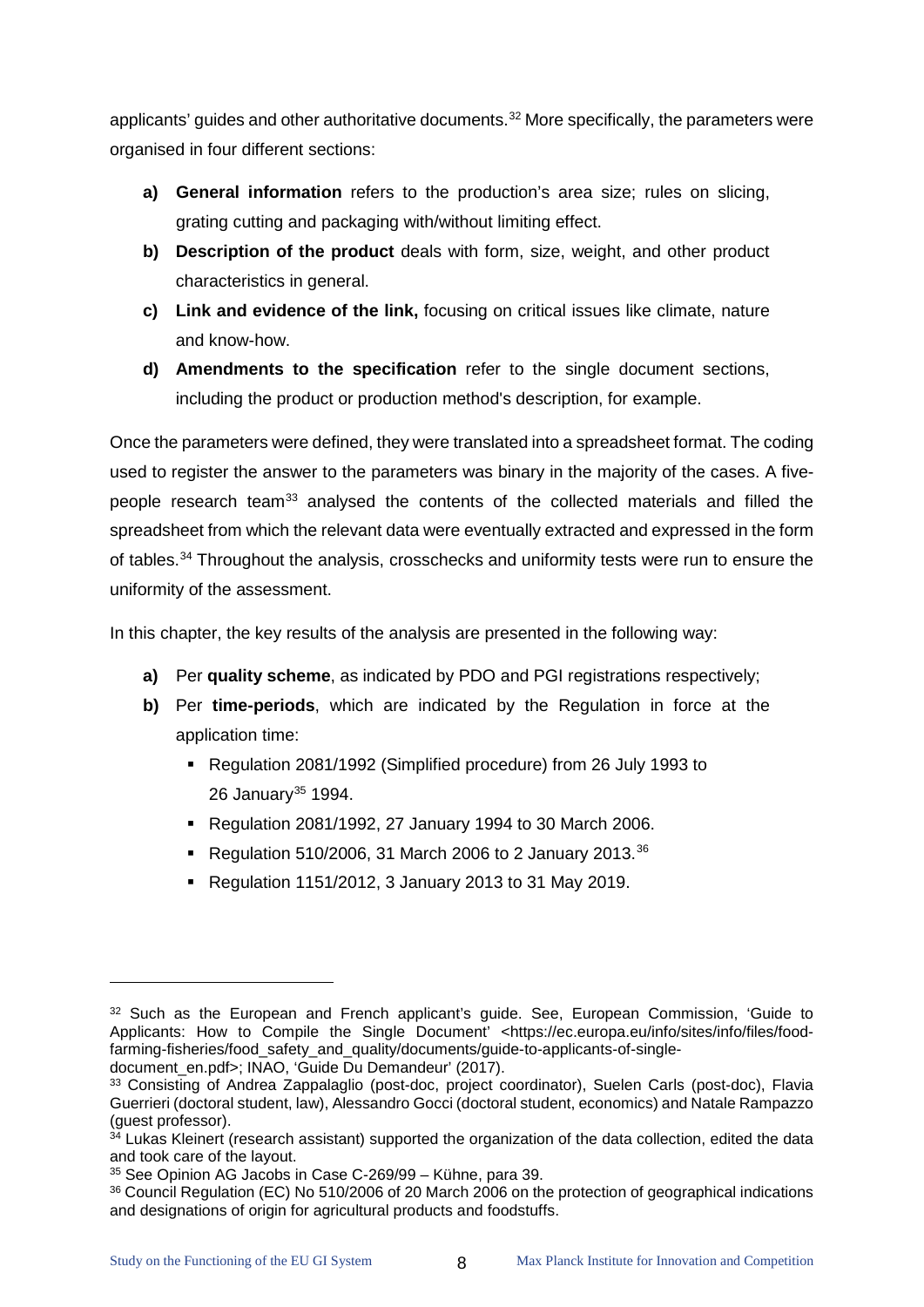- **c)** Per **sample countries**, in particular regarding the following countries: Germany, France, Italy, Spain, Portugal, Greece, and the UK;
- **d)** Per **sample products**, in particular the following:
	- Class 1.1: *Fresh meat* (and offal).
	- Class 1.2: *Meat* products (e.g., cooked, salted, smoked).
	- Class 1.3: *Cheeses*.
	- Class 1.4: *Other products of animal origin* (e.g., eggs, honey, various dairy products, except butter).
	- Class 1.5: *Oils and fats* (e.g., butter, margarine, oil).
	- Class 1.6: *Fruit, vegetables and cereals* fresh or processed.
	- Class 1.7: *Fresh fish, molluscs, and crustaceans* and products derived therefrom.
	- Class 1.8: Other products of Annex I of the Treaty (e.g., spices).
	- Class 2.4: Bread, pasta, cakes, confectionery and other *baker's wares*.

Following that scheme, each of the sections provides, when applicable and/or relevant: an overview of the relevant rules of Regulation 1151/2012, one or more illustrations that show the findings related to the section theme and the correspondent analysis of those findings followed by one or more examples when expedient. Finally, the analysis is divided into two main parts: the first dedicated to a general overview of the EU sui generis GI regime for the protection of agricultural products and foodstuffs and the second focusing on specific selected issues.

# <span id="page-13-0"></span>**Part II. Overview**

#### <span id="page-13-1"></span>**1. General trends**

#### <span id="page-13-2"></span>**1.1. EU GIs**

For an application to be successful, as anticipated earlier, it must comply with some legal requirements. Regulation 1151/2012 provides the most elementary of them under Art. 5(1) and (2), which read as follows:

1. For the purpose of this Regulation, 'designation of origin' is a name which identifies a product:

(a) originating in a specific place, region or, in exceptional cases, a country;

(b) whose quality or characteristics are essentially or exclusively due to a particular geographical environment with its inherent natural and human factors; and

(c) the production steps of which all take place in the defined geographical area.

2. For the purpose of this Regulation, 'geographical indication' is a name which identifies a product:

(a) originating in a specific place, region or country;

(b) whose given quality, reputation or other characteristic is essentially attributable to its geographical origin; and

(c) at least one of the production steps of which take place in the defined geographical area.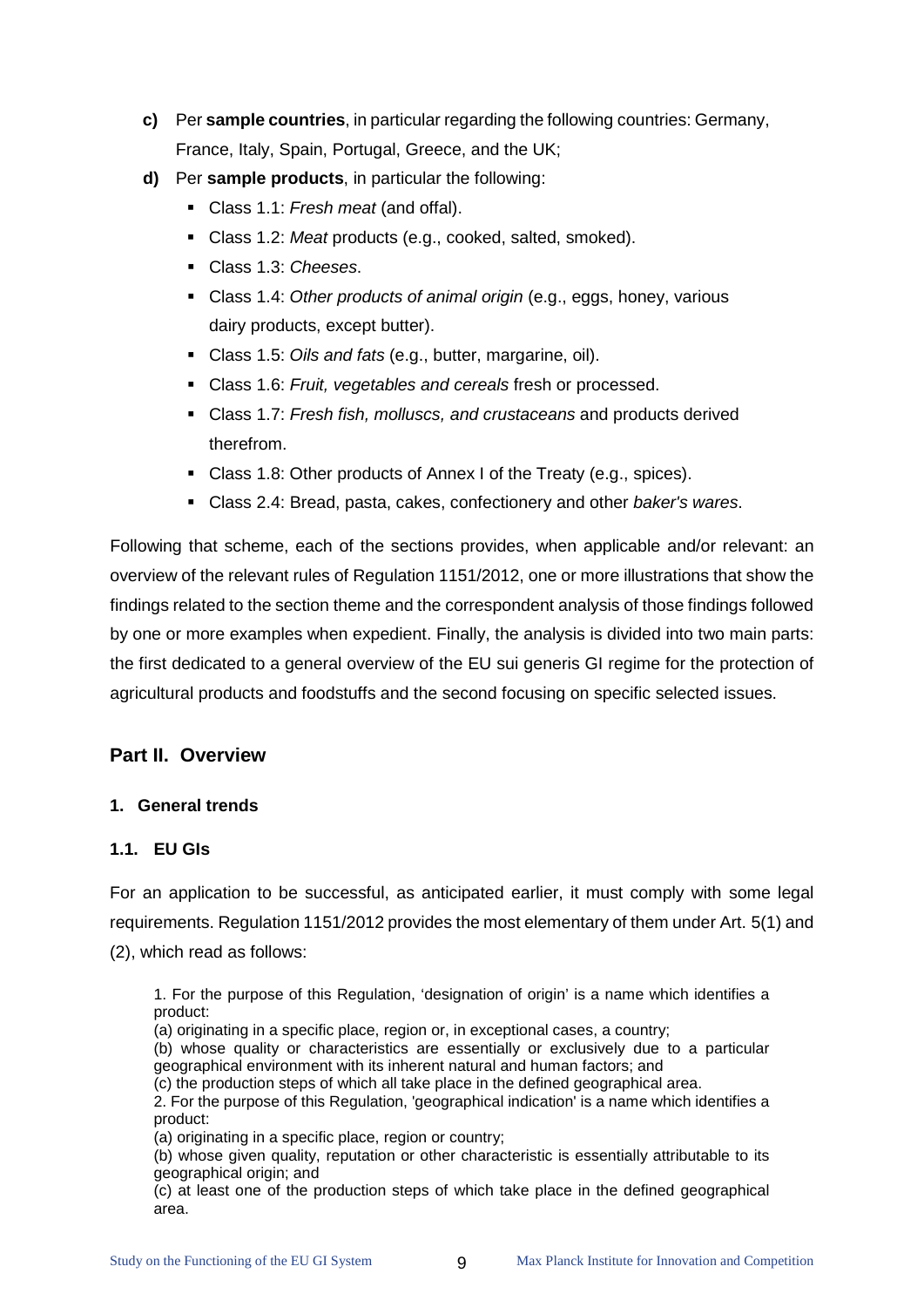On this legal basis, at the time of completion of the present analysis, 1385 names were successfully registered under the EU system, 641 PDOs and 744 PGIs. An overview on the number and percentages of PGI/PDO registrations per product class is given in *[Table 1](#page-14-0)*.

| <b>Product Class</b>                                                                   | <b>Overall</b> |        | <b>PDO</b>     |        | <b>PGI</b>     |        |
|----------------------------------------------------------------------------------------|----------------|--------|----------------|--------|----------------|--------|
| <b>Total</b>                                                                           | 1385           | 100%   | 641            | 100%   | 744            | 100%   |
| Class 1.1 (Fresh meat)                                                                 | 171            | 12,35% | 44             | 6,86%  | 127            | 17,07% |
| <b>Class 1.2 (Meat products)</b>                                                       | 176            | 12,71% | 37             | 5,77%  | 139            | 18,68% |
| <b>Class 1.3 (Cheeses)</b>                                                             | 233            | 16,82% | 186            | 29,02% | 47             | 6,32%  |
| Class 1.4 (Other products of animal<br>origin)                                         | 45             | 3,25%  | 33             | 5,15%  | 12             | 1,61%  |
| Class 1.5 (Oils and fats)                                                              | 134            | 9,68%  | 116            | 18,10% | 18             | 2,42%  |
| Class 1.6 (Fruit, vegetables and<br>cereals fresh or processed)                        | 385            | 27,80% | 160            | 24,96% | 225            | 30,24% |
| Class 1.7 (Fresh fish, molluscs, and<br>crustaceans and products derived<br>therefrom) | 50             | 3,61%  | 14             | 2,18%  | 36             | 4,84%  |
| <b>Class 1.8 (Other products of Annex I</b><br>of the Treaty <sup>37</sup> )           | 67             | 4,84%  | 39             | 6,08%  | 28             | 3,76%  |
| Class 2.1 (Beers)                                                                      | 21             | 1,52%  | $\mathbf 0$    | 0,00%  | 21             | 2,82%  |
| <b>Class 2.2 (Natural mineral waters</b><br>and spring waters [discontinued])          | $\overline{0}$ | 0,00%  | $\mathbf 0$    | 0,00%  | $\mathbf 0$    | 0,00%  |
| <b>Class 2.3 (Beverages made from</b><br>plant extracts)                               | 6              | 0,43%  | $\mathbf 0$    | 0,00%  | 6              | 0,81%  |
| <b>Class 2.4 (Bakery products)</b>                                                     | 72             | 5,20%  | $\overline{4}$ | 0,62%  | 68             | 9,14%  |
| <b>Class 2.5 (Natural gums and resins)</b>                                             | 3              | 0,22%  | $\overline{2}$ | 0,31%  | 1              | 0,13%  |
| <b>Class 2.6 (Mustard paste)</b>                                                       | $\overline{2}$ | 0,14%  | $\overline{0}$ | 0,00%  | $\overline{2}$ | 0,27%  |
| Class 2.7 (Pasta)                                                                      | 10             | 0,72%  | 0              | 0,00%  | 10             | 1,34%  |
| Class 3.1 (Hay)                                                                        | $\mathbf{1}$   | 0,07%  | 1              | 0,16%  | $\overline{0}$ | 0,00%  |
| <b>Class 3.2 (Essential oils)</b>                                                      | 3              | 0,22%  | $\overline{2}$ | 0,31%  | 1              | 0,13%  |
| Class 3.3 (Cork)                                                                       | $\overline{0}$ | 0,00%  | $\overline{0}$ | 0,00%  | $\overline{0}$ | 0,00%  |
| Class 3.4 (Cochineal [raw product of<br>animal origin])                                | $\overline{2}$ | 0,14%  | $\overline{2}$ | 0,31%  | $\mathbf 0$    | 0,00%  |
| <b>Class 3.5 (Flowers and ornamental</b><br>plants)                                    | 3              | 0,22%  | $\overline{0}$ | 0,00%  | $\mathfrak{S}$ | 0,40%  |
| Class 3.6 (Wool)                                                                       | 1              | 0,07%  | 1              | 0,16%  | $\mathbf 0$    | 0,00%  |
| Class 3.7 (Wicker)                                                                     | $\overline{0}$ | 0,00%  | $\mathbf{0}$   | 0,00%  | $\overline{0}$ | 0,00%  |
| <b>Class 3.8 (Scutched flax)</b>                                                       | 0              | 0,00%  | $\pmb{0}$      | 0,00%  | 0              | 0,00%  |

<span id="page-14-0"></span>**Table 1. Registrations per product class: overall and per quality scheme**

<span id="page-14-1"></span><sup>37</sup> E.g. tea, spices, vinegar.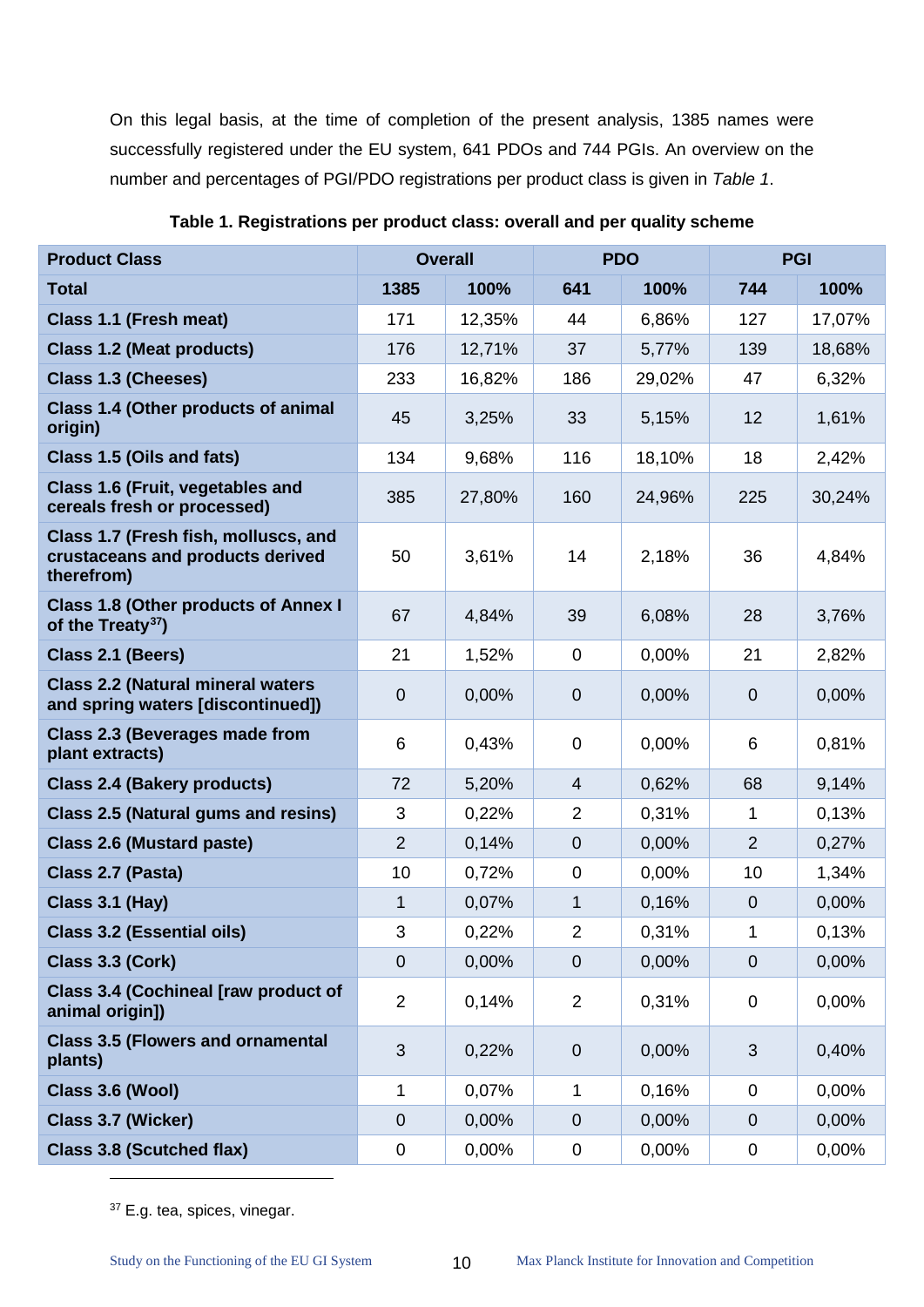Among other things, the table above shows that:

- **a)** Class 1.6, encompassing fruits, vegetables and cereals is by far the largest and includes 30% of all PGIs.
- **b)** Class 1.3 referring to cheeses, comes at second place, representing almost 17% of the overall registered GIs. However, this class includes most PDOs, amounting to slightly under 30% of the total.
- **c)** Finally, Class 1.5 for oils and fats, also represents a meaningful share of PDO products (18%).

*[Table 2](#page-15-0)* below completes the overall picture by presenting the number of PDOs and PGIs registered per EU Member State. The figures show that the seven countries Germany, Greece, Spain, France, United Kingdom (UK), Italy and Portugal slected as 'sample countries' for the Study (see above, I. 2.2) are the most active in regards to GI registration.

| <b>Country</b>        | <b>Overall</b> |        | <b>PDO</b>     | <b>PGI</b>     |
|-----------------------|----------------|--------|----------------|----------------|
| <b>Total</b>          | 1390           | 100%   | 641            | 749            |
| <b>Austria</b>        | 16             | 1,15%  | 10             | 6              |
| <b>Belgium</b>        | 15             | 1,08%  | $\overline{4}$ | 11             |
| <b>Bulgaria</b>       | $\overline{2}$ | 0,14%  | 0              | $\overline{2}$ |
| <b>Cyprus</b>         | 5              | 0,36%  | 1              | $\overline{4}$ |
| <b>Czechia</b>        | 29             | 2,09%  | 6              | 23             |
| <b>Germany</b>        | 91             | 6,55%  | 12             | 79             |
| <b>Denmark</b>        | $\overline{7}$ | 0,50%  | 0              | $\overline{7}$ |
| <b>Greece</b>         | 107            | 7,70%  | 76             | 31             |
| <b>Spain</b>          | 192            | 13,81% | 103            | 89             |
| <b>Finland</b>        | $\overline{7}$ | 0,50%  | 5              | $\overline{2}$ |
| <b>France</b>         | 247            | 17,77% | 105            | 142            |
| <b>United Kingdom</b> | 68             | 4,89%  | 27             | 41             |
| <b>Croatia</b>        | 21             | 1,51%  | 11             | 10             |
| <b>Hungary</b>        | 14             | 1,01%  | 6              | 8              |
| <b>Ireland</b>        | $\overline{7}$ | 0,50%  | 3              | 4              |
| <b>Italy</b>          | 299            | 21,51% | 167            | 132            |
| Lithuania             | 5              | 0,36%  | 1              | 4              |
| Luxembourg            | $\overline{4}$ | 0,29%  | $\overline{2}$ | $\overline{2}$ |
| Latvia                | 3              | 0,22%  | 1              | $\overline{2}$ |

#### <span id="page-15-0"></span>**Table 2. Number of PDOs and PGIs per Country (EU and non-EU)**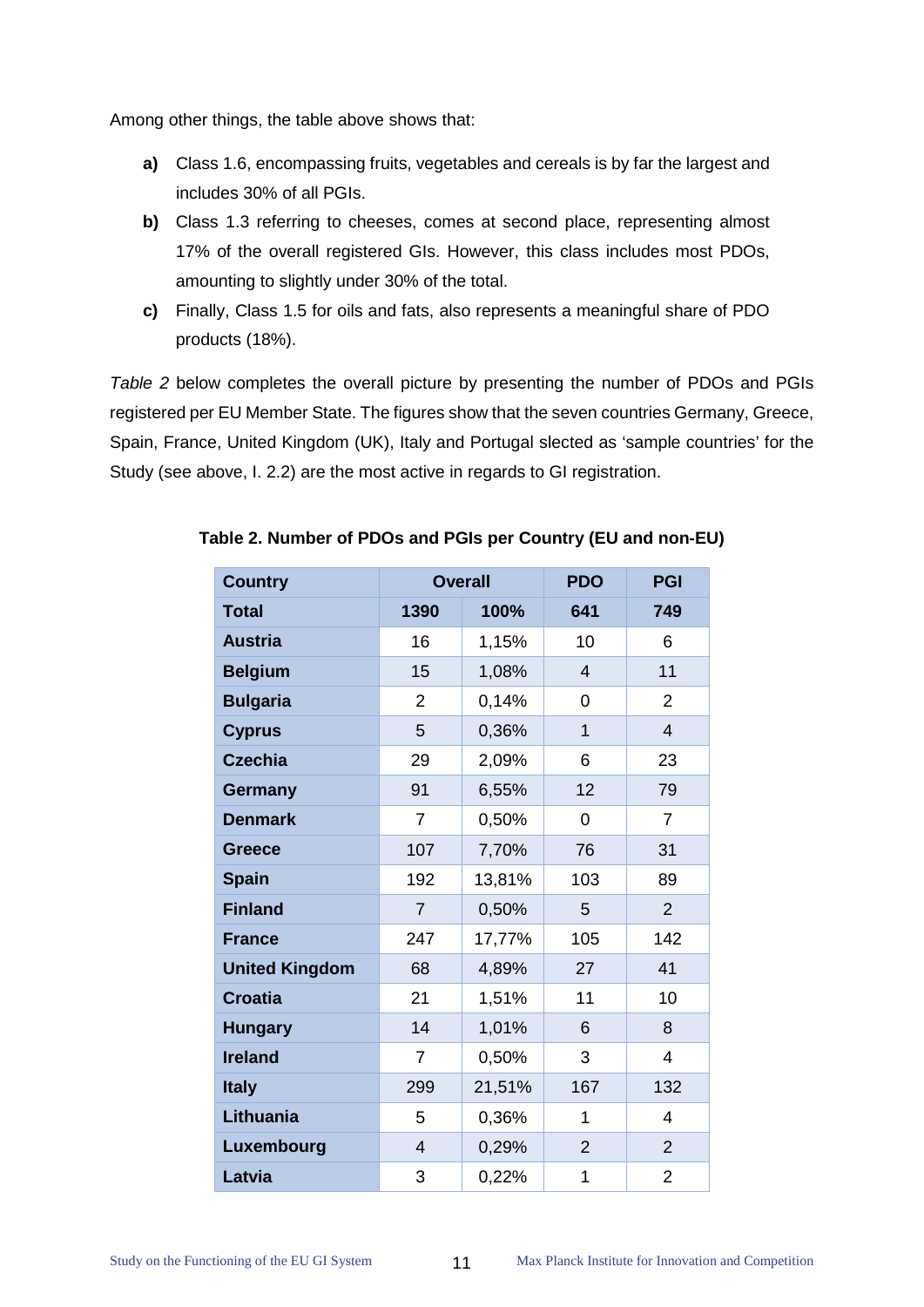| <b>Netherlands</b>      | 11  | 0,79% | 6  | 5  |
|-------------------------|-----|-------|----|----|
| <b>Poland</b>           | 31  | 2,23% | 8  | 23 |
| Portugal                | 138 | 9,93% | 64 | 74 |
| Romania                 | 5   | 0,36% | 1  | 4  |
| <b>Sweden</b>           | 6   | 0,43% | 3  | 3  |
| <b>Slovenia</b>         | 21  | 1,51% | 8  | 13 |
| <b>Slovakia</b>         | 12  | 0,86% | 2  | 10 |
| <b>Non-EU countries</b> | 27  | 1,94% | 9  | 18 |

In particular, the figures for Italy, France, Spain, Portugal and Greece all range above hundred, while 91 registrations originated from Germany and 68 from the UK (which at the relevant time was still a member of the EU). More specifically, nearly 22% of registrations for agrifood products pertained to Italy,<sup>[38](#page-16-1)</sup> followed by France with almost 18% and Spain with slightly under 14%. Furthermore, the highest number of PDOs derives from Italy (167), while France is leading the field in regard to PGIs (142).

A further analysis of PDOs and PGIs per selected product classes registered by Greece, Spain, France, Italy and Portugal in *[Table 3](#page-16-0)* indicates different focal product sectors for each one of these countries.

<span id="page-16-0"></span>

|               |            | Class 1.1<br>(Fresh<br>meat) | Class 1.2<br>(Meat<br>products) | Class 1.3<br>(Cheeses) | Class 1.5<br>(Oils, fats) | Class 1.6<br>(Fruits,<br>vegetables) |
|---------------|------------|------------------------------|---------------------------------|------------------------|---------------------------|--------------------------------------|
|               | <b>PDO</b> | 2                            | 0                               | 21                     | 19                        | 27                                   |
|               |            | 2,63%                        | 0,00%                           | 27,63%                 | 25,00%                    | 35,53%                               |
| Greece        | <b>PGI</b> | 0                            | 0                               | $\Omega$               | 11                        | 18                                   |
|               |            | 0,00%                        | 0,00%                           | 0,00%                  | 35,48%                    | 58,06%                               |
|               | <b>PDO</b> | 0                            | 6                               | 25                     | 31                        | 26                                   |
|               |            | 0,00%                        | 5,83%                           | 24,27%                 | 30,10%                    | 25,24%                               |
| <b>Spain</b>  | <b>PGI</b> | 20                           | 11                              | 2                      | 0                         | 36                                   |
|               |            | 22,47%                       | 12,36%                          | 2,25%                  | 0,00%                     | 40,45%                               |
|               | <b>PDO</b> | 13                           | $\overline{4}$                  | 43                     | 10                        | 23                                   |
|               |            | 12,38%                       | 3,81%                           | 40,95%                 | 9,52%                     | 21,90%                               |
| <b>France</b> | <b>PGI</b> | 66                           | 14                              | 10                     | $\Omega$                  | 32                                   |
|               |            | 46,48%                       | 9,86%                           | 7,04%                  | 0,00%                     | 22,54%                               |

**Table 3. Registrations per countries, quality schemes and product classes**

<span id="page-16-1"></span><sup>38</sup> In particular, most Italian GIs refer to the region 'Emilia-Romagna': 26 PDOs and 18 PGIs.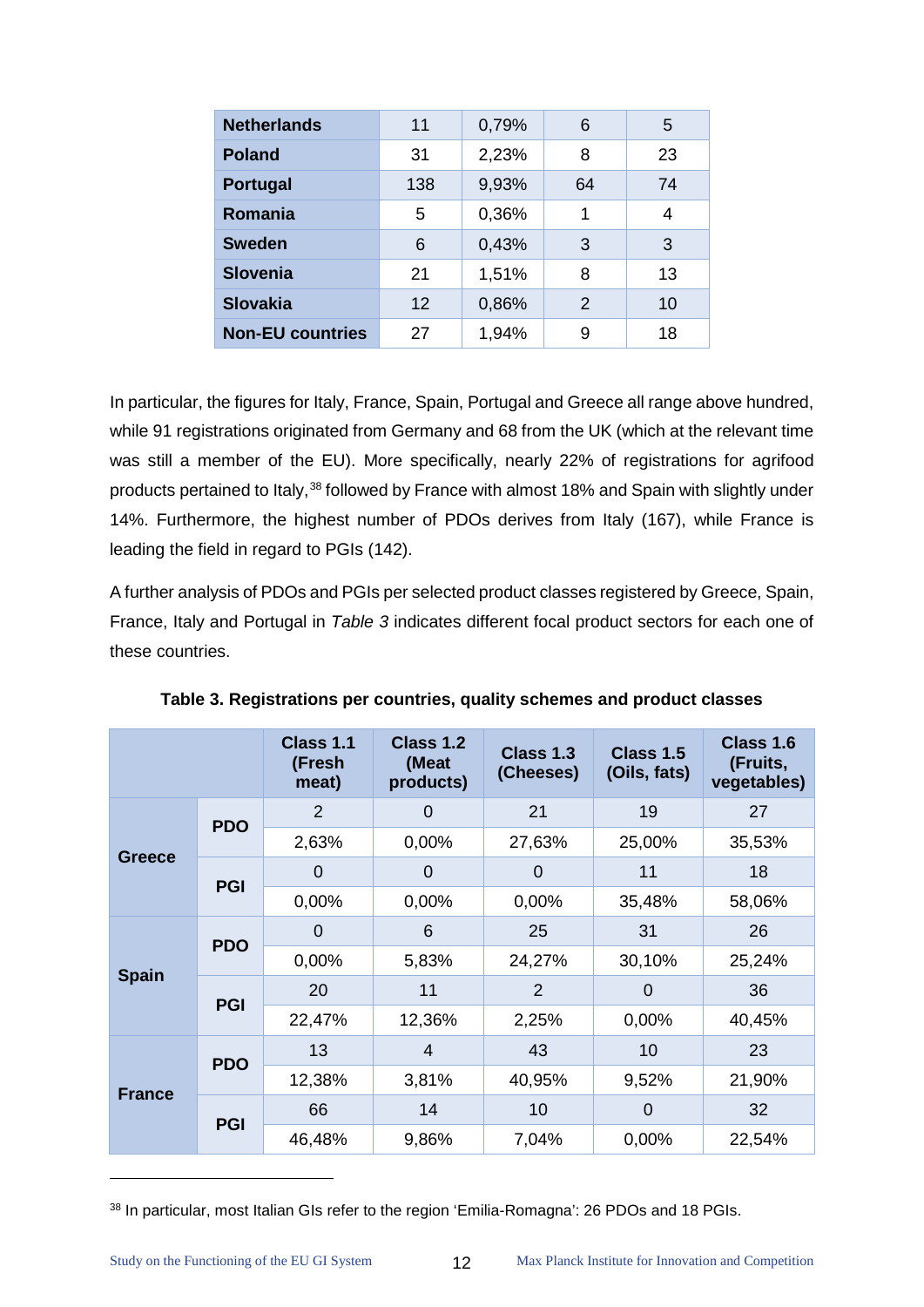|                 | <b>PDO</b> | $\overline{0}$ | 21             | 50             | 42             | 38     |
|-----------------|------------|----------------|----------------|----------------|----------------|--------|
|                 |            | 0,00%          | 12,57%         | 29,94%         | 25,15%         | 22,75% |
| <b>Italy</b>    | <b>PGI</b> | 9              | 21             | $\overline{2}$ | $\overline{4}$ | 71     |
|                 |            | 6,82%          | 15,91%         | 1,52%          | 3,03%          | 53,79% |
|                 | <b>PDO</b> | 17             | $\overline{2}$ | 11             | 6              | 15     |
|                 |            | 26,56%         | 3,13%          | 17,19%         | 9,38%          | 23,44% |
| <b>Portugal</b> | <b>PGI</b> | 15             | 38             | 1              | $\Omega$       | 12     |
|                 |            | 20,27%         | 51,35%         | 1,35%          | 0,00%          | 16,22% |

41% of French PDOs are registered for cheeses and 46% of French PGIs concern meat. PDO registrations from Spain range at 30 % in product Class 1.5 for oils; a large percentage of Spanish PGI registrations (40%) concern Class 1.6 (fruits and vegetables). Among the registrations from Italy, cheeses dominate as PDOs (30%), while 54% of the Italian PGIs are registered for fruits and vegetables. For Portugal, meat covered by Class 1.1 presents the highest figure for PDOs (27%), and 51% of the Portuguese PGIs relate to meat products in Class 1.2. Fruits and vegetables dominate the Greek registrations with 36% for PDOs and 58% for PGIs.

# <span id="page-17-0"></span>**1.2. Non-EU GIs**

<span id="page-17-1"></span>*[Table 4](#page-17-1)* shows the distribution per country of Non-EU GIs found in the DOOR database.

| <b>Country</b>            | <b>Overall</b> | <b>PDO</b> | <b>PGI</b>     |
|---------------------------|----------------|------------|----------------|
| <b>Andorra</b>            | 1              | 0          | 1              |
| <b>China</b>              | 10             | 4          | 6              |
| <b>Columbia</b>           | 1              | 0          | 1              |
| <b>Dominican Republic</b> | 1              | 1          | 0              |
| <b>Indonesia</b>          | 1              | 0          | 1              |
| <b>India</b>              | 1              | 0          | 1              |
| <b>Cambodia</b>           | 1              | 0          | 1              |
| <b>Norway</b>             | $\overline{2}$ | 0          | $\overline{2}$ |
| <b>Thailand</b>           | 4              | 0          | 4              |
| <b>Turkey</b>             | 3              | 2          | 1              |
| <b>Vietnam</b>            | 1              | 1          | 0              |
| <b>Others</b>             | 1              | 1          | 0              |
| <b>Non-EU countries</b>   | 27             | 9          | 18             |

# **Table 4. Number of GIs per non-EU Country**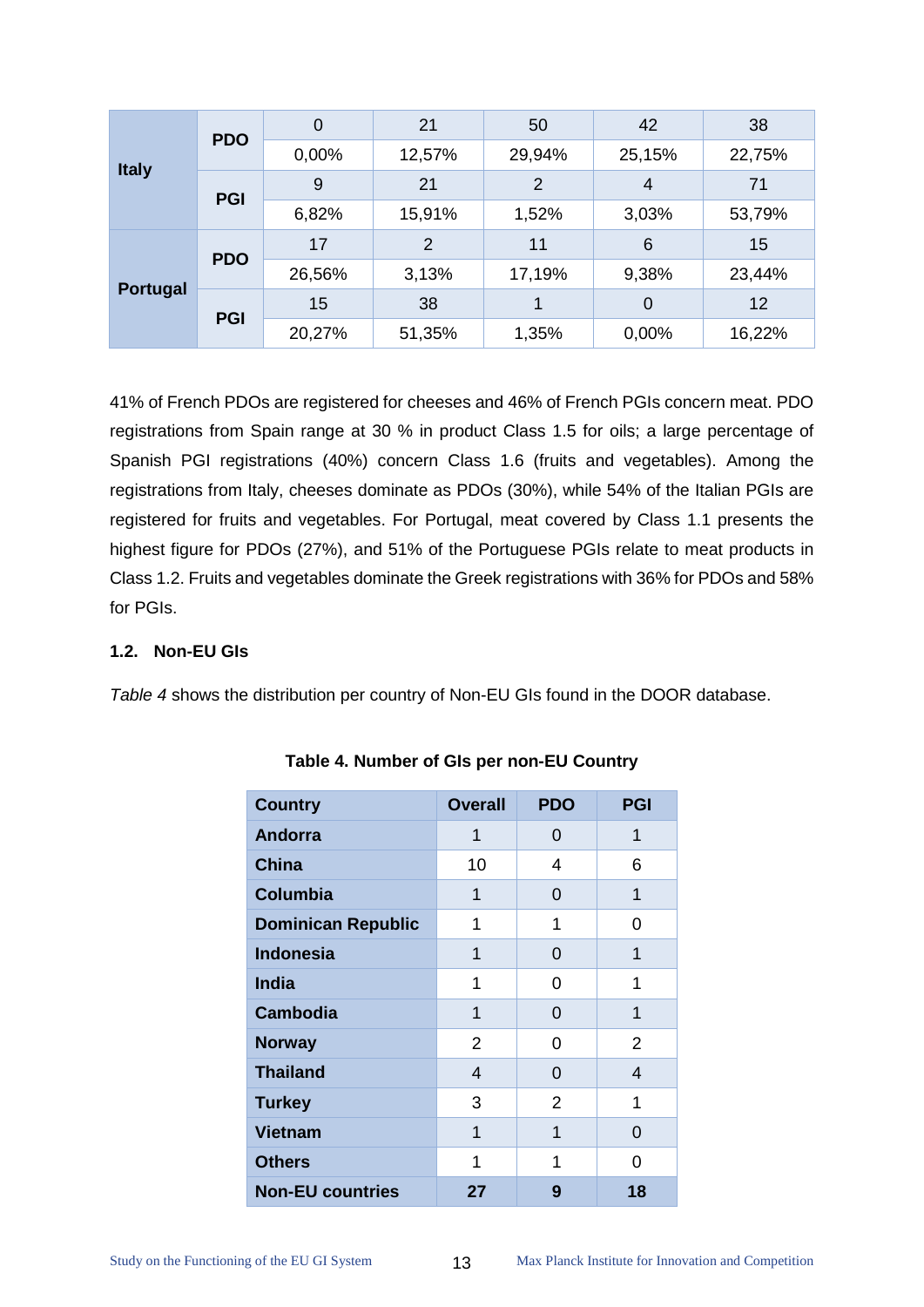It must be added, however, that the picture resulting from the data in the DOOR database is somewhat incomplete. In particular, it does not render a full picture of third-country GIs that are protected on the basis of bilateral agreements. For instance, while the figures above only show 10 GIs for China, an additional number of 100 Chinese GIs enjoys protection in the EU on the basis of the Agreement between the EU and China about the protection of GIs.<sup>39</sup> Those GIs were entered into the eAmbrosia database on 1 March 2021, the date of entering into force of the Agreement. [40](#page-18-2)

In addition to eAmbosia, information about non-EU GIs protected on the basis of bilateral Agreements is also available in the new database GIview<sup>[41](#page-18-3)</sup> launched by the EUIPO in November 2020.This database covers all GIs for agricultural products and foodstuffs as well as for wines, spirits and aromatised wines protected in the EU either by registration in the GI registers or by Agreements with third countries. Thus, all GIs of non-EU countries protected in the EU are included in GIview, with links to the relevant publications of EU provisions in the Official Journal.

The relatively few entries of non-EU GIs found in the DOOR database – 9 PDOs and 18 PGIs – solely relate to GIs directly filed under Regulation 1151/2021. This is of primary interest for GIs from countries where protection based on bilateral agreements is not available. Inter alia this concerns non-EU Member States of the EEA agreement, as the latter does not include a GI chapter. For example, Norway has registered the PGIs 'Fenalor fra Norge' for meat products and 'Torrfish fra Lafoten' for fish. Furthermore, applicants from non-EU countries may seek to complete GI protection under agreements with the EU by protection according to the applicable EU Regulation. For instance, the GI 'Sevani Ishkhan' (Sevan Trout) from Armenia which is already protected under the bilateral Agreement between the EU and Armenia, has been applied by Armenia for protection as a PDO under Regulation 1151/2012.

# <span id="page-18-0"></span>**2. Chronological assessment**

As indicated above, the time periods since enactment of the first GI Regulation were divided in four segments: the Simplified Procedure under Art. 17 Regulation 2081/92 from 26 July 1993 to 26 January 1994, the 'normal' application procedure under Regulation 2081/92 from 27 January 1994 to 30 March 2006, and the subsequent application procedures under Regulation

 $\ddot{\phantom{a}}$ 

<span id="page-18-1"></span><sup>&</sup>lt;sup>39</sup> Agreement between the EU and the Government of the People's Republic of China on cooperation on, and protection of, geographical indications, OJ L 408 I, 04.12.2020. Based on the Agreement, the same number of EU GIs is protected in China. Furthermore the Agreement stipulates that an additional number of 174 GIs from each contracting party will be protected in the other one until 2025.

<span id="page-18-2"></span><sup>40</sup> Notice concerning the entry into force of the Agreement between the EU and the Government of the People's Republic of China on cooperation on, and protection of, geographical indications, OJ L 45, 09.02.2021, p. 1.

<span id="page-18-3"></span><sup>&</sup>lt;sup>41</sup> See [https://www.tmdn.org/giview/.](https://www.tmdn.org/giview/)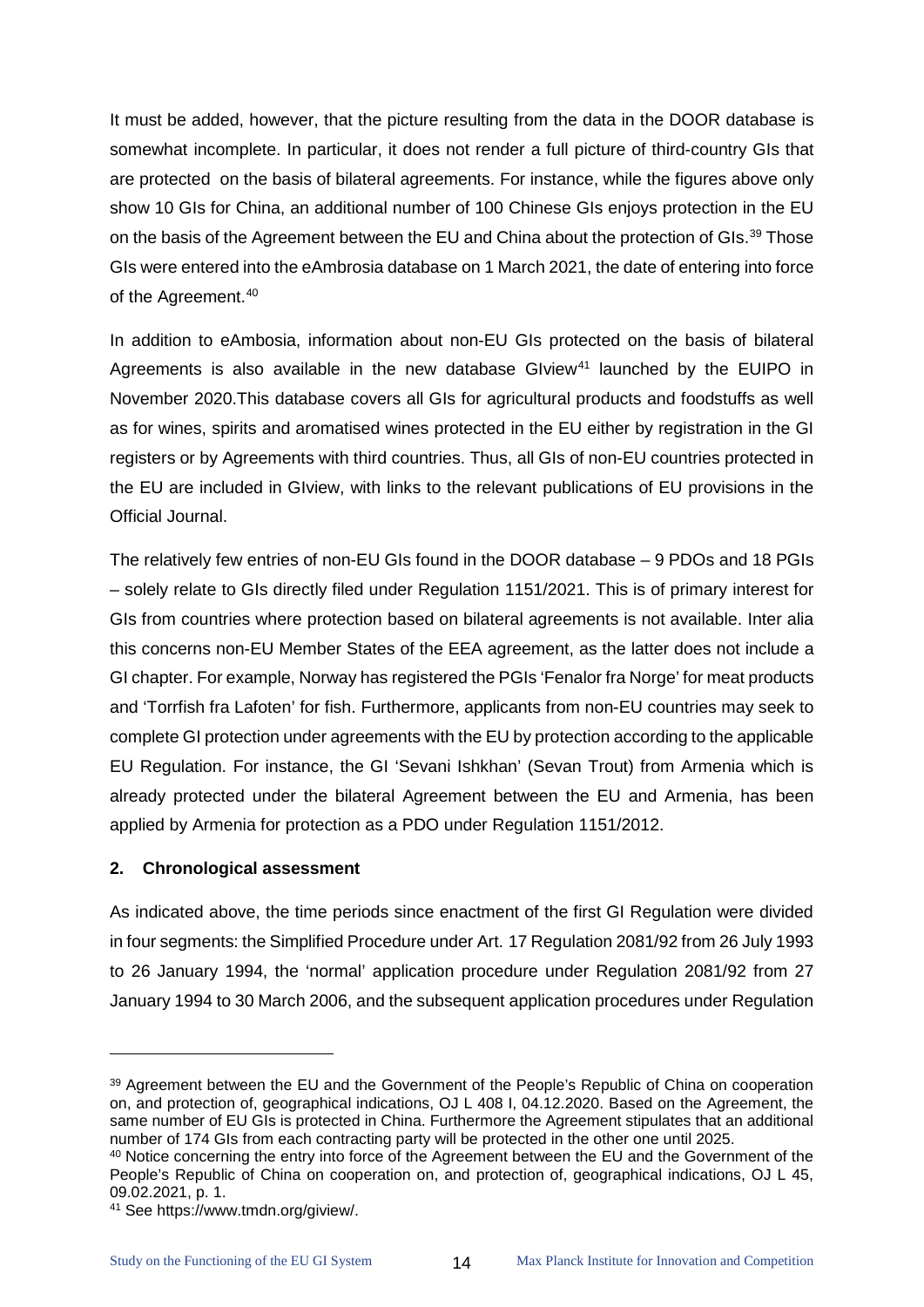510/2006 from 31 March 2006 to 2 January 2013 and under Regulation 1151/2012 from 3 January 2013 to 31 May 2019.

# <span id="page-19-0"></span>**2.1. Per sample products**

*[Table 5](#page-19-1)* presents the absolute number of registrations per product class during each of the four sample periods. Most of the nine classes that compose the product sample presented above (Part I 2.2) are listed in the upper half of the table (classes 1.1 to 1.8); class 2.4 is found on rank 12. Registrations in the remaining product classes are rather rare, sometimes even amounting to zero.

<span id="page-19-1"></span>

| <b>Product Class</b>                                                                      | <b>Regulation</b><br>2081/1992<br>(Art. 17) |        | <b>Regulation</b><br>2081/1992 |        | <b>Regulation</b><br>510/2006 |        | <b>Regulation</b><br>1151/2012 |        | <b>Overall</b> |
|-------------------------------------------------------------------------------------------|---------------------------------------------|--------|--------------------------------|--------|-------------------------------|--------|--------------------------------|--------|----------------|
| Class 1.1 (Fresh meat)                                                                    | 76                                          | 44,44% | 27                             | 15,79% | 32                            | 18,71% | 36                             | 21,05% | 171            |
| <b>Class 1.2 (Meat products)</b>                                                          | 37                                          | 21,02% | 35                             | 19,89% | 49                            | 27,84% | 55                             | 31,25% | 176            |
| <b>Class 1.3 (Cheeses)</b>                                                                | 134                                         | 57,76% | 20                             | 8,62%  | 48                            | 20,69% | 30                             | 12,93% | 232            |
| Class 1.4 (Other products of<br>animal origin)                                            | 12                                          | 27,27% | 8                              | 18,18% | 10                            | 22,73% | 14                             | 31,82% | 44             |
| Class 1.5 (Oils and fats)                                                                 | 55                                          | 41,04% | 40                             | 29,85% | 22                            | 16,42% | 17                             | 12,69% | 134            |
| <b>Class 1.6 (Fruit, vegetables</b><br>and cereals fresh or<br>processed)                 | 93                                          | 24,16% | 60                             | 15,58% | 148                           | 38,44% | 84                             | 21,82% | 385            |
| Class 1.7 (Fresh fish,<br>molluscs, and crustaceans<br>and products derived<br>therefrom) | 3                                           | 6,00%  | 5                              | 10,00% | 22                            | 44,00% | 20                             | 40,00% | 50             |
| Class 1.8 (Other products of<br>Annex I of the Treaty <sup>42</sup> )                     | $\overline{7}$                              | 10,45% | 13                             | 19,40% | 23                            | 34,33% | 24                             | 35,82% | 67             |
| Class 2.1 (Beers)                                                                         | 11                                          | 52,38% | 3                              | 14,29% | $\overline{7}$                | 33,33% | $\overline{0}$                 | 0,00%  | 21             |
| <b>Class 2.2 (Natural mineral</b><br>waters and spring waters<br>[discontinued])          | $\mathbf 0$                                 |        | $\overline{0}$                 |        | $\overline{0}$                |        | $\mathbf 0$                    |        | $\mathbf 0$    |
| <b>Class 2.3 (Beverages made</b><br>from plant extracts)                                  | $\overline{0}$                              | 0,00%  | $\overline{0}$                 | 0,00%  | $\overline{0}$                | 0,00%  | 6                              | 100%   | 6              |
| <b>Class 2.4 (Bakery products)</b>                                                        | 8                                           | 11,11% | 10                             | 13,89% | 30                            | 41,67% | 24                             | 33,33% | 72             |
| <b>Class 2.5 (Natural gums and</b><br>resins)                                             | $\overline{2}$                              | 66,67% | $\mathbf 0$                    | 0,00%  | $\mathbf{1}$                  | 33,33% | $\mathbf 0$                    | 0,00%  | 3              |
| <b>Class 2.6 (Mustard paste)</b>                                                          | $\overline{0}$                              | 0,00%  | $\overline{0}$                 | 0,00%  | $\overline{2}$                | 100%   | $\mathbf 0$                    | 0,00%  | $\overline{2}$ |

#### **Table 5. Registrations per product class and application period**

<span id="page-19-2"></span><sup>&</sup>lt;sup>42</sup> E.g. tea, spices, vinegar.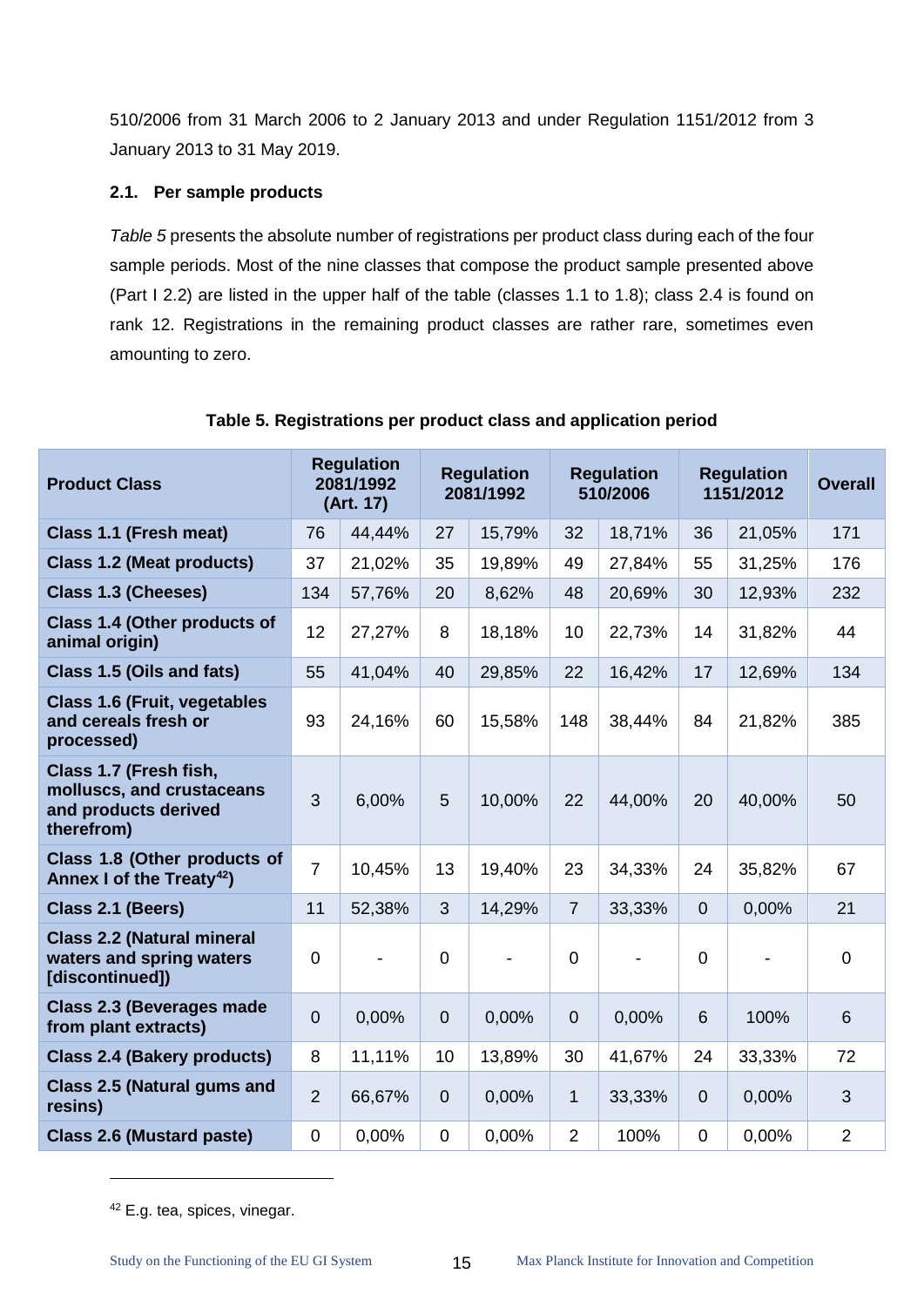| Class 2.7 (Pasta)                                              | $\overline{0}$ | 0,00%          | 1              | 10,00%                   | $\overline{4}$ | 40,00%                   | 5              | 50,00%                   | 10             |
|----------------------------------------------------------------|----------------|----------------|----------------|--------------------------|----------------|--------------------------|----------------|--------------------------|----------------|
| Class 3.1 (Hay)                                                | 1              | 100%           | $\overline{0}$ | 0.00%                    | $\Omega$       | 0.00%                    | $\mathbf 0$    | 0.00%                    | 1              |
| <b>Class 3.2 (Essential oils)</b>                              | $\mathbf{1}$   | 33,33%         | 1              | 33,33%                   | $\overline{0}$ | 0,00%                    | 1              | 33,33%                   | 3              |
| Class 3.3 (Cork)                                               | $\overline{0}$ |                | $\overline{0}$ | $\overline{\phantom{a}}$ | $\Omega$       |                          | $\overline{0}$ | $\blacksquare$           | $\mathbf 0$    |
| <b>Class 3.4 (Cochineal [raw</b><br>product of animal origin]) | 1              | 50,00%         | $\overline{0}$ | 0.00%                    | $\Omega$       | 0.00%                    | $\mathbf{1}$   | 50,00%                   | $\overline{2}$ |
| <b>Class 3.5 (Flowers and</b><br>ornamental plants)            | $\Omega$       | 0.00%          | $\Omega$       | 0,00%                    | 2              | 66,67%                   | 1              | 33,33%                   | 3              |
| Class 3.6 (Wool)                                               | $\overline{0}$ | 0.00%          | $\Omega$       | 0.00%                    | $\mathbf{1}$   | 100%                     | $\overline{0}$ | 0,00%                    |                |
| Class 3.7 (Wicker)                                             | $\Omega$       | $\blacksquare$ | $\Omega$       | $\overline{\phantom{a}}$ | $\Omega$       | $\overline{\phantom{0}}$ | $\Omega$       | $\overline{\phantom{0}}$ | $\Omega$       |
| Class 3.8 (Scutched flax)                                      | $\Omega$       |                | $\Omega$       | $\overline{\phantom{0}}$ | 0              | $\overline{\phantom{0}}$ | $\Omega$       | $\overline{\phantom{0}}$ | 0              |
| <b>Total overall</b>                                           |                | 441            |                | 223                      |                | 401                      | 318            |                          | 1383           |

Apart from showing the (in)frequency of registrations in individual product classes, the figures illustrate the impact that the Simplified Procedure had on the EU *sui generis* GI regime for agricultural products and foodstuffs. As explained in the Introduction under 1.1, this procedure consisted in a special fast track that used to be provided under Art. 17 Regulation 2081/92. It allowed the registration of geographical names, legally protected or established by use at the national level and specifically communicated by the Member States to the European Commission within six months from the entry into force of the Regulation until 26 January 1994. In particular, these rules stipulated that other Member States could not object to these special applications which, nonetheless, had to comply with the general rules for the granting of a GI as well as with those concerning the contents of the application file.

The data analysis shows that the Simplified Procedure constituted a real 'gateway' that in 1994 transposed into the EU *sui generis* GI system various names that were already protected at national level. In particular, it is interesting to observe that nearly 45% of all fresh meat GIs were registered through this procedure. The figure is even higher for cheeses in Class 1.3, showing that almost 60% of the protected names were added to the register in this phase. Class 1.5, referring to oils and fats, also has a significant share, with 41% of the total.

#### <span id="page-20-0"></span>**2.2. Per quality schemes**

Regarding the overall chronological evolution of the different quality schemes for agricultural products and foodstuffs, *[Table 6](#page-21-0)* shows that under the simplified procedure provided in Art. 17 of Regulation 2081/92, 62% of the registered GIs were PDOs and 38 % PGIs.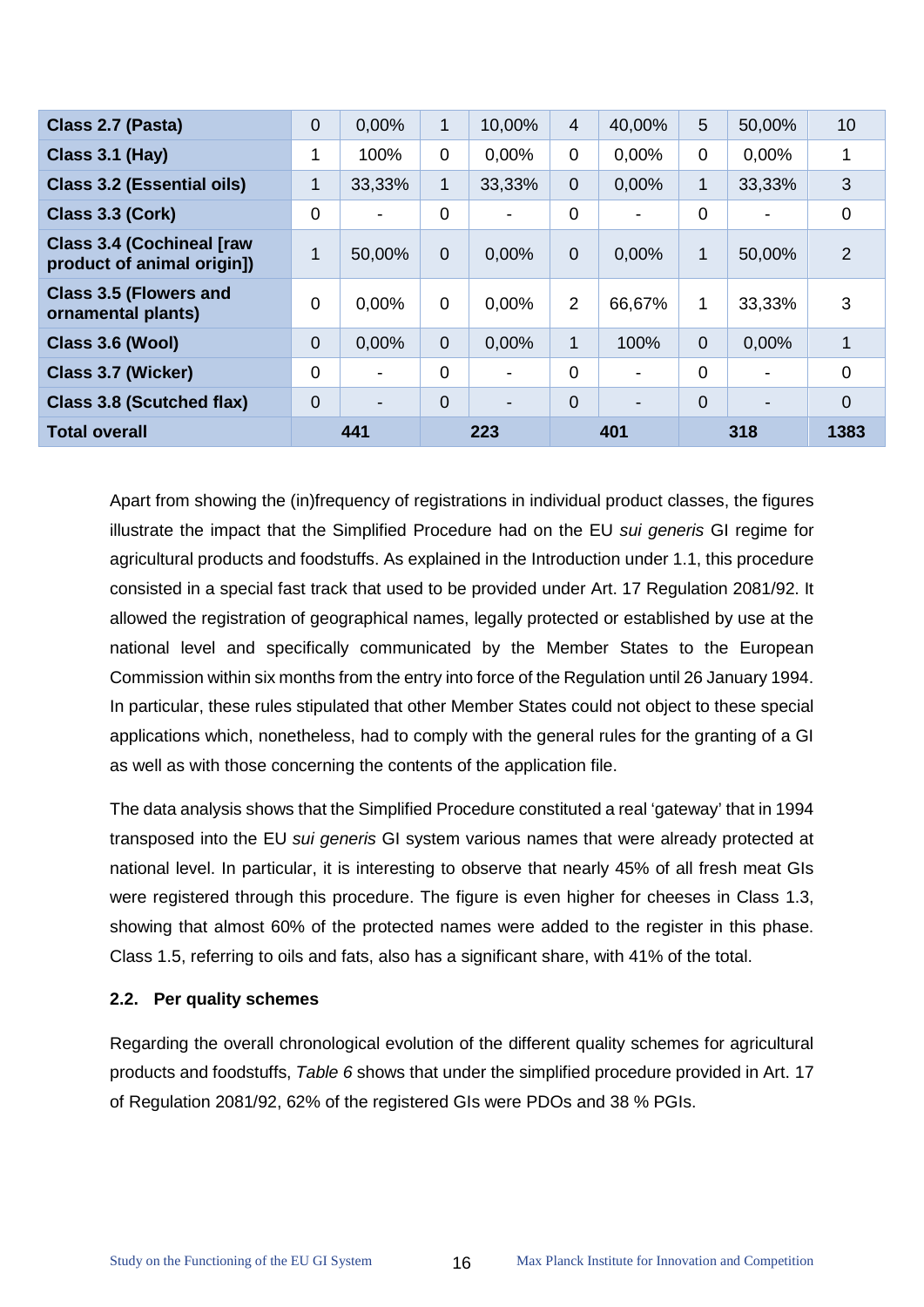|                | <b>Total</b> | <b>Registrations</b><br>under Art. 17 | %<br><b>Registrations</b><br>under Art. 17 | %<br><b>Total</b><br><b>Registrations</b> |
|----------------|--------------|---------------------------------------|--------------------------------------------|-------------------------------------------|
| <b>PDO/PGI</b> | 1390         | 441                                   | 100%                                       | 31,73%                                    |
| <b>PDO</b>     | 641          | 275                                   | 62,36%                                     | 19,78%                                    |
| <b>PGI</b>     | 749          | 166                                   | 37,64%                                     | 11,94%                                    |

<span id="page-21-0"></span>**Table 6. Registrations per quality scheme under Art. 17 of Regulation 2081/92** 

<span id="page-21-1"></span>The situation has changed since then. *[Table 7](#page-21-1)* shows that PGIs have gradually become the preferred quality scheme by the EU agrifood producers.

|                |     | <b>Regulation</b><br>2081/92<br>(Art. 17) | <b>Regulation</b><br>2081/92 |        | <b>Regulation</b><br>510/2006 |        | <b>Regulation</b><br>1151/2012 |        |  |
|----------------|-----|-------------------------------------------|------------------------------|--------|-------------------------------|--------|--------------------------------|--------|--|
| <b>PDO/PGI</b> |     | 441                                       |                              | 223    |                               | 402    |                                | 322    |  |
| <b>PDO</b>     | 275 | 62,36%                                    | 107                          | 47,98% | 152                           | 37,81% | 105                            | 33,61% |  |
| <b>PGI</b>     | 166 | 37,64%                                    | 116                          | 52,02% | 250                           | 62,19% | 217                            | 67,39% |  |

**Table 7. Registrations per quality scheme and application period**

In particular, it clearly emerges how PDOs dominated the Simplified Procedure whereas PGIs became dominant in the periods from the end of the Simplified Procedure on 27 January 1994 onwards.

*[Table 8](#page-21-2)* highlights more important points related to the evolution of the EU GI regime per country and, in particular, the relevance of the Simplified Procedure.

<span id="page-21-2"></span>

| <b>Country</b>        | <b>Overall</b> | <b>Regulation</b><br>2081/92<br>(Art. 17) | <b>Regulation</b><br>2081/92 | <b>Regulation</b><br>510/2006 | <b>Regulation</b><br>1151/2012 |
|-----------------------|----------------|-------------------------------------------|------------------------------|-------------------------------|--------------------------------|
| <b>Germany</b>        | 91             | 29,67%                                    | 6,59%                        | 35,16%                        | 28,57%                         |
| Greece                | 107            | 70,09%                                    | 8,41%                        | 12,15%                        | 9,35%                          |
| <b>Spain</b>          | 192            | 17,71%                                    | 31,25%                       | 32,81%                        | 18,23%                         |
| <b>France</b>         | 247            | 40,82%                                    | 17,96%                       | 18,78%                        | 22,45%                         |
| <b>United Kingdom</b> | 68             | 32,35%                                    | 8,82%                        | 23,53%                        | 35,29%                         |
| <b>Italy</b>          | 299            | 33,11%                                    | 18,73%                       | 30,10%                        | 18,06%                         |
| <b>Portugal</b>       | 138            | 42,03%                                    | 21,74%                       | 17,39%                        | 18,84%                         |

# **Table 8. Registrations per country and application period**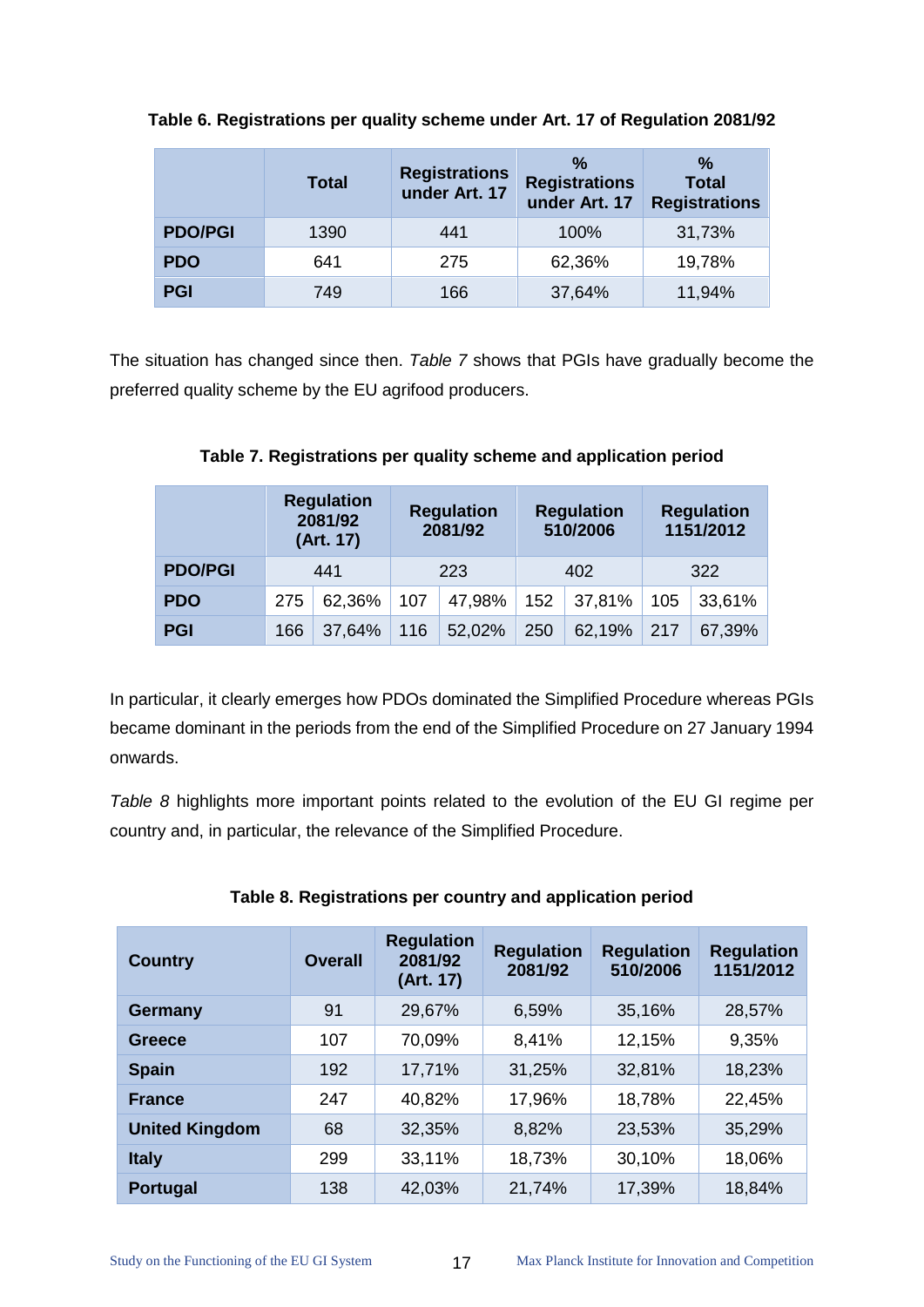The data show that 70% of all Greek GIs were registered under this special procedure, followed by 42% of the Portuguese GIs and 41% of the French GIs. Spain, instead, is the country that, without using the simplified procedure, registered most of its produts under Regulation 2081/92 and Regulation 510/2006. These findings cannot be explained by the different situation of the countries in terms of the international GI protection under the Lisbon Agreement.<sup>[43](#page-22-2)</sup> It is true that , contrary to France, Italy and Portugal, Spain was not a contracting party of the Lisbon systemand thus more distant from the new EU GI system.<sup>44</sup> But the same applies to Greece, which among all Member States most heavily used the Simplified Procedure. The UK as one of the Northern EU countries without GI tradition, has been the most active sample country under Regulation 1151/2012, with around 35% of its products having been registered during that time period. It must be recalled, however, that the overall number of registrations from the UK is significantly lower compared to those from the other sample countries. [45](#page-22-4) 

# <span id="page-22-0"></span>**Part III. Special Issues**

#### <span id="page-22-1"></span>**1. Rules on labelling/slicing, cutting, grating and packaging and limiting effect**

Regulation 1151/2012 stipulates in Art. 8 (1) that

[a]n application for registration of a designation of origin or geographical indication pursuant to Article 49(2) or (5) shall include at least: (…)

(c) a single document setting out the following:

(i) the main points of the product specification: the name, a description of the product, including, where appropriate, specific rules concerning packaging and labelling, and a concise definition of the geographical area;

(…)

 $\ddot{\phantom{a}}$ 

Different from packaging and labelling which are expressly mentioned in the provision, nothing is said therein about specific conditions for the cutting, slicing or grating of the relevant product; nevertheless, such rules as well may form part of specifications. The issue became relevant in the landmark decision of the European Court of Justice (ECJ) in the 'Parma Ham' case<sup>[46](#page-22-5)</sup>. In that decision given in 2003, the ECJ held that the fact that the specification made the use of the PDO 'Prosciutto di Parma' for ham marketed in slices subject to the condition that slicing and packaging were carried out in the region of the production constituted a measure having equivalent effect to a quantitative restriction on exports in the meaning of (then) Art. 29 TEC

<span id="page-22-2"></span><sup>43</sup> Lisbon Agreement for the Protection of Appellations of Origin and their International Registration (1979).

<span id="page-22-3"></span><sup>&</sup>lt;sup>44</sup> In its original version, the Lisbon Agreement largely corresponded to French legislation on appellations of origin which also had a major influence on the sui generis system in the EU. See Introduction, I.1.1. <sup>45</sup> See *[Table 2](#page-15-0)* above.

<span id="page-22-5"></span><span id="page-22-4"></span><sup>46</sup> Case C-108/01, *Consorzio del Prosciutto di Parma and Salumificio S. Rita SpA v Asda Stores Ltd and Hygrade Foods Ltd* [2003] ECR I-5121; see also Case C-469/00, *Ravil v Bellon* [2003] ECR I-5053, concerning the grating of Grana Padano cheese.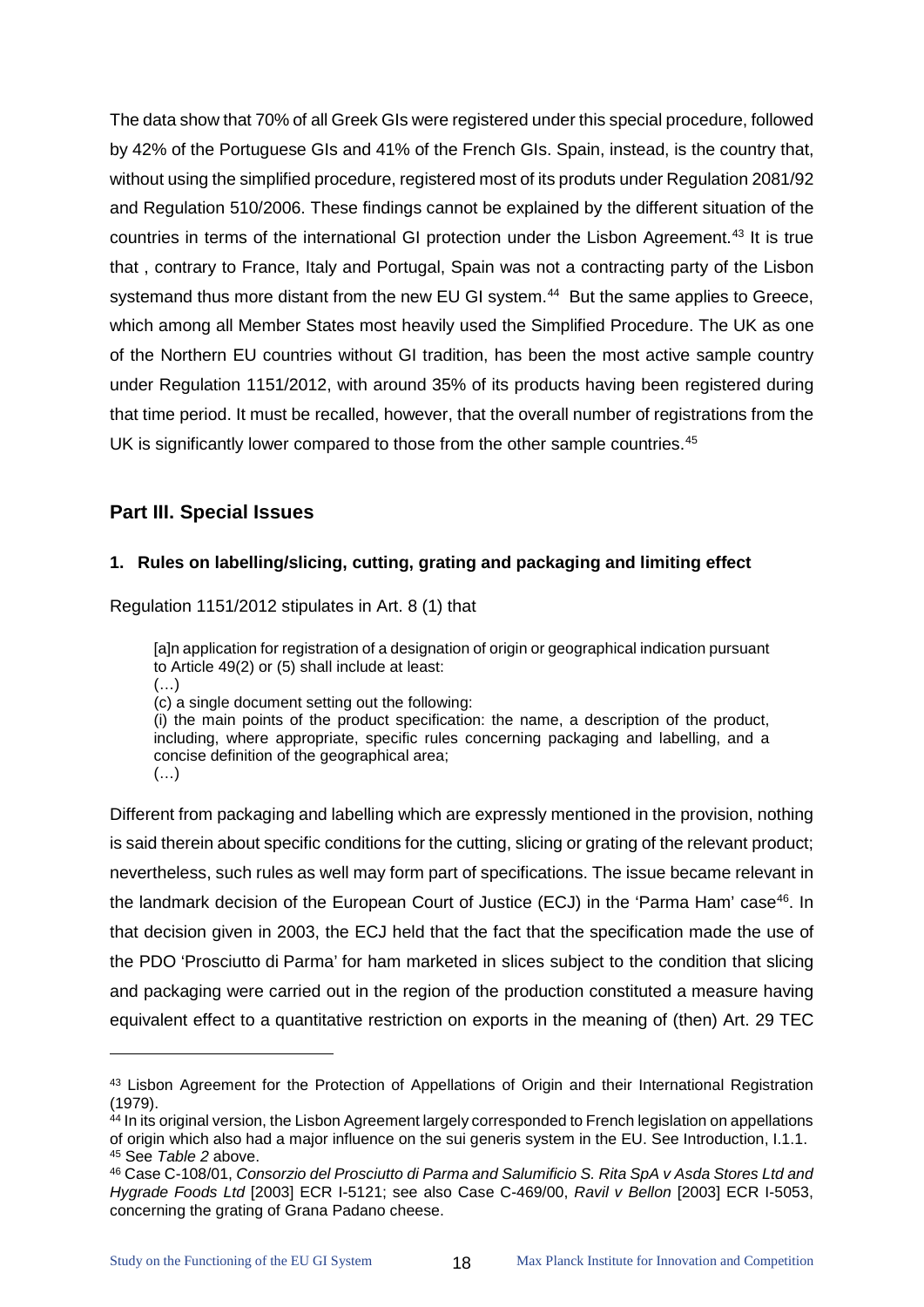(now Art. 35 TFEU). However, this was justified under Art. 30 TEC (now Art. 36 TFEU) by the fact that, according to the Court, these are delicate operations which might harm the quality and hence the reputation of the PDO if they were carried out in conditions that resulted in a product not possessing the expected qualities.<sup>[47](#page-23-1)</sup>

Hence, with this decision, the ECJ allowed the rules on slicing and cutting as well as those on packaging to exercise a limiting effect in case they prevent these operations from being carried out outside the area of production of the good. This was an extremely relevant development, especially considering that these activities are not considered steps of the manufacturing process.[48](#page-23-2)

Before this background, *[Table 9](#page-23-0)* is particularly important as it empirically shows the effect on the Parma Ham decision, especially with regard to the rules on packaging that explicitly require the operation to be carried out within the area of production.

| <b>Period</b>                         | <b>Regulation</b><br>2081/1992<br>(Art. 17) | <b>Regulation</b><br>2081/1992 | <b>Regulation</b><br>510/2006 | <b>Regulation</b><br>1151/2012 |
|---------------------------------------|---------------------------------------------|--------------------------------|-------------------------------|--------------------------------|
| <b>Overall</b>                        | 441                                         | 223                            | 402                           | 324                            |
| Rules on slicing,<br>cutting, grating | 6,80%                                       | 9,87%                          | 11,44%                        | 17,08%                         |
| <b>Limiting effect</b>                | 16,67%                                      | 50,00%                         | 56,52%                        | 41,82%                         |
| <b>Rules on packaging</b>             | 13,15%                                      | 38,57%                         | 58,96%                        | 52,17%                         |
| <b>Limiting effect</b>                | 44,83%                                      | 44,19%                         | 57,81%                        | 61,31%                         |

<span id="page-23-0"></span>

| Table 9. Rules on labelling/slicing, cutting, grating and packaging and their limiting |
|----------------------------------------------------------------------------------------|
| effect per period                                                                      |

In fact, while there was a moderate rise in rules on slicing, cutting and grating (from 7% initially to 17% in the last time period), the percentage of rules on packaging increased considerably (from 13% to 52%) together with their limiting effect.

<span id="page-23-1"></span><sup>&</sup>lt;sup>47</sup> Concerning packaging, the Court (now: Court of Justice of the European Union, CJEU) held in the more recent decision "Schwarzwälder Schinken" (Case C‑367/17 – *Schwarzwälder Schinken*, 19 December 2018) that the requirement to package a product in its geographical area of production is justified if it constitutes a necessary and proportionate means to safeguard the quality of the product, to guarantee its origin or to ensure the verification of the specification of the protected geographical indication, leaving the ultimate decision to the national court. The German Fderal Supreme Court (BGH) in its final decision on the amendment of the specification held that the conditions for justifying such geographical restrictions were not fulfilled (BGH decision of 3 September 2020 - I ZB 72/19).

<span id="page-23-2"></span> $48$  In fact, under the relevant rules, the manufacturing process encompasses all the steps of the production from the sourcing of the raw materials until the completion of the end product, thus excluding these additional and non-mandatory operations. See European Commission, 'Guide to Applicants: How to Compile the Single Document' (n 12) [3.4].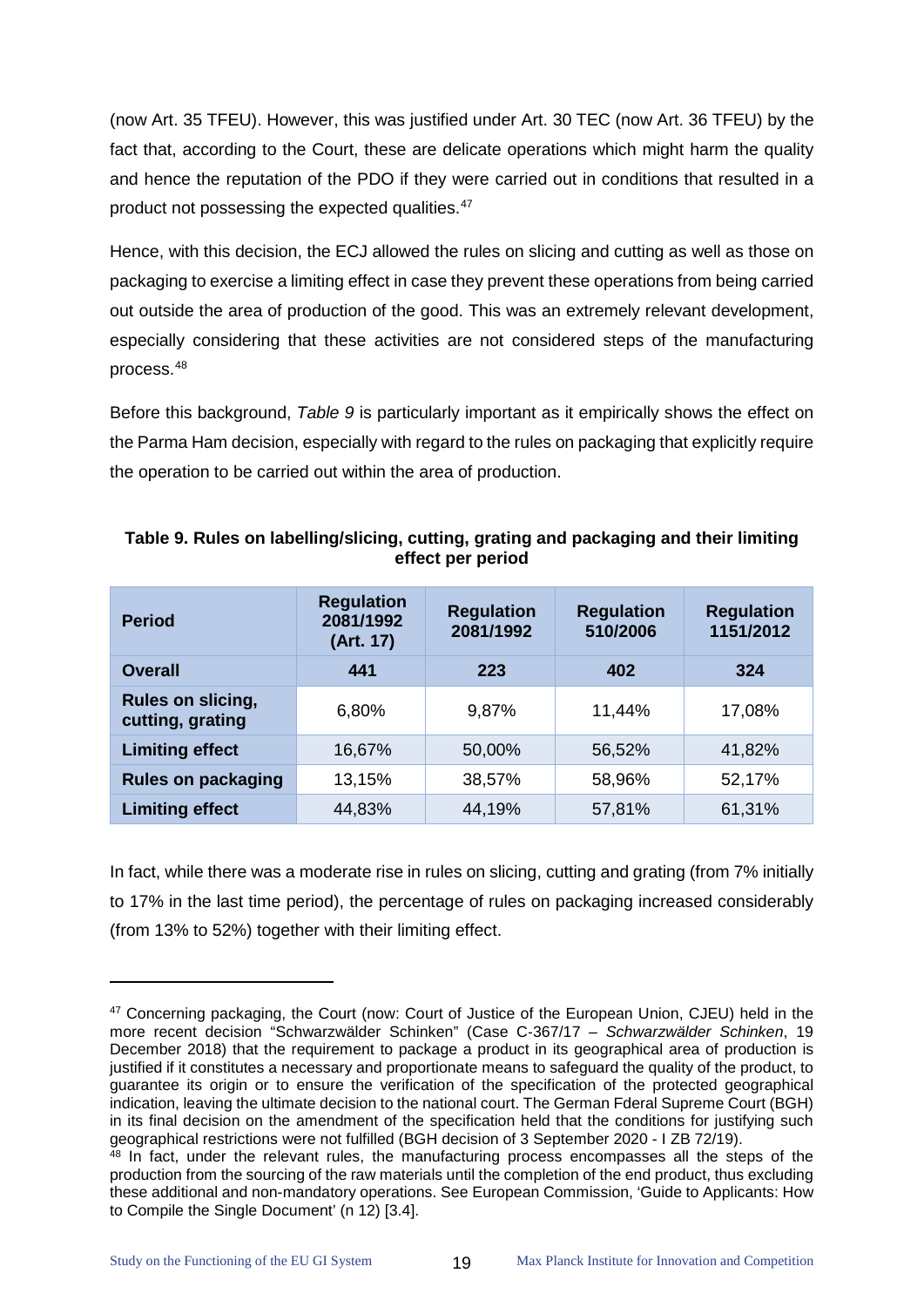#### <span id="page-24-0"></span>**2. Geographical area and local production**

Regulation 1151/2012 provides in Art. 7 (1) (c) that the product specification for a protected designation of origin or a protected geographical indication shall include at least the definition of the geographical area delimited with regard to the quality or reputational link between the product and its orgin.

#### <span id="page-24-1"></span>**2.1. Size of the geographical areas identified in the specifications**

The Study has analysed how large on average the designated areas for the production of a GI product are. *[Table 10](#page-24-2)* demonstrates that the large majority of the specifications describes geographical areas larger than 1000 km<sup>2</sup>. This applies to PDOs as well as to PGIs.

<span id="page-24-2"></span>

|                            | <b>PDO</b> |               |            | <b>PGI</b>    | <b>Overall</b> |              |
|----------------------------|------------|---------------|------------|---------------|----------------|--------------|
| <b>Category</b>            | <b>All</b> | % of all PDOs | <b>All</b> | % of all PGIs | <b>All</b>     | % of all GIs |
| 1 - 100 $km^2$             | 45         | 7,02%         | 80         | 10,68%        | 125            | 8,99%        |
| 101 - 500 $km^2$           | 99         | 15,44%        | 131        | 17,49%        | 230            | 16,55%       |
| 501 - 1000 km <sup>2</sup> | 80         | 12,48%        | 86         | 11,48%        | 166            | 11,94%       |
| $> 1000$ km <sup>2</sup>   | 416        | 64,90%        | 446        | 59,55%        | 862            | 62,01%       |

#### **Table 10. Size of the geographical area per quality scheme**

*[Table 11](#page-25-0)* shows that the distribution pattern indicated in *[Table 10](#page-24-2)* – the highest percentage of protected indications pertains to areas larger than 1000  $km^2$  – also applies to all seven sample countries regarded separately. The percentage of such designations is particularly high for French and Portuguese designations (France: 77% PDOs and 86% PGIs; Portugal: 81% PDOs and 74% PGIs) followed by Spain (67% PDOs and 63%), whereas the percentages for the other sample countries vary around 50%. In the category of the smallest area  $(0 - 100 \text{ km}^2)$ no designations from Portugal are found whereas in most other sample countries the percentage ranges in the single-digit area (or slightly more). An exemption from that scheme is shown for Germany, where PGIs indicating an area of less than hundred  $km^2$  are listed with 20%.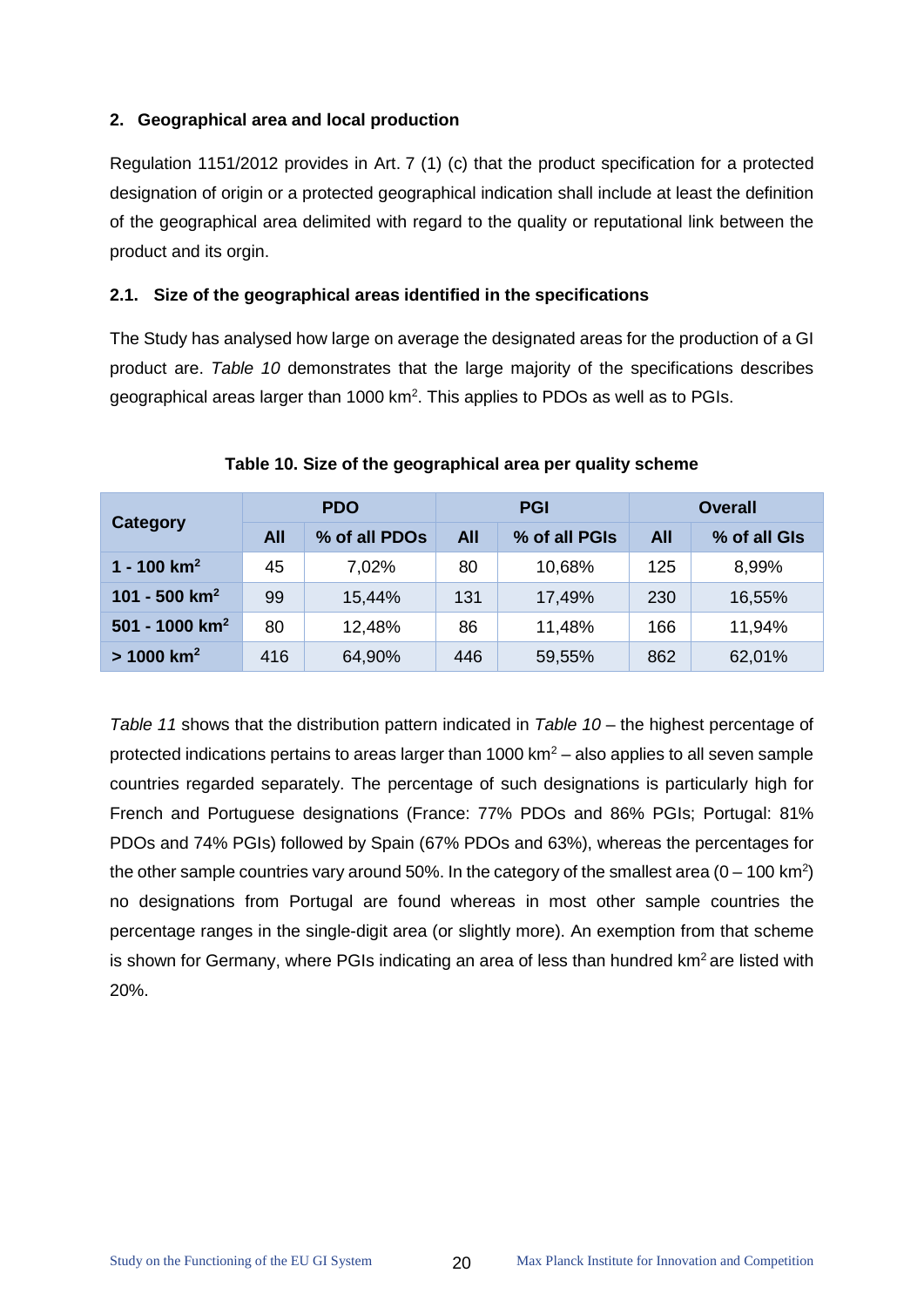<span id="page-25-0"></span>

|                      |            | 1 - 100 $km^2$ | 101 - 500 $km^2$ | 501 - 1000 $km^2$ | $> 1000$ km <sup>2</sup> |
|----------------------|------------|----------------|------------------|-------------------|--------------------------|
|                      | <b>PDO</b> | 8,33%          | 25,00%           | 8,33%             | 58,33%                   |
| <b>Germany</b>       | <b>PGI</b> | 20,25%         | 24,05%           | 6,33%             | 49,37%                   |
|                      | <b>PDO</b> | 11,84%         | 23,68%           | 11,84%            | 51,32%                   |
| <b>Greece</b>        | <b>PGI</b> | 3,23%          | 25,81%           | 19,35%            | 48,39%                   |
|                      | <b>PDO</b> | 6,80%          | 12,62%           | 12,62%            | 67,96%                   |
| <b>Spain</b>         | <b>PGI</b> | 3,37%          | 23,60%           | 10,11%            | 62,92%                   |
|                      | <b>PDO</b> | 7,62%          | 4,76%            | 10,48%            | 77,14%                   |
| <b>France</b>        | <b>PGI</b> | 5,63%          | 2,82%            | 4,23%             | 85,92%                   |
| <b>Great Britain</b> | <b>PDO</b> | 7,41%          | 7,41%            | 18,52%            | 66,67%                   |
|                      | <b>PGI</b> | 9,76%          | 21,95%           | 7,32%             | 60,98%                   |
|                      | <b>PDO</b> | 1,80%          | 19,76%           | 18,56%            | 59,88%                   |
| <b>Italy</b>         | <b>PGI</b> | 8,33%          | 15,91%           | 26,52%            | 49,24%                   |
| Portugal             | <b>PDO</b> | 0,00%          | 7,81%            | 10,94%            | 81,25%                   |
|                      | <b>PGI</b> | 0,00%          | 13,51%           | 12,16%            | 74,32%                   |

**Table 11. Correlation between size and quality scheme per country**

As to the question to what extent congruency exists between the area defined by the geographical name of the product and the area identified in the product specification, and to what extent the area identified in the specification is larger or smaller than the area identified by the geographical name, *[Table 12](#page-25-1)* shows that 46% of the registered PDOs and 47% of PGIs incorporating a geographical name identify an area in the product specification that is larger than that defined by the geographical name of the product. Congruency between the geographical name and the area defined in the specification exists in 37% of the PDOs and 41% of PGIs while the area identified in the specification is smaller in case of 17% of the PDOs and 12% of PGIs.

<span id="page-25-1"></span>

|                                                                                        | <b>PDO</b> | <b>PGI</b>          |
|----------------------------------------------------------------------------------------|------------|---------------------|
| Number of PDO and PGI incorporating a geographical name                                | 594        | 734                 |
| Congruent definition of identified geographical area with name<br>of geographical area |            | 220 37,0% 301 41,0% |
| Identified geographical area is larger than the geographical<br>name                   |            | 272 45,8% 345 47,0% |
| Identified geographical area is smaller than geographical name                         | 102 17,2%  | 88 12,0%            |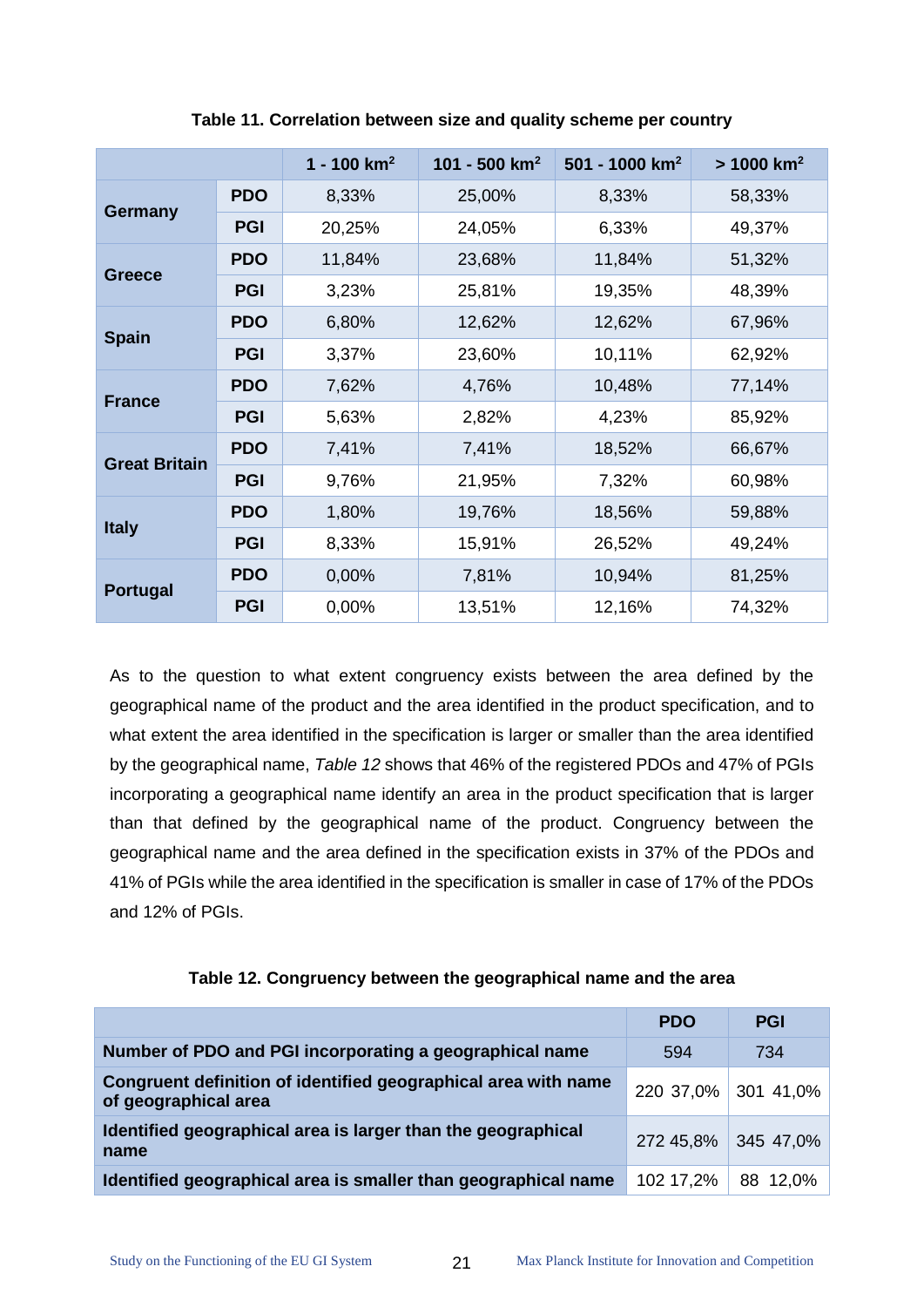To give a few examples: in case of the Portuguese PDO Maçã Bravo de Esmolfe<sup>[49](#page-26-1)</sup> for apples the identified area is larger than the area covered by the geographical name. Esmolfe refers (only) to a Portuguese parish in the municipality of Penalva do Castelo, with an area of 10,70 km². While this variety of apples originally stems from that parish, the production area today comprehends several municipalities<sup>[50](#page-26-2)</sup> around Penalva do Castelo,<sup>[51](#page-26-3)</sup> making it much bigger than the place indicated by the name.

The French PDO Camembert de Normandie<sup>[52](#page-26-4)</sup> for cheese is an example where the identified area is congruent with the geographical name, as the specification indicates that the area of production comprehends the Low and High Normandie, which together form the Normandie region $53$ .

Finally, in case of the PGI London Cure Smoked Salmon<sup>[54](#page-26-6)</sup> for fish, the identified area is narrower than the geographical name. Although the geographical name refers to London, the production is restricted to the London Boroughs of Tower Hamlets, Hackney & Newham.

#### <span id="page-26-0"></span>**2.2. Locality requirement**

 $\ddot{\phantom{a}}$ 

GI products must be manufactured, to a larger or lesser extent, in the area described in the specification. 'Locality requirement' is the element within a *sui generis* GI protection scheme that indicates 'how much' of a given product must be made in the geographical area in order to comply with the specification. In that regard, Regulation 1151/2012 marks a difference between PDOs and PGIs by stipulating stricter locality requirements for the former. The details are set forth in Art. 5(1) and (2) of Regulation 1151/2012:

Article 5. Requirements for designations of origin and geographical indications.

1. For the purpose of this Regulation, *'designation of origin'* is a name which identifies a product:

 $(\ldots)$ (c) *the production steps* of which *all* take place in the defined geographical area. 2. For the purpose of this Regulation, *'geographical indication'* is a name which identifies a product: (…)

<span id="page-26-1"></span><sup>49</sup> https://ec.europa.eu/info/food-farming-fisheries/food-safety-and-quality/certification/quality-labels/<br>geographical-indications-register/includes/showSpecification.cfm?attachmentId=61233.

<span id="page-26-2"></span> $50$  The production takes place in all the following municipalities: Aguiar da Beira, Celorico da Beira, Fornos de Algodres, Gouveia, Guarda, Manteigas, Pinhel, Seia, Trancoso do distrito da Guarda; Covilhã, Belmonte, Fundão, do distrito de Castelo Branco; Arganil, Tábua, Oliveira do Hospital, do distrito de Coimbra; Tondela, Santa Comba Dão, Carregal do Sal, Nelas, Mangualde, Penalva do Castelo, Sátão, Aguiar da Beira, Viseu, S. Pedro do Sul, Vila Nova de Paiva, Castro Daire, Sernancelhe, Penedono, Moimenta da Beira, Tarouca, Lamego e Armamar, do Distrito de Viseu.

<span id="page-26-3"></span><sup>&</sup>lt;sup>51</sup> https://tradicional.dgadr.gov.pt/images/prod\_imagens/mapas/frutos/MacaBravoEsmolfe.png.<br>bttps://ee.europe.eu/ipfe/feed.ferming.fieberiee/feed.eefsty.end.guelity/eertifieetien.

<span id="page-26-4"></span><sup>52</sup> https://ec.europa.eu/info/food-farming-fisheries/food-safety-and-quality/certification/qualitylabels/geographical-indications-register/includes/showSpecification.cfm?attachmentId=60586.

<span id="page-26-5"></span><sup>&</sup>lt;sup>53</sup> The region is the result of the merger of the old regions of Upper Normandy and Lower Normandy after the territorial reform of 2014. The new region came into existence on the 1st of January 2016, after regional elections in December 2015.

<span id="page-26-6"></span><sup>54</sup> https://eur-lex.europa.eu/legal-content/EN/ALL/?uri=CELEX%3A52016XC1217%2803%29.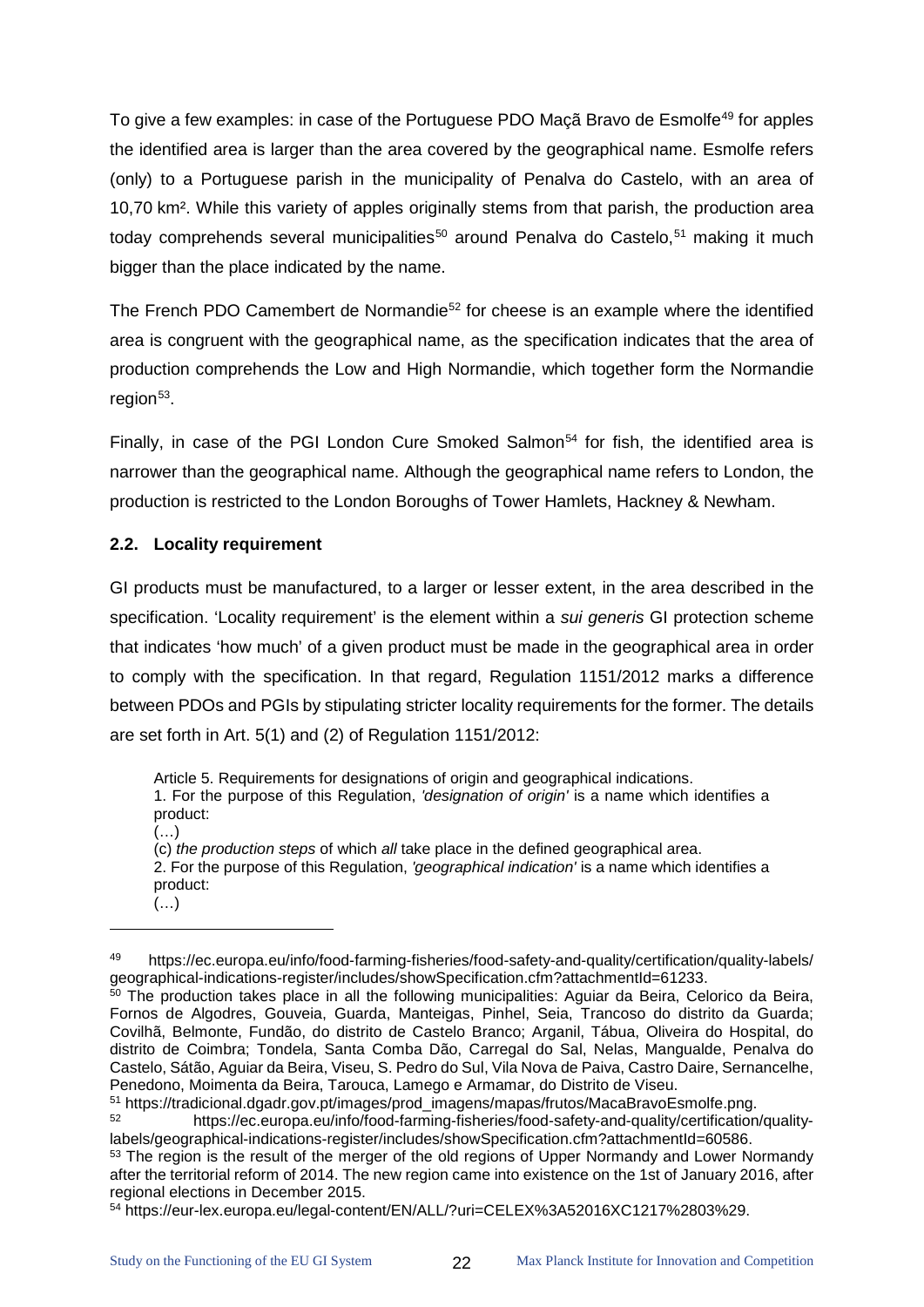(c) *at least one of the production steps* of which take place in the defined geographical area.

The term "production steps" is defined in Art. 3(7) of Regulation 1151/2012 as meaning "production, processing or preparation".

A deviation from the requirements for designations of origin under Art. 5(1) may apply pursuant to Art. 5(3) under the following conditions:

3. Notwithstanding paragraph 1, certain names shall be treated as designations of origin even though the raw materials for the products concerned come from a geographical area *larger than, or different from*, the defined geographical area, provided that: (a) the production area of the raw materials is defined; (b) *special conditions* for the production of the raw materials exist;  $(\ldots)$ 

*[Table 13](#page-27-0)* indicates the percentage of PDOs and PGIs (per sample product classes) which, according to the specification, require all production steps to be taken out in the relevant geographical area. As can be expected based on the legal requirements, the percentage of PDO products that are entirely made in the designated area is very high, though certain goods like meat products (Class 1.2) seem to have benefited from the exceptions under Art. 5(3) Regulation 1151/2012 regarding the geographical origin of raw materials<sup>55</sup>.

<span id="page-27-0"></span>

|                                                                                        |                | <b>PDO</b>                           | <b>PGI</b>     |                                      |  |
|----------------------------------------------------------------------------------------|----------------|--------------------------------------|----------------|--------------------------------------|--|
| <b>Product Class</b>                                                                   | <b>Overall</b> | % whole<br>production<br>in the area | <b>Overall</b> | % whole<br>production<br>in the area |  |
| Class 1.1 (Fresh meat)                                                                 | 44             | 100%                                 | 127            | 46,46%                               |  |
| <b>Class 1.2 (Meat products)</b>                                                       | 37             | 72,97%                               | 139            | 35,97%                               |  |
| <b>Class 1.3 (Cheeses)</b>                                                             | 186            | 97,85%                               | 47             | 68,09%                               |  |
| Class 1.4 (Other products of<br>animal origin)                                         | 33             | 100%                                 | 12             | 83,33%                               |  |
| Class 1.5 (Oils and fats)                                                              | 116            | 99,14%                               | 18             | 77,78%                               |  |
| Class 1.6 (Fruit, vegetables and<br>cereals fresh or processed)                        | 160            | 97,50%                               | 225            | 79,11%                               |  |
| Class 1.7 (Fresh fish, molluscs,<br>and crustaceans and products<br>derived therefrom) | 14             | 100,00%                              | 36             | 58,33%                               |  |
| Class 1.8 (Other products of<br>Annex I of the Treaty <sup>56</sup> )                  | 39             | 97,44%                               | 28             | 82,14%                               |  |

**Table 13. Locality requirement per product class and quality scheme**

 $\ddot{\phantom{a}}$ 

<span id="page-27-1"></span><sup>55</sup> Prosciutto di Parma is an example.

<span id="page-27-2"></span><sup>56</sup> E.g. tea, spices, vinegar.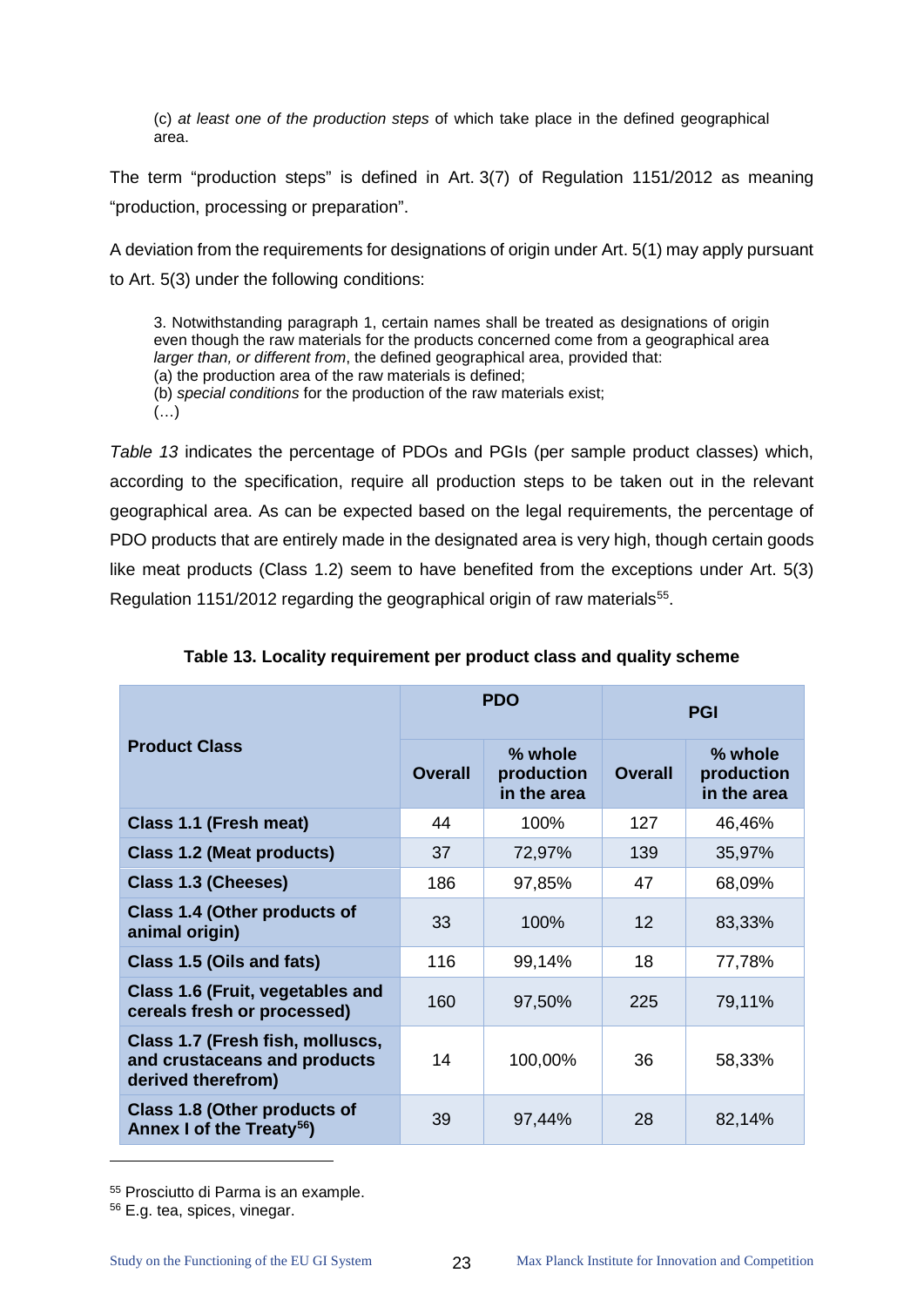More surprising than that is the finding that although the requirements for PGIs are satisfied when only one step of the production process is carried out in the designated area, there is a rather high percentage of PGIs stipulating in the specification that 100% of the production steps must be carried out in the relevant locality. One must consider, however, that most of the product classes where this figure appears to be particularly high (Classes 1.3, 1.4, 1.5, 1.7, 1.8) are those with only few PGI registrations (see *[Table 1](#page-14-0)* above). A notable exception are fruits and vegetables (Class 1.6) for which PGIs appear to be the preferred quality scheme. In this case, the high figure of specifications featuring a locality requirement of 100% is plausible in view of the very nature of these goods, which are directly related to a specific area. It is therefore frequent that all production steps take place immediately in the place where they have been picked.

*[Table 14](#page-28-0)* shows the locality requirement for PDOs and PGIs in the sample countries. The highest figures for PGIs indicating 100% production in the defined geographical area are shown for Greece and the UK.

<span id="page-28-0"></span>

|                       |                | <b>PDO</b>                           | <b>PGI</b>     |                                      |  |
|-----------------------|----------------|--------------------------------------|----------------|--------------------------------------|--|
| <b>Country</b>        | <b>Overall</b> | % whole<br>production<br>in the area | <b>Overall</b> | % whole<br>production<br>in the area |  |
| <b>Germany</b>        | 12             | 100%                                 | 79             | 72,15%                               |  |
| <b>Greece</b>         | 76             | 97,37%                               | 31             | 96,77%                               |  |
| <b>Spain</b>          | 103            | 96,12%                               | 89             | 44,94%                               |  |
| <b>France</b>         | 105            | 100%                                 | 142            | 63,38%                               |  |
| <b>United Kingdom</b> | 27             | 85,19%                               | 41             | 92,68%                               |  |
| <b>Italy</b>          | 167            | 93,41%                               | 132            | 60,61%                               |  |
| <b>Portugal</b>       | 64             | 100%                                 | 74             | 10,81%                               |  |

#### **Table 14. Locality requirement per country and quality scheme**

Another remarkable finding concerns Portuguese PGIs that are characterised by a very low locality requirement. This finding is particularly notable as the figures concerning the size of the designated area show that almost 75% of Portuguese PGIs are listed in the highest category of more than 1.000 km<sup>2</sup> (see *[Table 11](#page-25-0)* above; a higher figure – 86% – was only found for French PGIs).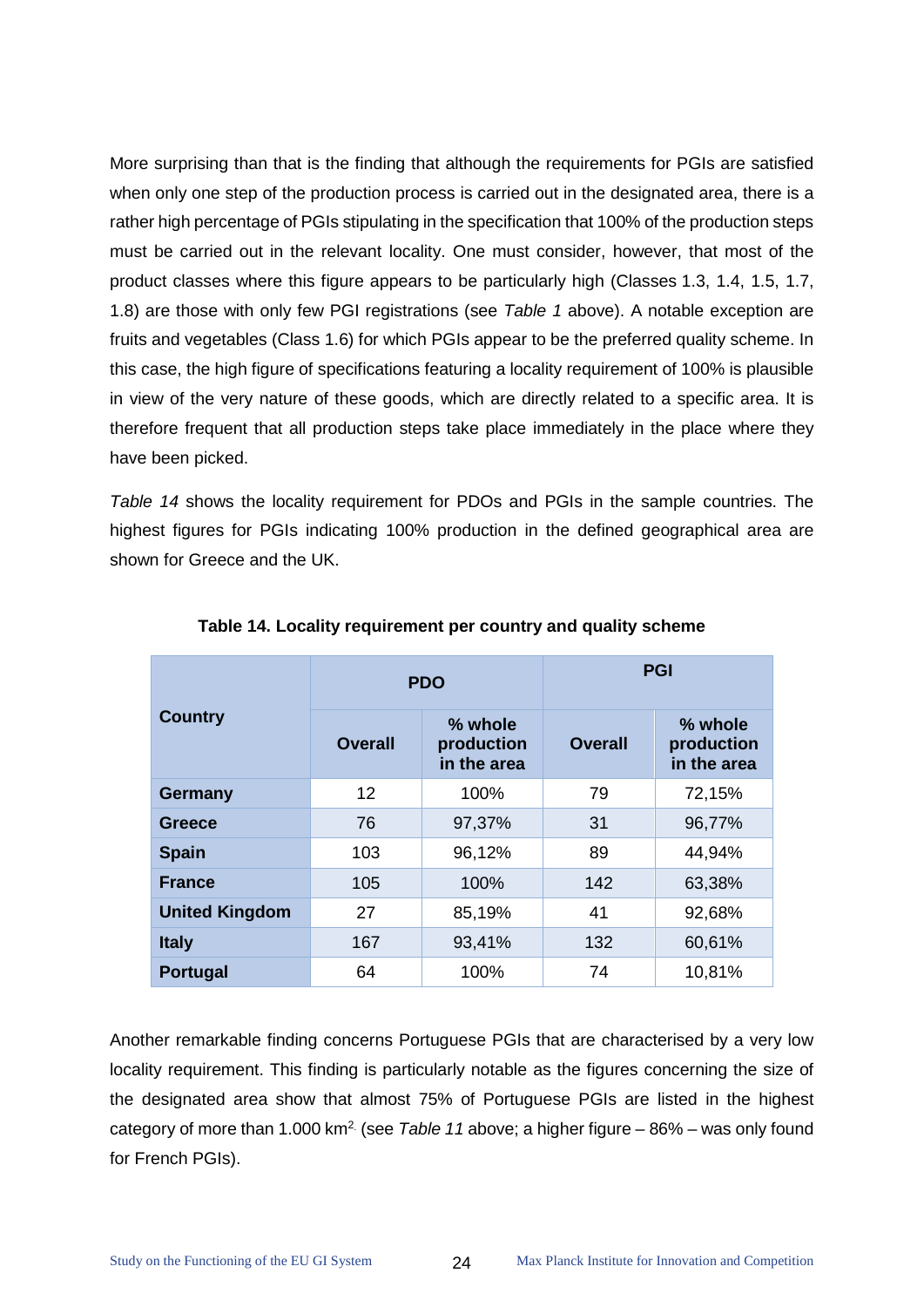To conclude this section, two examples can be mentioned: The first one, representing a weak locality requirement, concerns the British PGI Traditional Grimsby Smoked Fish.<sup>[57](#page-29-2)</sup> In that case the production is entirely dependent on external raw material sourcing. To make the smoked fish, the fresh "whole fish are usually sourced from Iceland, Faroe and Norway but can be sourced from other areas. Skilled filleters fillet the whole fish by hand". Opposite to that, the French PGI Pruneaux d'Agen<sup>[58](#page-29-3)</sup> for dried fruits provides an example of how detailed and accurate the geographical delimitation, and therefore the locality requirement, can be. In this case, the producers' area definition (where the whole production takes place) is based on sunshine patterns and adequate soil, which must be clay-calcareous soil that benefits the production<sup>[59](#page-29-4)</sup>.

#### <span id="page-29-0"></span>**3. The Link and its elements**

#### <span id="page-29-1"></span>**3.1. General remarks and methodological issues**

Art. 5 (1) and (2) of Regulation 1151/2012 define the requirements for PDOs and PGIs:

Article 5<sup>[60](#page-29-5)</sup>

For the purpose of this Regulation 'designation of origin' is a name which identifies a product:

originating in a specific place, region or ….

whose *quality or characteristics* are essentially or exclusively due to a particular geographical environment *with its inherent natural and human factors*; (…)

2. For the purpose of this Regulation 'geographical indication' is a name which identifies a product:

originating in a specific place, region or ….

whose given *quality, reputation or other characteristics* is essentially attributable to its geographical origin;

 $\left(\ldots\right)^{7}$ 

<span id="page-29-2"></span><sup>57</sup> https://eur-lex.europa.eu/legal-content/EN/ALL/?uri=CELEX%3A52009XC0228%2803%29.

<span id="page-29-3"></span><sup>58</sup> https://ec.europa.eu/info/food-farming-fisheries/food-safety-and-quality/certification/qualitylabels/geographical-indications-register/includes/showSpecification.cfm?attachmentId=59765.

<span id="page-29-4"></span><sup>59</sup> This includes the whole of the "Lot-et-Garonne" department with the exception of the canton of Houeilles, and parts of its neighbouring departments, namely the cantons of Auros, Branne, Carbon-Blanc, Castillon La Bataille, Cenon, Créon, La Réole, Lussac, Monségur, Pellegrue, Pujols, Sauveterre de Guyenne, Sainte-Foy-La-Grande in the department of "la Gironde", the cantons of Beaumont, Belves, Bergerac, Domme, Eymet, Issigeac, La Force, Le Bugue, Le Buisson de Cadouin, Monpazier, Montpon Menesterol, Sigoules, Velines, Villefranche de Lonchapt, Villefranche du Périgord in the department of "la Dordogne", the cantons of Bretenoux, Castelnau Montratier, Catus, Cazals, Figeac, Gourdon, lacapelle Marival, Lalbenque, Livernon, Luzech, Montcuq, Puy L'Evêque, Saint-Cere, Saint Germain du Bel Air, Salviac in the department of "du Lot", the cantons of Condom, Eauze, Fleurance, Jegun, Lectoure, Mauvezin, Miradoux, Montréal, Saint-Clar, Valence sur Baïse, Vic Fezensac in the department of Gers, and the whole of the "Tarn-et-Garonne" department with the exception of the cantons of Caylus, Saint Antonin Noble Val and Villebrumier.

<span id="page-29-5"></span> $60$  Emphasis in paragraph 1(b) and paragraph 2(b) added.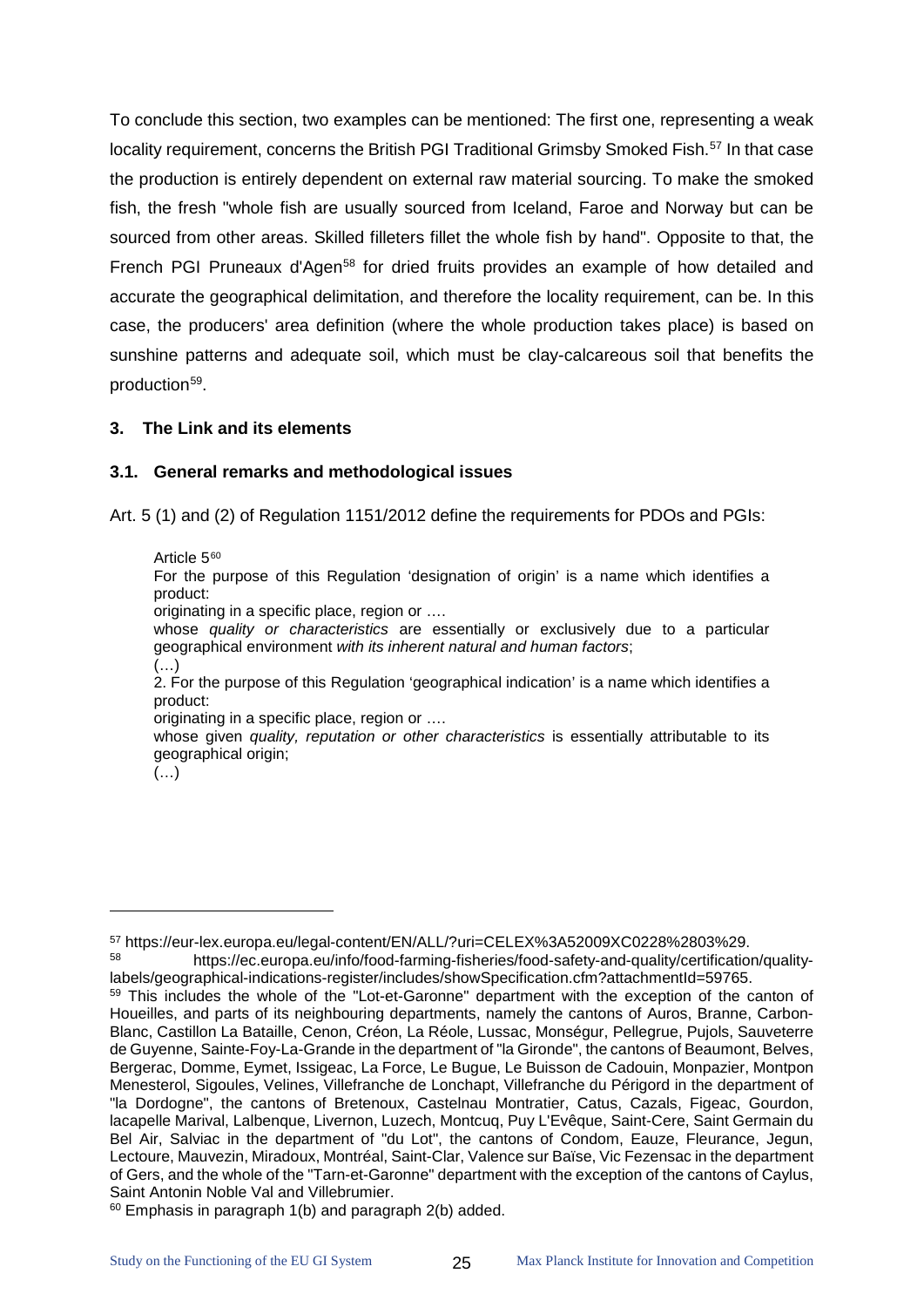In addition, Art. 7 (1) of Regulation 1151/2012 stipulates that the specification for a PDO or PGI must include at least

(…)

(c) the definition of the geographical area delimited with regard to the link referred to in point (f)(i) or (ii) of this paragraph, and, where appropriate, details indicating compliance with the requirements of Article 5(3);

 $(\ldots)$ (f) details establishing the following:

(i) the link between the quality or characteristics of the product and the geographical environment referred to in Article 5(1); or

(ii) where appropriate, the link between a given quality, the reputation or other characteristic of the product and the geographical origin referred to in Article 5(2); (…)

Furthermore, Art. 8 (1) sets forth that an application for registration of a PDO or PGI shall contain at least

(…)

(c) a single document setting out the following:

(…)

(ii) a description of the link between the product and the geographical environment or geographical origin referred to in Article 5(1) or (2), as the case may be, including, where appropriate, the specific elements of the product description or production method justifying the link.

As follows from these provisions, applications for PDOs must indicate and establish a link between the given territory and the quality or characteristics of the product, whereas in case of PGIs, it is sufficient if the link either concerns the quality or other characteristics or the reputation of the product. The link section of the application and the indications included therein are therefore crucial for justifying the grant of protection under the respective quality schemes.

Given its central role, the link description in the relevant GI documentation should be objective and easy to understand. However, the description is sometimes full of nuances, and demands much attention to capture what the producers meant when they wrote it. Furthermore, while today the EU Guidelines provide non-binding examples of good drafting practices, neither Regulation 1151/2012 nor its historical predecessors clarify how the presence of a specific link must be described in the practice. The coding of elements claimed to sustain the link was therefore not an easy task for the Study team. For the analysis two main groups (quality and reputation) were distinguished to which the link could be allocated, plus a third and residual category (other characteristics) for those GIs that did not match one of the two main categories.

This categorization was rendered difficult by the close vicinity between the two types of links. Under legal aspects a distinction applies between the natural environment and/or the specific local know-how as a human factor impacting the product's quality or characteristics on the one hand, and influences or factors deriving from from local customs, long-standing production and marketing traditions or other non-*terroir* related elements on the other. Aspects of the latter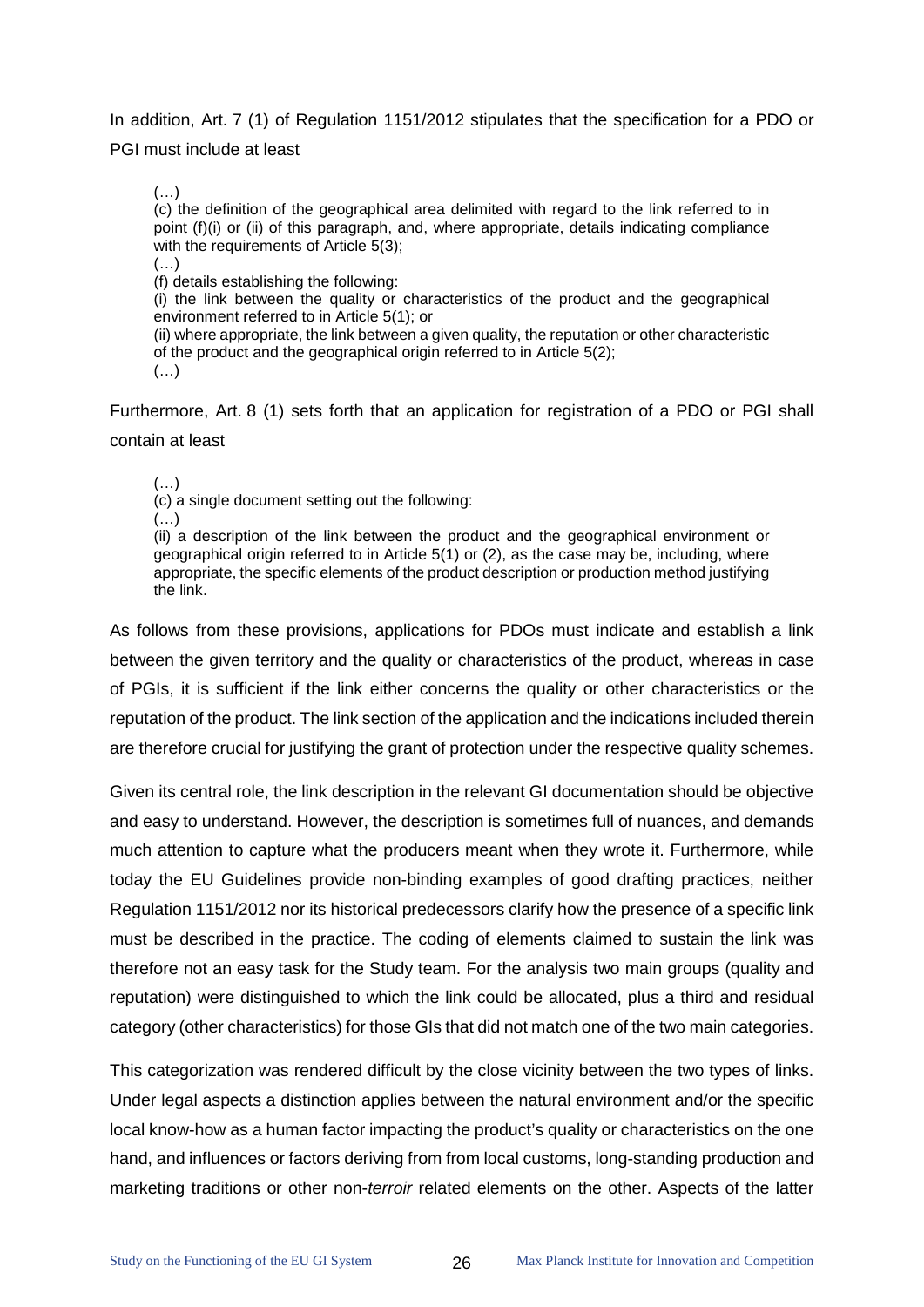type are able to establish a link between a place or region and a product's reputation, but they do not fulfil the conditions for a quality-related link, and thus for a designation to be registered as a PDO. While the legal requirements are unequivocal in that respect, it is not easy to tell the difference in practice. In particular where a product's quality or characteristics are due to human factors – that is, the specific skills and know-how developed by agricultural producers or other groups within the designated place or region – the narrative likewise emphasizes the reputational elements of the goods. Vice versa, where the accent of the link lies on reputation, the specification regularly highlights the local traditions and how they have impacted the development of relevant artisanship in the region concerned, thereby linking to factors that also relate to quality. The close relationship between both types of links therefore tends to make them indistinguishable in practice.

The coding of these link elements tried to avoid ambiguities by applying a strictly formalistic approach. A GI was classified as having a quality-based link *only* when a relationship was expressly indicated between a given characteristic of the product and the *natural environment* or a human element, in particular *local know-how* existing in the relevant geographical region. That is, other references to human skills or traditions in the manufacturing were regularly allocated to "reputation" rather than to quality based on human factors. If, as frequently happened, the specification refers to both the natural environment and the local tradition or other historical or reputational aspects, the link was coded in both categories simultaneously. If reference was solely made to marketing practices or the product's renown as attested by consumer surveys, awards, or bibliographic references, it was listed under "reputation". The GIs that could not be placed in one of these two groups account for the residual category.<sup>[61](#page-31-0)</sup>

It must be added that in spite of the efforts made, [62](#page-31-1) a *caveat* applies due to the complexity of the descriptions and the difficulties of categorizing them in a clear and objective manner. This part of the research can only give a first and necessarily rather rudimentary overview on the issue. $63$  For a more in-depth insight, readers are referred to additional sources.  $64$ 

 $\ddot{\phantom{a}}$ 

<span id="page-31-0"></span><sup>61</sup> This category included, for example, the PDO "Miel de sapin des Vosges", which was described as a "very characteristic honey" without further information about its organoleptic qualities; the PGI "Ravioles du Dauphinés", where reference was made to a judgment of the Cour d'Appel de Grenoble, 14 February 1989, without further explaining the backgrounds for the qualification.

<span id="page-31-1"></span><sup>&</sup>lt;sup>62</sup> The group regularly met in order to dicuss the coding in doubtful cases.

<span id="page-31-2"></span><sup>&</sup>lt;sup>63</sup> In spite of frequent meetings of the research team where problematic cases were discussed and resolved so as to provide for a homogeneous approach to categorization issues, it cannot be excluded that the results are impacted by personal attitudes and impressions of the individual team members.

<span id="page-31-3"></span><sup>&</sup>lt;sup>64</sup> Reference is made in particular to Andrea Zappalaglio's book (above, fn 27), where the evaluation is based on a somewhat different methodology (on the differences see above, fn 27) and is put in a historic and evolutionary context. While some of the data presented here and in A. Zappalaglio's book may deviate due to the methodology used, the overall results of both studies confirm each other. See also further information in Chapter 3 of this Study.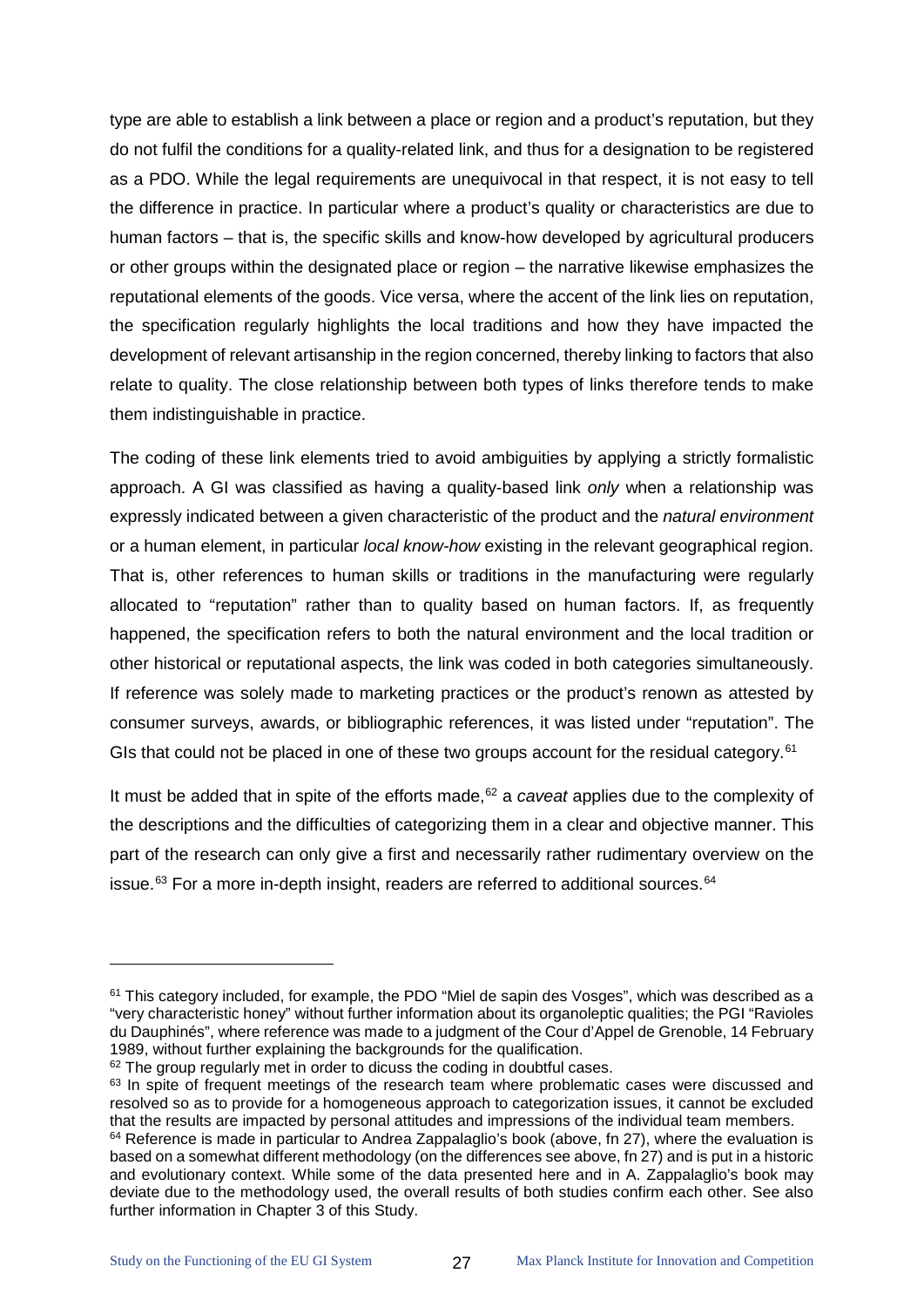#### <span id="page-32-0"></span>**3.2. Quality and reputation**

The link between the product and its geographical origin, either by natural, environmental, human, economic, political or cultural factors, is meant to explain why a given product is unique. Characteristics of the geographical area can be traced to climate conditions, physical or natural elements of the region, local know-how acquired by the producers, local ways of production or processing, or other features inherent to a particular region. These characteristics can result in a specific quality of the product as well as in a specific reputation enjoyed by the product. Once these criteria are homogenous within the designated area, allowing to distinguish the product from similar products, they impart on the product its genuine identity and form the substance of the link.

#### **3.2.1. Quality and reputation per quality scheme**

As indicated above, the description of the link very often accumulates elements concerning quality as well as reputation. Such indications claiming a "double link" are found in more than half of all designations in both quality schemes.

|                               |              | <b>PDO</b> | <b>PGI</b>   |           |  |
|-------------------------------|--------------|------------|--------------|-----------|--|
|                               | <b>Total</b> | % of PDOs  | <b>Total</b> | % of PGIs |  |
| Quality                       | 285          | 44,46%     | 103          | 13,75%    |  |
| <b>Quality and Reputation</b> | 356          | 55,54%     | 436          | 58,21%    |  |
| <b>Reputation</b>             | 0            | 0,00%      | 205          | 27,37%    |  |

#### **Table 15. Quality and reputation per quality scheme**

Regarding PDOs, 56% of the specifications claimed a reputational link in addition to a qualitybased link, while 44% of the PDOs were based exclusively on a quality-related link. Regarding PGIs, 58% of the specifications based the link on quality features in addition to reputational elements while 14% claimed a quality-based link without any reference to reputation. And just 27% of the PGIs were based exclusively on a reputational link.

#### **3.2.2. Quality schemes per product class and per country**

As said above, PDOs must derive their quality or special characteristics from natural or human factors due to the place or region designated by them. *[Table 16](#page-33-0)* shows that, as a rule, specifications of PDOs in all product classes comply with that requirement by referring to quality-based aspects for describing the link. More remarkable than that, a quality-based link is invoked also in a majority of specifications for PGIs in all selected product classes, ranging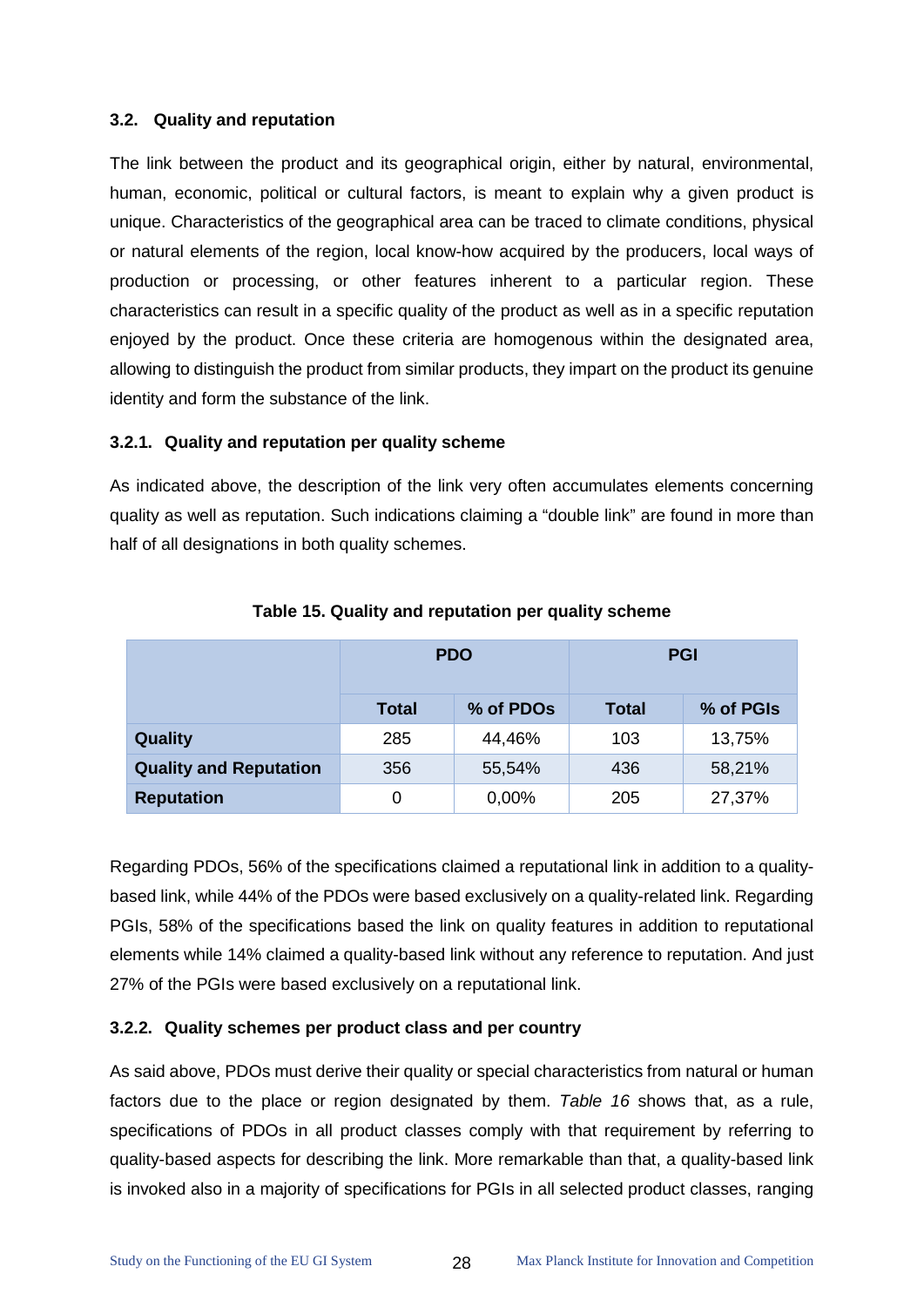between two thirds (67%) for oils and fats and 92% in Class 1.4 for other products of animal origin. Somewhat lower, but still remarkably high, are the figures for PDOs invoking a reputational link, ranging between 51% for oils and fats and 68% for fresh meat.

<span id="page-33-0"></span>

| <b>Product Class</b>                              | <b>Quality</b> |            | <b>Reputation</b> |            | <b>Other characteristics</b> |            |
|---------------------------------------------------|----------------|------------|-------------------|------------|------------------------------|------------|
|                                                   | <b>PDO</b>     | <b>PGI</b> | <b>PDO</b>        | <b>PGI</b> | <b>PDO</b>                   | <b>PGI</b> |
| Class 1.1 (fresh meat)                            | 100%           | 71,65%     | 68,18%            | 89,76%     | 6,82%                        | 0,79%      |
| Class 1.2 (meat<br>products)                      | 100%           | 69,06%     | 62,16%            | 82,01%     | 0,00%                        | 2,16%      |
| Class 1.3 (cheeses)                               | 100%           | 68,09%     | 56,99%            | 93,62%     | 15,59%                       | 23,40%     |
| Class 1.4 (other<br>products of animal<br>origin) | 100%           | 91,67%     | 60,61%            | 91,67%     | 6,06%                        | 0,00%      |
| Class 1.5 (oils and<br>fats)                      | 100%           | 66,67%     | 50,86%            | 50,00%     | 2,59%                        | 0,00%      |
| <b>Class 1.6 (fruit and</b><br>veg.)              | 100%           | 82,22%     | 52,50%            | 80,89%     | 3,13%                        | 0,44%      |
| Class 1.8 (other)                                 | 100%           | 82,14%     | 53,85%            | 82,14%     | 0,00%                        | 3,57%      |

**Table 16. Type of link per product and quality scheme**

Those findings confirm the clear tendency that the specifications for PDOs and PGIs invoke a second type of link in addition to the one required by law. PDOs are frequently specified by references to reputation in addition to quality, whereas PGIs are related to quality instead of, or in addition to, reputation. The conceptual separation between the two quality schemes is thereby narrowed in practice.<sup>[65](#page-33-1)</sup>

The same tendency is also reflected in the findings concerning the type of link per quality scheme and country presented in *Table 17.*

 $\ddot{\phantom{a}}$ 

<span id="page-33-1"></span><sup>&</sup>lt;sup>65</sup> This result coincides with the findings on the locality requirement in Table 13, that PGIs remarkably frequently comply with locality standards which, from a legal perspective, are only required for PDOs.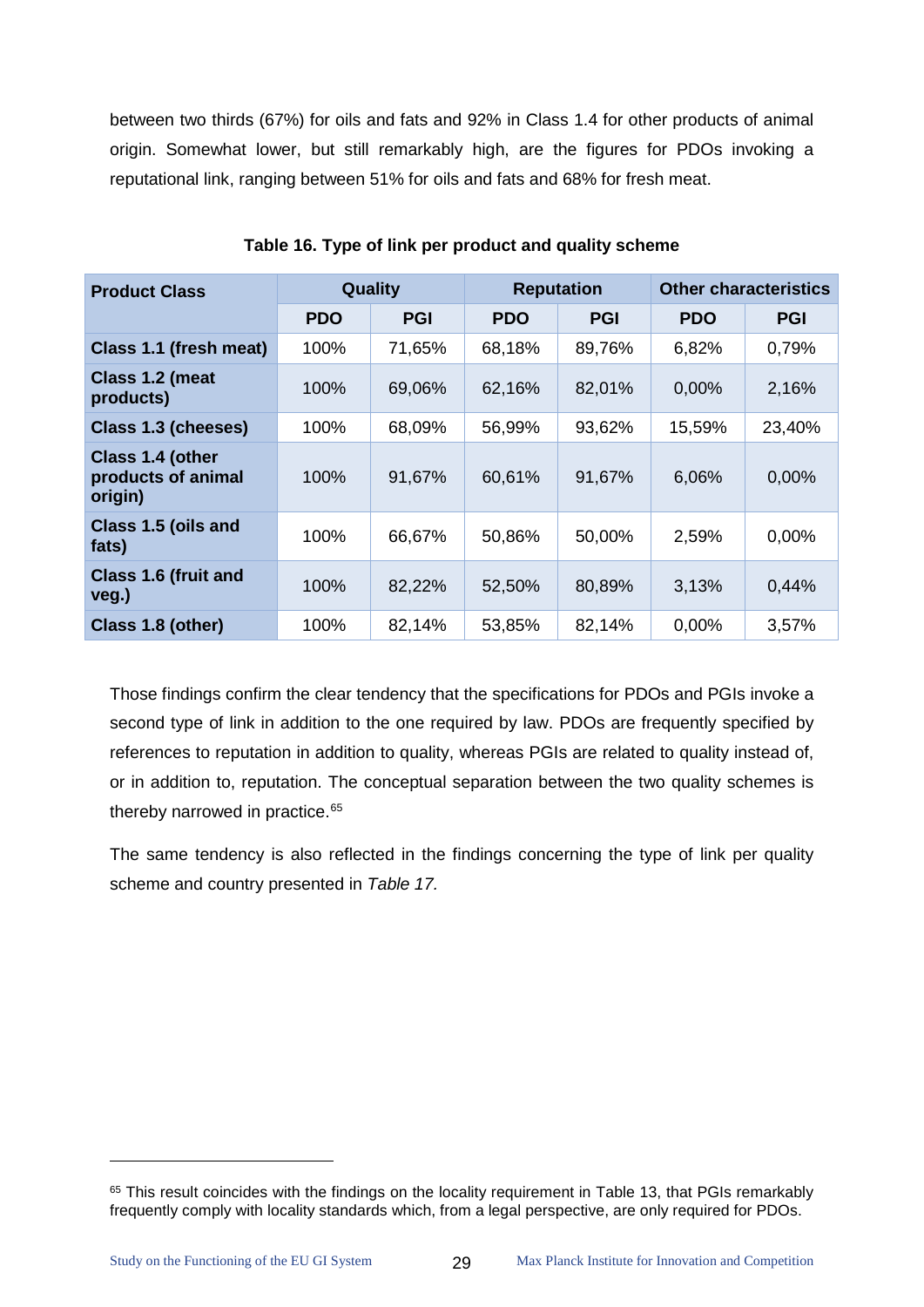| <b>Country</b>        | Quality    |            | <b>Reputation</b> |            | <b>Other</b><br>characteristics |            |
|-----------------------|------------|------------|-------------------|------------|---------------------------------|------------|
|                       | <b>PDO</b> | <b>PGI</b> | <b>PDO</b>        | <b>PGI</b> | <b>PDO</b>                      | <b>PGI</b> |
| <b>Germany</b>        | 100,00%    | 91,14%     | 33,33%            | 92,41%     | 0,00%                           | 0,00%      |
| Greece                | 100,00%    | 80,65%     | 42,11%            | 54,84%     | 0.00%                           | 0,00%      |
| <b>Spain</b>          | 100,00%    | 50,56%     | 15,53%            | 75,28%     | 0,97%                           | 0,00%      |
| <b>France</b>         | 100,00%    | 78,87%     | 80,95%            | 97,89%     | 35,24%                          | 2,11%      |
| <b>United Kingdom</b> | 100,00%    | 87,80%     | 59,26%            | 82,93%     | 0,00%                           | 0,00%      |
| <b>Italy</b>          | 100,00%    | 65,91%     | 74,25%            | 86,36%     | 0,00%                           | 0,00%      |
| <b>Portugal</b>       | 100,00%    | 78,38%     | 81,25%            | 72,97%     | 0,00%                           | 0,00%      |

**Table 17. Type of link per country and per quality scheme**

Here as well, PDO specifications from most Member States refer, in addition to the legally required natural and human factors due to the geographical area, to the reputation of the product, and vice versa, PGI specifications rely on quality-based elements of the product, even though this feature is not a legal requirement for the registration of PGIs. The differences between countries are however somewhat more accentuated than in regard to product classes:<sup>66</sup> The clear majority of PGI specifications from most of the sample countries (Germany 91%, France 79%, United Kingdom 88% and Portugal 78%) included quality-based elements. Regarding PDOs, only 16 % of designations from Spain and 33% of German designations referred to reputation, while France (81%), Italy (74%) and Portugal (81%) show a high percentage of reputational links for PDOs.

Regarding "other characteristics" as a requirement for a PDO or PGI according to Art. 5 (1) and (2) of Regulation No 1151/2012, this feature was mostly coded in cases of French PDOs and PGIs which were recognized by French Courts as designations of origin protected under French law prior to enactment of the EU quality schemes. For instance, the French PDO "Miel de sapin des Vosges" was, according to the registered specification, recognized as an *Appellation d'Origine,* first by a judgment of the Tribunal de Grande Instance de Nancy dated 25 April 1952 concerning the appellation "Miel des Vosges-Montagne" and then transformed into the *Appellation d'Origine Controlée (AOC)* "Miel de sapin des Vosges" on 30 July 1996. Similarly, the specification of the French PGI "Raviole du Dauphiné" for pasta refers in the description of the link to a decision of the Cour d'Appel de Grenoble of 14 February 1989 that recognized "Raviole du Dauphiné" as an *Appellation d'Origine*.

<span id="page-34-0"></span><sup>66</sup> See *[Table 16](#page-33-0)* and the remarks made above.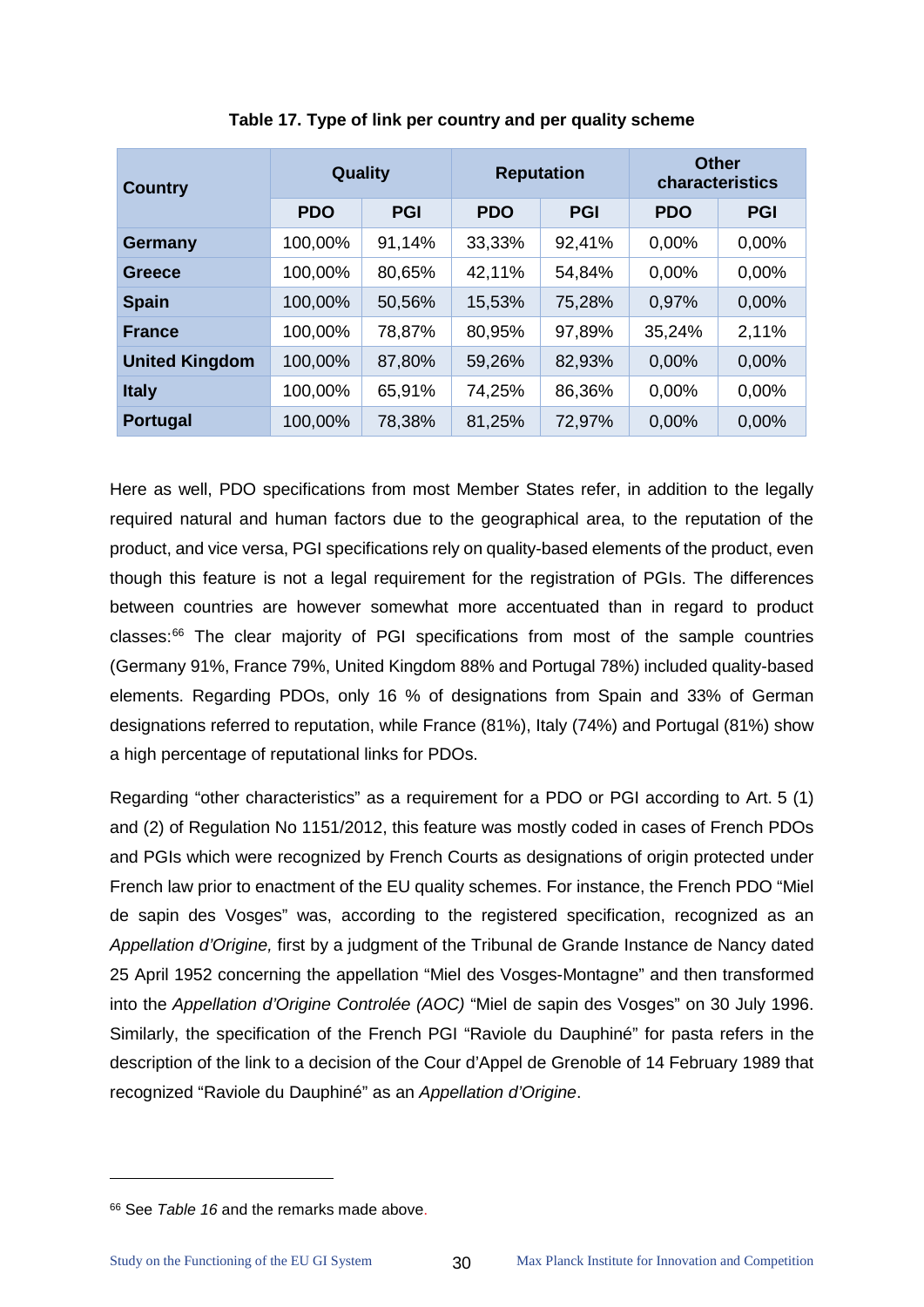#### **3.2.3. Examples for link descriptions of PDOs and PGIs**

In accordance with their legal nature, PDOs put quality elements and the conditions on which they are based in the foreground of the specification. Furthermore, emphasis is regularly placed on the history of the product. Those central elements may be complemented by references to commercial attractiveness or other reputational aspects. An example of that is the Spanish PDO "Fesols de Santa Pau". In the first place, the link is substantiated with the pedo-climatic conditions, the soil resulting from volcanic activities and the amount and seasonal distribution of rainfall that account for the specific texture and flavour of this particular kind of beans. In addition, reference is made to the traditions evolving around this local specialty, like the development of gastronomic tourism and the annual festival celebrating the beans. Another example from Spain is the PDO "Mejillón de Galicia", where ample reference is made to the history of culturing and harvesting this specialty in the rias (fjords) of Galicia in addition to indicating how and why the climatic and aquatic conditions in the area impact the taste and quality of this kind of mussels. An example from Germany is the PDO "Weißlacker / Allgäuer Weißlacker $67$  for cheese. The quality link is motivated by the specific know-how for making this kind of cheese, which has been handed down from generation to generation of the local cheesemakers and never left the designated region of Suebia,<sup>[68](#page-35-1)</sup> and by the feed of the cows, which is based on alpine flora.

The specification of the French PGI "Boudin blanc de Rethel"<sup>[69](#page-35-2)</sup> for meat products provides an example of a link solely based on reputation. However, as said above, many other PGI links are based on quality. Examples are the Italian PGI "Fagiolo di Lamon della Vallata Bellunese"<sup>[70](#page-35-3)</sup> registered in 1996 for beans, the Italian PGI "Lucanica di Picerno" registered in 2018 for a prepared meat product, or the French PGI "Brillat-Savarin" registered in 2017 for a cheese made in an area extending to five French departements. The specification for "Brillat-Savarin" states: "The link between "Brillat-Savarin" and its geographical area is based on its quality and reputation. This quality is linked to skills that are particularly difficult to implement on a large

<span id="page-35-0"></span> $67$  https://eur-lex.europa.eu/legal-content/EN/TXT/HTML/?uri=CELEX:52014XC1015(02)&from=FR.  $68$  'Weißlacker' was produced for the first time by the Kramer brothers in Wertach (Allgäu) in 1874. In

<span id="page-35-1"></span><sup>1876</sup> they were even awarded a royal patent for 'Weißlacker', making it the world's first patented cheese. 'Weißlacker' is made based on the particular psychrophilic lactic acid bacteria cultures which have been cultivated for centuries and are to this day used only in the geographical area. The knowledge of how to cultivate these cultures was developed in Allgäu and is still limited to the region of Swabia in Bavaria and the neighbouring rural districts in Baden-Württemberg. Moreover, the long storage period entails particular production requirements which have been handed down from one generation of cheesemakers in Allgäu to another. For this reason the knowledge of how to make the cheese has never left the geographical area.

<span id="page-35-2"></span><sup>69</sup> https://ec.europa.eu/info/food-farming-fisheries/food-safety-and-quality/certification/qualitylabels/geographical-indications-register/includes/showSpecification.cfm?attachmentId=59416.

<span id="page-35-3"></span><sup>70</sup> https://ec.europa.eu/info/food-farming-fisheries/food-safety-and-quality/certification/qualitylabels/geographical-indications-register/includes/showSpecification.cfm?attachmentId=61343.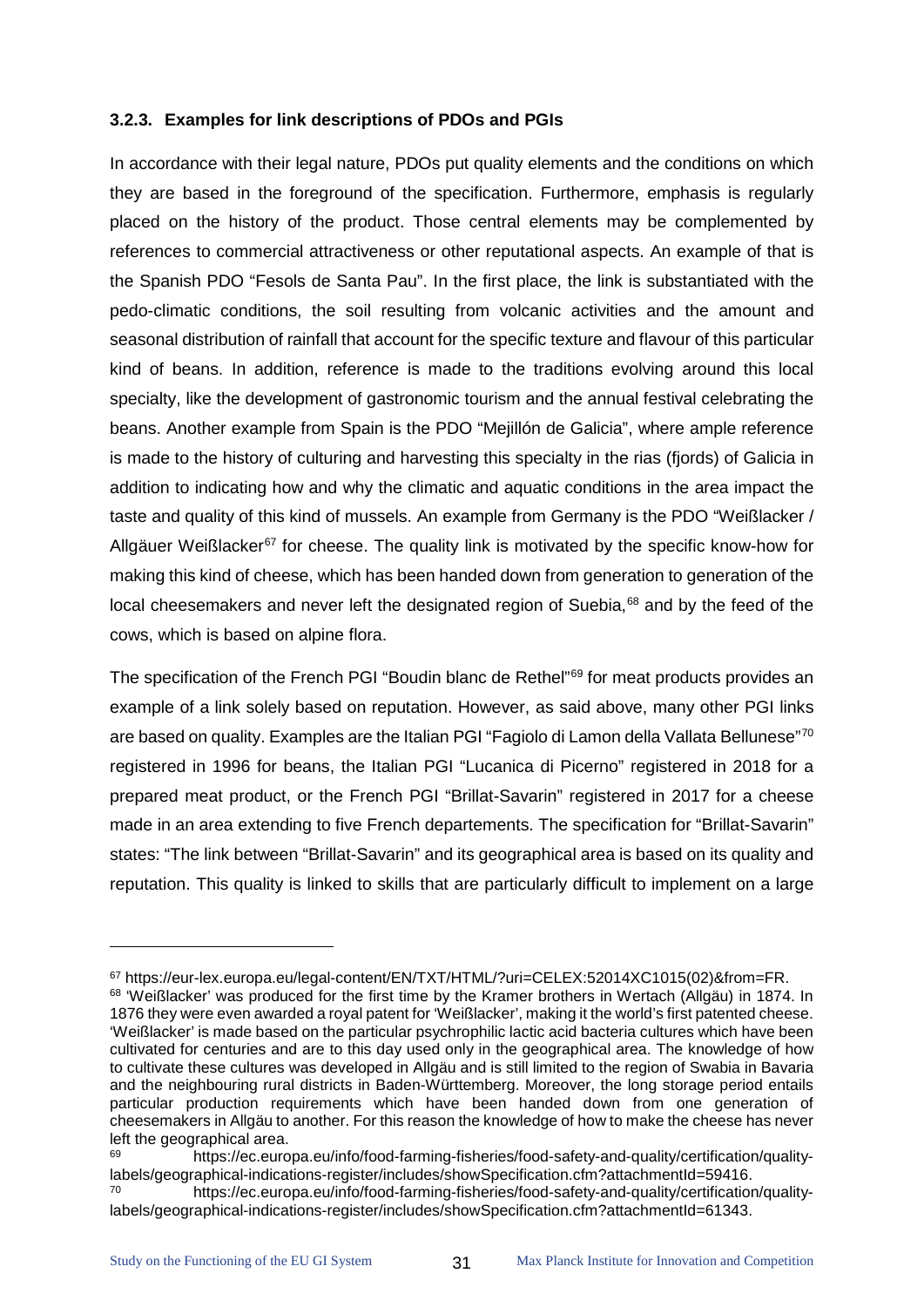scale. … The production of this cheese requires special know-how. … The reputation of "Brillat-Savarin" is the result of its commercial success in the early 1930s."

# **3.3. Link-related aspects per period**

In *[Table 18](#page-36-0)*, findings concerning different aspects of the link are presented according to their development over the different application periods. The presentation summarizes the attributes of the geographical regions highlighted in the specification (nature, climate, breeding, raw materials, local know-how and tradition in production), the main specifities of the product (aroma, taste, colour, consistency, specific production techniques and other specifities) and the type of link (quality, reputation and other characteristics).

<span id="page-36-0"></span>

|                                          | <b>Regulation</b><br>2081/92<br>(Art. 17) | <b>Regulation</b><br>2081/92 | <b>Regulation</b><br>510/2006 | <b>Regulation</b><br>1151/2012 |  |
|------------------------------------------|-------------------------------------------|------------------------------|-------------------------------|--------------------------------|--|
|                                          |                                           | <b>Specifity of region</b>   |                               |                                |  |
| <b>Nature</b>                            | 63,95%                                    | 81,61%                       | 82,34%                        | 78,88%                         |  |
| <b>Climate</b>                           | 58,28%                                    | 80,72%                       | 78,86%                        | 72,05%                         |  |
| <b>Breeding</b>                          | 38,32%                                    | 20,18%                       | 24,88%                        | 28,57%                         |  |
| <b>Raw materials</b>                     | 62,13%                                    | 49,78%                       | 47,76%                        | 53,73%                         |  |
| <b>Local know-how</b>                    | 76,42%                                    | 66,37%                       | 74,63%                        | 82,61%                         |  |
| <b>Tradition in production</b>           | 79,37%                                    | 83,41%                       | 88,56%                        | 88,20%                         |  |
|                                          |                                           | <b>Product features</b>      |                               |                                |  |
| <b>Aroma</b>                             | 15,19%                                    | 0,00%                        | 34,83%                        | 53,11%                         |  |
| <b>Taste</b>                             | 19,27%                                    | 28,25%                       | 51,24%                        | 65,84%                         |  |
| <b>Colour</b>                            | 14,74%                                    | 21,08%                       | 39,80%                        | 53,42%                         |  |
| <b>Consistency</b>                       | 14,29%                                    | 17,94%                       | 39,30%                        | 49,69%                         |  |
| <b>Specific production</b><br>techniques | 57,60%                                    | 39,01%                       | 50,00%                        | 59,32%                         |  |
| <b>Other specifities</b>                 | 8,62%                                     | 23,77%                       | 48,76%                        | 49,07%                         |  |
|                                          | <b>Type of Link</b>                       |                              |                               |                                |  |
| Quality                                  | 89,80%                                    | 86,55%                       | 81,84%                        | 80,75%                         |  |
| <b>Reputation</b>                        | 64,40%                                    | 69,06%                       | 75,12%                        | 79,19%                         |  |
| <b>Other</b><br>characteristics          | 8,39%                                     | 0,00%                        | 3,48%                         | 4,35%                          |  |

#### **Table 18. Specifities of region, product and link per period**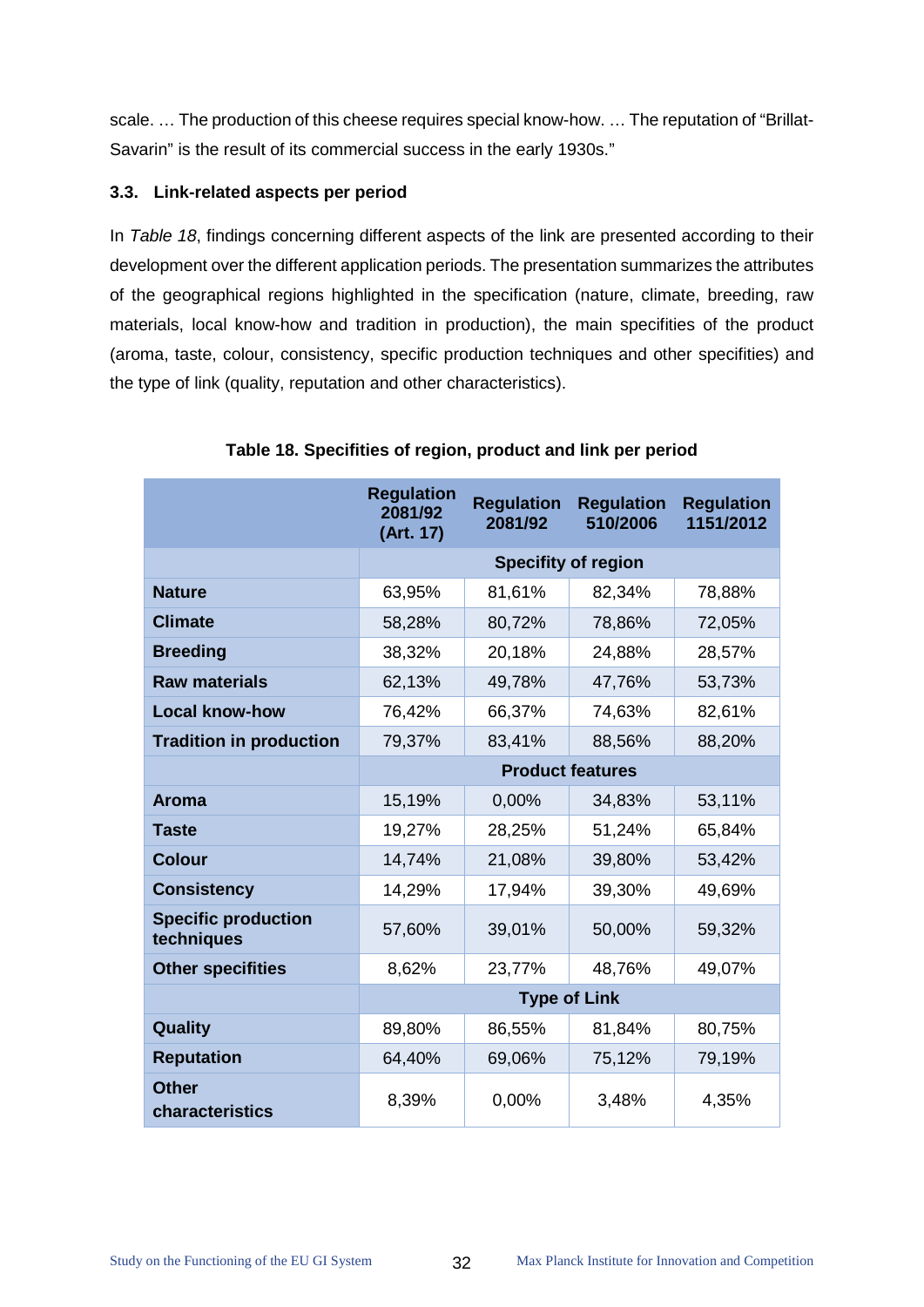For the first group of link-related aspects (attributes of the region) the figures have remained relatively stable over time, while a significant increase of references to specific product features - except for production techniques – appears to have occurred over the application periods. This could indicate an improvement of the quality and accuracy of information provided in the specifications, in particular about the elements of the link. Finally, concerning the type of link,

the figures show a constant growth of the reputational link, from 64% under the Simplified Procedure to 79% under Regulation 1151/2012. This finding is in line with other indications showing that PDOs are losing ground vis-à-vis PGIs. There appears to be a gradual switch from the *terroir*-based approach prominently represented by the French system of *Appellation d' Origine,* which dominated the early phase especially during the Simplified Procedure, to the PGI system which provides for the same scope of protection, but offers more flexibility.<sup>[71](#page-37-0)</sup>

# **3.4. Tradition in the production & local know-how**

As stated before, emphasis is regularly placed in the specifications for PDOs and PGIs on the historical background for the production of local or regional food and agricultural specialties. Being able to claim that the product in question is part of local tradition and cultural heritage is an important reputational factor. Furthermore, where such traditions have resulted in the development of specific skills and know-how that are key to the production and can only be found in the region concerned, this establishes a quality link on which a PDO registration can be based.

#### **3.4.1. Frequency of claims**

The following tables present the figures related to the parameters of tradition and history. As the data available through the DOOR database only reflect the references made in the specifications, they do not necessarily represent a historically correct and complete picture of local skills and production traditions. For instance, the image presented by the data analysed here may be tainted by national customs and practices; some national authorities may be more actively encouraging applicants to include details regarding the historical developments and their influence on local skills than others.

*[Table 19](#page-38-0)* shows the frequency of explicit references to local skills or production traditions per product classes. Concerning local know-how, Classes 1.2 (meat products) and 1.3 (cheeses) show the highest figures, both for PDOs and PGIs. Meat products and cheeses also rank high

<span id="page-37-0"></span> $71$  The process is described in more detail in Andrea Zappalaglio's book (above, fn 27).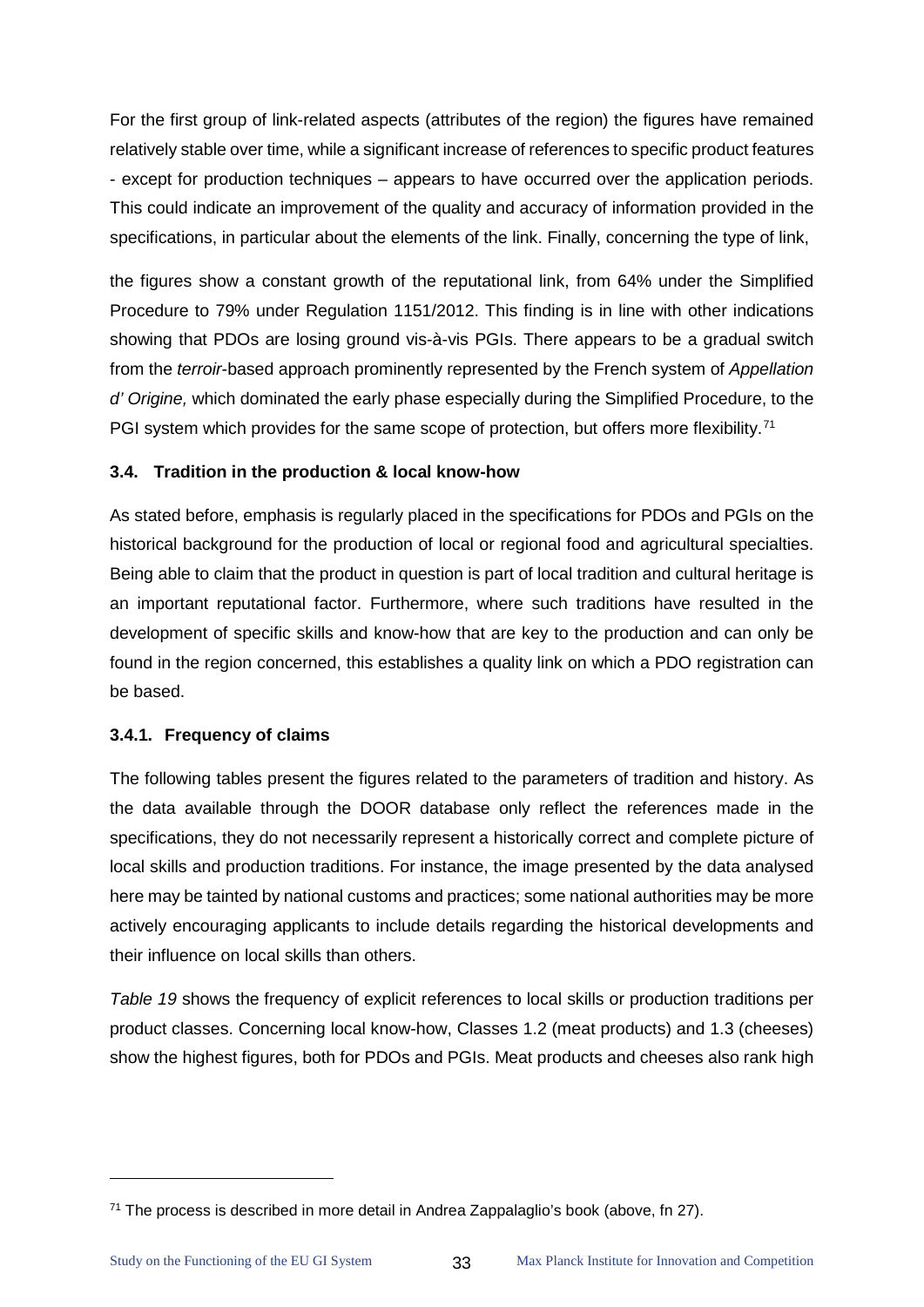regarding references to local production traditions; in addition, very high figures were indicated for Classes 1.4 (other products of animal origin, such as honey, eggs) and 1.5 (oil and fat).<sup>[72](#page-38-2)</sup>

| <b>Product Class</b>                                  | <b>Local Know-how</b> |            | <b>Tradition in the</b><br>production |            |
|-------------------------------------------------------|-----------------------|------------|---------------------------------------|------------|
|                                                       | <b>PDO</b>            | <b>PGI</b> | <b>PDO</b>                            | <b>PGI</b> |
| Class 1.1 (fresh meat)                                | 56,82%                | 71,65%     | 56,82%                                | 82,68%     |
| <b>Class 1.2 (meat products)</b>                      | 83,78%                | 89,93%     | 89,19%                                | 92,81%     |
| Class 1.3 (cheeses)                                   | 81,18%                | 89,36%     | 88,71%                                | 97,87%     |
| <b>Class 1.4 (other products</b><br>of animal origin) | 60,61%                | 75,00%     | 57,58%                                | 100%       |
| Class 1.5 (oils and fats)                             | 62,07%                | 77,78%     | 73,28%                                | 94,44%     |
| Class 1.6 (fruit and veg.)                            | 69,38%                | 67,56%     | 79,38%                                | 84,44%     |
| Class 1.8 (other)                                     | 71,79%                | 89,29%     | 79,49%                                | 96,43%     |

<span id="page-38-0"></span>**Table 19. Local know-how and tradition in the production per product class and quality scheme**

Concerning the numbers by country in *[Table 20](#page-38-1)*, PGI and PDO specifications from Germany refer to local know-how and tradition in the production in almost 100% of all registrations. The figures are somewhat lower, but still very high for Greece and France.

| <b>Country</b>        | <b>Local Know-how</b> |            | <b>Tradition in the</b><br>production |            |  |
|-----------------------|-----------------------|------------|---------------------------------------|------------|--|
|                       | <b>PDO</b>            | <b>PGI</b> | <b>PDO</b>                            | <b>PGI</b> |  |
| <b>Germany</b>        | 100%                  | 98,73%     | 100%                                  | 98,73%     |  |
| Greece                | 96,05%                | 96,77%     | 96,05%                                | 96,77%     |  |
| <b>Spain</b>          | 42,72%                | 46,07%     | 56,31%                                | 64,04%     |  |
| <b>France</b>         | 94,29%                | 88,03%     | 98,10%                                | 97,18%     |  |
| <b>United Kingdom</b> | 85,19%                | 97,56%     | 85,19%                                | 97,56%     |  |
| <b>Italy</b>          | 71,26%                | 67,42%     | 93,41%                                | 93,18%     |  |
| <b>Portugal</b>       | 14,06%                | 62,16%     | 3,13%                                 | 63,51%     |  |

<span id="page-38-1"></span>**Table 20. Local know-how and tradition in the production per country and quality scheme**

<span id="page-38-2"></span><sup>&</sup>lt;sup>72</sup> The high figure in Class 1.5 for PGIs is mainly due to the strong presence of Greel olive oil.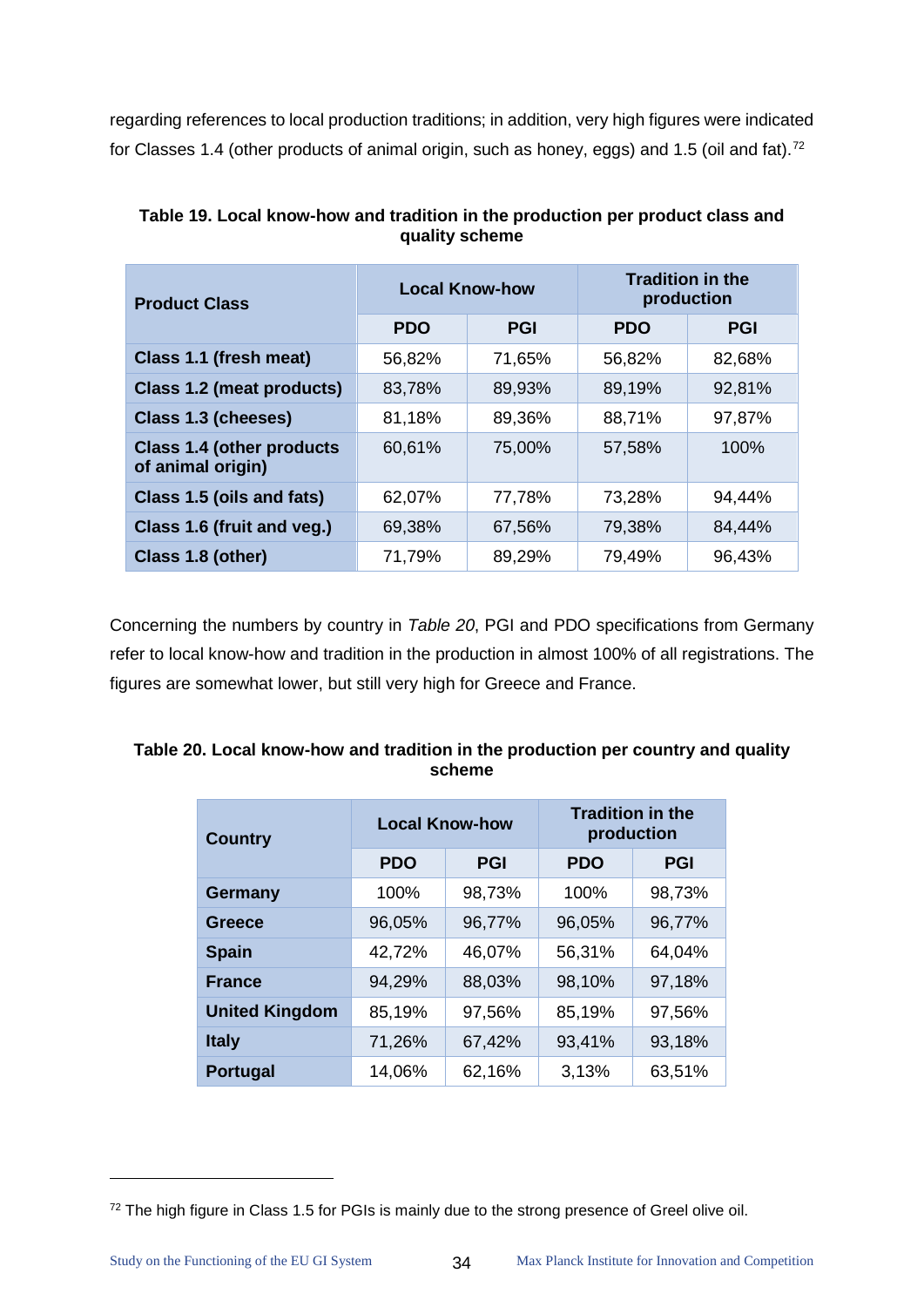An unusual result was found for Portugal, where only a very low percentage is found for PDOs referring in the specifications to local know-how (15%) and production traditions (3%).

# **3.4.2. Length of local tradition and know-how**

# **3.4.2.1. The findings**

With history being one of the the key factors around the GI protection, it is of interest to investigate the length of the time periods claimed with regard to specific local traditions or local know-how. For that purpose, four different time periods were distinguished  $(1 - 30 \text{ years}; 31 -$ 100 years; 100 – 200 years; < 200 years).

*[Table 21](#page-39-0)* shows how often each of the four age categories is indicated in the specifications of PDOs and PGIs per type of link..

| <b>PDO</b>      |            |                       |                   | <b>PGI</b>            |                |                       |                   |                       |
|-----------------|------------|-----------------------|-------------------|-----------------------|----------------|-----------------------|-------------------|-----------------------|
|                 | Quality    |                       | <b>Reputation</b> |                       | <b>Quality</b> |                       | <b>Reputation</b> |                       |
|                 | <b>All</b> | $%$ of<br><b>PDOs</b> | <b>All</b>        | $%$ of<br><b>PDOs</b> | <b>All</b>     | $%$ of<br><b>PGIs</b> | <b>All</b>        | $%$ of<br><b>PGIS</b> |
| $1 - 30$ years  | 0          | 0,00%                 | 0                 | 0,00%                 | $\overline{2}$ | 0,27%                 | 1                 | 0,13%                 |
| 31 - 100 years  | 26         | 4,06%                 | 9                 | 1,40%                 | 49             | 6,54%                 | 51                | 6,81%                 |
| 101 - 200 years | 36         | 5,62%                 | 22                | 3,43%                 | 49             | 6,54%                 | 63                | 8,41%                 |
| > 200 years     | 280        | 43,68%                | 121               | 18,88%                | 254            | 33,91%                | 274               | 36,58%                |
| <b>Overall</b>  | 342        | 53,35%                | 152               | 23,71%                | 354            | 47,26%                | 389               | 51,94%                |

# <span id="page-39-0"></span>**Table 21. Length of local tradition and know-how per quality scheme and type of link**

With regard to the time period of more than 200 years, 44% of the PDO specifications refer in the context of a quality link to a local tradition and know-how of more than 200 years, while 19% of the PDO specifications claim that length of time with regard to the reputational link. As for PGIs, 34% of the specifications make reference to a quality link that is substantiated by a local tradition or local know-how of more than 200 years, and 37% of PGI specifications base the reputational link on a local tradition or local know-how of more than 200 years.

These figures show that the large majority of both PDOs and PGIs claim to have a tradition or local know-how dating back more than 200 years, whereas the shortest of the four categories (1 – 30 years) is hardly ever invoked. The most significant difference between PDOs and PGIs is found in the category between 31 and 100 years, where the accumulated figure for quality and reputation indicated for PDOs is less than half of that for PGIs.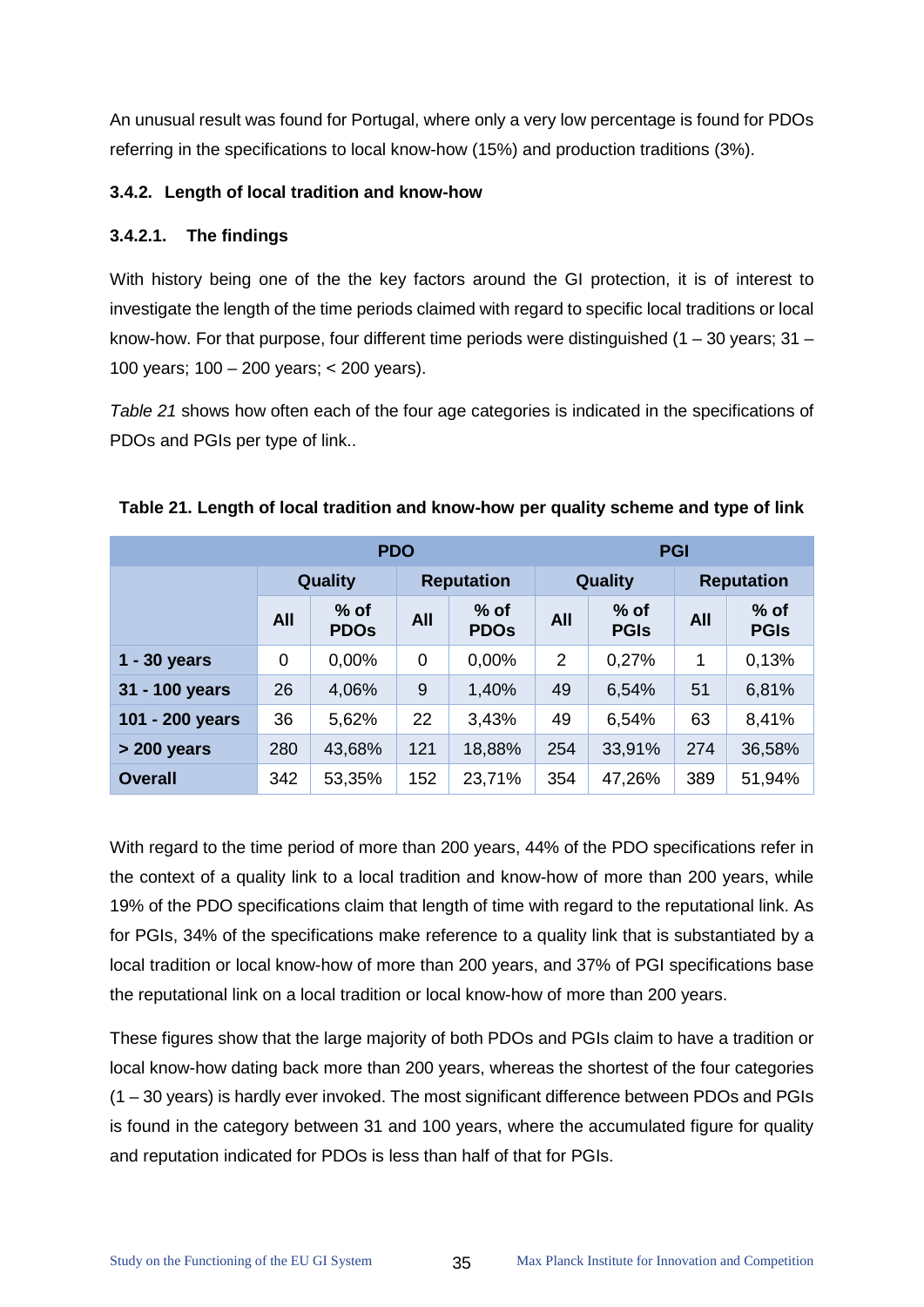# **3.4.2.2. Examples**

# **3.4.2.2.1. Time period: 200 years and older**

The Portuguese PGI "Pastel de Tentúgal" offers a very rich and detailed product specification that focuses on the know-how as a central pillar of the production. It emphasizes how much the product relies on the tradition and the know-how specific from that area. This is expressed in sentences like "Since the late 16th century, it was at the Convent where the knowledge and expertise were acquired which has given rise to a unique product, something which has been attested in many sources found in a wide range of publications." Furthermore: "It should be noted that the know-how relating to the production of the 'Pastel de Tentúgal' has never left the confines of the town of Tentúgal."

In the specification of the French PDO "Comté"<sup>[73](#page-40-0)</sup> for cheese, the long tradition of the knowhow is decribed as follows:

The production of so-called large-size cheeses goes back to time immemorial in this region, which was the province of Franche-Comté. Authors have referred to this cheese in ancient times (Pliny), in the 15th century and again in the 19th century (Victor Hugo). Its fame is attested by the bulletin of price quotations for the central food market (Les Halles) in Paris, since the price quoted for Comté was different to that of the other cheeses of the same type. The Appellation was awarded by a judgment of the Dijon Court on 22 July 1952.<sup>[74](#page-40-1)</sup> (...)

The traditional methods of making this cheese live on and are maintained, on the one hand, in the way the animals are bred using a specific system for the management of pastures and the drying of mowed grass and, on the other, in the way the cheese is made by carefully timing the cutting of the curd, its stirring and heating, the extraction and pressing and then the salting, prerefining and refining.<sup>[75](#page-40-2)</sup>

The Greek PDO "Feta"<sup>[76](#page-40-3)</sup> is also classified in the oldest category, as the know-how is claimed to be "centuries" (= more than 200 years) old:

The superior quality of Feta compared with other cheeses in brine is mainly due to the quality of the milk used to make the cheese, the conditions under which the cheese is produced and the experience of Greek cheese-makers. This experience in the production of Feta has been acquired over centuries and has been passed down from generation to generation up to the present day.

<span id="page-40-0"></span><sup>73</sup> https://ec.europa.eu/info/food-farming-fisheries/food-safety-and-quality/certification/quality-labels/<br>geographical-indications-register/includes/showSpecification.cfm?attachmentId=59549.

<span id="page-40-1"></span><sup>74</sup> https://ec.europa.eu/info/food-farming-fisheries/food-safety-and-quality/certification/quality-labels/<br>geographical-indications-register/includes/showSpecification.cfm?attachmentId=60900.

<span id="page-40-2"></span><sup>75</sup> https://eur-lex.europa.eu/legal-content/EN/TXT/?uri=CELEX:52018XC0601(02)&from=EN.<br>76 https://ec.europa.eu/info/food-farming-fisheries/food-safety-and-quality/certification/quality-labels/

<span id="page-40-3"></span>geographical-indications-register/includes/showSpecification.cfm?attachmentId=59999.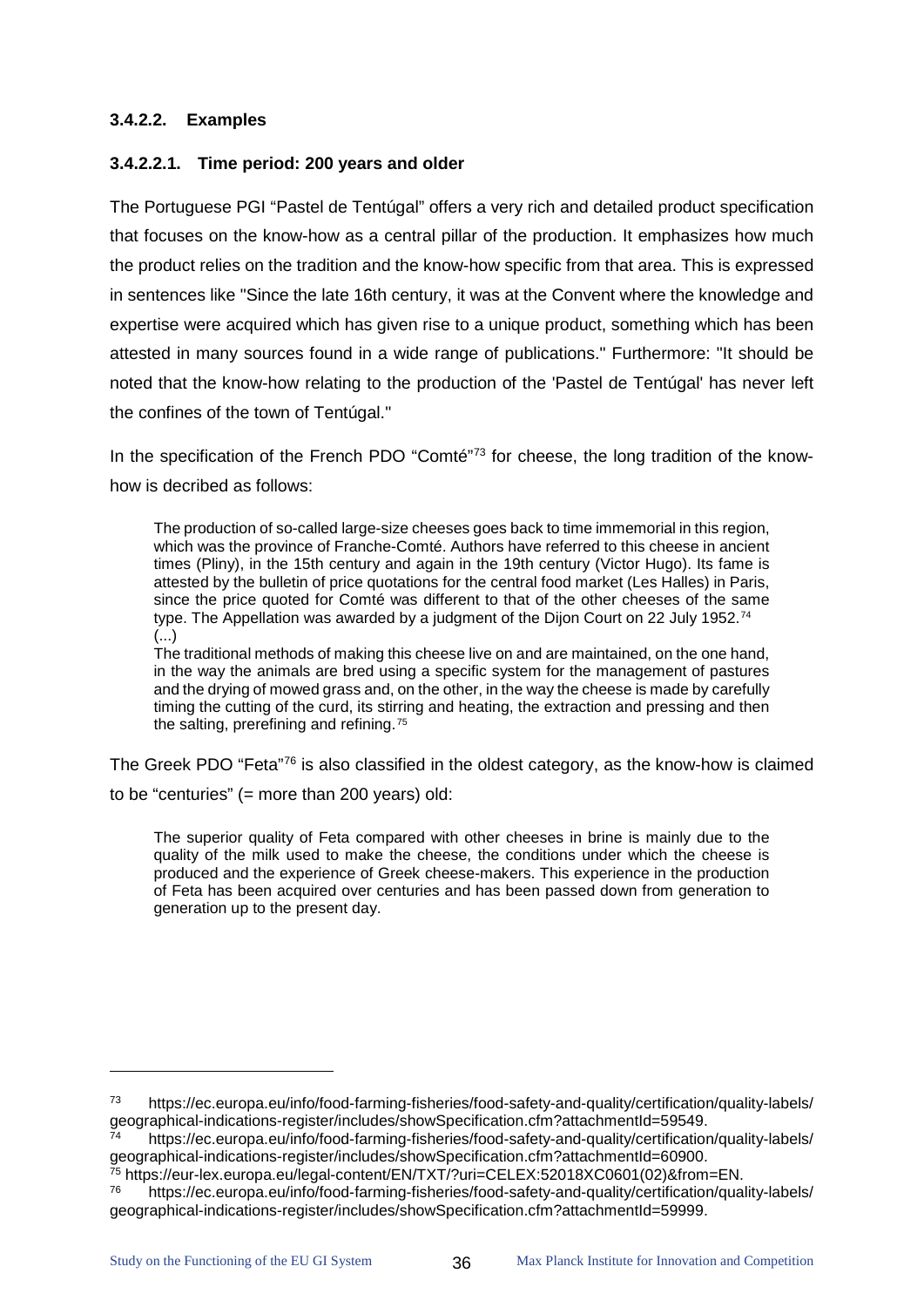#### **3.4.2.2.2. Time period: 31 to 100 years**

In the specification of the Italian PGI "Ciliegia di Vignola", the producers affirm that the geographical area is "one of the oldest fruit and vegetable markets in Italy [which] has been operating since 1928, later followed by other processing and marketing structures."

Besides the specific soil and climatic conditions in the area and the special microclimate described above, other factors that contribute to the quality of 'Ciliegia di Vignola' are the knowledge and skills of the producers. These have been handed down from father to son over generations and consist in techniques relating to crop production, harvesting and packaging of the product, carried out exclusively by hand. This makes it possible to offer consumers a product with excellent commercial properties.

The specification of the German PGI "Walbecker Spargel"<sup>[77](#page-41-0)</sup> explains that the "first attempts at growing asparagus around Walbeck castle in 1923 during the period of inflation. (…) In autumn 1927, 33 farmers from Walbeck agreed to start growing asparagus in spring 1928." And, more importantly:

The local producers have special skills in producing asparagus which, with proper preparation of the soil and planting and the decision when to harvest, ensures that 'Walbecker Spargel' grows particularly well and straight and is of good consistency.  $(\ldots)$ 

The asparagus producers' skills have been acquired over several generations, in particular as regards the right time to start planting and to start and stop picking, the covering materials to be used and how extensively to use them, how to construct the earth mound properly and keep it free of root balls and stones and making sure the right amount of fertiliser is used by taking soil samples; these skills are factors which contribute to the special quality of 'Walbecker Spargel'.

For the Spanish PDO "Alcachofa de Benicarló" or "Carxofa de Benicarló"[78](#page-41-1) it is pointed out that

Current production and marketing of the artichoke started about 50 years ago, at the end of the forties, when farmers who were accustomed to growing the plant moved to largescale cultivation with the expansion of trade and the nearness of markets brought about by the development of transport.

Cultivation is labour intensive and requires great care, from the selection of the shoots by the grower to the day-by-day harvesting of the artichokes when they attain optimum ripeness. Growers undertake these different stages with great precision, the outcome of a professionalism and tradition going back several generations.

The British PGI "Stornoway Black Pudding"<sup>79</sup> is another example for a regional specialty developed less than 100 years ago. The specification informs that "[s]ome of the Stornoway butchers who form the 'Stornoway Black Puddings' Producers' Association have been making and selling their puddings since 1931". It also reads that the production in questions demands several specific manual skills, and: "The skills involved have been developed locally and

<span id="page-41-0"></span><sup>77</sup> https://eur-lex.europa.eu/legal-content/EN/ALL/?uri=CELEX%3A52012XC0925%2805%29.<br><sup>78</sup> https://eur-lex.europa.eu/legal-content/EN/ALL/?uri=CELEX%3A52003XC0219%2802%29.<br><sup>79</sup> https://eur-lex.europa.eu/legal-content/EN/ALL/

<span id="page-41-2"></span><span id="page-41-1"></span>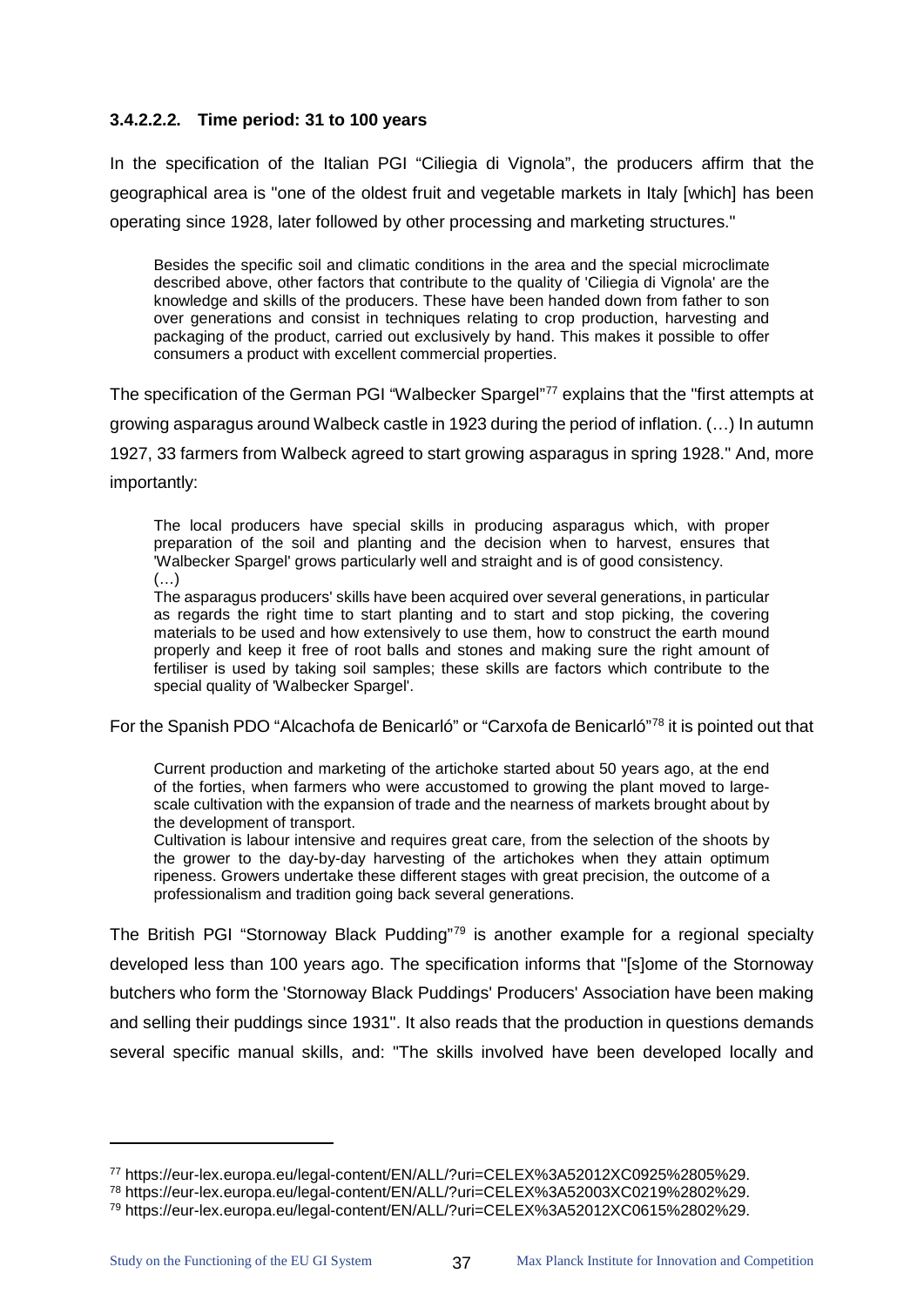passed down through generations which have resulted in the maintenance of the traditional characteristics of 'Stornoway Black Puddings'".

# **4. Amendments**

Art. 53(1) Regulation 1151/2012 states that every 'group having a legitimate interest may apply for approval of an amendment to a product specification'. The complex topic of amendments will be tackled more in depth in Chapter 4. Here are presented the results of the quantitative assessment conducted to identify the areas of the specifications that are more often subject to amendments.

*[Table 22](#page-42-0)* shows that PDO specifications underwent more amendments than PGI. This is understandable because, as shown above, most PDOs are older than PGIs. Hence, it is highly likely that this is why they were amended more frequently. Furthermore, it emerges from the chart that 'description of the product', 'method of production' and 'rules on labelling' are the three sections of the specifications that are more often amended. Indeed, these are the sections that more than any other need to be regularly updated in order to embody the most recent production techniques, introduce new variants of the good, adopt labelling practices capable of providing information to consumers while promoting the products and their producers and so on. In the last analysis, these findings confirm the idea of GIs as evolving systems in which the specifications are regularly updated whenever the producers and/or the market need it.

<span id="page-42-0"></span>

| <b>Overall</b>                         |            | <b>PDO</b> | <b>PGI</b> |           |
|----------------------------------------|------------|------------|------------|-----------|
|                                        | <b>All</b> | % of PDOs  | <b>All</b> | % of PGIs |
| Name of product                        | 13         | 2,03%      | 5          | 0,67%     |
| <b>Description of the product</b>      | 132        | 20,59%     | 106        | 14,15%    |
| Definition of the<br>geographical area | 62         | 9,67%      | 31         | 4,14%     |
| Proof of origin                        | 87         | 13,57%     | 50         | 6,68%     |
| <b>Method of production</b>            | 134        | 20,90%     | 92         | 12,28%    |
| Link                                   | 35         | 5,46%      | 31         | 4,14%     |
| Rules on slicing, cutting,<br>grating  | 10         | 1,56%      | 2          | 0,27%     |
| <b>Rules on packaging</b>              | 21         | 3,28%      | 15         | 2,00%     |
| Rules on labeling of the<br>product    | 115        | 17,94%     | 69         | 9,21%     |

# **Table 22. Sections and frequency of amended specifications**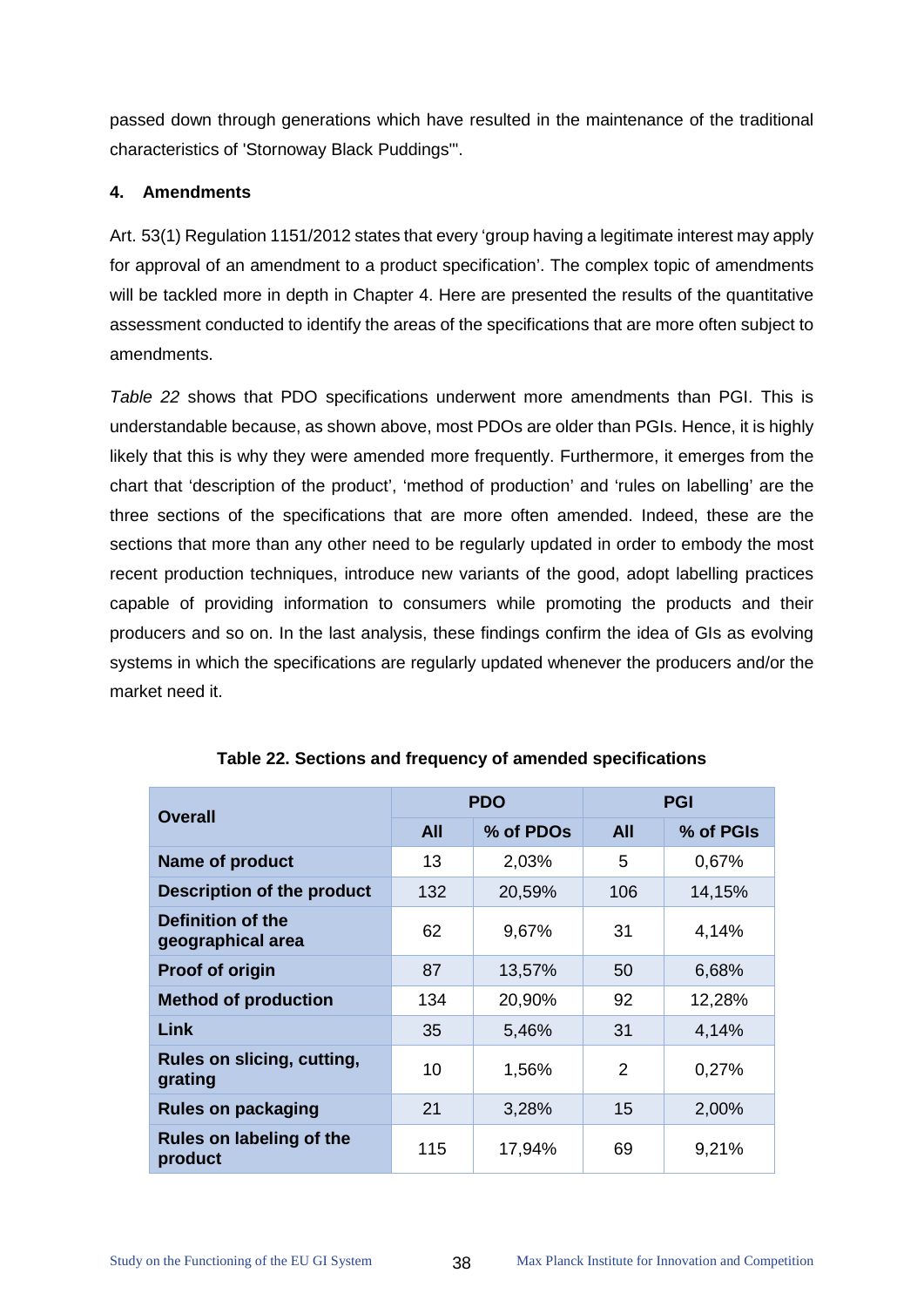# **5. Oppositions**

Regulation 1151/2012, on the possibility to oppose an application that has reached the EU level, i.e. the second level of examination after the domestic one, reads as follows:

Article 10 Grounds for opposition

1. A reasoned statement of opposition as referred to in Article 51(2) shall be admissible only if it is received by the Commission within the time limit set out in that paragraph and if it:

(a) shows that the conditions referred to in Article 5 and Article 7(1) are not complied with; (b) shows that the registration of the name proposed would be contrary to Article 6(2), (3) or (4);

(c) shows that the registration of the name proposed would jeopardise the existence of an entirely or partly identical name or of a trade mark or the existence of products which have been legally on the market for at least five years preceding the date of the publication provided for in point (a) of Article 50(2); or

(d) gives details from which it can be concluded that the name for which registration is requested is a generic term.

2. The grounds for opposition shall be assessed in relation to the territory of the Union.

The analysis shows that oppositions at EU level are quite rare. As shown in *[Table](#page-43-0)* 23, only 85 oppositions were detected: 33 related to PDO and 52 to PGI applications. These numbers can be explained by the fact that most of the oppositions are probably filed by national producers during the domestic examination phase and are settled there. Disputes between Member States concerning the validity of an application submitted to the EU Commission by one of them are understandably lower because the products that can truly raise concerns at regional level are rarer.

<span id="page-43-0"></span>

|     | <b>PDO</b>            | <b>PGI</b> |           | <b>Overall</b> |          |
|-----|-----------------------|------------|-----------|----------------|----------|
| All | % of PDO <sub>s</sub> | All        | % of PGIs | All            | % of GIs |
| 33  | 5,15%                 | 52         | 6,94%     | 85             | 6,12%    |

**Table 23. Oppositions at the EU level by scheme**

*[Table 24](#page-43-1)* presents the number of oppositions against an application submitted from each sample country.

<span id="page-43-1"></span>

| Germany | <b>Greece</b> | <b>Spain</b> | <b>France</b> | <b>Italy</b> | UK | <b>Portugal</b> |
|---------|---------------|--------------|---------------|--------------|----|-----------------|
|         |               |              | ∠⊾            |              |    |                 |

#### **Table 24. Oppositions at the EU level per country**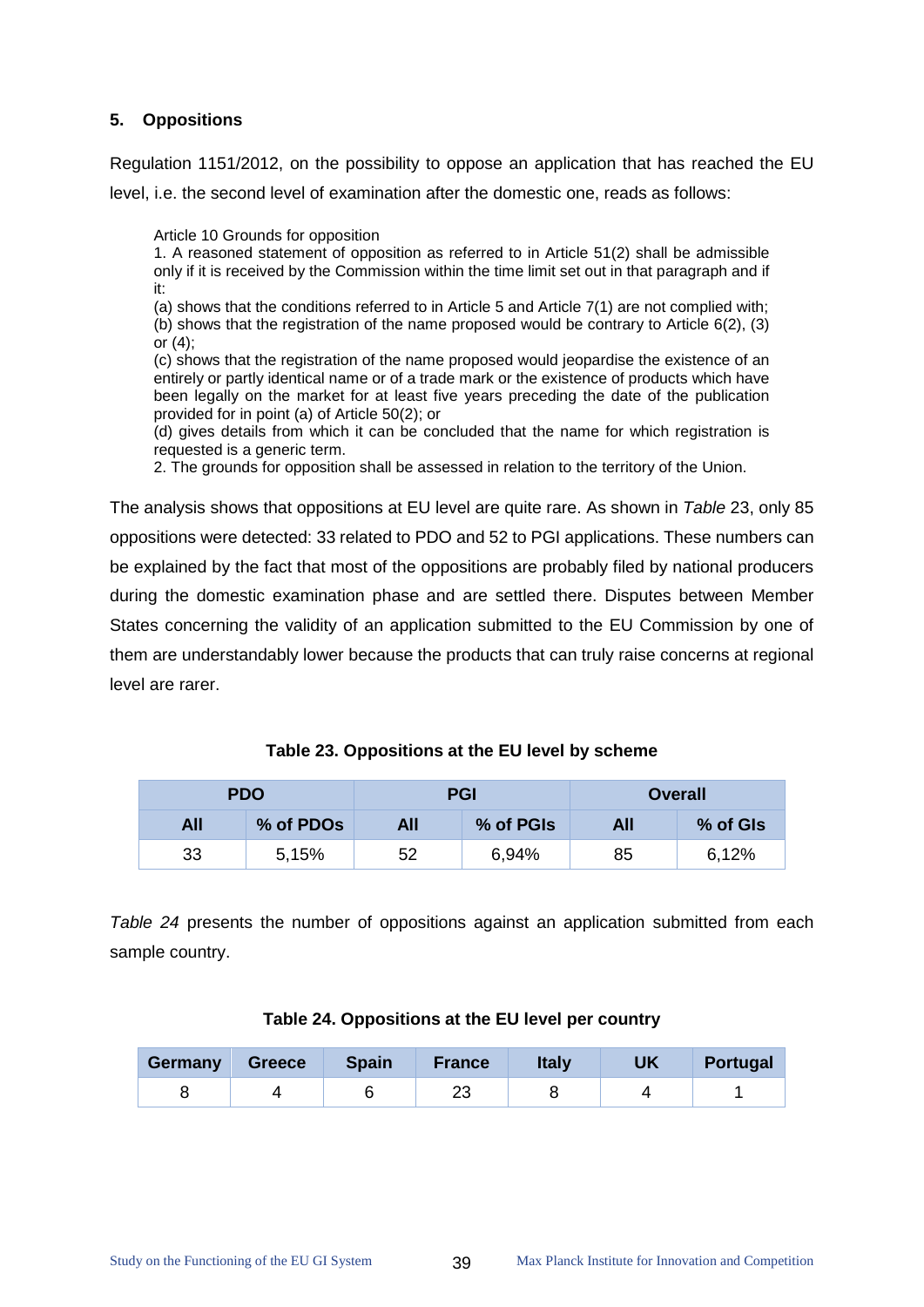The figures indicate France as the country whose GIs where opposed the most, while Portugal registers only one opposition. To illustrate the findings, a look at the French PDO Chevrotin<sup>[80](#page-44-0)</sup> for cheese is worth it. The registration was opposed by Italy<sup>81</sup>, based on the argument 'that registration would be detrimental to other products on the market in Italy, in particular those called "caprine", and that the translation in Italian of the name in question (caprino) was generic'. The EU Commission proposed a compromise between the two countries but this was never accepted. In the meantime, France presented justifications<sup>[82](#page-44-2)</sup> as to why the country believed that there were no linguistic issues concerning the registration. Italy did not provide evidence in response to that, which eventually led to the registration of the PDO.

# **Part IV. Conclusions**

Chapter 1 presents the results of the first quantitative analysis of the contents of all the specifications of all the EU GIs registered until 31 May 2019 in the EU DOOR database, later replaced by eAmbrosia. The assessment, based on a large variety of parameters, led to an unprecedented picture of this area of EU Law. The findings and conclusions to be drawn therefrom can be summerized as follows:

**1.** The system increasingly tends towards the Protected Geographical Indication (PGI) scheme. The Study has demonstrated that this trend must be explained not only through the intuitive observation that this quality scheme is less demanding than the Protected Designation of Origin (PDO), but also by the fact that the latter scheme has been the instrument through which the Appellations of Origin that were already protected in the EU Member States have been transposed into the EU system when it was introduced in 1992. Indeed, 43% of the PDOs were registered in the early days of the EU regime through the Simplified Procedure. This quality scheme has therefore been employed as a 'bridge' between the previous and the latter regimes. After the transition phase, the PGI has become the preferred quality scheme in almost all the EU Member States. Nevertheless, of course, PDOs retain their importance, as many of them, not least those registered in the early phase of Simplified Procedure, are particularly well-known and commercially relevant.

<span id="page-44-1"></span><span id="page-44-0"></span><sup>80</sup> https://eur-lex.europa.eu/legal-content/EN/ALL/?uri=CELEX%3A32005R1357.<br>81 "Italy opposed the registration under Art. 7 of Regulation (EEC) No 2081/92 on the grounds that the conditions laid down in Art. 2 of Regulation (EEC) No 2081/92 were not complied with, that registration would be detrimental to other products on the market in Italy, in particular those called 'caprino', and that the translation in Italian of the name in question (caprino) was generic."

<span id="page-44-2"></span><sup>82 &</sup>quot;France officially argued that registration of the name 'Chevrotin' would not lead to a ban on the use of the expression 'de chèvre' (goat) or 'fromage de chèvre' (goat cheese) to denominate cheese made from goat's milk or, by the same token, use of the translation of these terms (in Italian, 'caprino' and 'formaggio di capra')."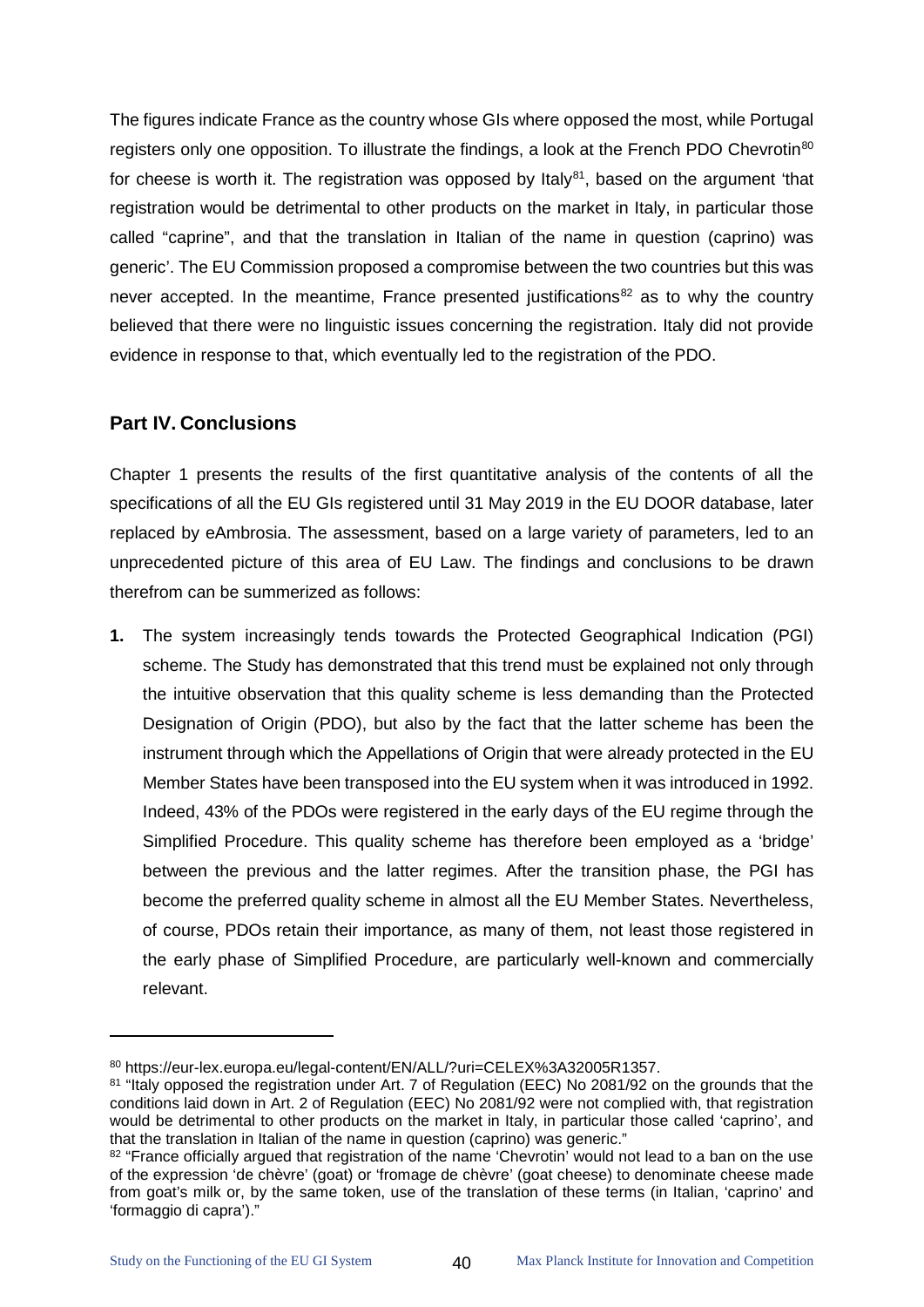- **2.** The research for the first time presented empirical evidence for the effects of the famous Parma Ham decision of the European Court of Justice. In this case, the Court held that the specification of a GI product can legitimately stipulate that optional operations such as packaging, cutting, slicing, grating and alike must be carried out mandatorily in the area of production of the good to preserve its quality and characteristics. The Study was able to show that the number of specifications embodying rules with a limiting effect, especially concerning packaging, has risen significantly after 2003, i.e. the date of the abovementioned ECJ Judgement.
- **3.** The analysis has revealed that the designated areas where GI products are made are on average relatively large (more than 1000 m2). Furthermore, it was shown that a significant number of GIs are entirely produced in the designated area. This is particularly remarkable for PGIs, considering that in order to fulfil the legal requrements, only one step of the production must mandatorily take place in the relevant locality. On the basis of the methodology applied, it could however not be clarified whether this result can be explained by the fact that, as mentioned earlier, the areas of production are generally rather large.
- **4.** Regarding the origin link, the research has shown that the distinction between two quality schemes, PDO and PGI, is partially blurred. In particular, the physical/environmental link that characterises PDO can often be found in PGI specifications instead or in addition to a reputational link, although the requirements for the PGI scheme would be satisfied by evidence of a reputational link alone. In turn, reputational elements, such as the history of the product, its socio-economic impact and the market renown of the goods can often be found in the specifications of PDO products in addition to evidence of a connection based on physical/environmental elements or on local know-how accounting for a quality link. The merger of quality and reputational elements is particularly evident where reference is made to local traditions and other historical aspects: Whether this translates into local know-how and thereby into a quality-based link or merely presents evidence of longstanding appreciation and market customs can be a matter of semantics rather than substance.
- **5.** Fifth and final, this Chapter presents figures concerning amendments and oppositions concerning GI registrations. The results are self-explanatory, with amendments being subject to a closer look in Chapter 3.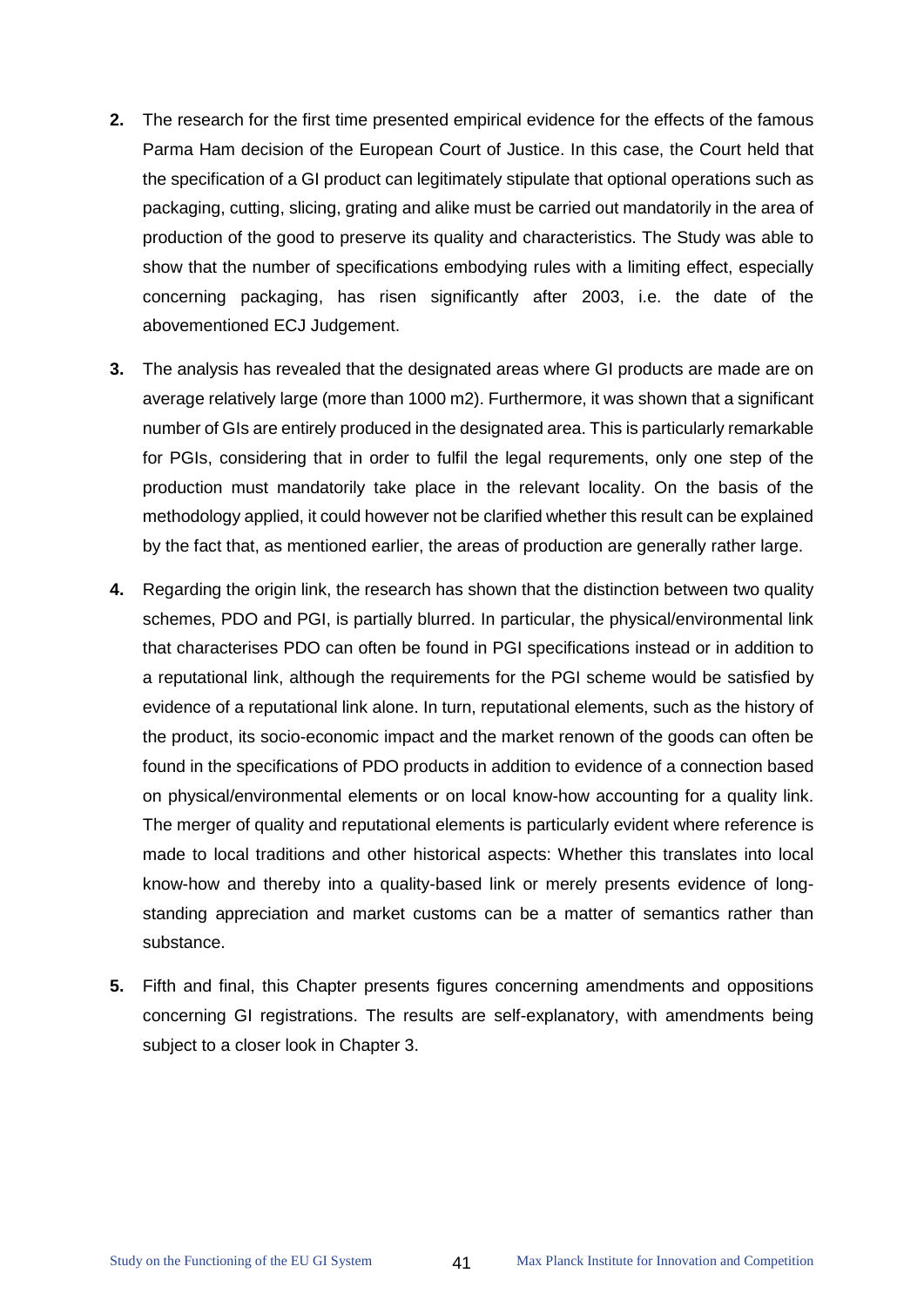# **Chapter 2**

# Cross-national comparative analysis of procedural laws and practices in the EU Member States

*Flavia Guerrieri*

#### **1. Introduction**

The EU GI *sui generis* system is crafted on specific objectives. Regulation 1151/2012 ('Regulation') mentions the need to achieve 'overall coherence and consistency of agricultural product quality policy' (Recital 9). Moreover, the 'uniform respect of intellectual property rights related to names protected in the Union' is explicitly defined as 'a priority that can be achieved more effectively at the Union level' (Recital 19). A uniform approach to the protection of geographical names ensures, from the producers' perspective, fair competition among those entitled to use the indication and, from the consumer perspective, the enhancement of the credibility of origin-based products (Recital 20).

While the specific regime provided at the EU level has been conceived to ensure uniform (and more effective) protection against imitation and misuse within the territory of the EU, a first scrutiny carried out at national level is still a mandatory and essential part of the application process. In particular, Member States have the responsibility to 'examine applications at the national level, in compliance with minimum common provisions, including a national opposition procedure' (Recital 58). However, each member state is responsible for providing protection to registered GIs in its jurisdiction and a harmonized, EU-wide approach to monitoring and enforcement is still lacking.<sup>[83](#page-46-0)</sup>

Thus, from a top-down perspective, the role of the Union in facilitating the development of GIs as intellectual property instruments is identified as crucial for the fulfilment of the already mentioned objectives. From a bottom-up perspective, cooperation between the Member States and the EU Commission and between the Member States themselves is essential for ensuring the functioning of the system. This cooperation would entail, in countries where the GI protection is traditionally well-established, the harmonization of already existing national laws and practices; in countries where the GI protection is more recent, the identification of adequate instruments to complement the Regulation where the competence is left to the

<span id="page-46-0"></span><sup>83</sup> EUIPO, *Protection and Control of Geographical Indications for Agricultural Products in the EU Member States* (2017) <https://doi.org/10.2814/910533> accessed 5 November 2018.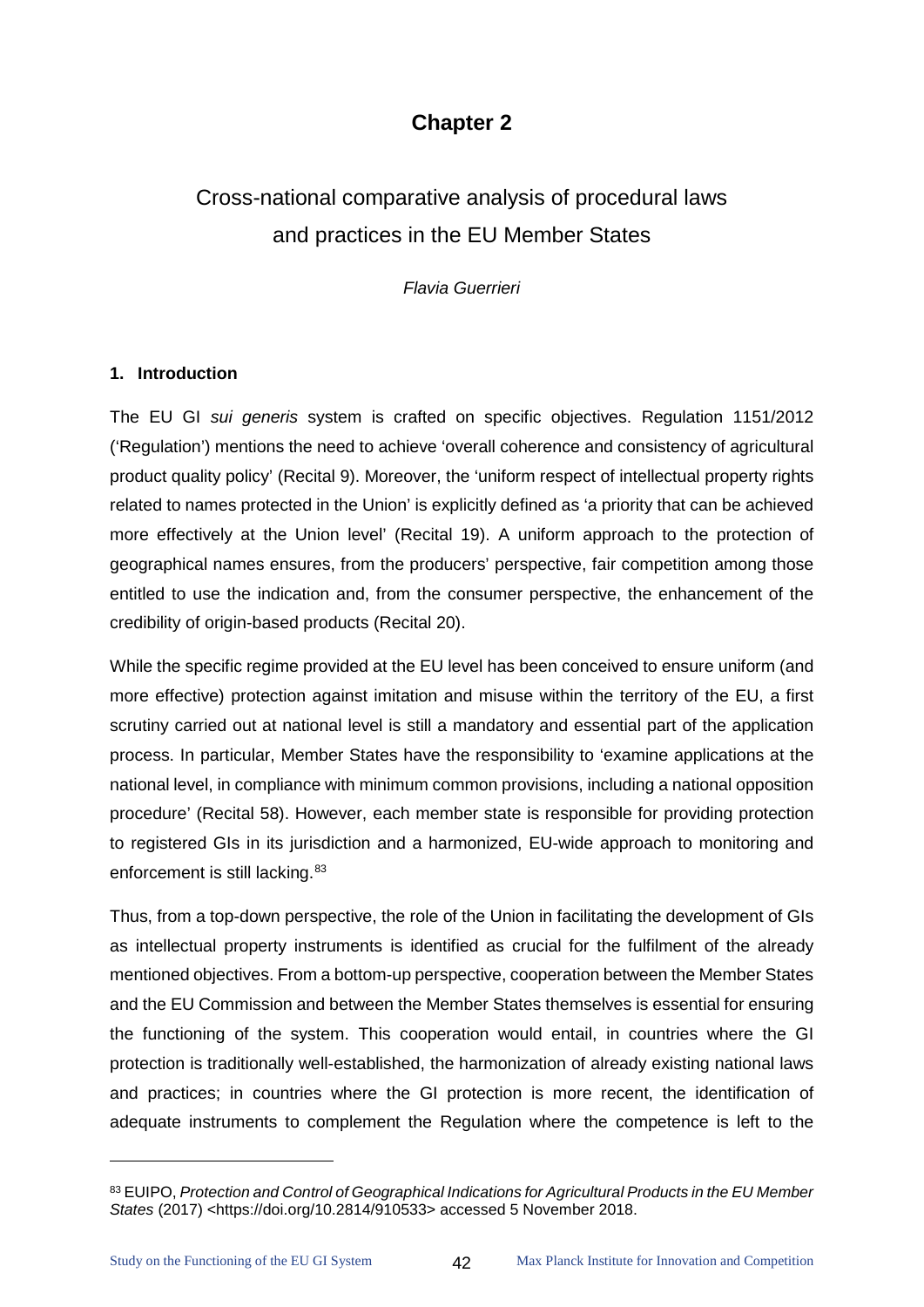Member States. Hence, the heterogeneous national legal traditions, expertise and interests in GI protection can explain different levels of engagement and complexity at the national level and the efficiencies and/or inefficiencies occurring at the EU level. All these elements need to be taken into account while assessing the efficiency and effectiveness of the general functioning of the system.

Building upon this background, the present section will show that, despite the overall convergence of national systems into a uniform EU system of protection of GIs, significant discrepancies both at the legislative and implementing level, describe a complex and nuanced scenario.

In particular, the aim of this part of the research is to detect the discrepancies between the procedural rules at the national level and the relationships between the rules at the national and EU level. This analysis will allow to assess whether the degree of divergence between national rules of procedure, their implementation, and the Regulation could (or could not) jeopardize the uniform approach at the core of EU policy objectives.

The description of the empirical tools used in the different phases of the research (Section 2) is followed by 6 sections (Section 3-8) organized per theme, corresponding to the main contents of the Regulation. Each section deals with the analysis of the relevant rules of the Regulation and an overview of the most relevant national rules of procedure. The aim of this analysis is to identify where the rules of the Regulation, through more flexible and general formulations, leave more margin of manoeuvre to Member States; in addition, it as the objective to understand how Member States have so far implemented the EU requirements in their national legal systems and if any discrepancy exists.

Case studies (Section 9) are aimed to give specific insights on selected national experiences and identify informal practices complementing the formal rules of procedure. Finally, Section 10 and 11 and 12 are respectively focused on the discussion of the results, conclusions and annexes.

For the purposes of this chapter of the Study, 'formal rules' identify those rules that have been codified in official legal texts. 'Informal practices' identify non-codified behaviours, repeatedly enacted by stakeholders formally involved in the procedure, for achieving specific purposes (e.g., simplifying the procedure, supporting producer groups, ensuring that the use of the GI serves specific institutional goals, such as local development).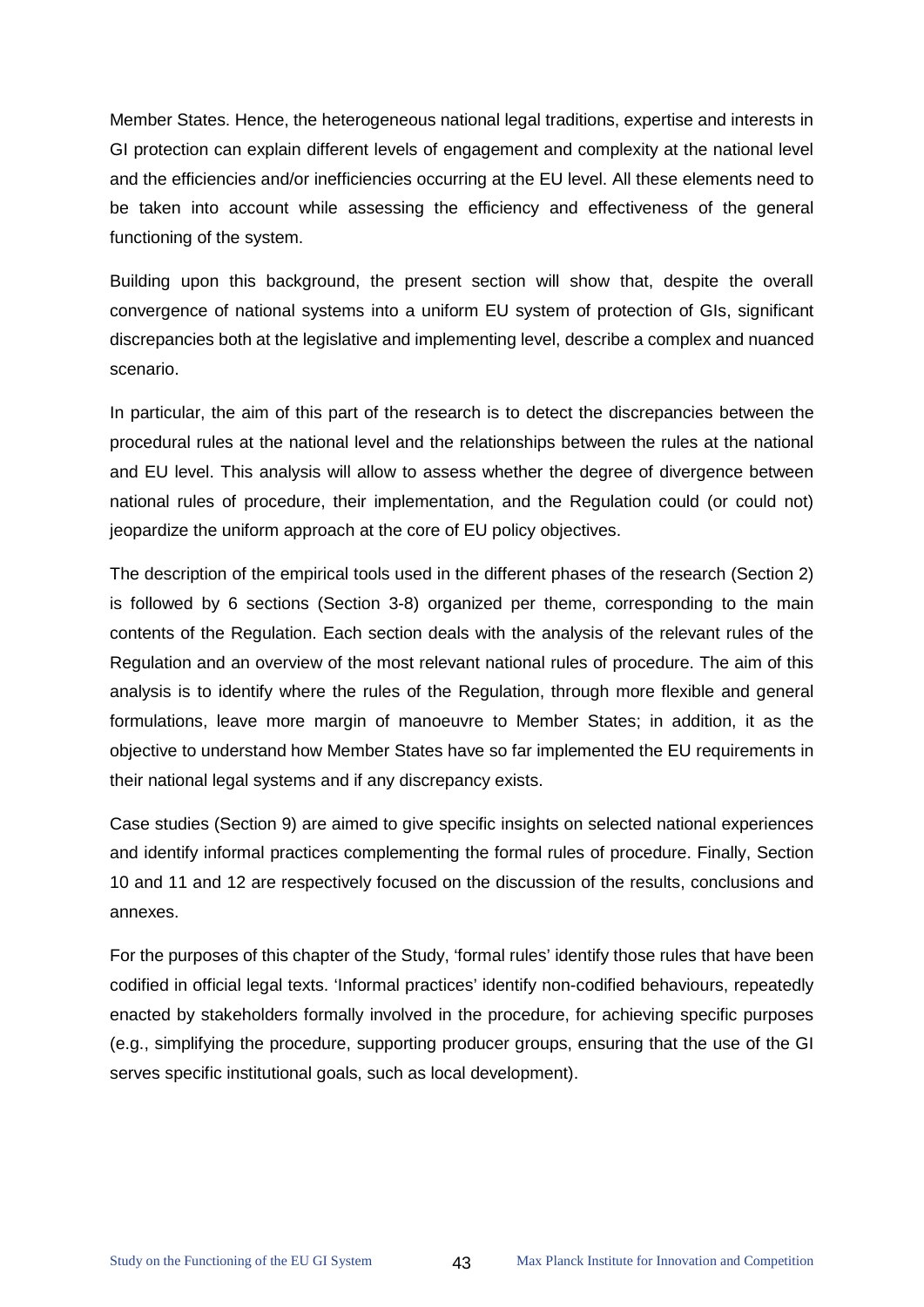# **2. Methodology**

The data collection involved the use of different tools. A first-hand analysis of the formal rules governing the activity of the national authorities, has been followed by requests for feedback to the competent offices and, only in specific cases, by synchronous and asynchronous semistructured interviews.

**Collection and first-hand analysis of national sources:** the formal rules of procedure are embedded in heterogeneous legal sources (e.g., laws, regulations, decrees, guidelines codifying well-established practices). They have been analysed according to a specific grid of assessment. The grid has been considered as the most appropriate tool to allow the comparative analysis of the EU national systems and to identify the differences (if any) between the national rules and the Regulation. It has been designed after a test-phase on the formal rules of procedure pertaining to the French, German, Italian, and Spanish legal systems. Here below the relevant parameters:

- **a)** General data (country name, identification of the competent authority, number of registered GIs, relevant collected documents);
- **b)** Procedure and requirements (contents of the specification, contents of the application, specific provisions concerning trademarks or generic names);
- **c)** Applicants (nature of the applicants and formal requirements, specific provisions on multiple domestic applications);
- **d)** Proceedings (public administrations involved, private stakeholders involved apart from the applicants, impulse for modifications to the draft specifications, requirements for national opposition, brief description of the national application processes, time span between the beginning of the proceedings and the publication of the specification/opening of the opposition phase);
- **e)** Lodging of the application to the EU authorities (contents of the application file, transnational protection at the national level, conditions and/or limitations);
- **f)** Amendments to registered GIs (subjects entitled to propose an amendment, specific limitations to the possibility to propose an amendment, procedural rules);
- **g)** Cancellation (subjects entitled to initiate cancellation procedure, cases for cancellation, procedural rules);
- **h)** General comments/notes.

This part of the research is focused on the rules governing the national phase of application in 27 Member States (UK was not included). This analysis started in November 2019 and ended in June 2020. Therefore, it does not take into account any legislative reform occurred after that date. All the national authorities have been contacted for a feedback on the collected data.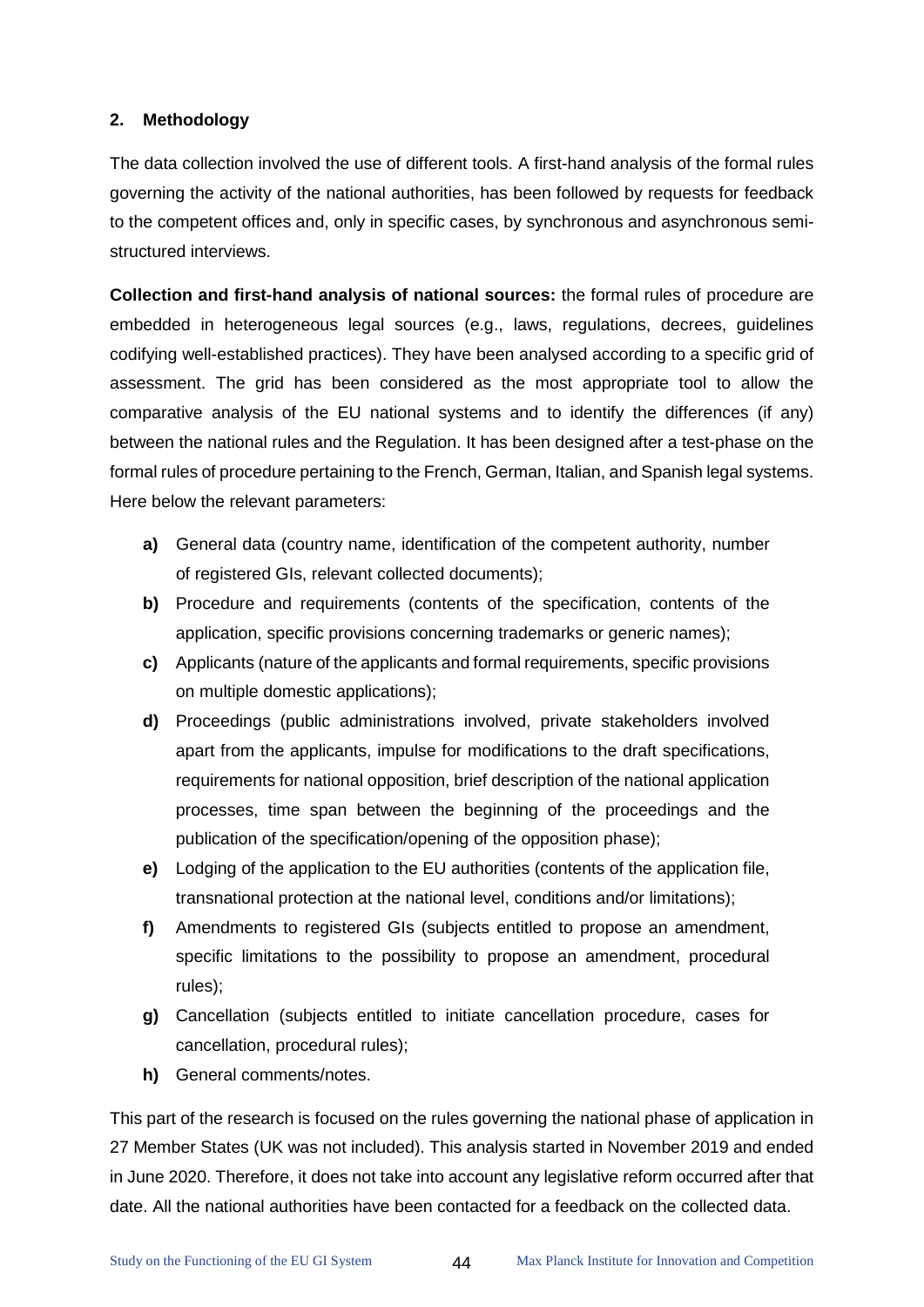Given the high heterogeneity and complexity of the rules of procedure, they have been analysed in two steps, both involving the use of the grid of assessment. Firstly, each researcher has collected and mapped the relevant sources and proceeded to a preliminary analysis. Secondly, the research team discussed the results on a regular basis to avoid discrepancies. Meetings were equally crucial to overcome the difficulties on the lack of information in the available sources (e.g., data on time schedule, powers of the competent authority, phases of the assessment of the application, subjects involved were sometimes difficult to retrieve) as well as to overcome the language barrier and to gather a significant number of responses from national authorities.

**Asynchronous request for feedback:** a database of all EU national authorities has been created to keep track of the contacts. The request for feedback was aimed to confirm the completeness and correctness of the assessment carried out through the grid. Out of the 27 national authorities, 19 participated in the study (Belgium – Flanders, Bulgaria, Croatia, Cyprus, Estonia, Finland, France, Germany, Greece, Hungary, Ireland, Italy, Latvia, Lithuania, Poland, Portugal, Romania, Slovenia, Spain); 8 national authorities did not answered to the queries (Austria, Belgium – Bruxelles Capitale and Wallonia -, Czech Republic, Denmark, Greece, Malta, The Netherlands, Slovakia).

**Synchronous qualitative interviews.** A set of national authorities' representatives has been selected for participating in semi-structured interviews (carried out by phone or video call). The aim of the questions was to understand how the national formal or informal practices integrate the formal rules of procedure. The use of qualitative assessment in addition to the comparative analysis the rules has been fundamental to gather complete and exhaustive data and answer to the research questions. More information in this regard can be found in the section related to case studies. [84](#page-49-0)

The analysis of the legal framework provided by the Regulation will focus on the following aspects:

- **a)** contents of the specification (Art. 7);
- **b)** contents of the application file (Art. 8 and 49);
- **c)** requirements for applicants (Art. 49);
- **d)** players involved (i.e., designation of the national authority according to Art. 36);
- **e)** average length of the procedure;
- **f)** national opposition (Art. 10 and 49 Para 3) and cancellation procedure.

<span id="page-49-0"></span><sup>84</sup> See *infra* 10.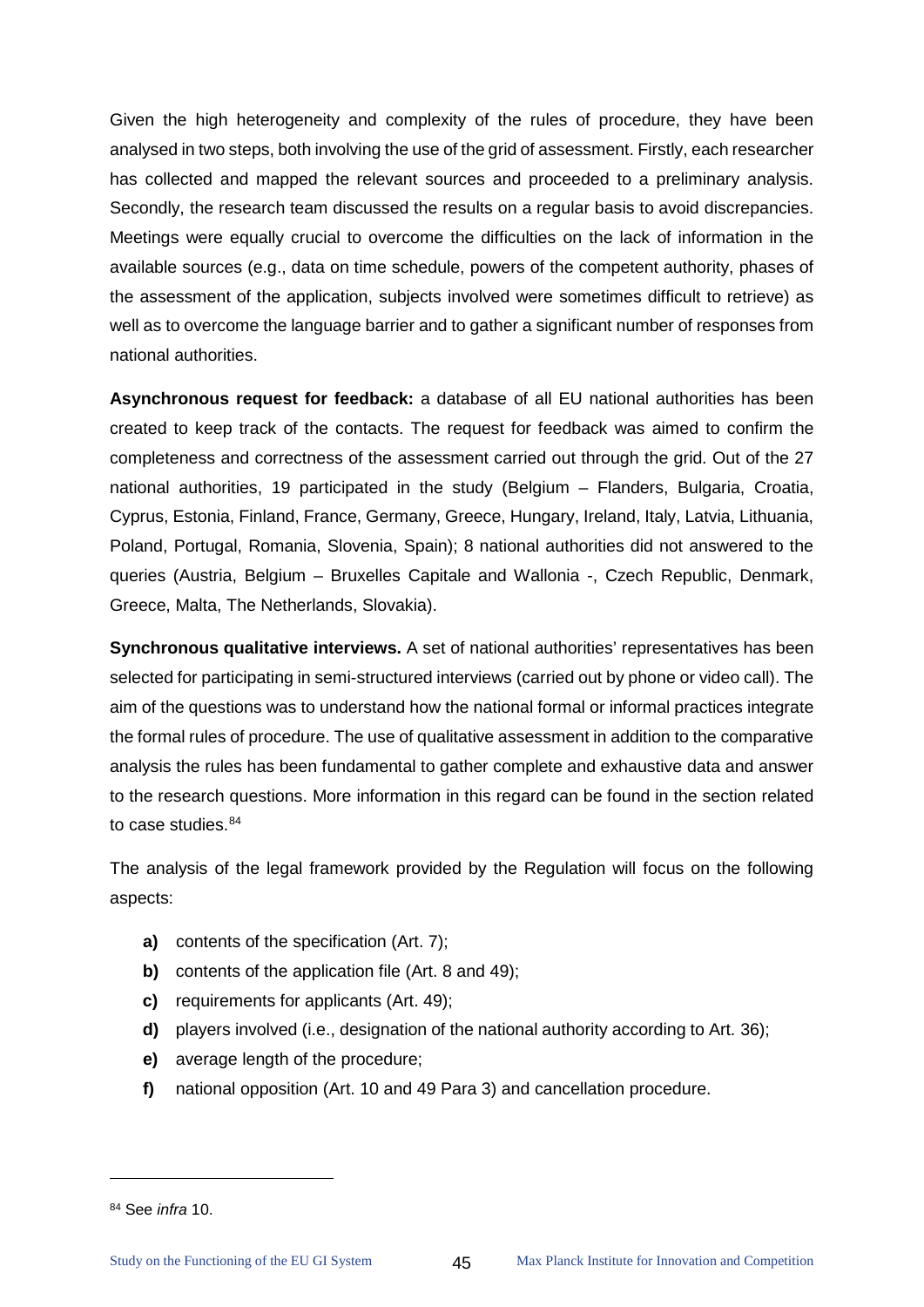In particular, the analysis will cover the European and national rules governing the application, amendment, opposition and cancellation phase. It will identify the stakeholders involved as well as their interaction and role in the phases of the procedure. In particular, the analysis of the rules of the Regulation will highlight to what extent and for which aspects Member States enjoy a margin of manoeuvre in the procedure. This approach will identify if and how national rules and practices supplement or complement the framework identified by the Regulation.

#### **3. Contents of the specification**

The product specification is the core document required by the national authorities for the application. By showing that the name can convey to consumers the link between the designated product and the geographical origin, this document identifies the boundaries of protection granted by the GI, defining the rules that producers must observe to use the registered name.

Even though the requirements identified by Art. 7 Regulation are considered as a baseline (being possible for the Member States to set additional rules), para 2 of the same article provides that the EU Commission is entitled to adopt delegated acts to limit the content of product specifications (Art. 56 Regulation.). This principle is coherent with the exigency of avoiding 'unnecessary voluminous applications for registration'. Protected Designations of Origin (PDOs) or Protected Geographical Indications (PGIs) shall comply with a product specification which 'shall include *at least* (emphasis added):

- **a)** the name to be protected as a designation of origin or geographical indication, as it is used, whether in trade or in common language and only in the languages which are or were historically used to describe the specific product in the defined geographical area;
- **b)** a description of the product, including the raw materials, if appropriate, as well as the principal physical, chemical, microbiological or organoleptic characteristics of the product;
- **c)** the definition of the geographical area delimited with regard to the link referred to in point (f)(i) or (ii) of this paragraph, and, where appropriate, details indicating compliance with the requirements of Art. 5(3);
- **d)** evidence that the product originates in the defined geographical area referred to in Art. 5(1) or (2);
- **e)** a description of the method of obtaining the product and, where appropriate, the authentic and unvarying local methods as well as information concerning packaging, if the applicant group so determines and gives sufficient productspecific justification as to why the packaging must take place in the defined geographical area to safeguard quality, to ensure the origin or to ensure control,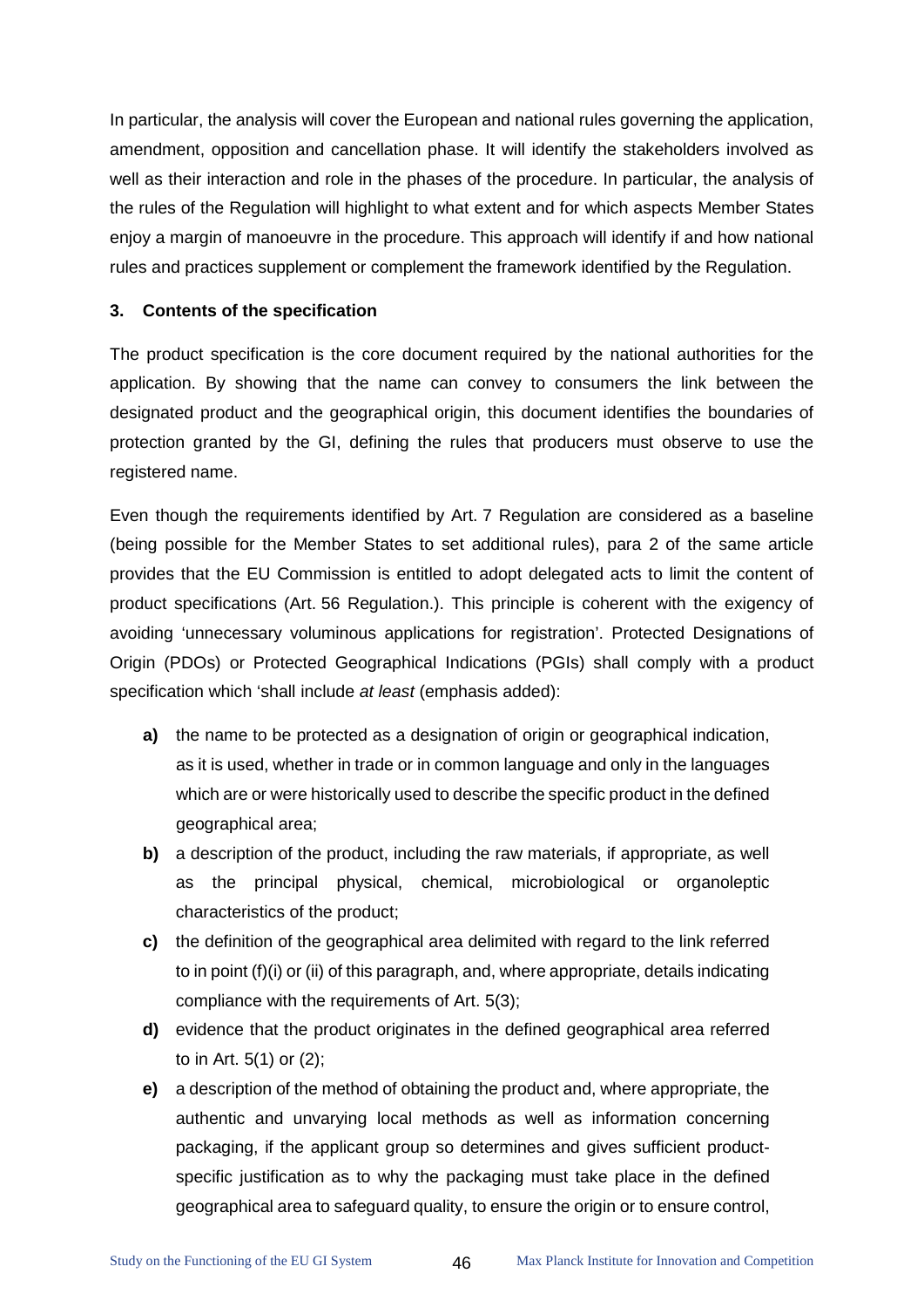taking into account Union law, in particular that on the free movement of goods and the free provision of services;

- **f)** details establishing the following:
	- the link between the quality or characteristics of the product and the geographical environment referred to in Art. 5(1); or
	- where appropriate, the link between a given quality, the reputation or other characteristic of the product and the geographical origin referred to in Art. 5(2);
	- the name and address of the authorities or, if available, the name and address of bodies verifying compliance with the provisions of the product specification pursuant to Art. 37 and their specific tasks;
	- any specific labelling rule for the product in question'.

According to what is provided by Art. 49(2) of the Regulation, 'the Member State shall scrutinise the application by appropriate means in order to check that it is justified and meets the conditions of the respective scheme.'

While the national authorities examine, in the first instance, the content of the product specification, the EU Commission's scrutiny is mainly focused on the single document, a short version of the product specification that must be included by the applicants in the application file and transmitted by the competent national authority at the end of the national phase (Art. 8(1)(c) Regulation). Depending on the compliance of the single document to the standards provided by the Regulation and the EU Applicant's Guide, the EU Commission can indirectly ask the applicants, assisted by national authorities, to make additional changes.

#### **3.1. Overview on the collected data**

The analysis of the national rules on the content of the product specifications show that the approach adopted by the Member States is overall homogeneous. Indeed, most countries directly apply Art. 7 Regulation. Nonetheless, Chapter 3 will show that from a cross-national and time perspective the contents of the product specifications and application dossiers are sensibly affected by national rules and practices. Interestingly, whereas the national rules concerning the requirements for product specifications are generally homogeneous, in practice, the template used by producers can be quite diverse and it evolves over time. This is a relevant issue, especially in relation to the effort undertaken by the EU Commission of ensuring an EU-wide uniform approach, despite heterogeneous traditions in the national GI protection.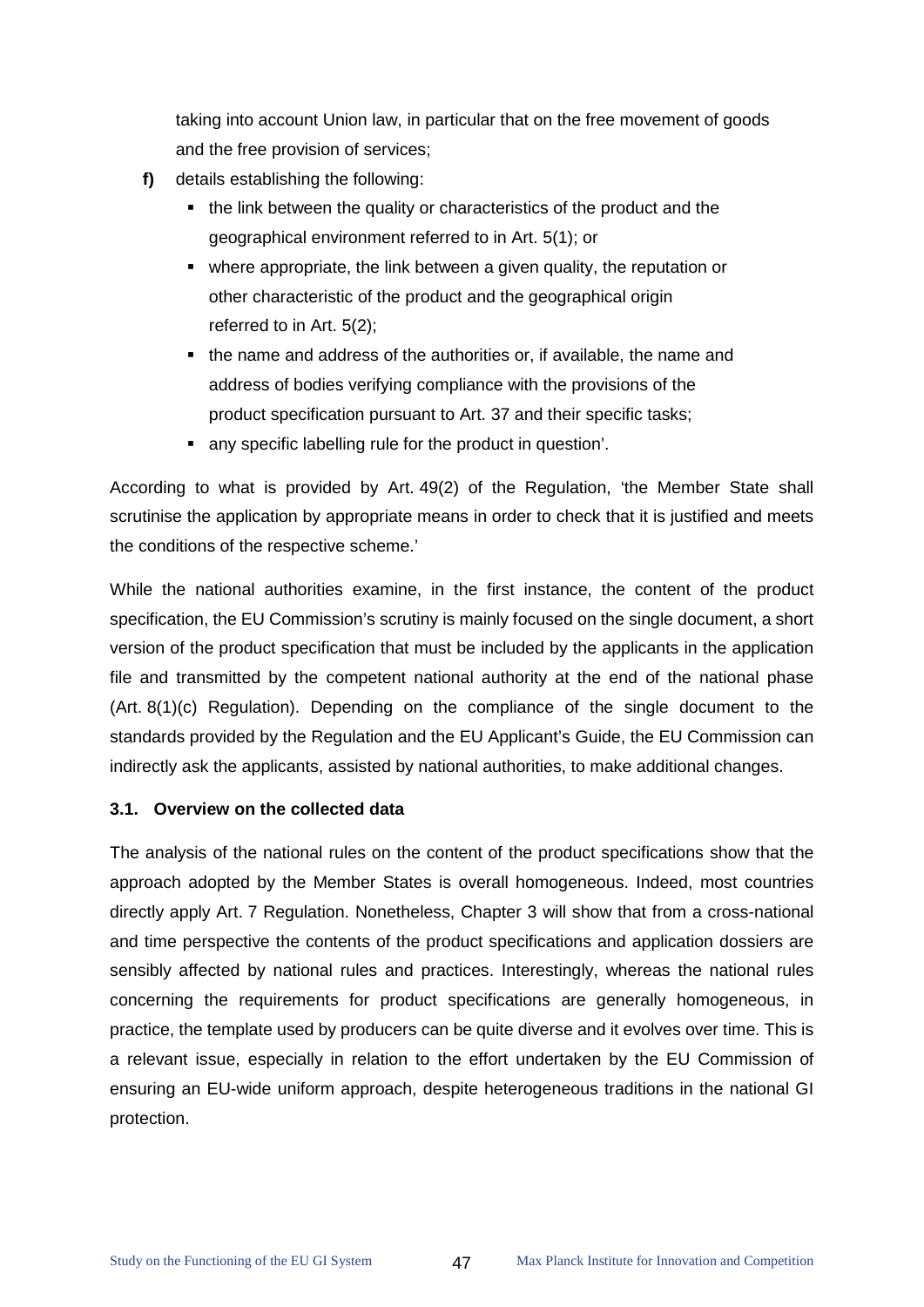For example, Art. 4 of Implementing Regulation 668/2014 explicitly states:

1. the product specification shall identify the procedures which operators must have in place as regards the proof of origin concerning the product, raw materials, feed and other items that, according to the product specification, are required to come from the defined geographical area.

2. Operators shall be able to identify: (a) the supplier, quantity and origin of all batches of raw material and/or products received; (b) the recipient, quantity and destination of products supplied; (c) the correlation between each batch of inputs referred to in point (a) and each batch of outputs referred to in point (b).

It is not specifically stated that information on the proof of origin should be the object of an independent section of the product specification and this is confirmed by Art. 7 Regulation. Nor Art. 8 Regulation includes it in the content required for the single document. Nonetheless, this caused ambiguities that led to inconsistent interpretations by producers' groups over time. Sometimes, it is conceived as a specific section focused on rules on traceability, sometimes as a section including information on the history of the product and the long-standing reputation attached to the name. Moreover, it gradually disappears as a separate section in the single documents starting from 2008.

#### **3.2. Content of the application file**

Art. 8 Regulation is focused on the content of the application file. It follows the same structure of Art. 7: as for the content of the product specifications, the identified requirements represent a minimum standard that may be complemented by additional conditions defined by national rules:

'An application for registration of a designation of origin or geographical indication pursuant to Art. 49(2) or (5) shall include *at least* (emphasis added):

(a) the name and address of the applicant group and of the authorities or, if available, bodies verifying compliance with the provisions of the product specification;

(b) the product specification provided for in Article 7;

(c) a single document setting out the following:

(i) the main points of the product specification: the name, a description of the product, including, where appropriate, specific rules concerning packaging and labelling, and a concise definition of the geographical area;

(ii) a description of the link between the product and the geographical environment or geographical origin referred to in Article 5(1) or (2), as the case may be, including, where appropriate, the specific elements of the product description or production method justifying the link.

An application as referred to in Article 49(5) shall, in addition, include proof that the name of the product is protected in its country of origin.

2. An application dossier referred to in Article 49(4) shall comprise:

(a) the name and address of the applicant group;

(b) the single document referred to in point (c) of paragraph 1 of this Article;

(c) a declaration by the Member State that it considers that the application lodged by the applicant group and qualifying for the favorable decision meets the conditions of this Regulation and the provisions adopted pursuant thereto;

(d) the publication reference of the product specification.'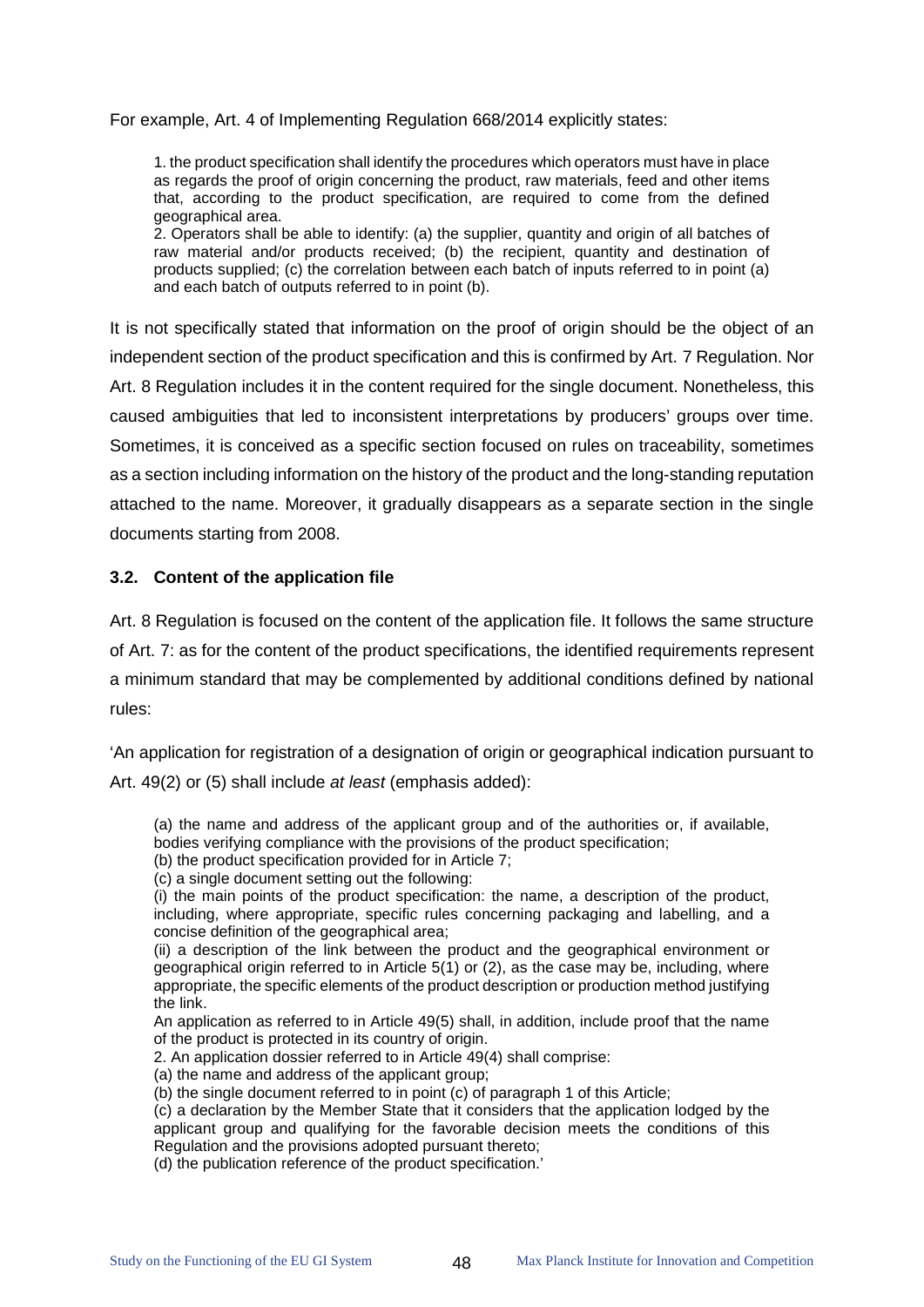As mentioned earlier, the purpose of the single document is to summarise the content of the product specification. Differently from the structure of product specifications, deliberately left open to the applicant's initiative and the national authority's assessment, except for the minimum content required by Art. 7, the single document is organized in a limited number of non-modifiable headings and it encourages the applicants to give precise information on specific points. As for the product specifications, the content of the single document can evolve during the application process due to the exchange between the applicant, the national authorities, and the EU Commission.

The domestic procedural rules and practices on the content of the application dossier reveal some differences among the Member States. For example, some countries require additional information concerning the historical link and socio-economic information. In some cases, these requirements should be included in one or more separate reports.

# **3.3. Overview of the collected data**

In **Italy**, in addition to the elements detailed in the Regulation, the applicant must file **(1)** an historical report, accompanied by bibliographical references, able to prove that the production has been produced in the area for at least twenty-five years and the established use of the name, in trade or commerce as well as in the common language; **(2)** socio-economic report containing details on the quantity of product produced in the previous three years, the number of companies (current and potential) involved in each segment of the supply chain; **(3)** a technical report showing the link with the territory, $85$  supported by technical-scientific evidence.<sup>[86](#page-53-1)</sup> Moreover, the report highlights the relationship between homogeneous factors determining the link and the identified geographical (or administrative) boundaries. It must also explicitly mention the distinctive qualities of the designated products (compared to products of the same kind).

In **France,** the applicant must include a document describing the grounds for the application, including its technical and economic impact on the market of the registration of the name as a PDO or PGI, as well as a document describing the rules on traceability and the control plan. <sup>[87](#page-53-2)</sup> Moreover, the applicant must include a report explaining the motivations behind the application. An evaluation concerning products of the same kind and the economic effects of the registration on the marketplace should equally be included. In addition, the applicants need

<span id="page-53-0"></span><sup>&</sup>lt;sup>85</sup> The link should be understood 'as causal link between the geographical area and the quality or characteristics of the product (in the case of a PDO) or a specific quality or reputation or other characteristic of the product (in the case of a PGI).' (Art. 6 of the Ministerial Decree 14 October 2013). 86 Art. 6 of the Ministerial Decree 14 October 2013.

<span id="page-53-2"></span><span id="page-53-1"></span><sup>87</sup> Directive INAO, 31 March 2015, 5; INAO, *Guide du Demandeur*, 10. The French Applicant's Guide is a detailed codification of the practices followed by the INAO. It is one of the rare examples of national authorities' informal practices, codified and having authoritative character.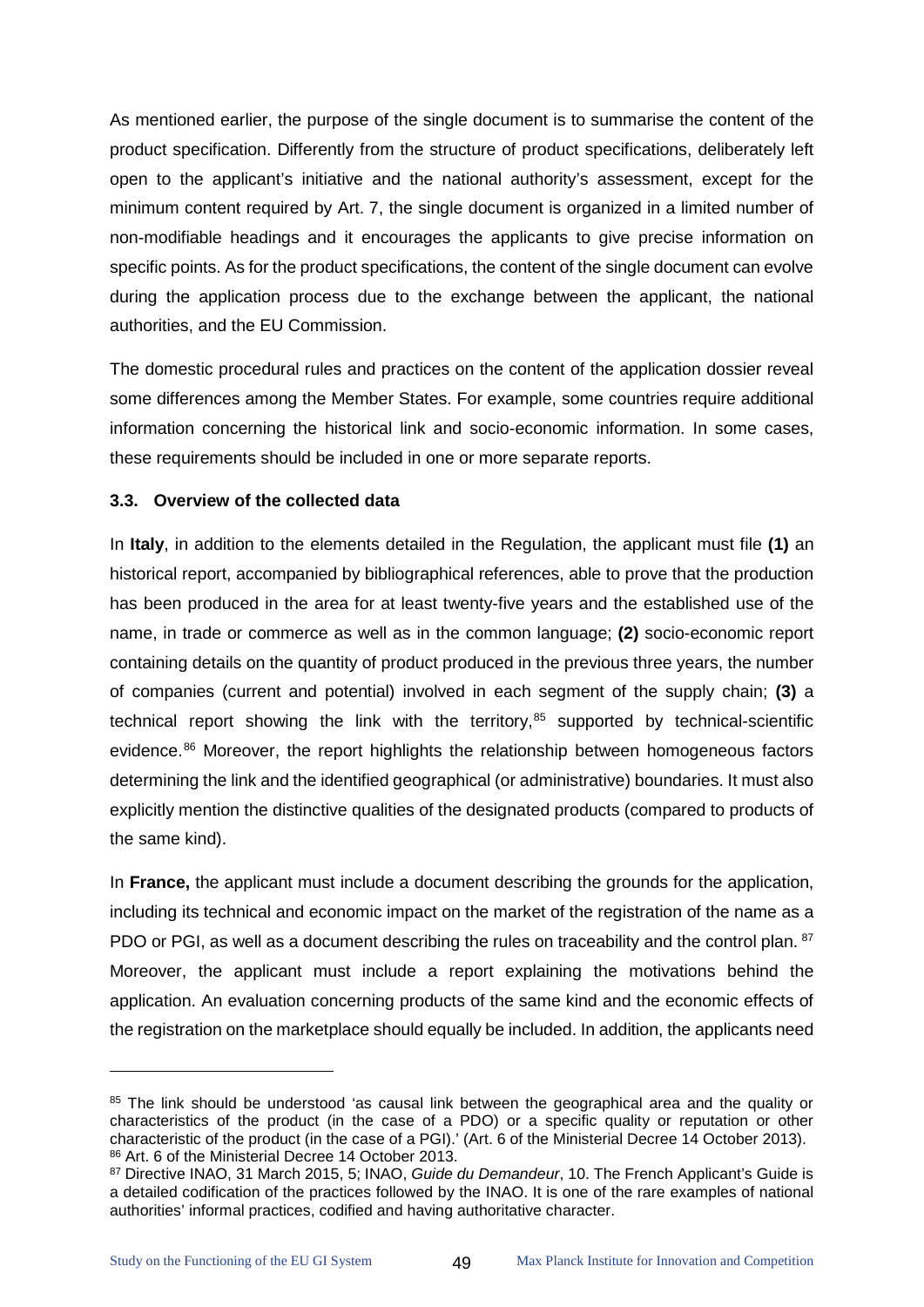to prove the compliance to the legal requirements to file the application as *Organisme de Défense et de Gestion*. [88](#page-54-0)

In **Romania,** the applicant must include: **(1)** a separate historical report (supported by specific evidence); **(2)** a socio-economic report. In addition, a copy of a contract concluded with a private control body must be attached. [89](#page-54-1)

In **Belgium (Flanders)**, applicants are required to file a report on the history and reputation of the product, including a description of the ancient and present notoriety of the denomination.

In **Spain** the applicant must include: **(1)** the accreditation of the use and notoriety of the name in relation to the commercialization of the product; **(2)** the justification that the name is sufficiently precise and is related to the geographical area to be delimited; **(3)** the report of the Spanish Patent and Trademark Office (*Oficina Española de Patentes y Marcas*-OEPM) and **(4)** a report based on the records of the European Intellectual Property Office (EUIPO), on the existence or not of registered trademarks related to the name of the PDO or PGI.

In **Bulgaria**, the applicant must file the application through the portal of the Patent Office of the Republic of Bulgaria. The product class (or classes) of the corresponding goods should be indicated, as well as a description of the boundaries of the geographical area. Moreover, description of the specific qualities and characteristics of the goods and of the link must be included, as well as a certificate from the municipality confirming that the applicant carries out its production activity in the defined geographical area. In addition, a document certifying the paid fees shall be attached to the application.<sup>90</sup>

A similar rule is provided in **Czech Republic**, where the application file must include the records kept by the administration competent for the territory in which the production and processing of goods takes place to certify that the applicant's establishment is located in that territory and that the applicant produces or processes goods.<sup>[91](#page-54-3)</sup>

# **4. Requirements for applicants**

According to Art. 49(1) Regulation, are entitled to file an application for registration groups 'who work with the products with the name to be registered'. Joint applications are allowed in case the name designates a trans-border geographical area. The majority of applications are filed

<span id="page-54-0"></span><sup>88</sup> See *infra* 5.

<span id="page-54-1"></span><sup>89</sup> Art. 2(3)(g)(h)(j) Ordin 1762.

<span id="page-54-2"></span><sup>90</sup> Art. 95 Law on trademarks and geographical indications, Prom. DV. no. 98 of 13 December 2019, amended and ext. DV. no. 92 of 27 October 2020 available at <https://dv.parliament.bg/DVWeb/showMaterialDV.jsp?idMat=143373>

<span id="page-54-3"></span><sup>91</sup> Section 5(4) ACT No. 452/2001 Coll. of 29 November 2001 on the Protection of Designations of Origin and Geographical Indications and on the Amendment to the Act on Consumer Protection available at <https://www.wipo.int/edocs/lexdocs/laws/en/cz/cz033en.pdf>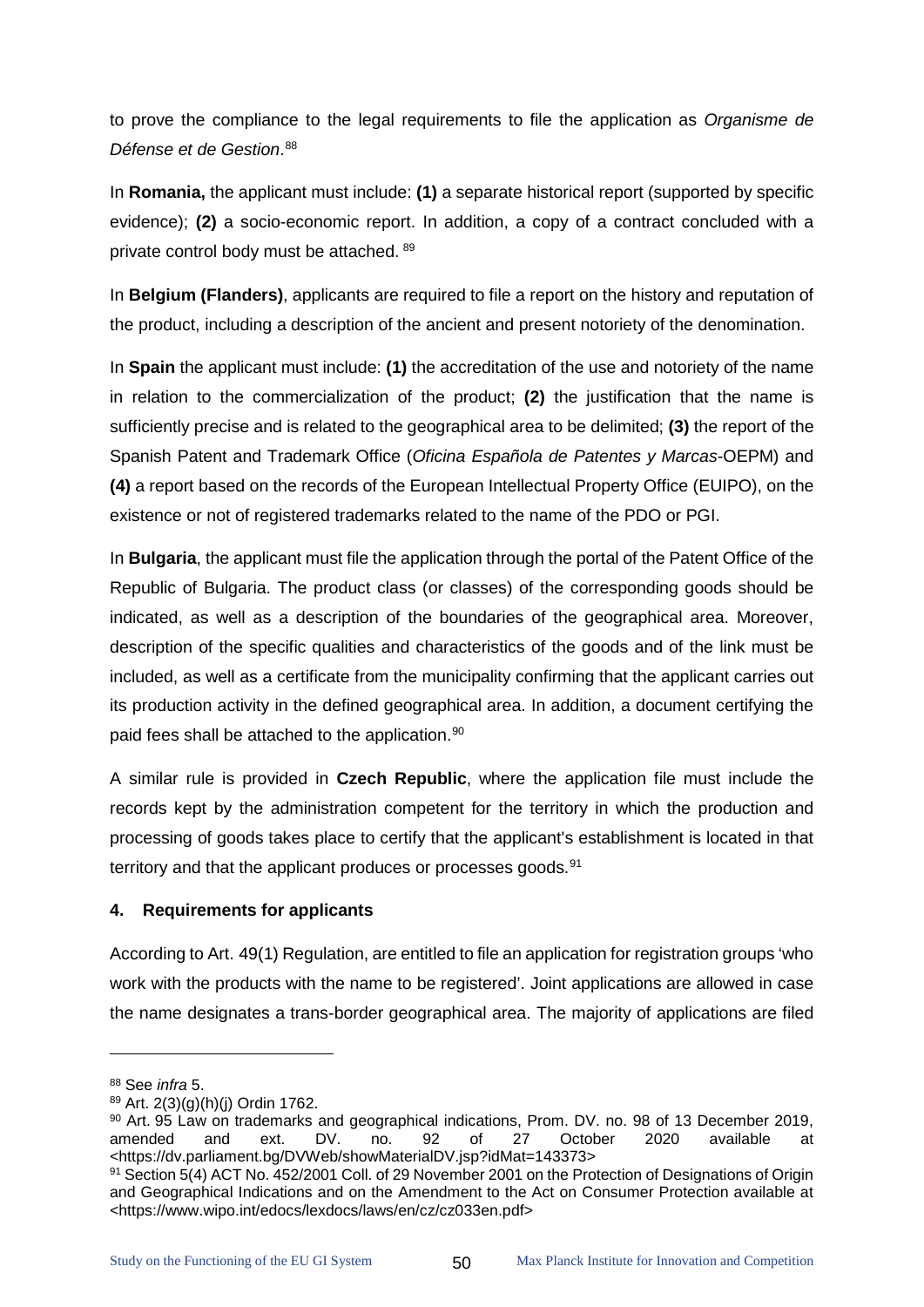by collective institutions (e.g., producers' association or organizations) because of the strong involvement of communities in the commercial use of the name having geographical connotation. Nevertheless, Art. 49 allows the possibility for a single natural or legal person to apply, if it is shown that specific conditions are fulfilled. In particular:

(a) the person concerned is the only producer willing to submit an application; (b) with regard to protected designations of origin and protected geographical indications, the defined geographical area possesses characteristics which differ appreciably from those of neighbouring areas or the characteristics of the product are different from those produced in neighbouring areas.

Moreover, Art. 49(7) provides that:

The Commission may adopt implementing acts laying down detailed rules on procedures, form and presentation of applications, including for applications concerning more than one national territory.

The Regulation does not require specific formalities, other than the qualification of the applicant as a group of individuals established in the geographical area. However, some national authorities set forth additional requirements, mainly related to the formal recognition of the applicants' group as legitimated to apply for registration. In some cases, the applicant needs to undertake an independent administrative procedure aimed at verifying the compliance with specific requirements defined by national laws.

# **5. Overview of the collected data**

In **France,** the application is always made by a group, formally recognized as organization for defence and product management (*Organisme de Defense et Gestion,* ODG).[92](#page-55-0) The ODG is recognized with a decision of the director of the INAO, after having consulted the INAO national committee.

Articles L642-17 et seq and R642-33 et seq *Code rural de la pêche maritime* (CPM) define the procedure for the recognition. The application for recognition as ODG is made in conjunction with the application for the recognition of a PDO or PGI and it requires the submission of a specific dossier.<sup>[93](#page-55-1)</sup> The procedure is aimed to verify that the candidate group is representative of all the actors of the production chain and that all the activities of the group are regulated by clear objectives and rules.<sup>[94](#page-55-2)</sup>

<span id="page-55-0"></span><sup>92</sup> Art. L721-4 Code Propriété Intellectuelle.

<span id="page-55-1"></span><sup>93</sup> INAO, *Guide du demandeur pour la reconnaissance en qualité d'organisme de défense et gestion,*  2017 avalable at

<span id="page-55-2"></span><sup>&</sup>lt;http://www.inao.gouv.fr/content/download/1569/15884/version/1/file/Guide\_ODG\_01\_2016.pdf> 94 These rules are usually included in the statute of the producers' organization/association. They consist, for instance, in rules on the decision-making process, rules qualifying possible kinds of membership, rules aimed to ensure representativeness and democratic mechanisms for the decisionmaking process, etc.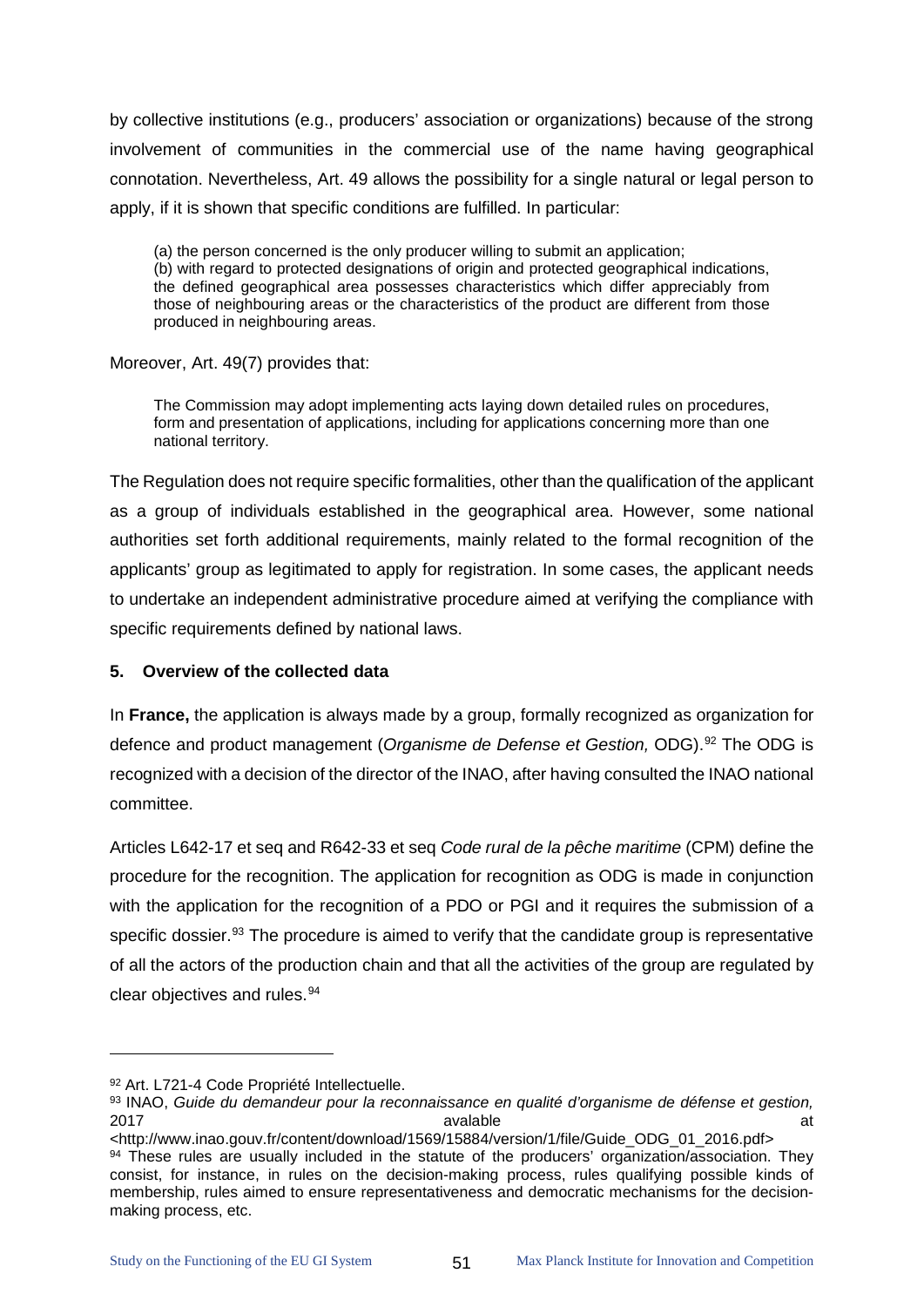The membership to the producers' organization is mandatory. However, all the stakeholders of the production chain must be allowed to join the producers' association or organization. This means that the ODG cannot establish arbitrary conditions for acquiring or loosing membership. The fact that an operator is not effectively involved in the specification (because he is not authorized - or has lost his authorization - for the production concerned after the implementation of official controls), is the only possible ground for refusal of (or exclusion from) membership.[95](#page-56-0) 

The most important document of the application file for the formal recognition as ODG is the statute which have to be consistent with the overarching principles and goals defined by the law. In particular, Art. L642-22 CPM provides that, once the ODG is formally recognized by the INAO, it can perform the following functions: **(1)** elaboration of the draft specification and implementation of the control plan; **(2)** administration of the list of the operators of the production chain and transmission to the control body of the INAO; **(3)** participation to the valorisation, defence and protection of the registered name; **(4)** implementation of the decisions of the national committee.<sup>[96](#page-56-1)</sup> The ODG is also in charge of choosing the control body and drafting the control plan in collaboration with the control body.<sup>[97](#page-56-2)</sup> In the same vein, in **Italy** specific national rules concerning the domestic registration of producer associations are established. The association must list in its statutory goals the registration of the PDO or PGI and that the statute must stipulate that the association cannot be terminated before such goal is achieved. $98$  In case of more than one application for the same geographical name, the Ministry of Agriculture and the competent Region must identify the applicant that represents the largest number of producers.<sup>[99](#page-56-4)</sup>

In **Portugal**, the Portuguese Applicant's Guide<sup>[100](#page-56-5)</sup> and Artt. 299 and 300 of the Portuguese Intellectual Property Code define the legal framework governing the application for registration of the name as a PDO or PGI.

Applicants are producers' group resident or established in the locality, region, or territory of the PDO or PGI. They may (or may not) have legal personality and, once the PDO or PGI is registered, they can authorize the use of the name by new members, if they are established in

<span id="page-56-0"></span><sup>95</sup> INAO (fn. 93) 8.

<span id="page-56-1"></span><sup>96</sup> Ibid 13.

<span id="page-56-2"></span><sup>&</sup>lt;sup>97</sup> In the EU, inspection and certification are always attributed to private certification bodies accredited by the state. For more information on this topic and a detailed comparative assessment involving EU and non-EU countries see Delphine Marie-Vivien and Estelle Biénabe, 'The Multifaceted Role of the State in the Protection of Geographical Indications: A Worldwide Review' (2017) 98 World Development 1 <https://linkinghub.elsevier.com/retrieve/pii/S0305750X17301584> accessed 23 October 2018.

<span id="page-56-3"></span><sup>&</sup>lt;sup>98</sup> Art. 4 Ministerial Decree 14 October 2013. For additional information see *infra*, 10.3

<span id="page-56-5"></span><span id="page-56-4"></span><sup>99</sup> Ibid, Art. 5. For additional information see *infra* 10.3.<br><sup>100</sup> PO-IG001 – Pedido de registo de uma DOP, IGP, ETG ou IG de bebida espirituosa, 8.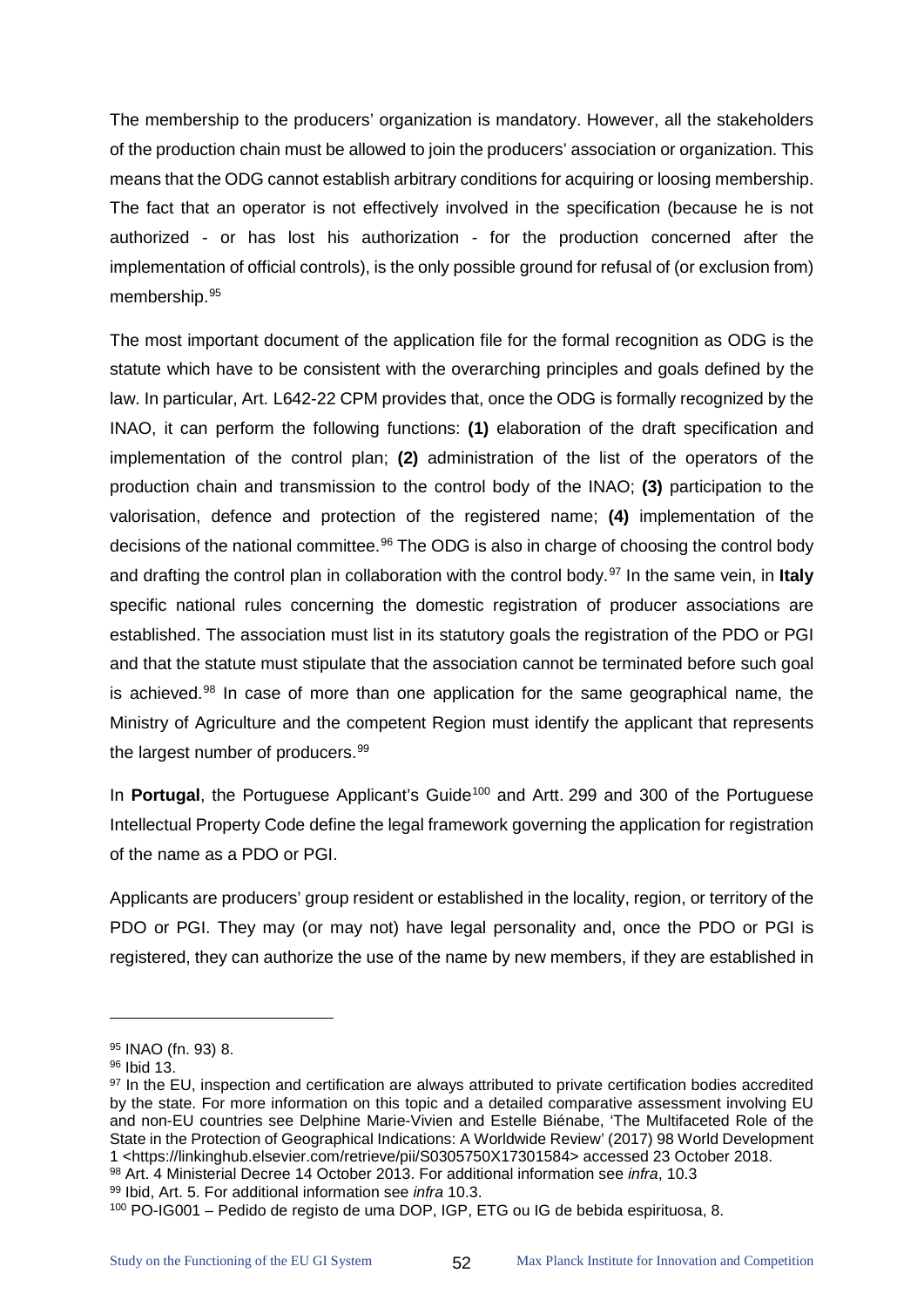the identified geographical area.<sup>[101](#page-57-0)</sup> When applying for the registration of the name, the applicants as a group have to provide: **(1)** a list of members of the producers' group, identifying those who have deliberative power and those who are producers of the product whose name is to be registered; **(2)** a document proving that the producers' group has been constituted (if applicable); **(3)** the statute (if applicable); **(4)** a document proving the signatory's powers to oblige the applicant and submit the application (if applicable). The applicant can also apply for recognition as a PDO or PGI management body. When they are organized as external consortia, they may propose to perform the functions related to the management of the name listed respectively in Art. 45 of the Regulation, in Legislative Order No 32/2000 and in Annex I of the Portuguese Applicant's Guide. Annex II of the Guide provides a list of the documents that the applicants need to file when they apply to perform the functions related to the management of the name. In particular: **(1)** an action plan; **(2)** a document proving the powers of the applicant to submit the application.

After a documental and technical analysis of the application, the *Direção-Geral de Agricultura e Desenvolvimento Rural* shall issue an opinion on the applicant's capacity to perform the functions stated in the application.

In **Cyprus,** the applicant needs to provide evidence that the group is open to new members by reference to the rights and responsibilities towards new users.

In other countries, e.g., **Germany**, any *ad hoc* provisions concerning the nature and status of the applicants is featured. Thus, the requirements set forth by the Regulation directly apply.<sup>[102](#page-57-1)</sup>

Interestingly, in **Bulgaria** there is no reference to groups. The right to file an application belongs to any person who carries out its production activity in the geographical area.<sup>[103](#page-57-2)</sup> Moreover, the person is registered as a 'user', $104$  entitled to use the GI for the mentioned product classes.<sup>[105](#page-57-4)</sup> If the decision of the Office is positive, the applicant is issued with a certificate for the use of the GI.

<span id="page-57-0"></span><sup>&</sup>lt;sup>101</sup> Art. 299 Portuguese Intellectual Property Code.<br><sup>102</sup> For additional information see *infra* 6.1.

<span id="page-57-2"></span><span id="page-57-1"></span><sup>&</sup>lt;sup>103</sup> See Law on trademarks and geographical indications *supra* fn.90) Art. 89. Interestingly, the same article states that the boundaries of the geographical area and the specific characteristics of the products (including the link between those characteristics and the geographical origin) shall be established by the 'respective central administration by order of its head'. The law does not explicitly define if the term 'central administration' refers to the Intellectual Property Office or to a territorial department (e.g., Region or Municipality). However, for our purposes, it is relevant that the public administration is directly involved in the delimitation of the geographical area.

<span id="page-57-3"></span><sup>104</sup> Ibid, Art. 90.<br><sup>105</sup> Ibid.

<span id="page-57-4"></span>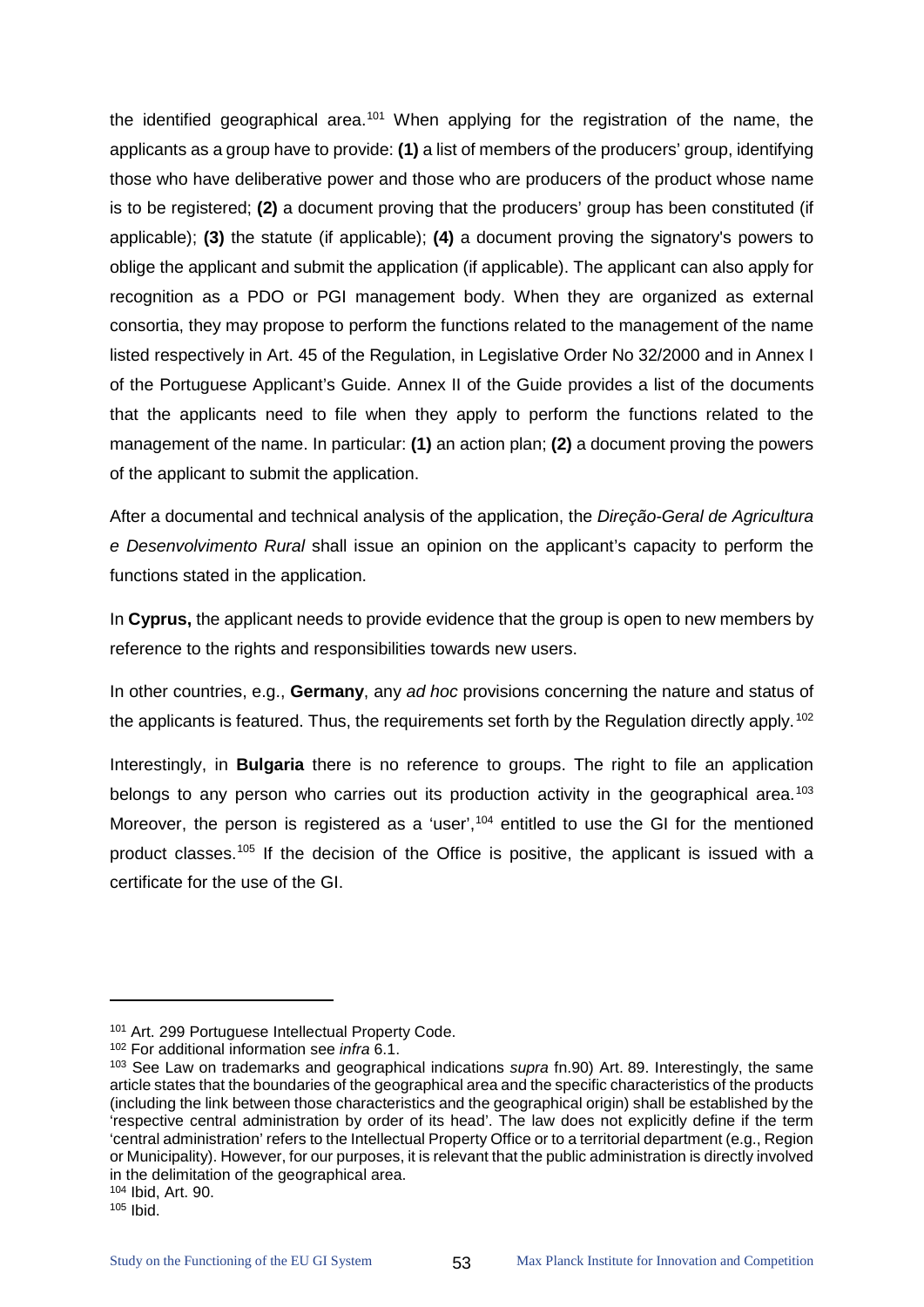# **6. Players involved in the registration, opposition, amendment, and cancellation procedure**

Artt. 49-52 Regulation deal with the different stages of the procedure and describe the interactions between the actors involved and their role in the application for registration, amendment, and cancellation procedures. The application phase follows a multi-level structure, which starts on the input of the applicants (producers' groups or a single natural or legal person, provided that the conditions laid down in Art. 49 Regulation are met). *[Table 1](#page-58-0)* shows the different phases preceding and following the registration of a PDO or PGI under the Regulation. It briefly describes each phase and the players involved, as well as their respective roles in the procedure. For the purposes of this table, only the content of the Regulation has been considered.

| <b>Phase</b>    |                    | <b>Description</b>                                                                                                                                              | <b>Players involved</b>                                                                                                                                                                                                                                                                                       |
|-----------------|--------------------|-----------------------------------------------------------------------------------------------------------------------------------------------------------------|---------------------------------------------------------------------------------------------------------------------------------------------------------------------------------------------------------------------------------------------------------------------------------------------------------------|
| <b>National</b> | <b>Application</b> | The application file is<br>scrutinized                                                                                                                          | Producers groups (or a<br>single natural or legal person<br>complying with the<br>requirements of Art. 49);<br>national authority.                                                                                                                                                                            |
|                 | <b>Scrutiny</b>    | Check, 'by appropriate<br>means', that the application<br>is justified and meets the<br>conditions of the respective<br>scheme (Art. 48(2)).                    | National authority <sup>106</sup>                                                                                                                                                                                                                                                                             |
|                 | <b>Publication</b> | 'adequate publication' of the<br>application is ensured<br>(Art. 48(3))                                                                                         | National authority                                                                                                                                                                                                                                                                                            |
|                 | <b>Opposition</b>  | Opening of the opposition<br>procedure, examination of<br>the opposition (including the<br>assessment on<br>admissibility), publication for<br>appeal (Art. 49) | Any natural or legal person<br>having legitimate interest,<br>established or resident in the<br>territory of the Member State<br>(opposition file);<br>national authority (opening,<br>management of the<br>opposition including<br>examination on admissibility,<br>decision, and publication for<br>appeal) |

<span id="page-58-0"></span>**Table 1. Synopsis of the multi-step procedure as described in the Regulation, with a specific focus on the players involved and their main task**

<span id="page-58-1"></span><sup>106</sup> The Regulation refers to the 'Member State'. In practice, this concernsthe National Authority, however. This is why this terminology has been employed.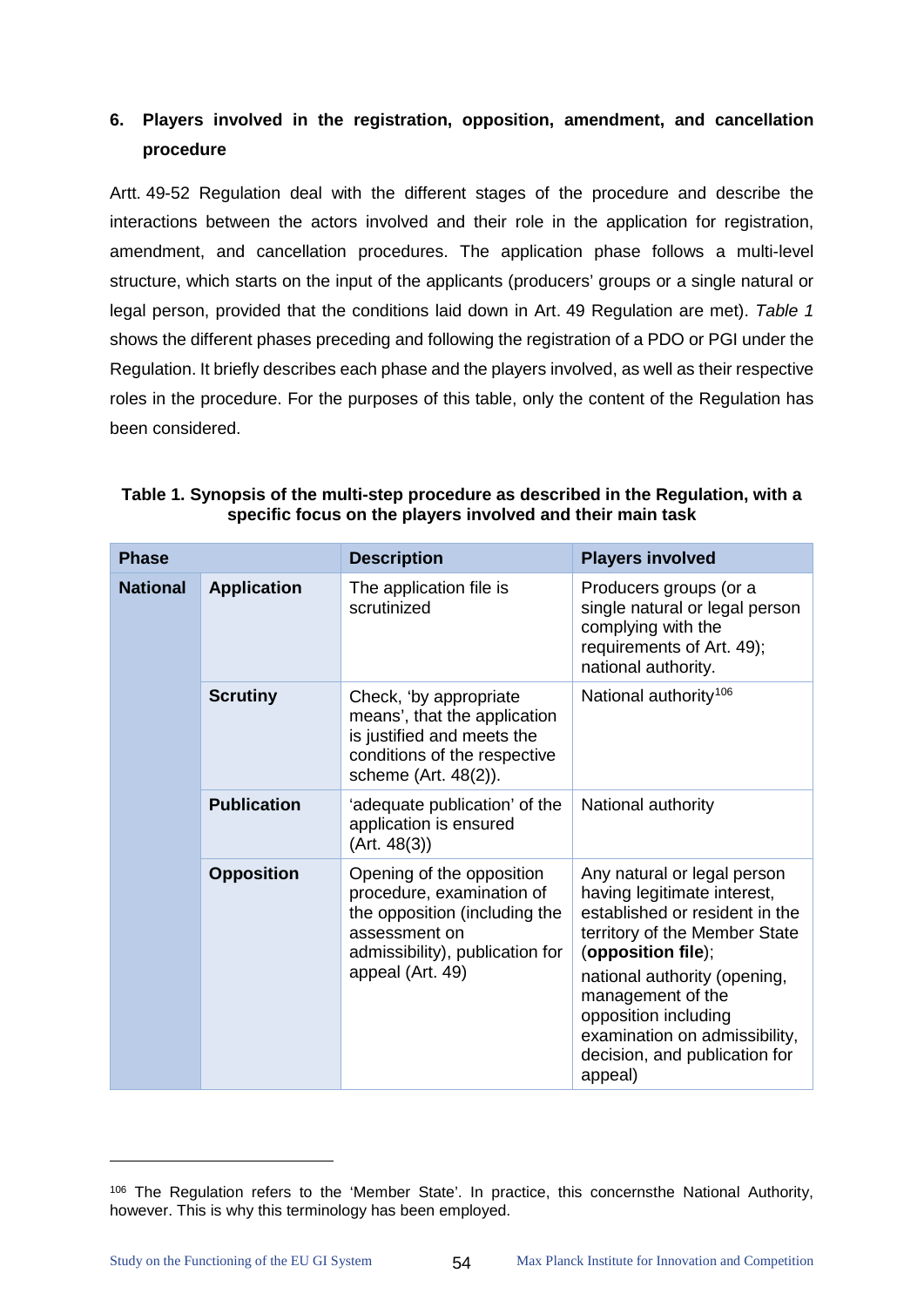|                                    | <b>Submission of</b><br>the dossier | The submission takes place<br>after a favourable decision<br>on oppositions (if any) is<br>taken.                                                                                                                                                                                                      | National authority<br>(submission); EU<br>Commission (reception)                                                                                                                                                                                                                                                                                                                                                                                                                                                                                                                                                       |
|------------------------------------|-------------------------------------|--------------------------------------------------------------------------------------------------------------------------------------------------------------------------------------------------------------------------------------------------------------------------------------------------------|------------------------------------------------------------------------------------------------------------------------------------------------------------------------------------------------------------------------------------------------------------------------------------------------------------------------------------------------------------------------------------------------------------------------------------------------------------------------------------------------------------------------------------------------------------------------------------------------------------------------|
| <b>EU level</b><br><b>Scrutiny</b> |                                     | Check, by appropriate<br>means, that the application<br>is justified and that it meets<br>the conditions of the<br>respective scheme (Art. 50)                                                                                                                                                         | <b>EU Commission</b>                                                                                                                                                                                                                                                                                                                                                                                                                                                                                                                                                                                                   |
|                                    | <b>Publication</b>                  | Provided that the legal<br>requirements are fulfilled,<br>publication in the Official<br>Journal of the European<br>Union (Art. 50)                                                                                                                                                                    | <b>EU Commission</b>                                                                                                                                                                                                                                                                                                                                                                                                                                                                                                                                                                                                   |
|                                    | <b>Opposition</b>                   | Notice and reasoned<br>statement of opposition;<br>consultations, and<br>(eventually) agreement<br>between the parties<br>(Art. 51).                                                                                                                                                                   | Authorities of a third country<br>(notice and reasoned<br>statement of opposition);<br>any natural or legal person<br>having legitimate interest,<br>established or resident in a<br>member state other than that<br>from which the application<br>was submitted (notice and<br>reasoned statement of<br>opposition); EU<br>Commission (reception and<br>admissibility check;<br>invitation of the opponent<br>to engage in appropriate<br>consultations); the<br>opponent (starts<br>consultations; provide<br>additional information); the<br>applicant (starts<br>consultations; provide<br>additional information) |
|                                    | <b>Registration</b>                 | Acts of registration and<br>decisions on rejection shall<br>be published in the Official<br>Journal of the European<br>Union (Art. 52)                                                                                                                                                                 | <b>EU Commission</b>                                                                                                                                                                                                                                                                                                                                                                                                                                                                                                                                                                                                   |
|                                    | <b>Amendment</b>                    | Approval or rejection of the<br>application for amendment,<br>procedure laid down in<br>Artt. 49-52 in case of not<br>minor or multiple<br>amendments, publication in<br>the Official Journal of the<br>European Union in case of<br>modifications of the<br>elements referred to in<br>Art. $50(2)$ . | A group having legitimate<br>interest (application)<br><b>EU Commission</b><br>(approval/rejection of the<br>amendment; publication)                                                                                                                                                                                                                                                                                                                                                                                                                                                                                   |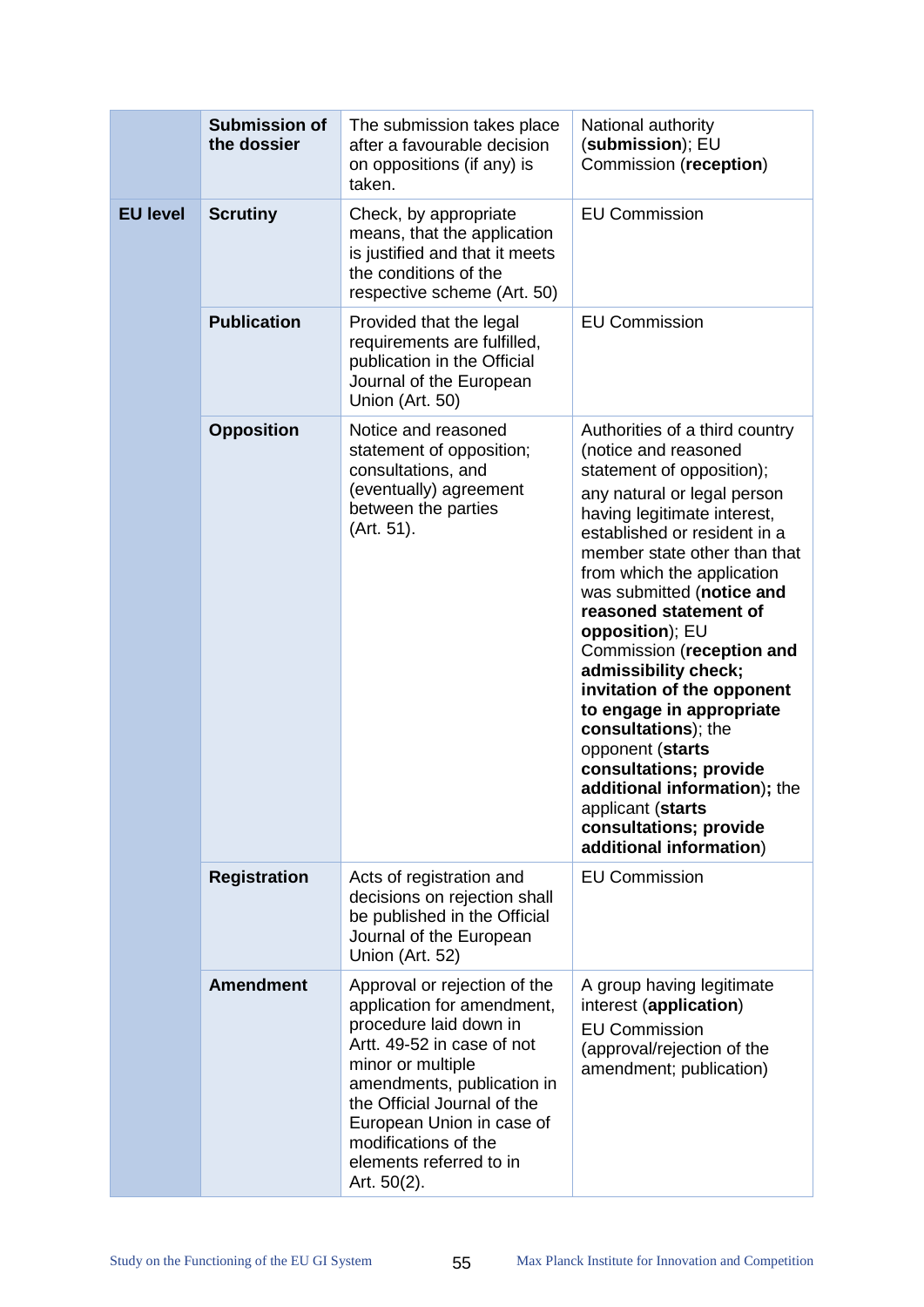| <b>Cancellation</b> | Verification noncompliance<br>to conditions of the PS; non-<br>marketed products (Art. 54) | EU Commission, on its own<br>initiative or at the request of<br>a natural or legal person<br>having legitimate interest<br>(verification) |
|---------------------|--------------------------------------------------------------------------------------------|-------------------------------------------------------------------------------------------------------------------------------------------|
|---------------------|--------------------------------------------------------------------------------------------|-------------------------------------------------------------------------------------------------------------------------------------------|

As shown in the table above, various stakeholders are involved in the procedure. In particular:

# **6.1. Producers' groups (or single natural or legal persons as provided under Art. 49 Regulation)**

Groups of producers are entitled to apply for registration.<sup>[107](#page-60-0)</sup> Producer groups file the application dossier, including the product specifications, to the national authority, that 'shall scrutinise the application by appropriate means to check if it is justified and meets the conditions of the respective scheme' (Art. 49 Regulation). In practice, this allows Member States a consistent margin of manoeuvre in adopting (or maintaining) national formal rules and informal practices. These national rules and practices complement the rules set forth by the Regulation, but they can also give rise to national rule-systems that differ, to various extents, from one another. This is relevant, especially when national rules set complex procedures and additional requirements to assess the completeness and correctness of the application.

# **6.2. Competent authorities for controls and control bodies**

According to Art. 36 Regulation, Member States shall designate the national authority competent to verify the compliance to the legal requirements for each of the quality schemes.

The national authorities are the main interlocutors of the EU Commission and the applicant, and the intermediaries between the applicants and the EU Commission. The nature of the national authority can reveal relevant information on the heterogeneity of the national approaches to GI protection, emerging from the adopted procedure. It can equally show important elements on the types of interactions between the national and the European authorities during the product specification design.

Art. 36 Regulation states that competent national authorities shall be 'impartial and effective' and that they should 'meet a number of operational criteria', including having qualified staff and resources to carry out their functions.[108](#page-60-1) National competent authorities can also be responsible for controls on the compliance to the product specification and the use of registered names in the marketplace. One or more external control body can assist or replace

<span id="page-60-1"></span><span id="page-60-0"></span><sup>&</sup>lt;sup>107</sup> See *supra* 7..<br><sup>108</sup> For more information see EUIPO (fn 83).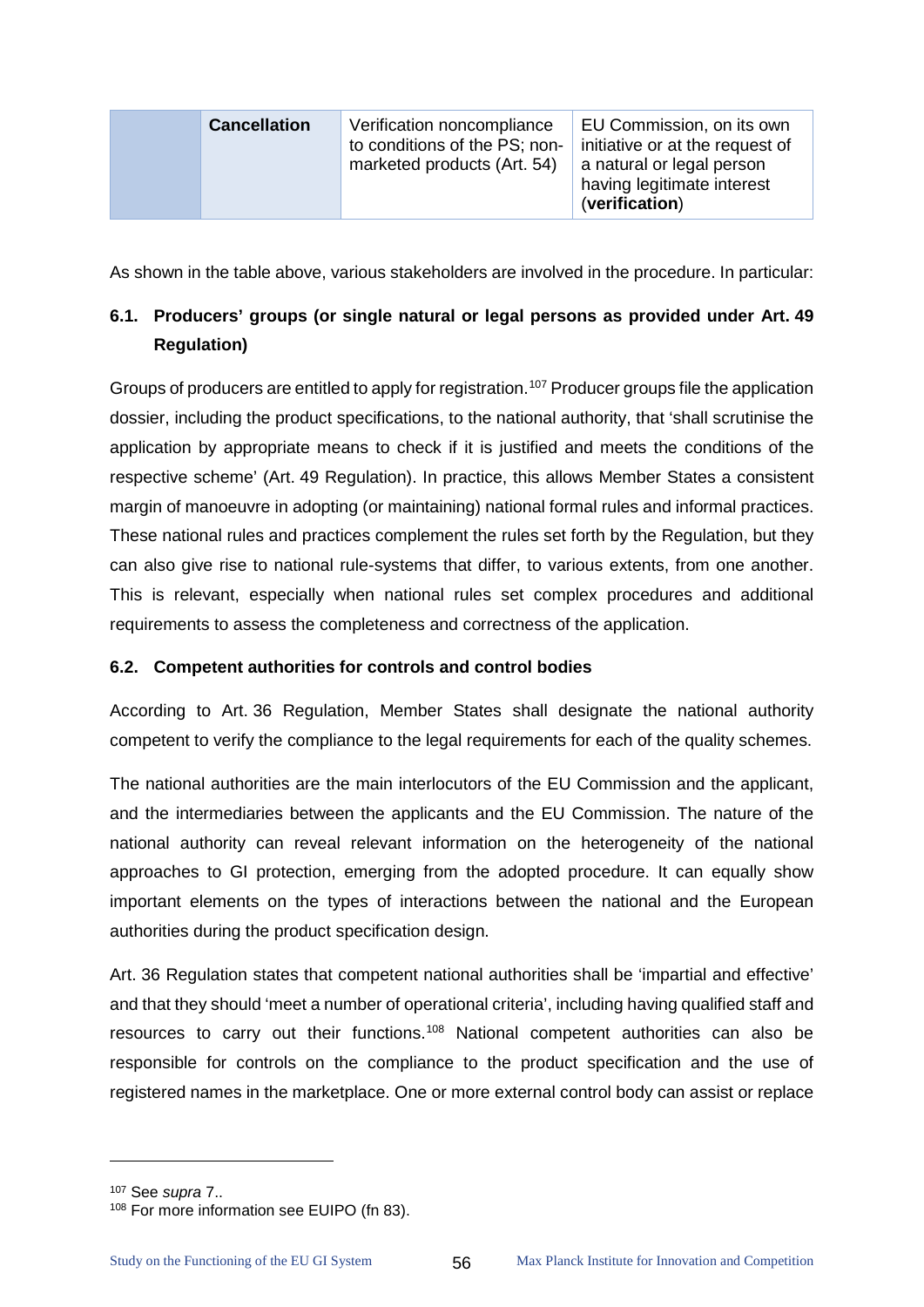the designated competent authority in pursuing controls related to the compliance to the product specification.

# **6.3. Opponents**

At the national level, 'any natural or legal person having legitimate interest and established or resident in the territory of the member state' (Art. 49 Regulation) can file an opposition to the registration of a PDO or PGI.<sup>109</sup> Art. 10(1) Regulation sets the contents required for an opposition to be admissible. The decision on admissibility is taken by the national authority. At the EU level, 'any natural or legal person having a legitimate interest, established or resident in a member state other than that from which the application was submitted' can file an opposition (Art. 50 Regulation). The admissibility of the opposition is assessed according to the criteria referred to in Art. 10(1) Regulation. The final decision on the matter is taken by the EU Commission.

# **6.4. The EU Commission**

It coordinates the application, opposition at, amendment and cancellation procedure the EU level. The Regulation describes the interactions between the Commission and the actors involved. For the purposes of this study, two main clusters of interactions are taken into account: the interaction between **EU Commission-national authority** and between the **EU Commission-national authorities-applicants-opponents** (or other persons having legitimate interest).

The EU Commission is the main actor in the procedure at the EU level, involved in the phases of application, opposition, and amendment.

During the national phase of the application process (in particular, the product specification design and scrutiny for registration) the EU Commission does not directly interact with producers' groups, being this stage of the procedure exclusively handled by the competent national authorities.

The interaction between the EU Commission related to the product specification design and scrutiny at the EU level generally involve national authorities. During the opposition and amendment procedure, applicants and opponents directly interact with the Commission.

#### **6.5. Overview of the collected data: players involved**

For the purposes of this study, the expression '**players involved'** identifies the main stakeholders, other than the applicants, involved in the application, cancellation, and

<span id="page-61-0"></span><sup>109</sup> This should be done in a reasonable time from the publication of the application by the national authority.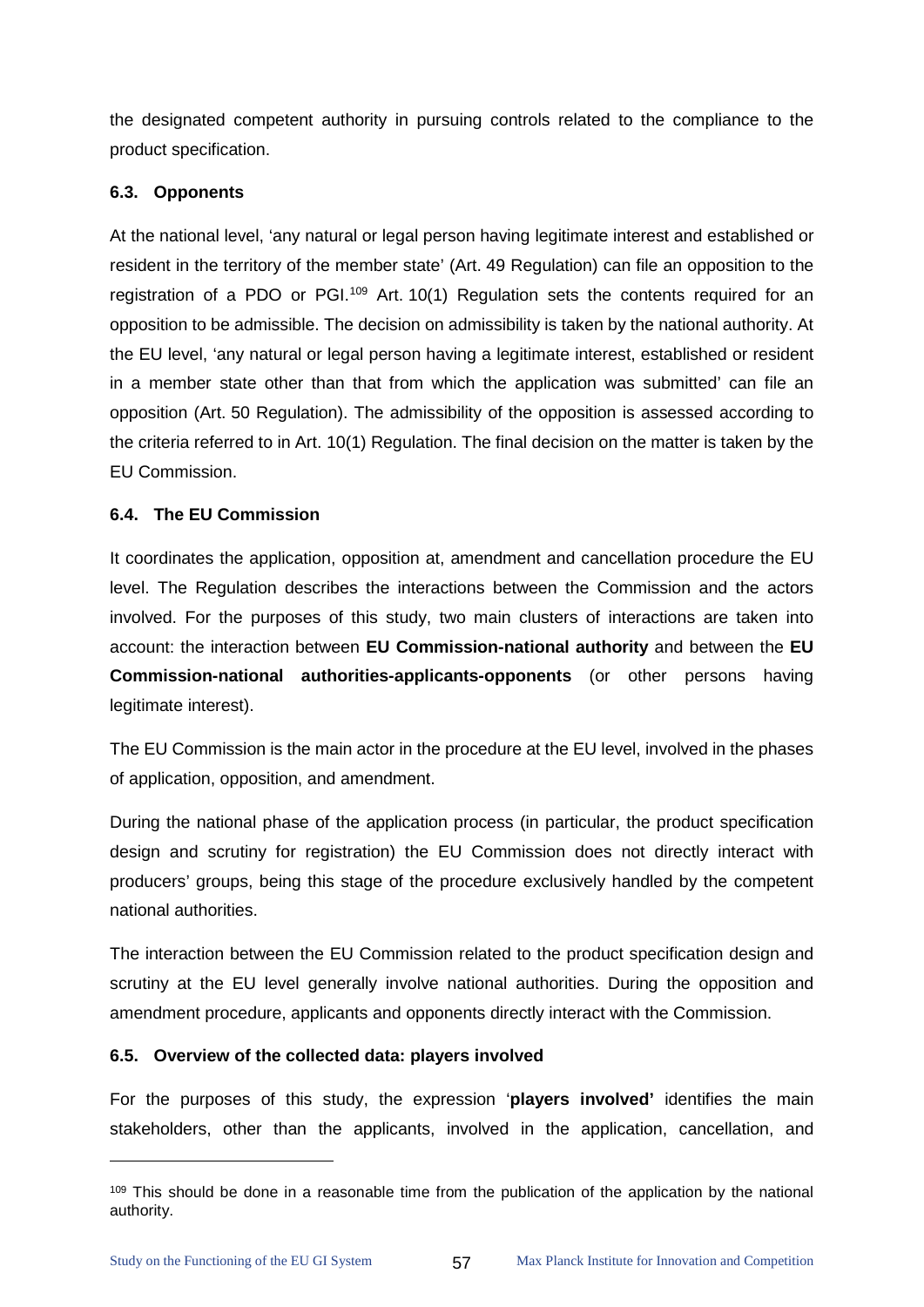amendment procedure. It includes the competent national authority and other institutional actors involved in the examination of the application, the opposition, and the cancellation procedure as well as producers or producers' associations different from the applicant. Not included are public authorities or private third-party accreditation bodies involved in the monitoring and control, as well as the opponents giving the input to the opposition procedure at the national and EU level.

The purpose of this parameter is to observe and compare the various choices made by each Member State in designating the competent national authority in charge of the application, amendment, and cancellation procedure. As mentioned before, each Member State is free to designate the national authority, provided that the specific criteria are respected.

Consequently, Member States adopted heterogeneous solutions. Some countries put in place complex systems, involving several steps and specialized internal (or external) bodies. Other Member States, instead, designated the national intellectual property office (i.e., often the national trademark office) as competent authority for GI registration. These choices (in combination with other specific variables) can reveal some patterns in the requirements and evaluation of the product specifications and application files. Ultimately, they can denote heterogeneous approaches to GI protection at the national level, involving different forms and degrees of state intervention.<sup>110</sup>

*[Table 2](#page-62-0)* is aimed to give an overview of the actors involved in the GI registration procedure at the national level. This overview is based on a preliminary search whose results have been, in the majority of the cases, confirmed by the national authorities concerned.

| <b>Country</b>          | <b>Competent national</b><br><b>Authorities</b>                                    | Other public<br>institutional<br>actors (or other<br>bodies) directly<br>involved in the<br>procedure | <b>Other actors involved</b><br>different from public<br>institutions or bodies |
|-------------------------|------------------------------------------------------------------------------------|-------------------------------------------------------------------------------------------------------|---------------------------------------------------------------------------------|
| Austria* <sup>112</sup> | Austrian Intellectual<br><b>Property Office</b><br>(Österreichisches<br>Patentamt) |                                                                                                       |                                                                                 |

#### <span id="page-62-0"></span>**Table 2. Overview of the main stakeholders, other than the applicants, involved in the national phase of the GI application[111](#page-62-2)**

<span id="page-62-2"></span><span id="page-62-1"></span><sup>&</sup>lt;sup>110</sup> See *infra* 11.<br><sup>111</sup> When relevant and available, specific information on the stakeholders legitimated to file oppositions at the national level has been added.

<span id="page-62-3"></span> $112*$  No feedback has been received by the competent national authorities.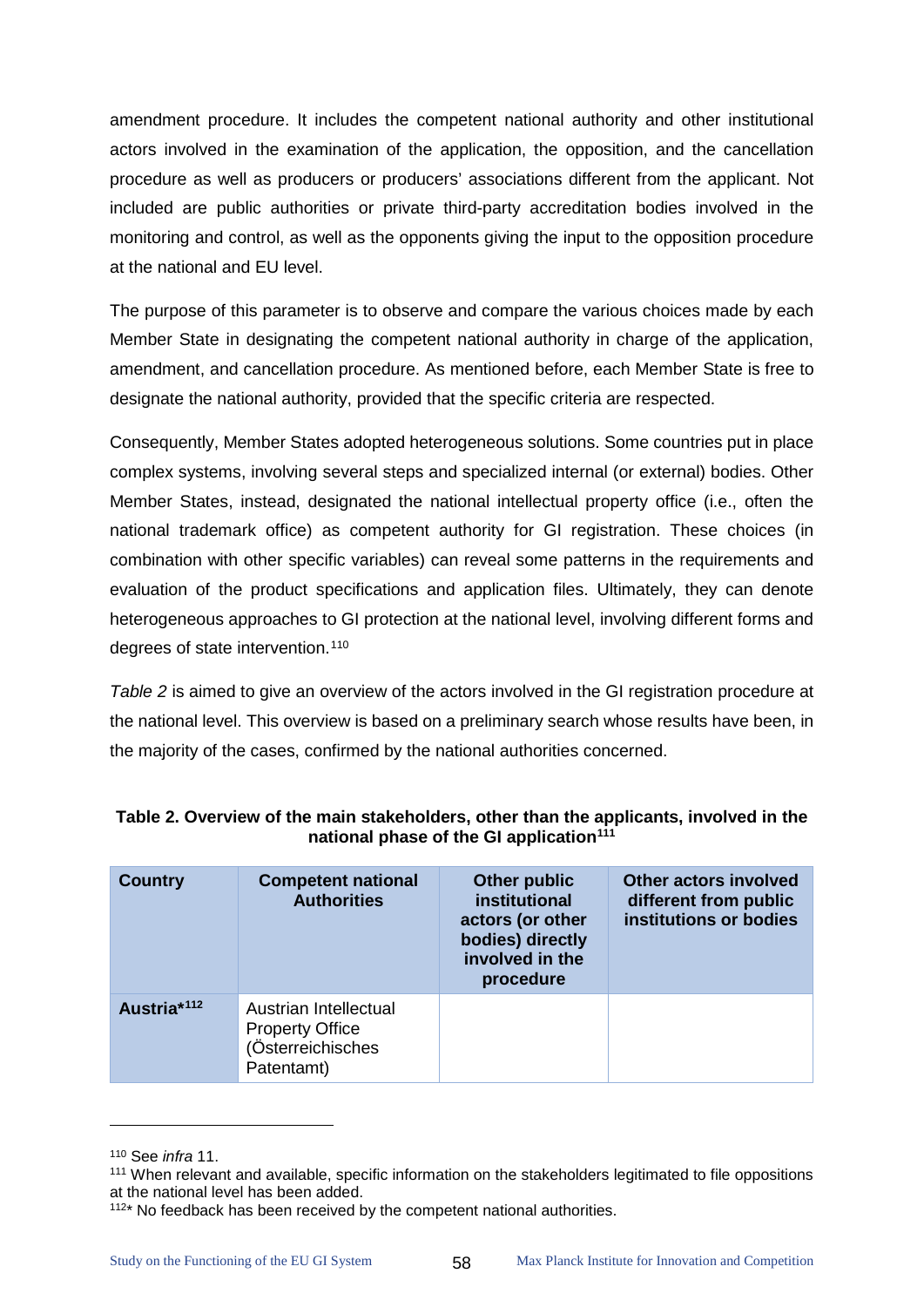| <b>Belgium</b><br>(Flanders) <sup>113</sup> | <b>Flemish Government</b><br>Department of<br><b>Agriculture and Fishery</b><br>(under the Ministry of<br>Agriculture)      | The Regional<br>products Centre of<br>the Flemish Centre<br>for Agri-Fisheries<br>Marketing - VLAM                                                                                                 | Not given                                                           |
|---------------------------------------------|-----------------------------------------------------------------------------------------------------------------------------|----------------------------------------------------------------------------------------------------------------------------------------------------------------------------------------------------|---------------------------------------------------------------------|
| <b>Belgium</b><br>(Bruxelles)*              | Ministry of Agriculture<br><b>Region 'Bruxelles</b><br>Capitale'                                                            |                                                                                                                                                                                                    | Not given                                                           |
| <b>Belgium</b><br>(Wallonia)*               | Ministry of Agriculture<br>Region Wallonia                                                                                  |                                                                                                                                                                                                    | Experts appointed upon<br>request (evaluation of<br>the opposition) |
| <b>Bulgaria</b>                             | Patent Office of the<br>Republic of Bulgaria                                                                                |                                                                                                                                                                                                    | Not given                                                           |
| Croatia*                                    | Ministry of Agriculture                                                                                                     |                                                                                                                                                                                                    | Other producers,<br>producers' associations                         |
| <b>Cyprus</b>                               | Ministry of Agriculture,<br>Rural Development and<br>Environment                                                            | Advisory<br>Committee<br>(receives the<br>application) and<br>Technical<br>Committee can be<br>appointed to<br>examine the<br>technical issues<br>related to the<br>content of the<br>application) | Other producers,<br>producers' associations                         |
| <b>Czech</b><br>Republic*                   | <b>Industrial Property</b><br>Office of the Czech<br>Republic                                                               | Ministry of<br>Agriculture114                                                                                                                                                                      | Other producers,<br>producers' associations                         |
| Denmark*                                    | Danish Veterinary and<br><b>Food Administration</b>                                                                         |                                                                                                                                                                                                    |                                                                     |
| <b>Estonia</b>                              | Ministry of Rural Affairs                                                                                                   |                                                                                                                                                                                                    | Not given                                                           |
| <b>Finland</b>                              | Ministry of Agriculture<br>(Finnish Food Authority)                                                                         |                                                                                                                                                                                                    | If needed, feedback<br>from experts                                 |
| <b>France</b>                               | The National Institute of<br>origin and quality<br>(Institut National de<br>l'Origine et de la qualité<br>- INAO, under the | Different regional<br>bodies of the INAO<br>(CRINAO, Standing<br>Committee,<br><b>National</b><br>Committee) or<br>bodies nominated                                                                | Other producers,<br>producers' associations                         |

<span id="page-63-0"></span>113 In Belgium, the procedure is managed at the regional level. The competence of the national authority is determined by the place where the product is produced. In case oof cross-regional applications, there is a coordination between the three competent authorities.

<span id="page-63-1"></span><sup>114</sup> According to the available sources, the procedure is handled by the Industrial Property Office. The Ministry of Agriculture defines, by decree, the list of agricultural products and foodstuffs the name of which can be registered as a GI (Section 5 and 26 ACT No. 452/2001 Coll of 29 November 2001) and is mainly involved in the promotion of local development and in monitoring activities see EUIPO (fn. 83) 44.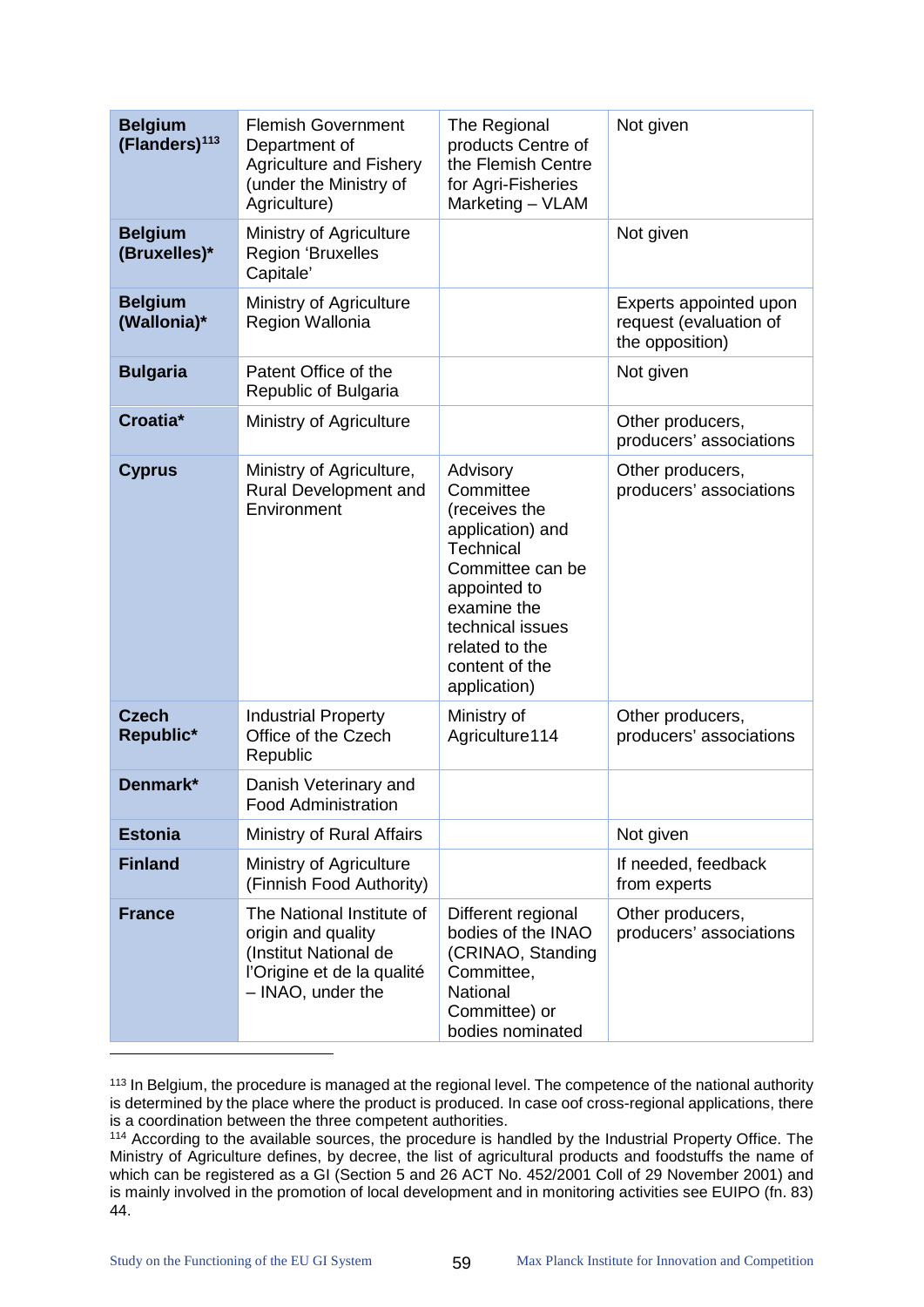|                | Ministry of Agriculture,<br>food and forestry)                                                                                               | by the INAO<br>(Commission of<br>Inquiry)                                                                                                                                                                                                                                             |                                                                                                                                                                |
|----------------|----------------------------------------------------------------------------------------------------------------------------------------------|---------------------------------------------------------------------------------------------------------------------------------------------------------------------------------------------------------------------------------------------------------------------------------------|----------------------------------------------------------------------------------------------------------------------------------------------------------------|
| <b>Germany</b> | <b>Trademark Office</b><br>(DPMA, Deutsches<br>Patent und Markenamt)                                                                         | Ministry of Justice,<br><b>Federal Ministry for</b><br>Agriculture and<br>Nutrition, Ministry of<br>the Competent<br>region (Laender),<br>the Max Rubner<br>Institute (competent<br>for food security<br>issues), Cities<br>and/or<br>municipalities                                  | Public corporations<br>having a legitimate<br>interest, associations<br>and industry<br>organisations                                                          |
| Greece*        | Ministry of rural<br>development and food,<br>directorate of quality<br>systems, organic<br>farming and GIs (Unit of<br>PDOs, PGIs and TSGs) |                                                                                                                                                                                                                                                                                       |                                                                                                                                                                |
| <b>Hungary</b> | Hungarian Intellectual<br>Property Office and<br>Ministry of Agriculture                                                                     | Hungarian Council<br>for Origin Protection<br>(governmental body<br>including<br>representatives<br>from the Ministry of<br>Agriculture, the<br>Intellectual property<br>Office, consumers'<br>protection<br>institutions and<br>other bodies<br>representing the<br>'civil society') | Stakeholders, experts in<br>the agricultural sector                                                                                                            |
| <b>Ireland</b> | Ministry of Agriculture,<br>Food and the Marine                                                                                              |                                                                                                                                                                                                                                                                                       | Stakeholders (during the<br><b>National Consultation</b><br>Phase); agents acting<br>on behalf of the<br>producer/producer group<br>may be involved            |
| <b>Italy</b>   | Ministry of Agriculture<br>(Ministero delle politiche<br>agricole alimentari,<br>forestali e del turismo,<br>MIPAAF)                         | Regions where the<br>production takes<br>place provide an<br>opinion on the<br>application and are<br>informed about the<br>opposition and<br>participate in the<br>final decision;<br>municipalities are<br>invited by the<br>applicant to take<br>part in the                       | Other producers,<br>producer's associations,<br>other stakeholders who<br>participate in the<br>registration procedure<br>must be summoned by<br>the applicant |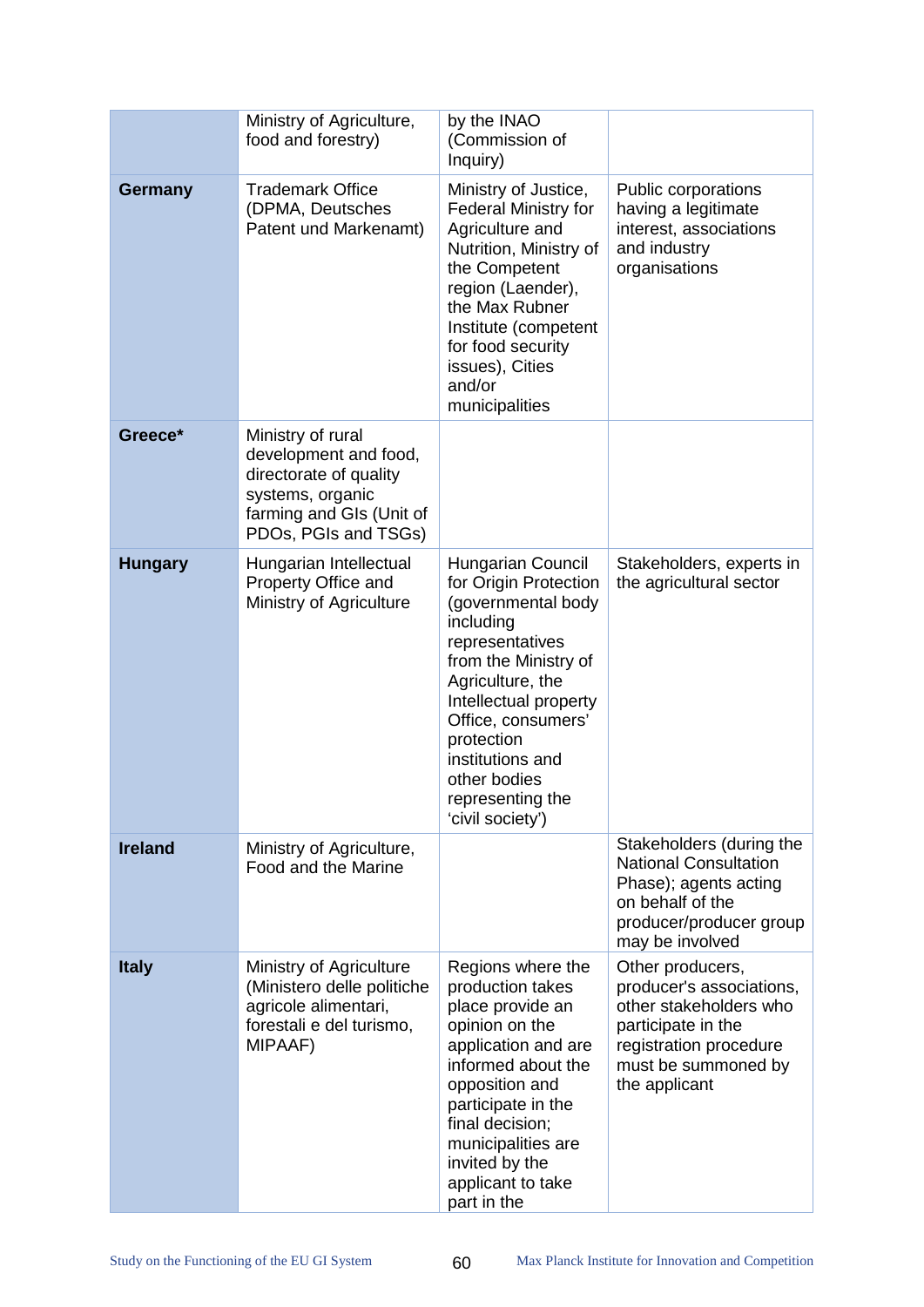|                      |                                                                                                                                                          | assessment of the<br>application                                                                                                                                                                                                                                                         |                                                   |
|----------------------|----------------------------------------------------------------------------------------------------------------------------------------------------------|------------------------------------------------------------------------------------------------------------------------------------------------------------------------------------------------------------------------------------------------------------------------------------------|---------------------------------------------------|
| Latvia               | <b>Registration Division of</b><br><b>Food Products of Food</b><br>Surveillance<br>Department of the<br>Ministry of Agriculture of<br>Republic of Latvia | The Patent Office of<br>the Republic of<br>Latvia can be<br>informed regarding<br>the transitional<br>national protection                                                                                                                                                                | Not given                                         |
| Luxem-<br>bourg**115 | Ministry of Agriculture,<br>of viticulture and rural<br>development                                                                                      |                                                                                                                                                                                                                                                                                          | Not given                                         |
| Lithuania            | Ministry of Agriculture                                                                                                                                  | Committee of<br>experts                                                                                                                                                                                                                                                                  | Not given                                         |
| Malta*               | No info available                                                                                                                                        |                                                                                                                                                                                                                                                                                          |                                                   |
| <b>Netherlands</b>   | <b>The Netherlands</b><br><b>Enterprise Agency</b><br>(RVO) belonging to the<br>Ministry of Economic<br><b>Affairs and Climate</b><br>Policy             | Advisory<br>Committee on<br>Geographical<br>Indications,<br>Designations of<br>Origin and<br>Specificity<br>Certification<br>(AGOS)                                                                                                                                                      | Not given                                         |
| <b>Poland</b>        | Ministry of Agriculture<br>and Rural Development                                                                                                         | Agricultural and<br><b>Food Quality</b><br>Inspection (AFQI);<br>Council for<br><b>Traditional and</b><br>Regional Names of<br>Agricultural<br>Products and<br>Foodstuffs<br>(Advisory Board);<br>Council for<br><b>Traditional and</b><br>Geographical<br><b>Names</b><br>(oppositions) | Producers' associations,<br>consortia, syndicates |
| <b>Portugal</b>      | Ministry of Agriculture<br>(Direção Regional de<br>Agricultura e Pescam<br>DRAP; Direção-Geral<br>de Agricultura e<br>Desenvolvimento Rural,<br>DGADR)   | Consultive<br>Commissions                                                                                                                                                                                                                                                                | Not given                                         |

<span id="page-65-0"></span><sup>&</sup>lt;sup>115</sup> \*\* The authority replied to our queries and explained GIs are not so relevant for Luxembourg. Currently, a process of deregistration of their registered names is ongoing. The registered PDOs and PGIs all coincide with pre-existing national trademarks (*Marque Nationale*), a system that still seems to be privileged at the national level.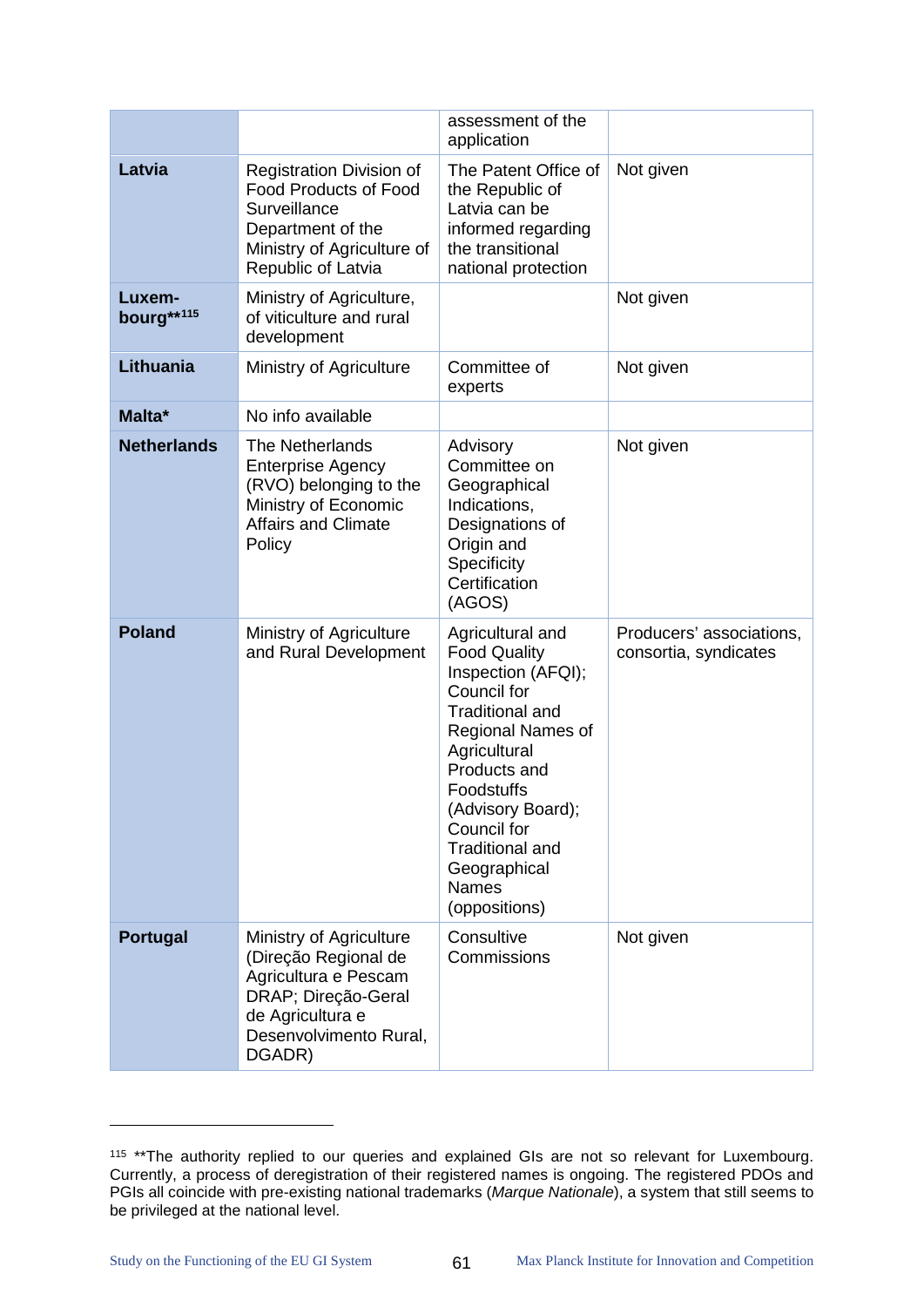| Romania         | Ministry of Agriculture<br>and Rural Development                                                                         |                                                                                | Any interested party<br>(opposition)                                                                                                                                                          |
|-----------------|--------------------------------------------------------------------------------------------------------------------------|--------------------------------------------------------------------------------|-----------------------------------------------------------------------------------------------------------------------------------------------------------------------------------------------|
| <b>Slovakia</b> | <b>Industrial Property</b><br>Office of the Slovak<br>Republic (Trademark<br>Office)                                     | Ministry of<br>Agriculture                                                     | Other producers,<br>producer's<br>associations/consortia,<br>third parties approved by<br>the Ministry.                                                                                       |
| <b>Slovenia</b> | Ministry of Agriculture<br>(Directorate for Food<br>and Fishery)                                                         | Commission of<br><b>Experts appointed</b><br>by the Ministry of<br>Agriculture | Producers' associations,<br>consortia, syndicates                                                                                                                                             |
| <b>Spain</b>    | Ministry of Environment,<br>and Rural and Marine<br>Affairs (Ministerio de<br>Medio Ambiente, y<br>Medio Rural y Marino) | Autonomous<br>communities,<br>Origen España                                    | Consejos Reguladores<br>de las IGs; any natural<br>or legal person<br>established or legally<br>residing in Spain, whose<br>legitimate rights or<br>interests deemed<br>affected (opposition) |
| Sweden*         | Swedish national food<br>agency                                                                                          |                                                                                |                                                                                                                                                                                               |

In many contexts, national authorities play an active role in the product specification design.<sup>[116](#page-66-0)</sup> As mentioned earlier, Art. 49(2) Reg. does not explicitly mention this possibility, providing that 'the Member State shall scrutinise the application by appropriate means in order to check that it is justified, and it meets the conditions of the respective scheme'.

Only in few cases this information was provided by the national rules. The collected data reveal that, in some systems, the input to modifications of the draft specifications can be given by various stakeholders. In *Cyprus*, for example, the national authority (in particular, the Advisory Committee) can actively participate in the product specification design. In *France*, amendments can be requested by the Board of Inquiry and by the National Committee before and after the national opposition procedure.<sup>[117](#page-66-1)</sup> In *Italy*, the Ministry and the Region involved can ask for clarifications and propose corrections to the application file. In *Slovakia*, this role is played by the Trademark Office or the Ministry; in *Slovenia*, by the Ministry of Agriculture and the Commission of Experts.[118](#page-66-2) In *Czech Republic*, the Intellectual Property Office should invite

<span id="page-66-0"></span><sup>116</sup> Marie-Vivien and Biénabe (fn. 97).

<span id="page-66-1"></span><sup>117</sup> See *infra* 8.

<span id="page-66-2"></span><sup>118</sup> According to Art. 7 of the Rules on quality schemes for agricultural products and foodstuffs (Official Gazette of the Republic of Slovenia, Nos. 23/15 and 43/15), the Commission of Experts is constituted by experts from different fields of production and processing of agricultural products and foodstuffs, according to the type of agricultural product or foodstuff; representatives of designated control and certification organizations and representatives of the Ministries responsible for the environment, agriculture and food safety. The tasks of the Commission of Experts are: (1) specification review; (2) review and assess the merits of the comments on the specifications received at the time of the national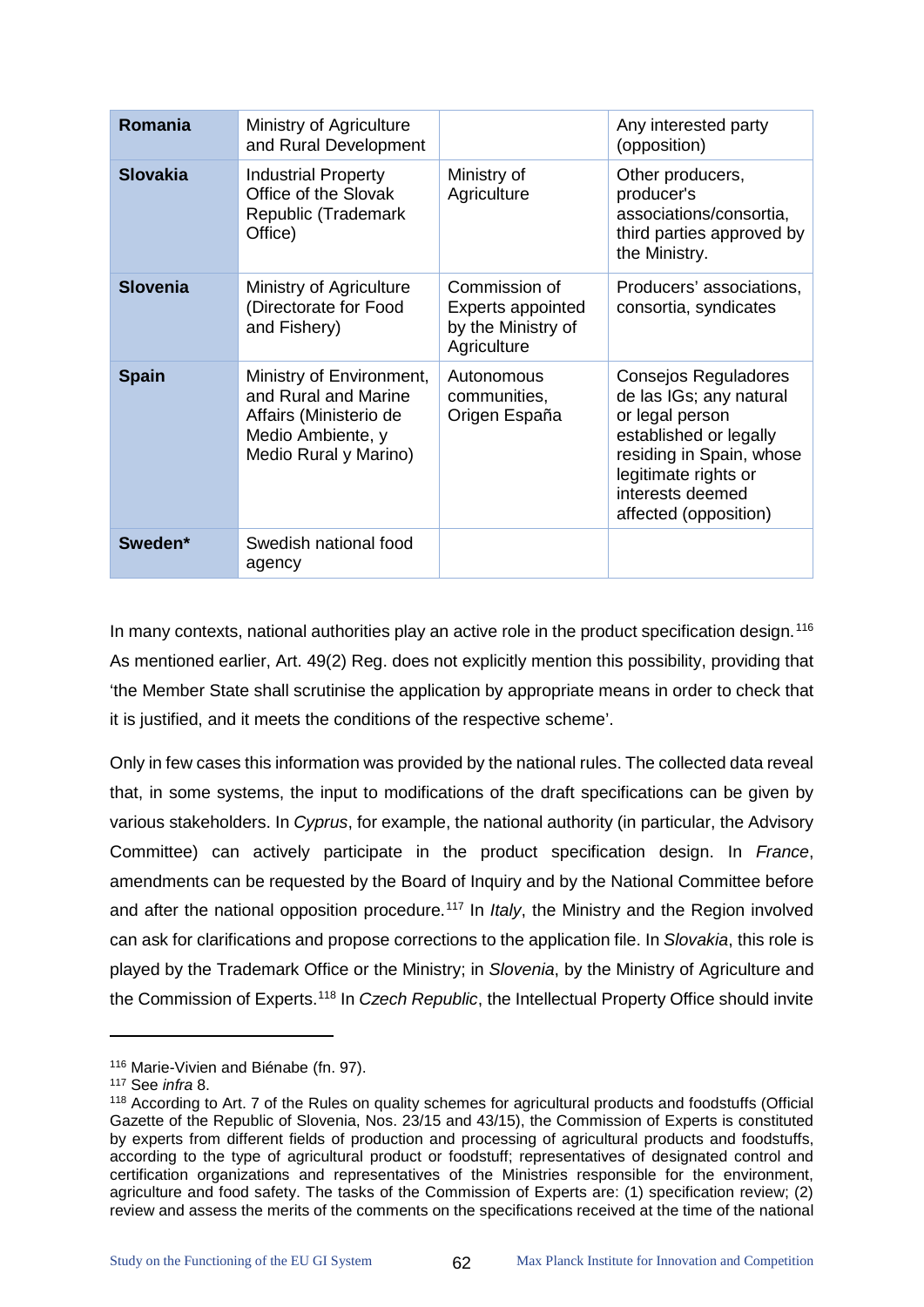the applicant to complete the application if any modification has to be made after the first scrutiny.

More information on *France, Germany, Italy, Spain,* and *Poland* can be found in the section dedicated to case studies.<sup>[119](#page-67-0)</sup>

# **7. Conditions for opposition, amendment of registered GIs and cancellation procedure**

The aim of the **opposition** procedure, both at the EU and national level is 'securing' the registration of a PDO or PGI. Through the opposition procedure enacted by the legitimate stakeholders, the product specification can further evolve. At the EU level, the grounds for opposition are listed in Art. 10 Regulation. In particular, the opposition is valid if filed in due time and if it:

(a) shows that the conditions referred to in Article 5 and Article 7(1) Regulation are not complied with;

(b) shows that the registration of the name proposed would be contrary to Article 6(2), (3) or (4) Regulation;

(c) shows that the registration of the name proposed would jeopardise the existence of an entirely or partly identical name or of a trademark or the existence of products which have been legally on the market for at least five years preceding the date of the publication provided for in point (a) of Article 50(2) Reg.;

(d) gives details from which it can be concluded that the name for which registration is requested is a generic term.

The procedural rules regarding the EU phase of opposition are described in Art. 51 Regulation. At the national level, the national procedural rules complete the general rules contained in Art. 49 Regulation.

Art. 53 Regulation defines the conditions for **amendments**, a tool aimed to allow the beneficiaries of an already registered GI to redefine the content of product specifications when external or internal factors challenge the rule-system governing the use of the PDO or PGI. A group having legitimate interest may file an amendment (major or minor) and the request must be adequately justified. These provisions are completed by Art. 10 of the Implementing Regulation 688/2014.

The aim of the **cancellation** procedure to remove from the register those denominations that **(1)** are used in the marketplace despite the rules contained in the product specifications are not respected **(2)** are not used because any product is placed on the market (Art. 54 Regulation). This procedure is aimed to ensure that the collective rights to the use of the name are not kept in the absence of beneficiaries' interest. This is relevant considering that GI

objection; (3) preparation of comments to supplement the specifications; (4) give an expert opinion on the specifications; (5) review to draft amendments and changes to the approved specifications and (6) other tasks related to the assessment of the application. <sup>119</sup> *Infra*, 10..

<span id="page-67-0"></span>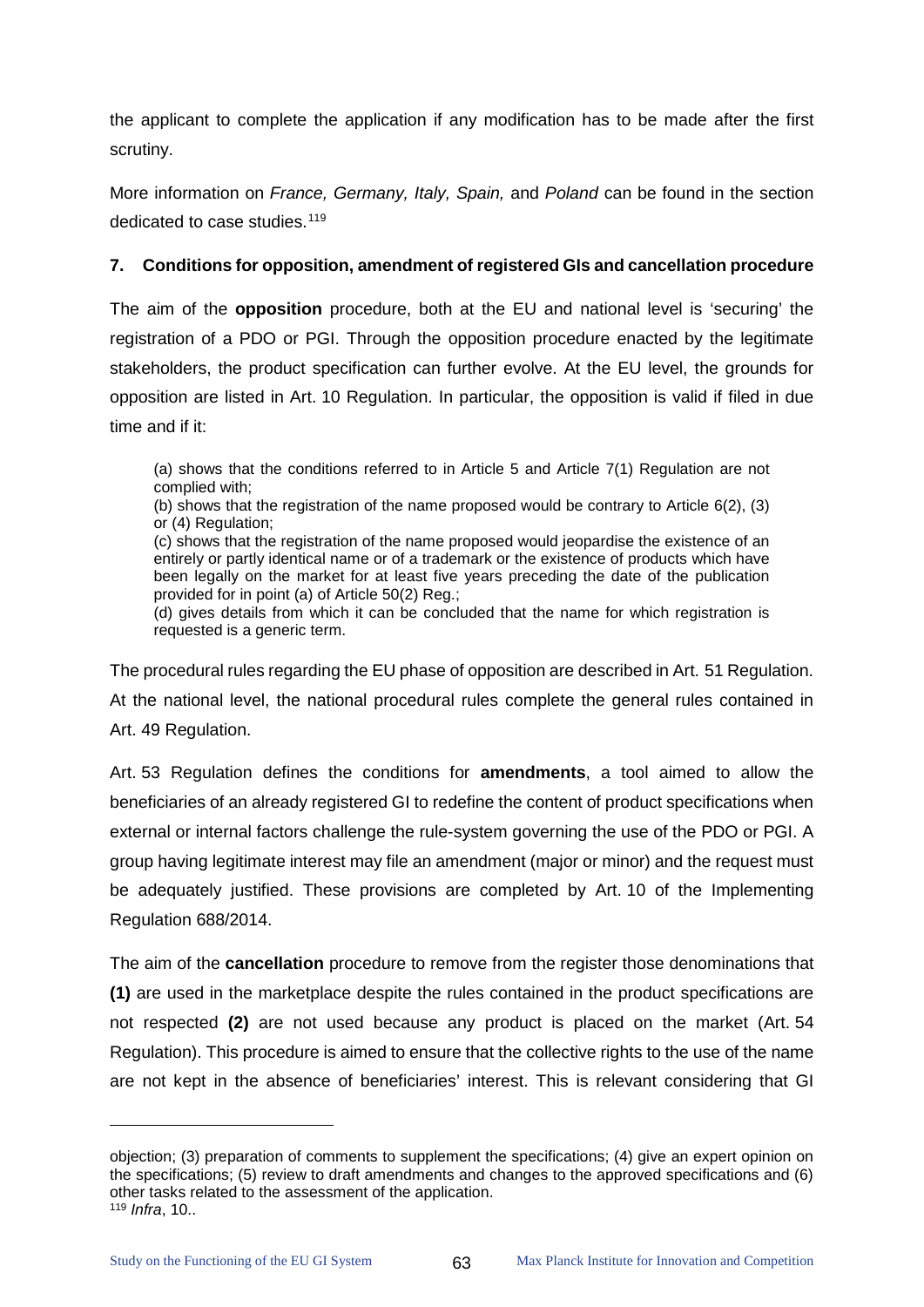protection is not subjected to expiration or renewal. Moreover, it is an effective safeguard against those indications that have ceased to perform their functions (i.e., ensuring a reliable communication to consumers and sustaining public goods). As stated by Art. 54 Regulation, the input for cancellation is left to any natural or legal person having legitimate interest (including producers' groups and national authorities). In practice, this tool is scarcely used and at present a certain number of GIs continue to be registered, despite not being used in the market.

# **8. Overview of the collected data concerning additional national requirements for the opposition, amendments, and cancellation of registered GIs**

The rules on the opposition procedure generally correspond to those contained in the Regulation. Only in few cases specific time limitations for filing the opposition are set. In the *Czech Republic***,** the time frame to propose amendments is explicitly set to 60 days. In *Slovenia*, this time is reduced to 30 days and the possibility to file an opposition is open to everyone. During the national opposition phase, the Ministry requests the opinion on the product specifications to the Ministry responsible for health, the Chamber of Commerce of Slovenia, the Chamber of Agriculture and Forestry of Slovenia, the Association of Consumer Associations of Slovenia and other interested organizations. Key is also the role of the Commission of Experts[.120](#page-68-0)

As to the **amendments**, additional national requirements are explicitly provided only in a limited number of cases. They involve the stakeholders entitled to file the amendments and their respective roles in the procedure. For example, in *Belgium (Flanders)* national authorities and private stakeholders are entitled to file amendments. In *Czech Republic* Art. 18 Act. No. 452/2001 Coll. explicitly states the applicants are also eligible for filing amendments. This is similar to what happens in *France*, where the ODG can apply for registration and file amendments. In *Italy*, are entitled to file amendments producers' associations upon Ministry's assignment or the control bodies responsible for controls of more than the 51% of the production during the previous year.[121](#page-68-1) In *Germany***,** the stakeholders entitled are control bodies. In *Spain*, producers' groups are entitled to file the request. In exceptional cases, the input can be given by a single natural or legal person seeking the protection of another quality scheme, equally linked to the geographical origin of the product. In *Slovenia*, amendments can be filed by groups that provide the evidence of a 'legal interest'. The proposed amendments as well as any comments received shall be examined by the Commission of Experts.<sup>[122](#page-68-2)</sup>

<span id="page-68-0"></span><sup>120</sup> See Rules on quality schemes for agricultural products and foodstuffs (fn. 120) Artt. 6 and 7(3).

<span id="page-68-1"></span><sup>&</sup>lt;sup>121</sup> Other majorities can be required in specific cases.

<span id="page-68-2"></span><sup>122</sup> See Rules on quality schemes for agricultural products and foodstuffs (fn. 120) Art. 9.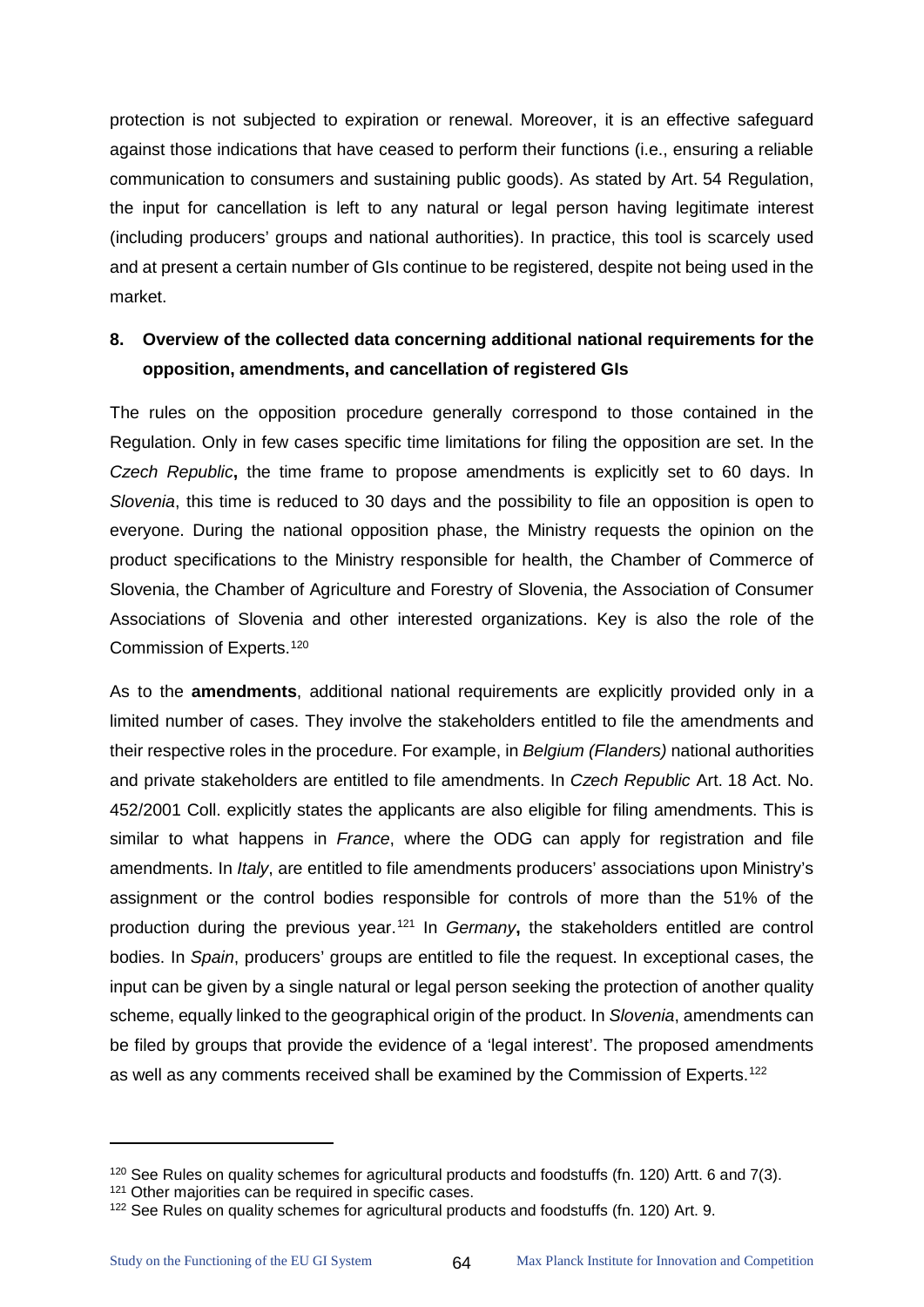As to the conditions for **cancellation**, national rules are generally homogeneous and complete the content of the regulation specifying that **public bodies** are entitled to file the request. Variations only occur as a consequence of the specific setting and stakeholders involved during the scrutiny at the national level. Thus, the request for cancellation can be filed by the competent Ministry or Region in *Belgium (Flanders);* by the Office by its own initiative and/or based on the proposal from the person concerned or relevant inspection body in *Czech Republic*; by the Ministry of Agriculture in *Croatia*; by the Ministry in *Cyprus* and *Italy*; by the competent Ministry, by the Länder, Cities or Municipalities in *Germany*; by the Hungarian Intellectual Property Office in *Hungary*; by the INAO under the input of the Ministry of Agriculture in *France*.

The private stakeholders entitled to request the cancellation of a GI often coincide with the applicants or any stakeholder having legitimate interest. Additional rules can be found in *Italy*, where the applicants may file the request for cancellation upon approval of their Region. In Lithuania, a nationality requirement is explicitly included.<sup>[123](#page-69-0)</sup>

# **9. Average length of the procedure**

Art. 49 Regulation states that the national authority conducts the scrutiny of the application 'by appropriate means' and that it 'provides for a reasonable period' within which any natural or legal person having legitimate interest may lodge an opposition. On the contrary, the rules of procedure become more detailed when it comes to the description of the EU phase. As it is evident from the wording, the Regulation does not specify the duration of the procedure at the national level (including the publication of the application and the opposition procedure). Therefore, each national authority is entitled to manage the domestic process within a margin of flexibility as to its time schedule. However, as it shown in *Table 3*, it gives detailed timeframes for the procedural steps handled at the EU level.

<span id="page-69-0"></span><sup>123</sup> Art. 36 of Order no. 3D-10 of 7 January 2015 states: 'Any Lithuanian natural or legal person with a legitimate interest may apply to the Ministry to withdraw the registration of a PDO, PGI or TSG'.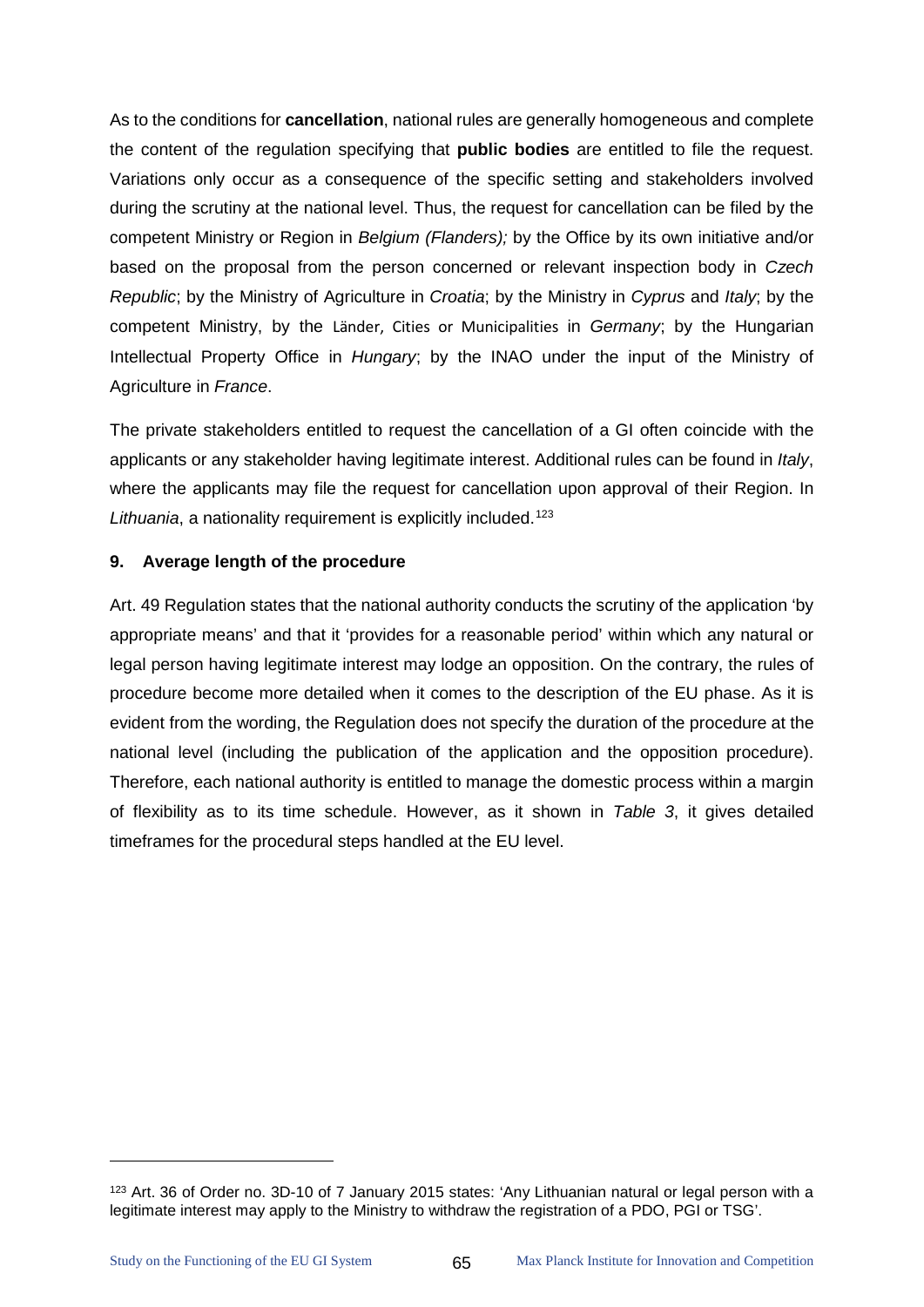#### **Table 3. Overview of the timeframes for each procedural step described in the Regulation**

| <b>Timeframe</b>                                                  | <b>Description</b>                                                                                                   | Art. Reg             |
|-------------------------------------------------------------------|----------------------------------------------------------------------------------------------------------------------|----------------------|
| Max. 6 Months (any delay<br>must be justified in written<br>form) | Scrutiny of the EU Commission and publication<br>of the application in the Official Journal of the<br>European Union | $50(1)$ and<br>50(2) |
| 3 months from the date of<br>publication                          | Possibility to lodge a notice of opposition with<br>the EU Commission                                                | 51(2)                |
| 2 months                                                          | Reasoned statement of opposition and<br>admissibility check                                                          | 51(2)                |
| 2 months                                                          | Invitation of the applicant and opponent to<br>engage in consultations                                               | 51(3)                |
| Max. 3 months                                                     | End consultation period                                                                                              | 51(3)                |
| Max. 3 months                                                     | Time limit for possible extension consultation<br>period issued by the EU Commission.                                | 51(3)                |

At the national level, the average length of the procedure may vary and often the primary sources do not provide details on the time schedule. Hence, *[Table 4](#page-70-0)* collects the data retrieved from legal texts (when available), other online sources and from feedbacks provided by the competent national authorities.

# <span id="page-70-0"></span>**Table 4. Overview on some approximate timeframes occurring from the publication of the specification and decision following oppositions at the national level**

| <b>Country</b>            | Approximate time span between the publication of the<br>specification and decision following oppositions                    |
|---------------------------|-----------------------------------------------------------------------------------------------------------------------------|
| <b>Belgium (Flanders)</b> | 150 days $+$ time for the decision of the Minister $+$ max 90<br>days for oppositions                                       |
| <b>Bulgaria</b>           | 60 days for the examination $+$ 60 days for opposition (only if<br>the decision of the Office includes grounds for refusal) |
| Croatia                   | 90+30 days for oppositions                                                                                                  |
| <b>Czech Republic</b>     | 150+60 days for oppositions                                                                                                 |
| <b>Finland</b>            | Approx. 1 year (including oppositions)                                                                                      |
| <b>France</b>             | from 2-4 years up to 10-15 years (including oppositions)                                                                    |
| Germany                   | from 9-10 months to 2-3 years (time from publication to<br>submission to the Commission, 60 days for oppositions)           |
| <b>Hungary</b>            | 6-8 months (including oppositions)                                                                                          |
| <b>Ireland</b>            | >1 year (including oppositions)                                                                                             |
| <b>Italy</b>              | from 270 to 465 days (including oppositions)                                                                                |
| Lithuania                 | from 210 to 310 days (including oppositions)                                                                                |
| <b>Netherlands</b>        | up to 2 years (including oppositions)                                                                                       |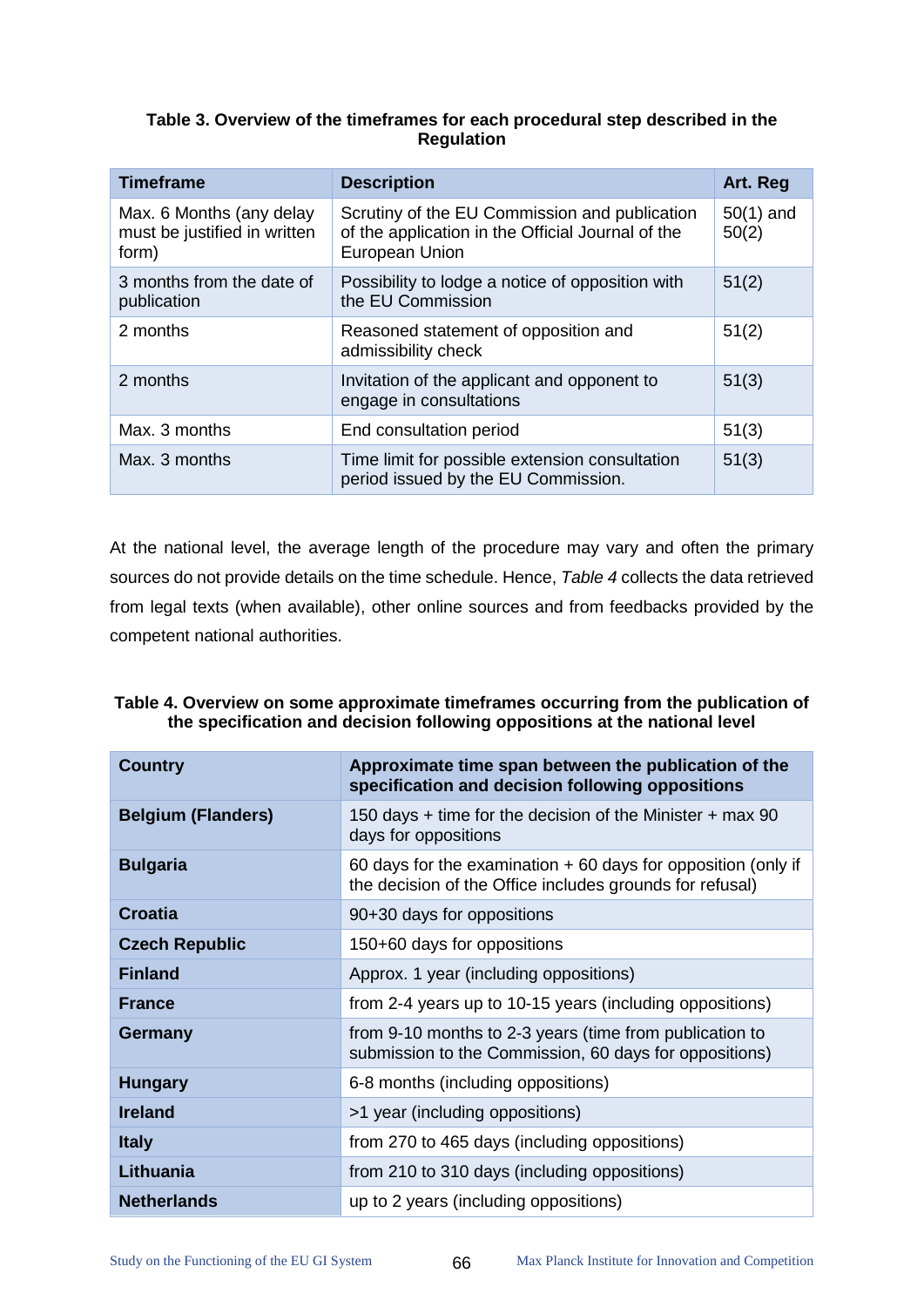| <b>Poland</b>   | 6 months if any complex issues arise from oppositions |
|-----------------|-------------------------------------------------------|
| <b>Slovakia</b> | 150+60 days for oppositions                           |
| <b>Spain</b>    | from 2-6 months (including oppositions)               |

#### **10. Case studies**

The use of quantitative research methods allowed to have an overview on Member States national rules of procedure. The study of the formal rules, however, does not offer a complete and in-depth view of how the procedure is handled in different national systems. Therefore, synchronous semi-structured interviews (by phone call or video call) have been used to gain further insights on specific procedural aspects, particularly those related to practices (and perceptions) at the national level.

The selected countries are Germany, Italy, France, Spain and Poland. The selection has been made taking into account the need of providing heterogeneous examples of experiences belonging to various EU regions, according to the national authorities' availability and one or more of the following parameters:

- **a)** Number of PDOs and PGIs registrations in the agri-food sector;
- **b)** National authorities involved (Intellectual property office and/or Ministry of Agriculture);
- **c)** The tradition in the protection of GIs;
- **d)** Date of accession in the EU.

The questions asked during the interviews touch upon three different cluster themes:

**Cluster 1: the interaction national authority/applicants.** This cluster is aimed to understand how and to what extent national authorities interact with producers' groups during the product specification design. This would show how different countries handle the procedure and modulate the nature and extent of state intervention during the application, registration, amendment, and cancellation process.

**Cluster 2: the interaction national authority/EU Commission.** This cluster is aimed to gather more information on the frequency and the nature of the interaction between the national authorities and the Commission after the end of the national opposition phase and the submission of the application dossier for the EU scrutiny.

**Cluster 3: specific procedural questions.** This theme cluster is aimed to understand if any additional informal or formal practice not retrievable from the traditional legal sources governs the national procedure. More specifically, the questions were focused on: (a) additional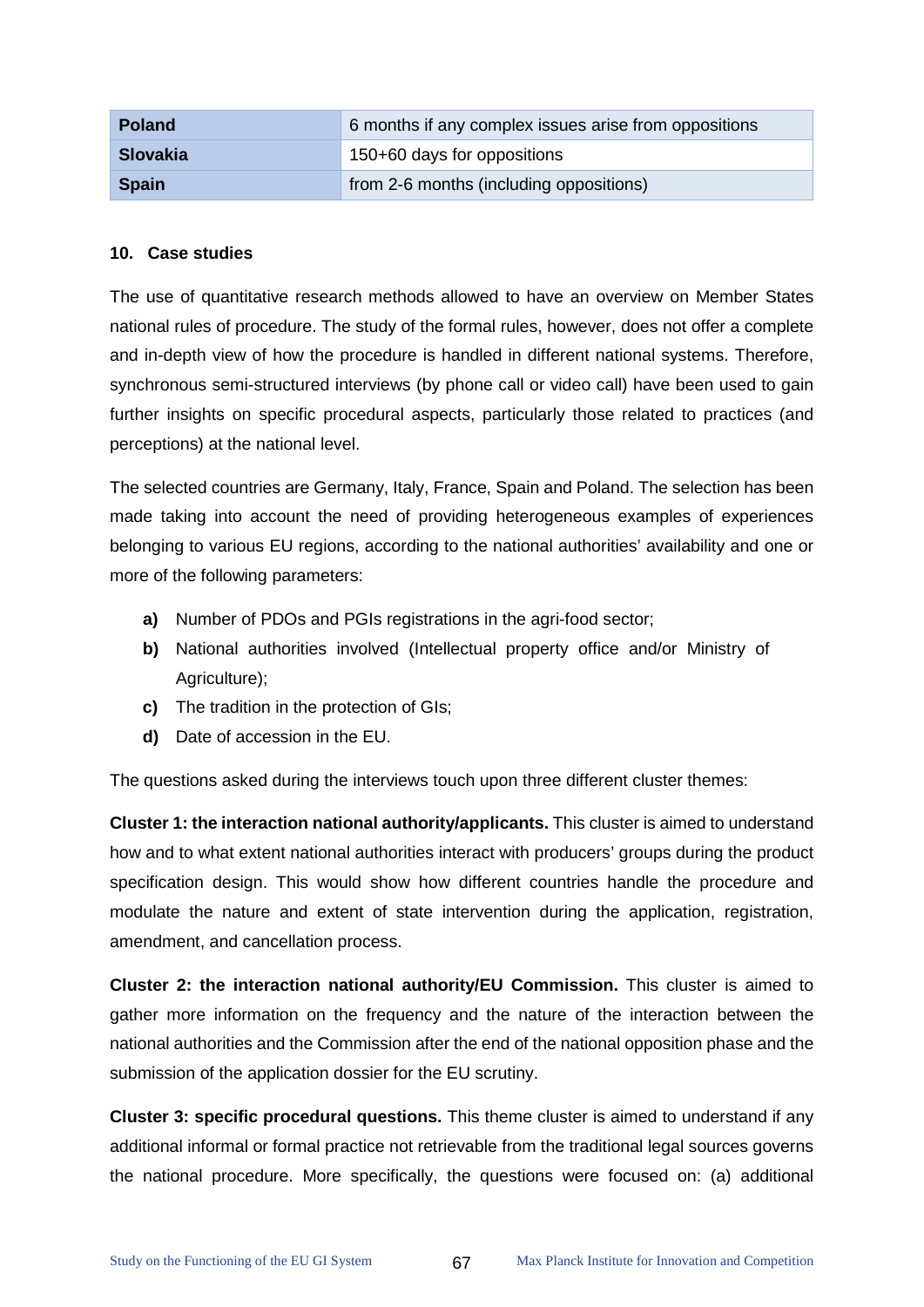requirements for the applicants/application file; (b) the opposition procedure; (c) stakeholders involved (apart from the applicants).

**Cluster 4: additional remarks.** This section refers to additional general comments (if any) of the national competent authorities on the effectiveness or ineffectiveness of current aspects of the registration, opposition, amendment, registration and cancellation procedure.

The cluster themes, as a rule, remained unchanged for all the selected countries. However, based on the data gathered through quantitative methods,<sup>[124](#page-72-0)</sup> some questions have been adjusted on a case-by-case basis for obtaining more detailed information on specific issues.

### **10.1. France**

The competent authority is the INAO, which belongs to the Ministry of Agriculture.

### **10.1.1. Cluster 1: the interaction national authority/applicants**

The involvement of the INAO starts early (sometimes 2 or 3 years before the beginning of the formal application procedure). This interaction (*pre-inquiry*) has a direct (and/or indirect) impact on (a) the **product specification design;** (b) the **control plan;** (c) the formal rules governing the **organization of producers' associations** (ODG statute).

The French national authority intervenes at various stages of the procedure. However, the INAO plays a more 'active' role during the product specification design and the definition of the control plan (usually in collaboration with external control bodies); on the contrary, the ODG statute is left to the initiative of producers' groups. The role of the INAO, in this regard, is to ensure that the ODG is representative of all the stakeholders involved and that this representativeness is adequately translated in the product specifications.

The various degrees of involvement are modulated according to specific goals and a complex (formal and informal) rule system. The overarching principle is facilitating and promoting the recognition of already localized material and immaterial assets. This is done by helping the resolution of conflicts, supporting the knowledge exchange among producer groups, and providing technical assistance while minimizing the interferences with stakeholders' spontaneous decision-making processes.

When the project is mature and the application procedure is launched, the Commission of Inquiry[125](#page-72-1) starts the formal administrative assessment. The *formal inquiry* can proceed relatively smoothly if all the heterogeneous actors have been cooperating for a considerable

<span id="page-72-0"></span><sup>124</sup> See *supra* 2.

<span id="page-72-1"></span><sup>&</sup>lt;sup>125</sup> The Commission is composed by independent experts, nominated by the National Committee of the INAO.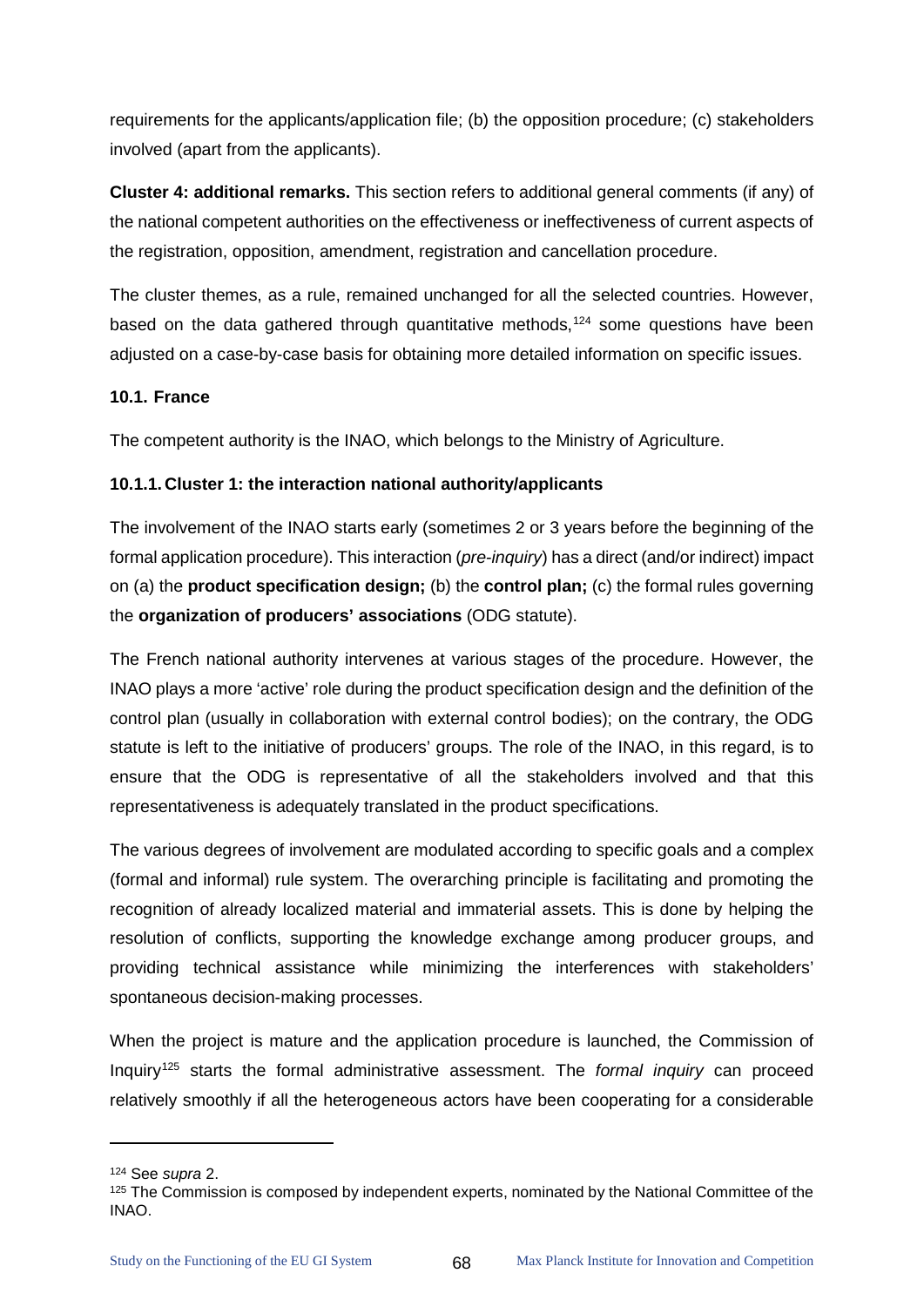amount of time before the formal application. The work of the Commission of Inquiry also involves national opponents. If oppositions are lodged,<sup>[126](#page-73-0)</sup> they are included in the file and submitted, together with the GI project, to the National Committee. The Commission of Inquiry, together with the ODG and the other competent regional bodies of the INAO, work together stimulating the compromise between conflicting interests and giving input for amendments. This is aimed to solve in advance those issue that may give rise to oppositions.

The most controversial issues during the product specifications design are: (1) the formal description of the link supported by specific evidence (2) the description of the distinctive qualities of the product; (3) the delimitation of the geographical area; (4) the choice of the name, which should be justified, represent the producers' group and be easy to protect in the market.

### **10.1.2. Cluster 2: the interaction national authority/EU Commission**

The Ministry of Agriculture is the main interlocutor of the EU Commission. The INAO sometimes exchanges with the Commission regarding foreign trade and international GI protection issues. Input from the EU Commission usually derive from the need of clarifications on specific application files. Most frequently, these requests involve the sections related to the link and the description of the product.

Once the request reaches the French national authorities, the INAO cooperates with the Ministry of Agriculture for providing adequate answers.

# **10.1.3. Cluster 3: specific procedural questions**

# **10.1.3.1. Additional requirements for applicants/application file**

The ODG needs to show the will to register, promote and protect a GI. Initially, this is often done by a mere declaration of intents and through adequate safeguards included in the formal recognition procedure. Additional requirements are identified in the Applicants' Guide.

#### **10.1.3.2. Opposition procedure**

The number of oppositions at the national level varies a lot depending on the specific case. The INAO rejects, as a filter, those qualified as inadmissible (e.g. because they are not sufficiently grounded). All the oppositions are discussed, and the questions of merit are raised. In the formal rules, the ODG is the subject entitled to react to the oppositions. In practice, however, the INAO services and the Commission of Inquiry play an important role. In particular,

<span id="page-73-0"></span><sup>&</sup>lt;sup>126</sup> Issues raised through oppositions concern mostly the delimitation of the geographical area. However, they are not so frequent at this stage of the procedure.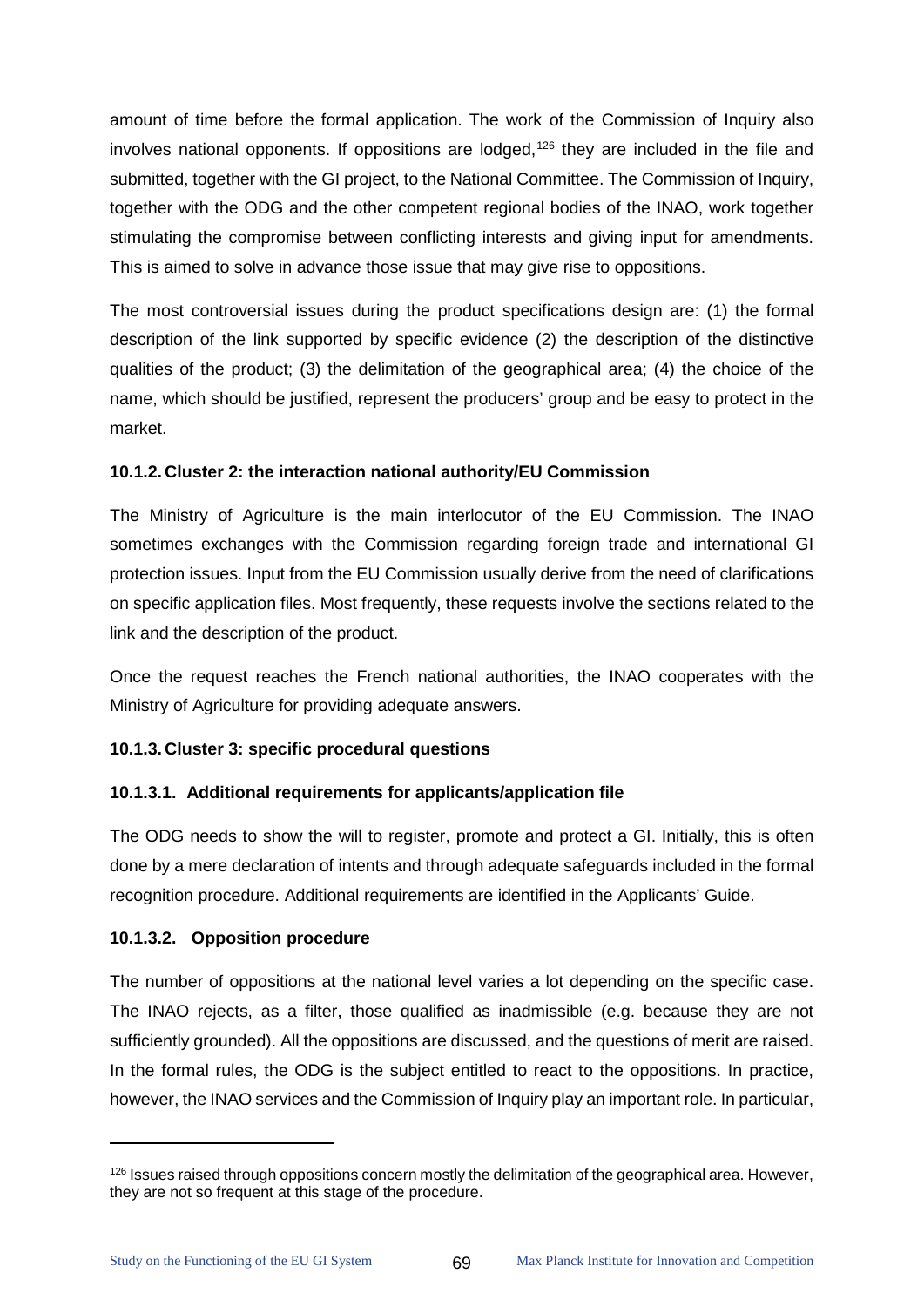the Commission can rule on the objection and, if it is adequately supported, it can modify the specifications.

# **10.1.3.3. Stakeholders involved (apart from the applicants)**

Private stakeholders can take part in the *pre-inquiry*. Later, the stakeholders involved are the ODG, the INAO internal bodies, the Commission of Inquiry and the Food Services (it is a department placed under the Ministry of Economy, dealing with food security, market practices etc.).

# **10.1.4. Cluster 4: additional remarks**

Any issue concerning the efficiency or inefficiency of the procedure has been reported or highlighted by the national authority.

# **10.2. Germany**

The competent authority is the German Patent and Trademark Office ('DPMA').

# **10.2.1. Cluster 1: the interaction national authority/applicants**

The DPMA supports the applicants before the formal application process starts. Even though any legal consulting is officially provided by the office, it is not infrequent that examples of already registered GIs are sent to the applicants to guide them in the process.

The applicants are generally assisted in the product specification design by an external consultant or companies (e.g., in some Länder, such as Bavaria but also in Baden-Württemberg). In these specific contexts, the number of PDOs and PGIs registrations is higher.<sup>[127](#page-74-0)</sup> Notwithstanding the intervention of external specialists, the state involvement during this phase is quite strong. While the primary role is played by the DPMA, other public institutions (i.e., Federal Ministry of Food and Agriculture, of the competent specialist ministries of the Länder involved, of the interested public corporations as well as those of the interested associations and industry organisations<sup>[128](#page-74-1)</sup>) participate in the process, mainly providing technical support in assessing the completeness of the application and the compliance to the legal requirements. Therefore, the scrutiny carried out at the national level is not merely formal:

<span id="page-74-0"></span><sup>&</sup>lt;sup>127</sup> The DOOR database reports 91 registered GI products in Germany till 6 November 2020. Out of these 91 products, 30 (6 PDOs and 24 PGIs) are registered in Bavaria and 17 (5 PDOs and 12 PGIs) in Baden Württemberg. The count includes cross-border denominations (7 products, PDOs and PGIs, are produced in both regions).

<span id="page-74-1"></span><sup>128</sup> §130 Act on the Protection of Trade Marks and other Signs of 25 October 1994 (Federal Law Gazette [BGBl.]) Part I p. 3082, as last amended by Art. 11 of the Act of 17 July 2017, Federal Law Gazette (*Bundesgesetzblatt*)*.*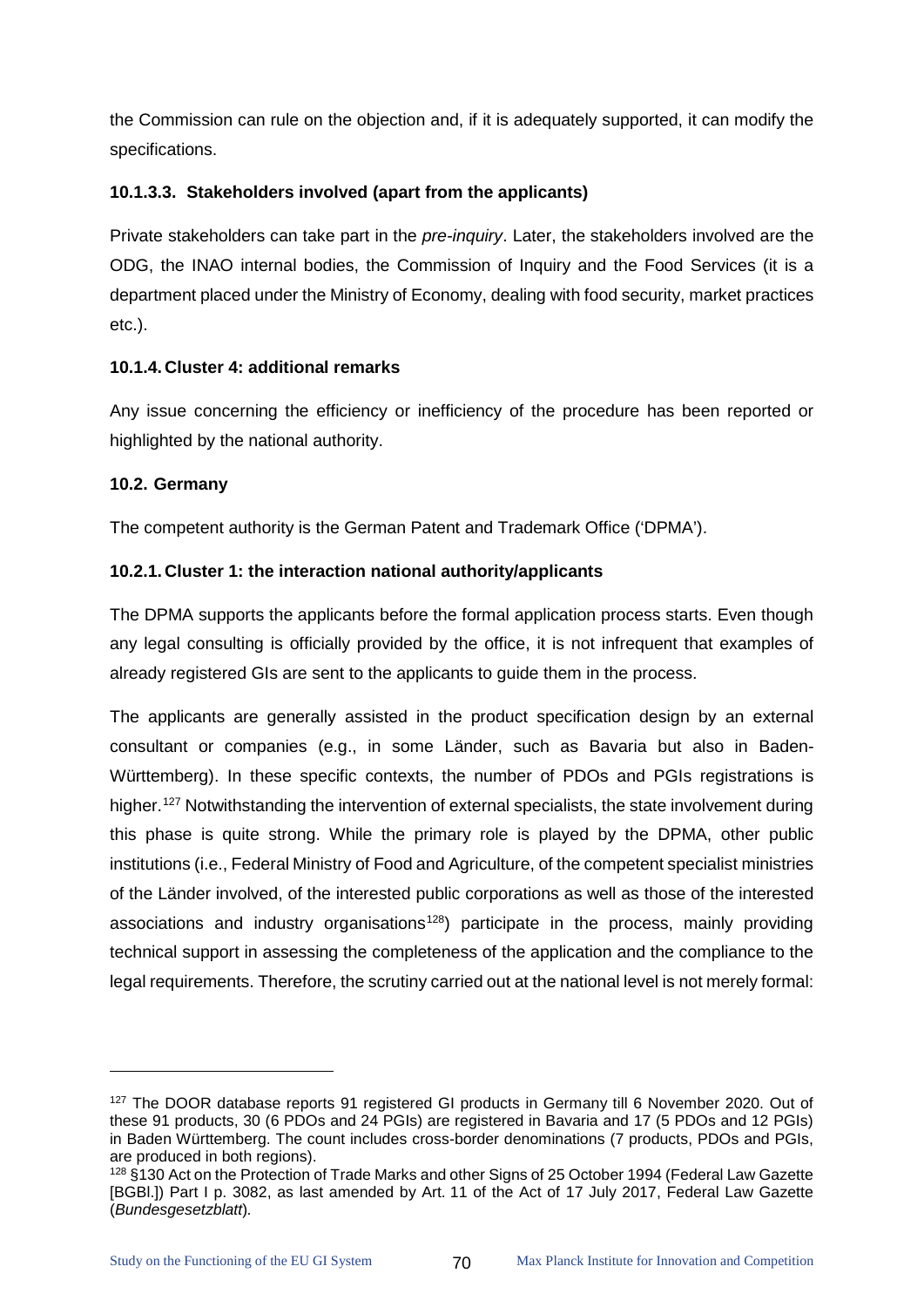the DPMA can ask clarifications to the applicants and exchanges with control bodies to avoid future amendments.

The most recurring motivations for the DPMA to suggest amendments to the draft specifications are related to: (a) the description of the **link** (producers' groups rely a lot on historical arguments to prove the link between the product and the geographical area, but sometimes it is not considered to be sufficient to support the application); (b) the **delimitation of the geographical area** (generally, the first versions of the product specifications include large areas which, after further investigations, are substituted with smaller areas). Sometimes, the denominations are not used for a relevant period in the marketplace. In these cases, the producer group cannot proceed with the registration and, nevertheless, it bears the administrative costs of the applications.

### **10.2.2. Cluster 2: the interaction national authority/EU Commission**

The DPMA never interacts with the Commission. The file is submitted to the Ministry of Justice which is in charge of the procedure at this stage.

### **10.2.3. Cluster 3: specific procedural questions**

### **10.2.3.1. Additional requirements for applicants/application file**

The applicants must qualify as *Schuetzgemeinschaft* ('association'). They do not need a statute (even though exceptions might apply to single applicants). The DPMA does not impose specific formal requirements. However, the registration procedure in Germany is normally carried out after the payment of 900 Euros. If the application requires major corrections an extra fee of 200 Euros applies.

# **10.2.3.2. Opposition procedure**

Oppositions are raised within a period of 2 months (60 days). The DPMA decides whether the opposition is adequately justified. The opponent does not directly take part in the formal opposition procedure, but the decision can always be challenged before the Court.<sup>[129](#page-75-0)</sup> As a practice, however, the DPMA tries to obtain all the amendments to the product specifications before the beginning of the formal opposition period, based on the discussions carried out during the preliminary hearing. The hearing involves all the stakeholders concerned and it is aimed to gather all the observations on the draft product specifications in advance. Public and private institutions may participate in the hearing. In particular: (a) the Ministry of Justice, (b) the Federal Ministry for Agriculture and Nutrition, (c) the Associations involved in the production, the Ministry of the Competent region, (d) the Max Rubner Institute (competent for

<span id="page-75-0"></span><sup>129</sup> Ibid.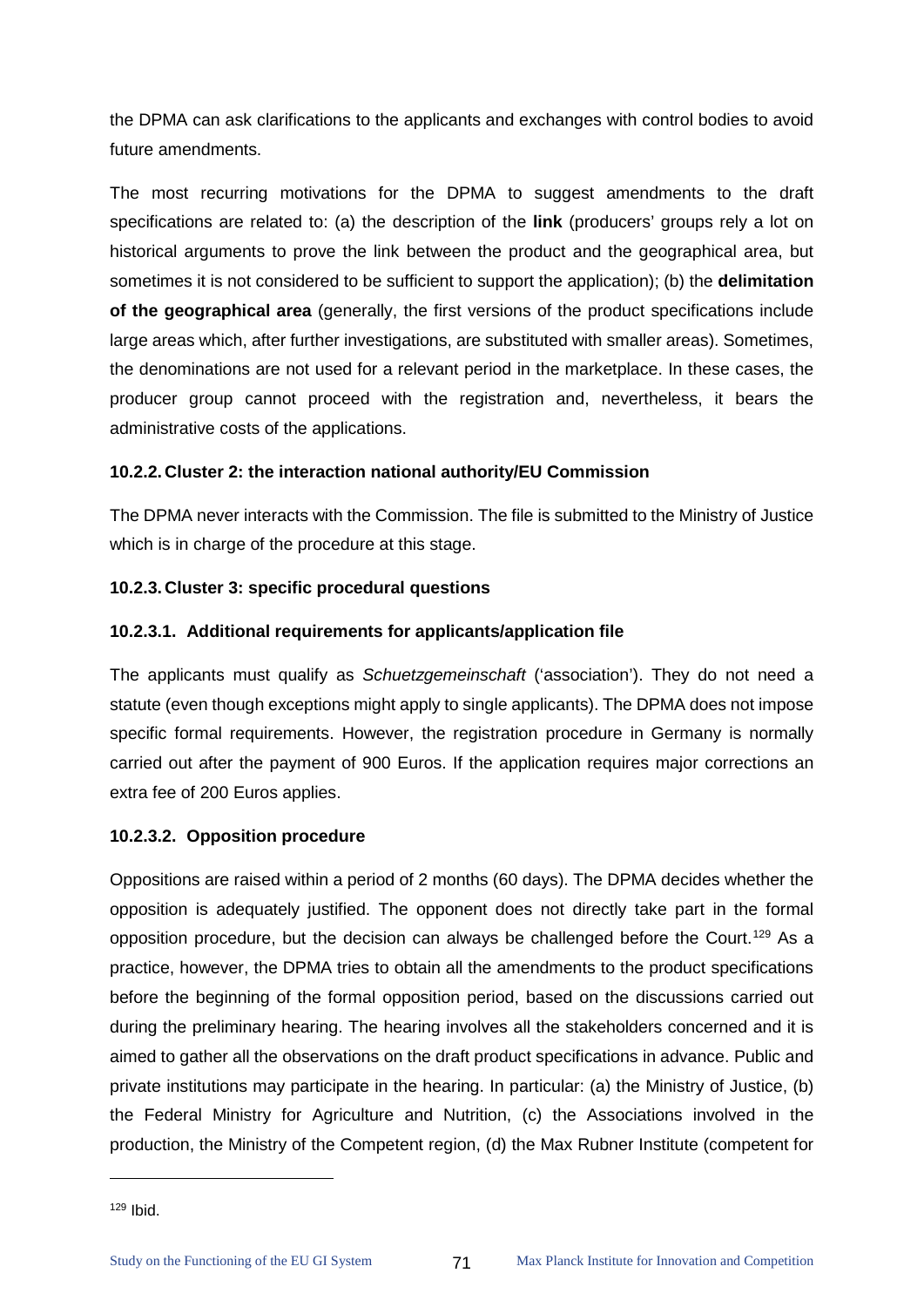food security issues) to ensure that the rules contained in the product specification are flexible enough to include all the stakeholders involved and the proposed formulation does not jeopardize fair competition.

#### **10.2.3.3. Stakeholders involved (apart from the applicants)**

The DPMA is not entitled to promote the cancellation procedure as it is not identified as a party having a legitimate interest.<sup>[130](#page-76-0)</sup>

### **10.2.4. Cluster 4: additional remarks**

In some cases, the differences between the content of the product specification and the Single Document slow down the procedure.

### **10.3. Italy**

The Ministry of Agriculture ("Ministero delle Politiche Agricole e Forestali", MIPAAF) is the competent authority.

### **10.3.1. Cluster 1: the interaction national authority/applicants**

In Italy, the drafting of the product specification and the preparation of the application file is, in most cases, entirely managed by the applicants (alone or assisted by external consultants, universities, research centres, Regions – especially for gathering the bibliographic and scientific data necessary for supporting the application). The national authority is involved in the product specification design, while ensuring the respect of the principle of sound administration. This overarching principle is converted in a supervising role, aimed at accompanying well-grounded applications (i.e., applications supported by evidence and with a strong legal basis) throughout the procedural steps until the registration.

As a general trend, the Italian competent authority registers an increased compliance and completeness of new applications (despite their overall number decreased). Nonetheless, the major issues related to drafting of the product specifications can be summarized as follows: (a) the **use of the geographical name** is sometimes not adequately supported by evidence and producer groups often base themselves on presumptions; (b) the **description of the link**  often lacks adequate evidence as well. In particular, the Italian Ministry of Agriculture recommends a three-step approach when drafting the application: firstly, the applicants must describe the specific characteristics of the product, secondly they have to list the specificities of the area and thirdly they have to define the link between specific characteristics of the product and the specificities of the area and support the statement with adequate evidence;

<span id="page-76-0"></span><sup>130</sup> Ibid (§ 132).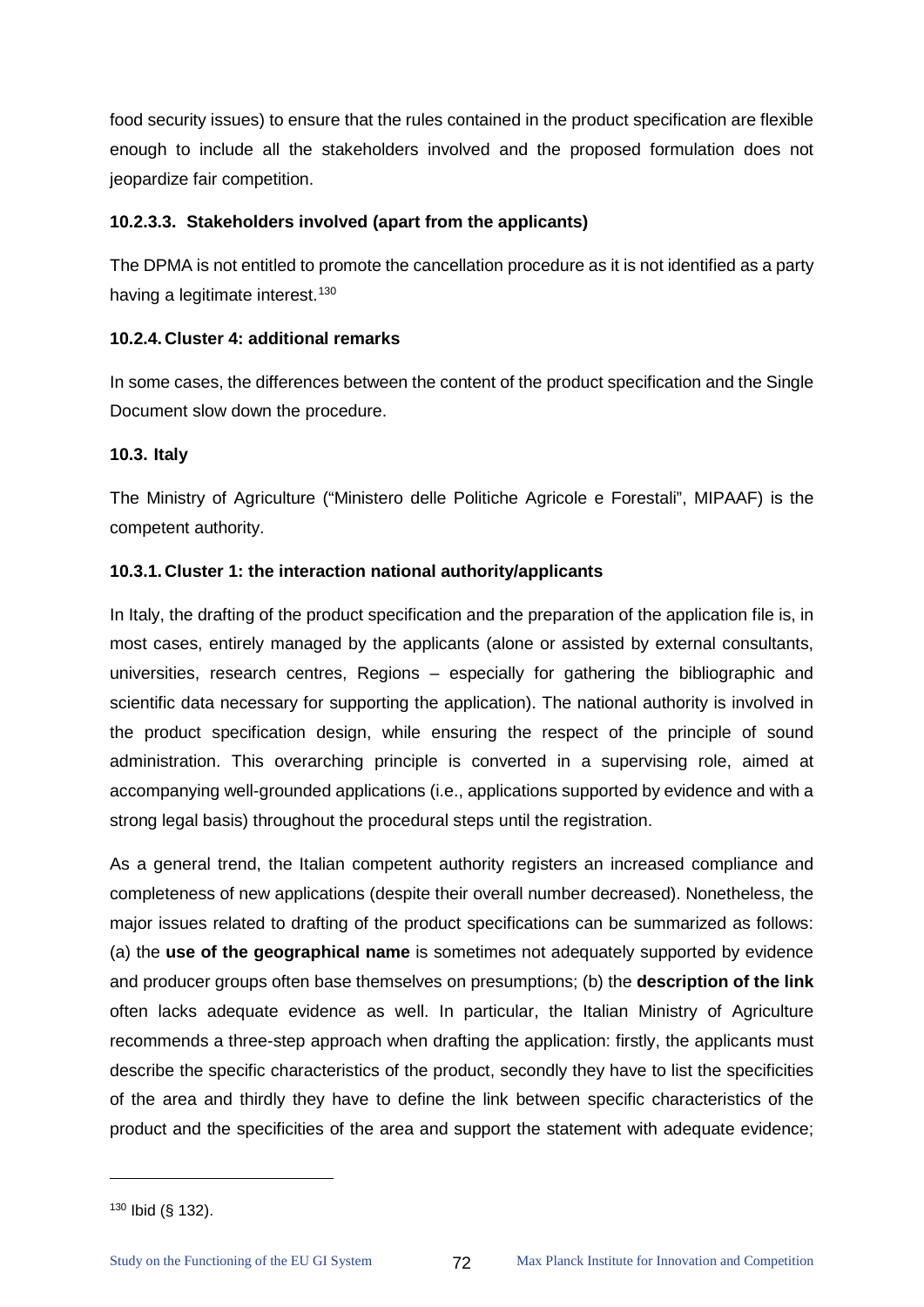(c) **the geographical area**, is often identified with a large area (sometimes coinciding with the borders of a whole region). This can be problematic and requires further investigations by the office, especially because this kind of assessment it would generate the presumption that, within a large geographical area, the climatic and geographical characteristics remain homogeneous.

#### **10.3.2. Cluster 2: the interaction national authority/EU Commission**

After the submission of the application file a formal correspondence takes place between the Italian national authority and the EU Commission. The EU Commission, generally, decides within 1 year after having verified that the application complies with the legal requirements and that the proposal for the single document is examined. The EU Commission can provide observations both on the form and substance of the application file. These observations are transmitted to the Ministry of Agriculture through the formal channel of the Italian diplomatic bodies in Brussels. Generally, the Ministry has 60 days to reply and the applicant is updated as the procedure evolves.

### **10.3.3. Cluster 3: specific procedural questions**

### **10.3.3.1. Additional requirements for applicants/application file**

Detailed information is contained in the formal rules of procedure.<sup>[131](#page-77-0)</sup> The only cost borne by the applicant is a tax of 15 Euros.

# **10.3.3.2. Opposition procedure**

Detailed information is contained in the formal rules of procedure.<sup>[132](#page-77-1)</sup>

# **10.3.3.3. Stakeholders involved (apart from the applicants)**

Detailed information is contained in formal rules of procedure.<sup>[133](#page-77-2)</sup>

#### **10.3.4. Cluster 4: additional remarks**

The translation of the product specification in one of the official languages of the Union (English or French) can create interpretative inaccuracies. For this reason, uniform guidelines and best practices could help to guide both the national authorities and the Commission towards a more homogeneous approach on product specification design and scrutiny.

 $\ddot{\phantom{a}}$ 

<span id="page-77-0"></span><sup>131</sup> Ministerial Decree, 14 October 2013, GU n. 251, 25 October 2013.

<sup>132</sup> Ibid.

<span id="page-77-2"></span><span id="page-77-1"></span><sup>133</sup> Ibid.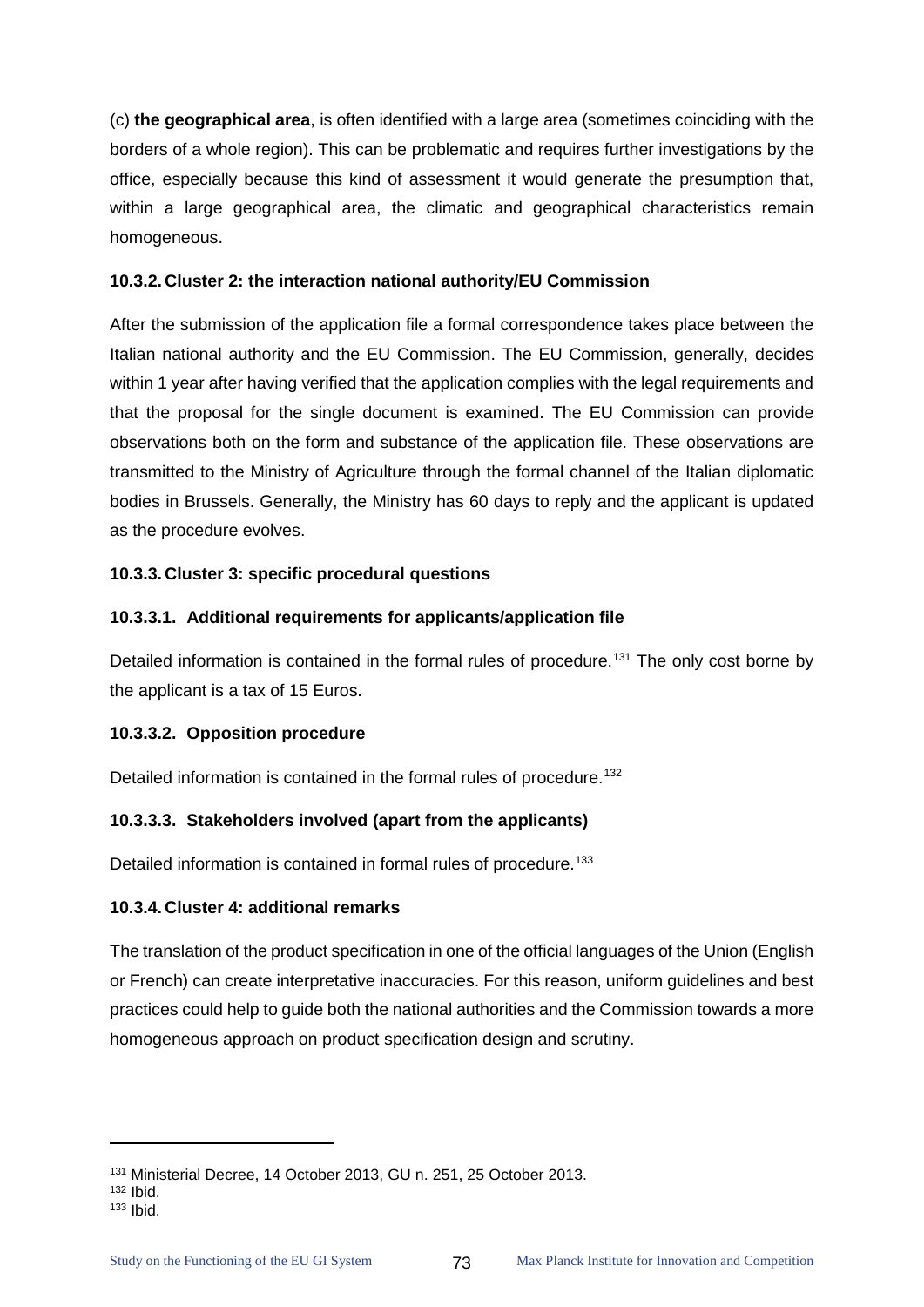#### **10.4. Spain**

The competent authority is the Ministry of Environment, and Rural and Marine Affairs (Ministerio de Medio Ambiente, y Medio Rural y Marino) or Autonomous Communities.

# **10.4.1. Cluster 1: the interaction national authority/applicants.**

In Spain, the role played by the Autonomous Communities is central. If the product is produced only in a specific community, the Community itself is the authority competent for the application phase (in these cases, they are the main interlocutor of producers' groups and the role of the Ministry is to transmit the application file to the EU Commission). Instead, if the product is made in more than one autonomous community, the Ministry is the competent authority for the application, together with the competent autonomous communities.

Generally, the Ministry is not formally in charge of providing tailored consultancy. Even when the competent authority is the autonomous community, the Ministry is involved in the application procedure. It provides advice and recommendations, even before the official application is submitted, especially regarding the link and the related evidence. Often, producer groups hire private consultants. As a general practice, the Spanish competent authority avoids rejecting applications: therefore, informal consultations may occur with the applicants to find solutions to specific issues related to the product specification design.

The national authority's clarifications, suggestions, recommendations, and support are mainly related to: (a) the **link** (producer groups sometimes are not fully aware that it is important to prove that providing adequate information concerning the link is fundamental for characterizing the specificity of the product); (b) **the geographical area** (the national authority advices the producers to identify the most appropriate geographical area and provide adequate evidence to support the choice). The Spanish national authority can propose amendments to the draft specifications, giving a preliminary informal feedback on the conformity to the requirements and envisaging minor or major modifications.

If the Ministry is the competent authority for the application, it can equally promote the cancellation of the registered GI. If the autonomous community is the competent authority for the application and cancellation.

#### **10.4.2. Cluster 2: the interaction national authority/EU Commission**

The Commission can submit observations, on all the sections of the product specifications. The Ministry is the authority in charge to reply. Apart from the official correspondence through the formal channels, the Ministry can informally interact with the Commission. This interaction is always done personally and relies on the intermediation role played by the local coordinator of Spanish applications, based in Brussels.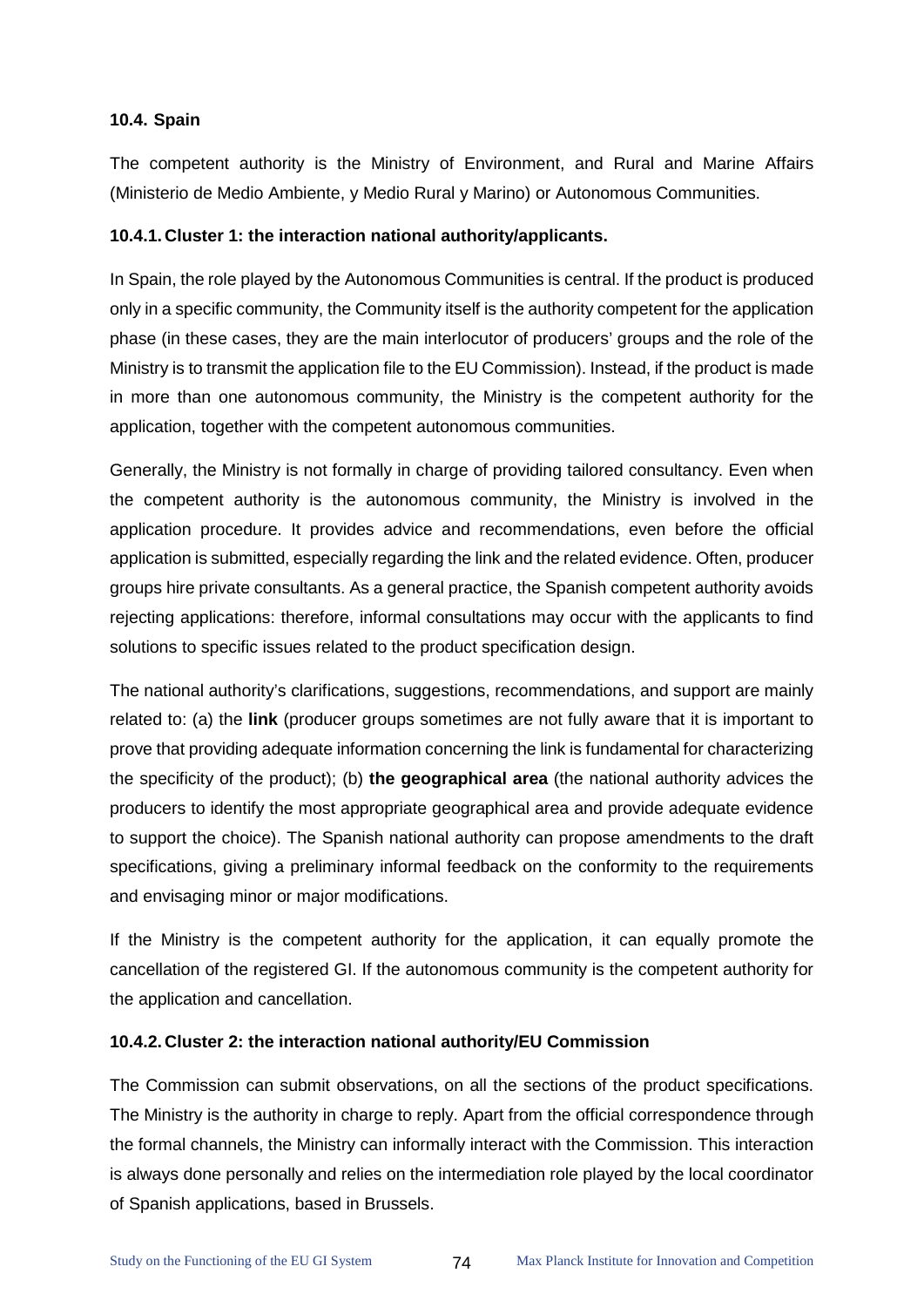# **10.4.3. Cluster 3: specific procedural questions.**

# **10.4.3.1. Additional requirements for applicants/application file**

The Spanish national authority requires an explanatory document (*Estudio Justificativo*) where the applicant explains why the product should be registered, with particular attention to the link (including reputational and historical elements), the distinctive characteristics of the product.

However, in practice, the opposition period can take longer. This happens on a case-by-case basis and it is difficult to predict the duration of the whole procedure. In comparison to other countries (i.e., France and Italy<sup>[134](#page-79-0)</sup>) a socio-economic report is not required. The main reason is that normally the applicants are small producers and the socio-economic impact of the production in the identified territory is not considered relevant for the GI application.

### **10.4.3.2. Opposition procedure**

The procedure (from the application to the submission of the file to the EU Commission) lasts on average 8 months (including the opposition period, which usually lasts 2 months). After a first assessment on the admissibility of the application, there is an informal exchange between the authority and the applicant. During this phase, the authority can propose amendments to the draft specification. The Ministry decides on the oppositions.

# **10.4.3.3. Stakeholders involved (apart from the applicants)**

Only the autonomous communities, the Ministry and the applicant are generally involved in the national phase of the procedure. Private stakeholders (e.g., professional associations) are involved only in the opposition procedure.

# **10.4.4. Cluster 4: additional remarks**

The formal rules governing the national phase of the application are currently under a process of reform. The main goal is simplifying the two-layer system involving different regional scales (the community at the local level and the Ministry at the national level). At the national level, the officers' turnover during the scrutiny of the same application file, sometimes increases the risk of miscommunications.

# **10.5. Poland**

The competent national authority is the Ministry of Agriculture and Rural Development.

<span id="page-79-0"></span><sup>134</sup> See *supra* 6.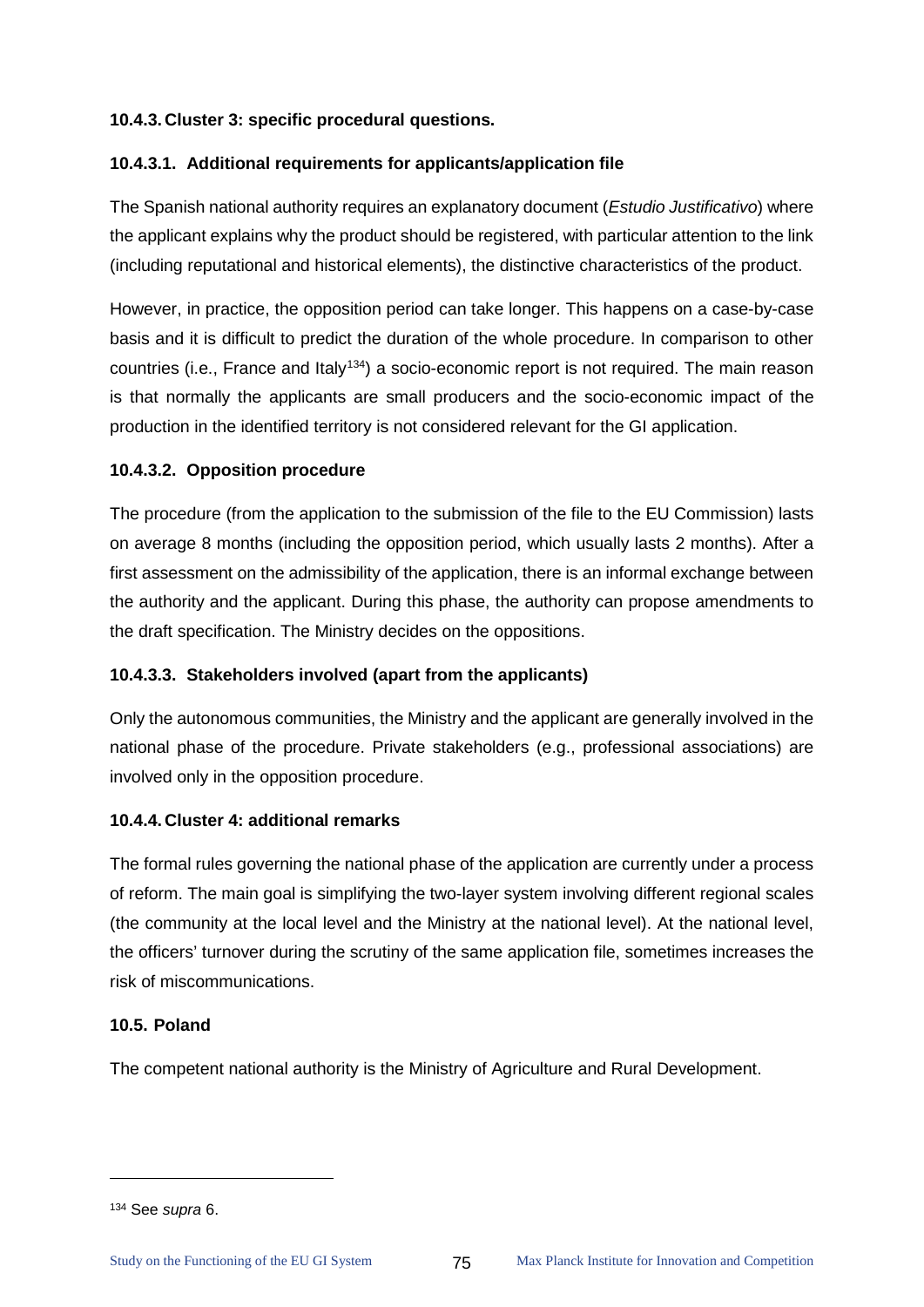#### **10.5.1. Cluster 1: the interaction national authority/applicants**

The Polish Ministry of Agriculture and Rural Development is strongly involved in offering producers' groups the necessary support during the application procedure. At the time of the accession of Poland to the European Union (16 April 2003), the national authority gave the first input to producer groups for the registration of a first selection of approximately 20 products. These products were identified according to the following criteria: (a) they had to be produced for more than 25 years; (b) they had to be part of the tradition of an area/region/community. Since producer association were rare, the role played by the Ministry was key to encourage cooperation at the local level.

Still nowadays, the national authority interacts with producers' groups before the formal start of the application process. Since the involvement of external experts (i.e., universities, research centres) is scarce, the national authority is the main point of reference during the product specification design for the applicants. The underlying principle behind the national authority's strong involvement is to ensure that rules aimed to foster local development are included in the product specifications.

The support of the Ministry of Agriculture and Rural Development is particularly relevant for drafting the following sections of the product specifications: (a) the **description of the product,** in particular the identification of its distinctive characteristics to the place of origin; (b) the **link,** since the aim of the national authority is to make the applicants understand the importance of this section of the product specification, in particular the relationship between the link and concepts such as the traditional character of the production and the traditional method of production and the related evidence; (c) **the geographical area** which is often problematic because producers, in the majority of the cases, tend to propose small geographical areas. The main reason is that in Poland cooperation between producers has never been popular. Therefore, the Ministry supports producer groups in the assessment of the geographical to avoid discriminations and encourage inclusive decision-making processes.

According to the formal rules of procedure, the Ministry can promote the cancellation of a registered GI. In practice this does not happen, and the initiative is left to producer groups.

#### **10.5.2. Cluster 2: the interaction national authority/EU Commission**

The exchange with the Commission is undertaken through a formal written correspondence. An important role is played by the local Polish coordinator in Brussels. In most of the cases, the Commission asks for amendments concerning the language used in the propose single document.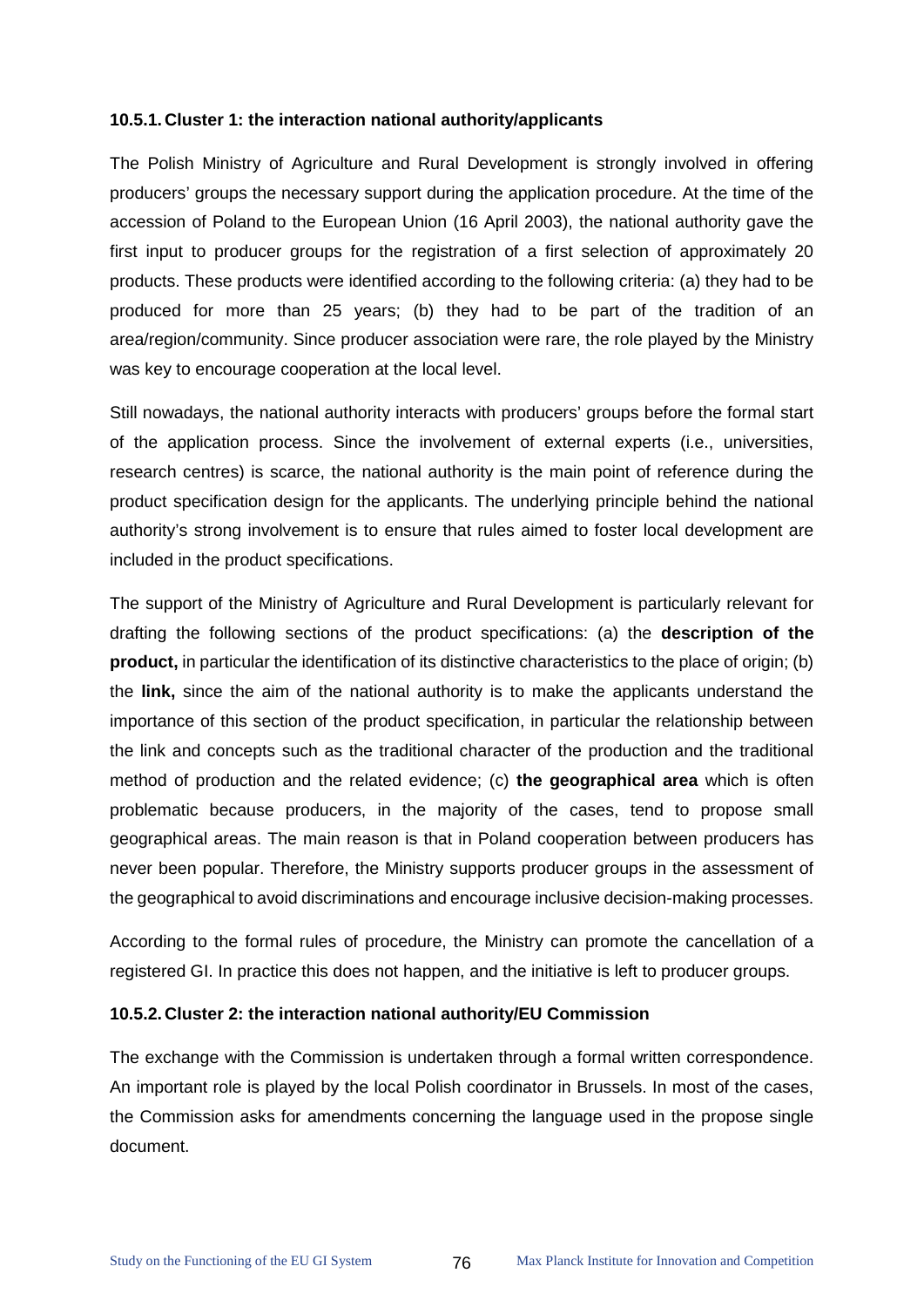# **10.5.3. Cluster 3: specific procedural questions.**

#### **10.5.3.1. Additional requirements for applicants/application file**

There are no specific additional requirements. The applicants, however, need to present a plan on how they would like to manage the production identified by the GI.

### **10.5.3.2. Opposition procedure**

The procedure does not last long (on average, less than 6 months if any opposition is lodged). However, the preparation of the application file is a long process (it can take up to two years). The opposition rate is almost 30%. The opposition is assessed by an expert Committee ('Council for Traditional and Geographical Names'), constituted by 7 members appointed by the Ministry.

# **10.5.3.3. Stakeholders involved (apart from the applicants)**

The Ministry and the Council for traditional and geographical names normally takes part of the procedure. Some external experts can participate as well, if their support is considered necessary (this normally is assessed on a case-by-case basis).

### **10.5.4. Cluster 4: additional remarks**

The valorisation of national cultural heritage is one of the overarching goals of the Ministry of Agriculture. In Poland, GIs are not considered as 'mere IP tools' but, in the first place, as tools for local development. Poland has been active in the registration of TSGs as well: the justifications of this trend resides in the history of the country. The relocation of the boarders occurred in the Soviet period played a huge impact in the consolidation of local reputation and tradition of agricultural products and this make it difficult, in most of the cases, to satisfy the high legal requirements defined by the Regulation for registering a GI.

#### **11. Comparative assessment/Discussion**

The cross-national comparison allowed to detect the discrepancies among the national formal rules and practices. As it emerged from the analysis, most of the differences occurred where the rules of the Regulation leave, explicitly or implicitly, more flexibility to the Member States. Some of these differences consist in additional national requirements supplementing or complementing the rules of the Regulation and directly impacting on producers' groups' duty to comply; others are procedural variants that, although not having a direct impact on the applicants' duty to comply, indirectly affect the national procedure and its implementation.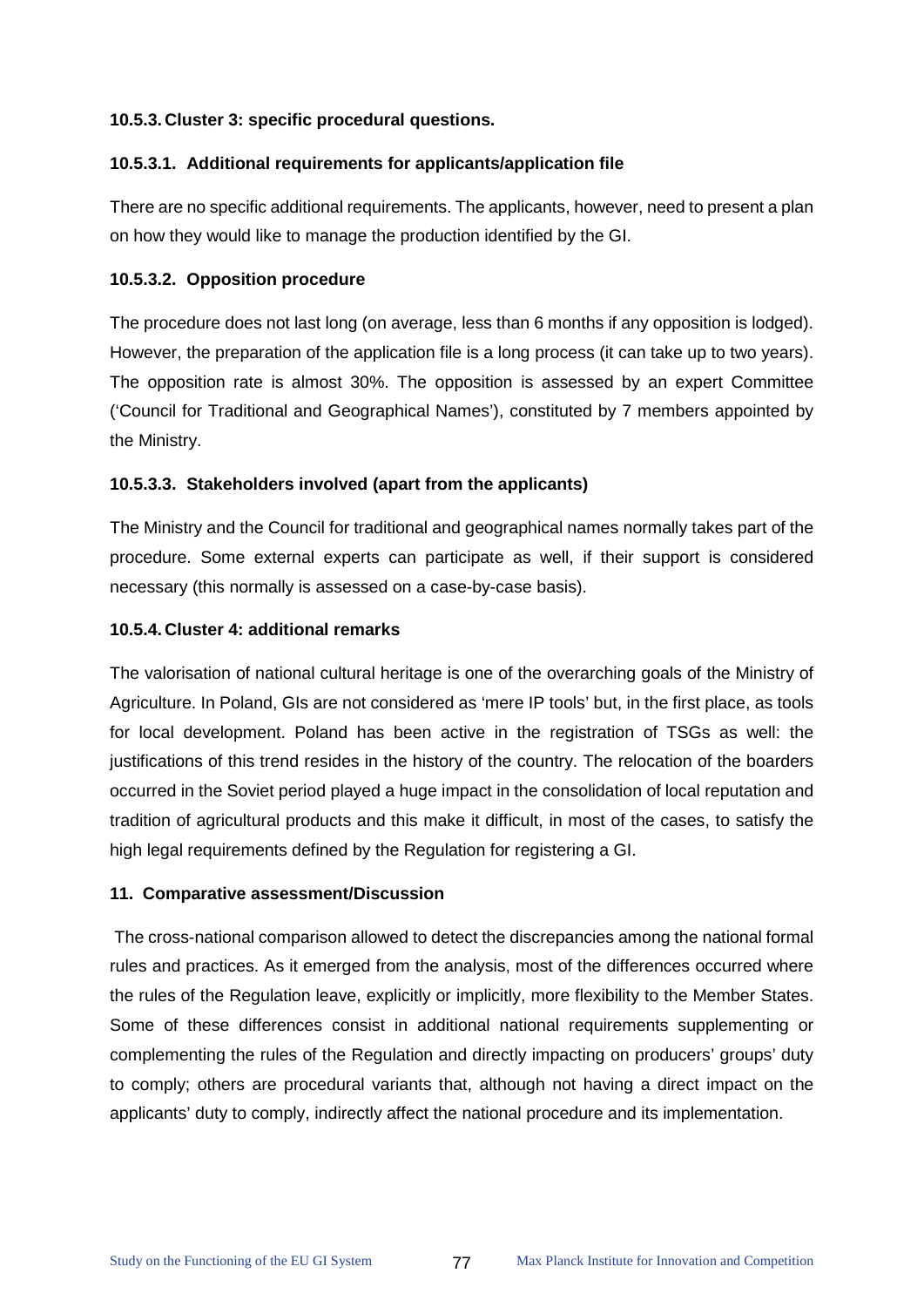The collected data reveal that rules involving additional national requirements on the **content of the application file** and the **requirements for the applicants** registered the highest number of discrepancies.

As for the **content of the application file**, it has been observed that the additional national requirements mainly consist in reports, prepared by the applicants (e.g., the socio-economic report in France and Italy, the historical report in Italy, a report based on the records of the Office of Harmonization of the Internal Market in Spain) or by third parties (i.e., the Patent and Trademark Office in Spain or the competent municipality in Bulgaria).

A more irregular pattern can be detected as to the **requirements for the applicants**. For example, in Germany additional formalities are not required.In France, a specific procedure must be undertaken by the applicant to be formally recognized as ODG. In Italy, although a separate procedure is not required, the rules involve specific safeguards (e.g., the need to provide evidence on producers' groups capacity to sustain the GI over time; the participation of the competent Region for ensuring that the applicant represents the largest number of producers). In Cyprus, rules explicitly state that producers' groups must provide evidence on their commitment to grant access to the use of the name to 'new users.'[135](#page-82-0) The rules on the cancellation procedure rarely include additional requirements, especially when they involve the participation of public bodies. More discrepancies emerge as to the legitimation of private stakeholders (e.g., additional rules are provided in Italy and Lithuania).

As to the procedural variants, particularly interesting were the results obtained by looking at **the players involved and the average length of the procedure**.

As to the players involved, it can be observed that 15 Member States identified the Ministry of Agriculture/Rural Development or the like as competent authority;<sup>[136](#page-82-1)</sup> 1 member state appointed a specific body within the competence of the Ministry of Agriculture;<sup>[137](#page-82-2)</sup> 3 Member States designated the Intellectual Property Office as the main competent authority;<sup>[138](#page-82-3)</sup> in 2 Member States there is a cooperation between the Intellectual Property Office and the Ministry of Agriculture;<sup>[139](#page-82-4)</sup> 3 Member States appointed a body or Ministry different from the Ministry of Agriculture.<sup>[140](#page-82-5)</sup>

 $\ddot{\phantom{a}}$ 

<span id="page-82-0"></span><sup>&</sup>lt;sup>135</sup> A similar identification of the applicant as 'users' can be found in Bulgaria. See Law on trademarks and geographical indications (*supra* fn. 90), Art. 90.

<span id="page-82-1"></span><sup>136</sup> Belgium (Flanders, Wallonia, Bruxelles Capitale), Croatia, Estonia, Finlandia, Greece, Ireland, Italy, Latvia, Luxembourg, Lithuania, Poland, Portugal, Romania, Slovenia, Spain. <sup>137</sup> France.

<span id="page-82-2"></span><sup>138</sup> Austria, Bulgaria, Czech Republic.

<span id="page-82-4"></span><span id="page-82-3"></span><sup>139</sup> Hungary, Slovakia.

<span id="page-82-5"></span><sup>140</sup> Denmark, The Netherlands, Sweden.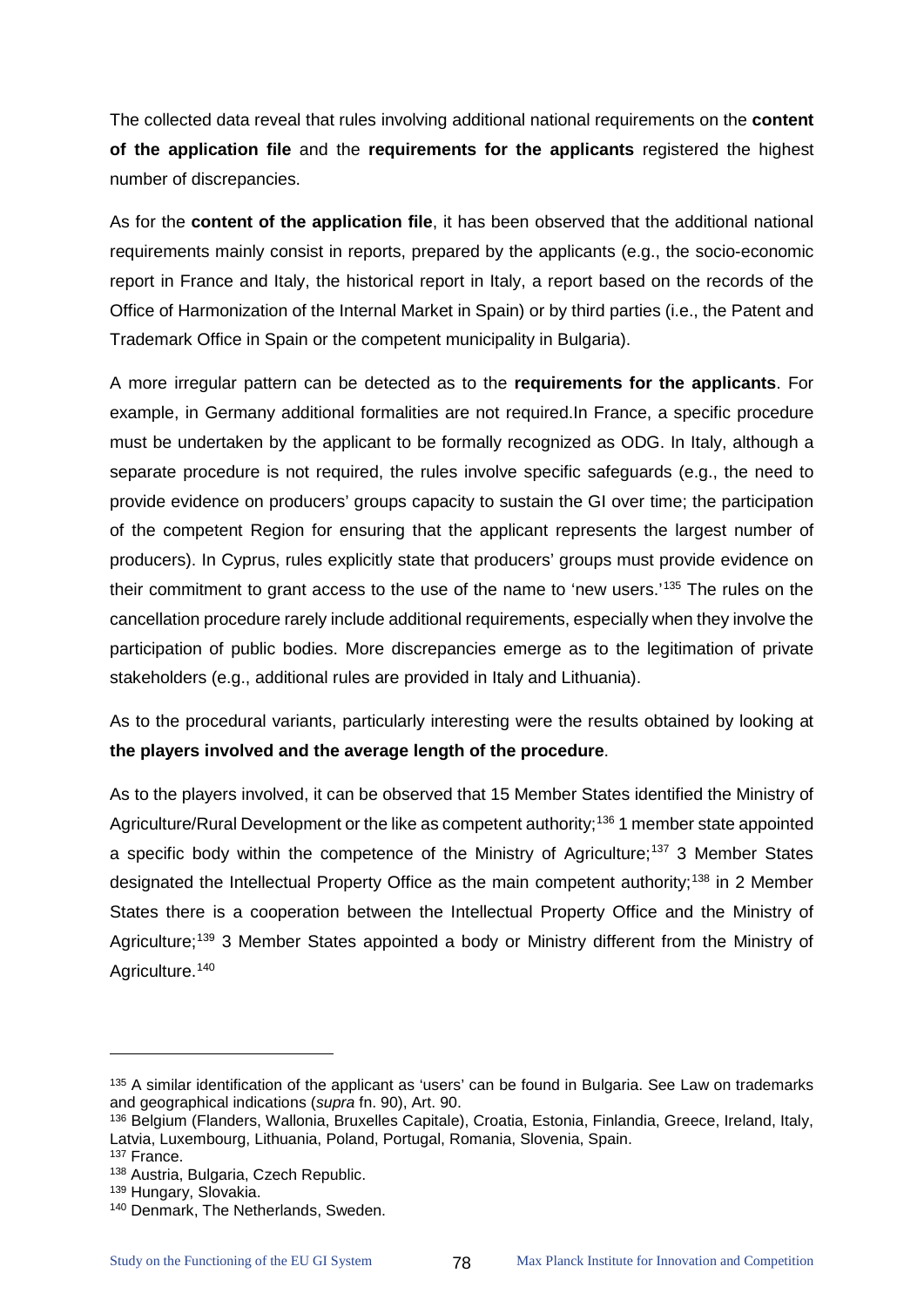The choice of the Ministry is often accompanied by a longer *ad hoc* multi-steps procedure, involving the participation of heterogeneous stakeholders. The information gathered through the case studies show that the choice of a specific type of national authority can lead to different approaches to GI registration (e.g., the degree of state intervention on product specification design and the type of evaluation of applicants' compliance to legal requirements). The choice of the Ministry of Agriculture/Rural Development or the like is typical of the countries with the highest number of registered GIs and a longer tradition in GI protection (e.g., France and Italy).

As to the **length of the procedure**, data show a nonuniform pattern. Starting from the collected data, *[Table 5](#page-83-0)* identifies two different groups of countries, which are classified on two groups on the basis of the maximum length of the national phase of the procedure, considering 1 year as a benchmark.

| Procedure lasts less than 1 year | Procedure lasts more than 1 year |
|----------------------------------|----------------------------------|
| Belgium                          | France                           |
| <b>Bulgaria</b>                  | <b>Netherlands</b>               |
| Croatia                          | Germany                          |
| <b>Czech Republic</b>            | Italy                            |
| Finland                          |                                  |
| Hungary                          |                                  |
| Ireland                          |                                  |
| Lithuania                        |                                  |
| Poland                           |                                  |
| Slovakia                         |                                  |
| Spain                            |                                  |

<span id="page-83-0"></span>**Table 5. Overview on the selected countries, based on the average length of the procedure**

The coexistence of countries with heterogeneous systems and tradition in GI protection in the column related to the same timeframe denotes that the average length of the procedure is an independent variable. It is not necessarily influenced by the type of national authority chosen by the Member States, nor by heterogeneous approaches or tradition in GI protection.

As to the **content of the product specification** the rules are formally homogeneous among the Member States. However, as it is observed in Chapter 3 of the present study, depending on the timeframes and country, producers' groups structure content of the product specification in different ways. An example of this country-specific approach is the use and evolution of the section 'proof of origin', not formally considered in the Regulation as a separate section. Until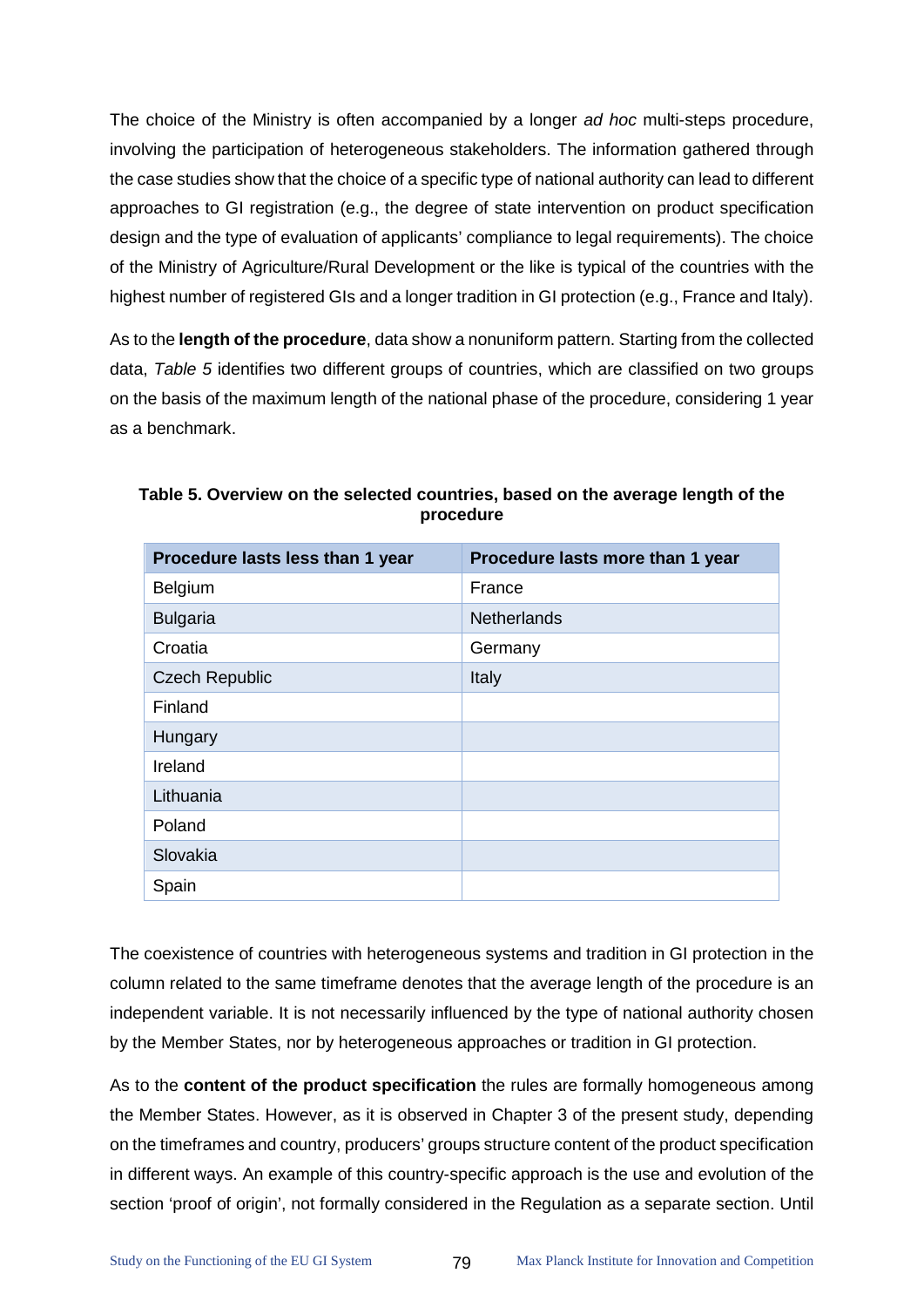2008, the 'proof of origin' can be found as an independent section of most of the product specifications and single documents (although interpreted in various ways by producers' groups). However, it gradually disappears, more frequently in the single documents (than in the product specifications) filed under Regulation 1151/2012.

The rules concerning the **opposition, amendment and cancellation of registered GIs** are homogeneous in all Member States, due to the common rules set forth in Regulation 1151/2012. As to the cancellation procedure, the national rules are generally homogeneous in identifying public bodies as legitimate stakeholders, even though some variations are due to the competent authority chosen for the registration procedure.

The understanding of formal procedural rules has been complemented by an investigation on **national practices**, involving a selected group of national authorities.

As mentioned earlier, the data extracted from the interviews describe different approaches, implying various degrees of state intervention in the product specification design (before and after the submission of the application file). In France, the INAO cooperates with producers' groups from the very beginning of the GI project. It intervenes, to various extent, during the formal application process and national opposition phase. A similar approach can be observed in Poland, where the Ministry of Agriculture assists producers' groups throughout the procedure, and sometimes gives the input to new applications by promoting awareness on the use of GIs as a tool for local development. In the same vein, in Italy the Ministry of Agriculture plays a key role of supervision. However, it also relies on the guarantees provided by the involvement of the competent local authorities. A more decentralized approach can be observed in Spain<sup>[141](#page-84-0)</sup>, where autonomous communities entirely manage the procedure when the product is produced only in their region. In these cases, the Spanish Ministry of Environment and Rural and Marine Affairs, although less involved in the formal procedure, provides advice and recommendations, and transmits the application file to the Commission. The degree of intervention can also be measured by national authorities' legitimization in giving input for modifications to the draft specifications (the data referring to Cyprus, France, Italy, Slovakia, Slovenia, Czech Republic, Germany, Spain, Poland revealed interesting results). In Germany the procedure is entirely handled by the Trademark Department of the Intellectual Property Office, with the participation, during the later stages of the procedure, of other public bodies. Producers' groups are generally assisted during the product specification design by external consultants, and the Office is responsible for verifying the substantial and formal

<span id="page-84-0"></span><sup>&</sup>lt;sup>141</sup> A similar decentralized approach occurs in Belgium, where each Region (Flanders, Wallonia and Bruxelles Capitale) handles the procedure independently. In case of cross-regional applications, an agreement is reached between the three competent authorities. By virtue of this agreement, one of them manages the application at the national level, and interacts with the EU Commission when the national phase is over.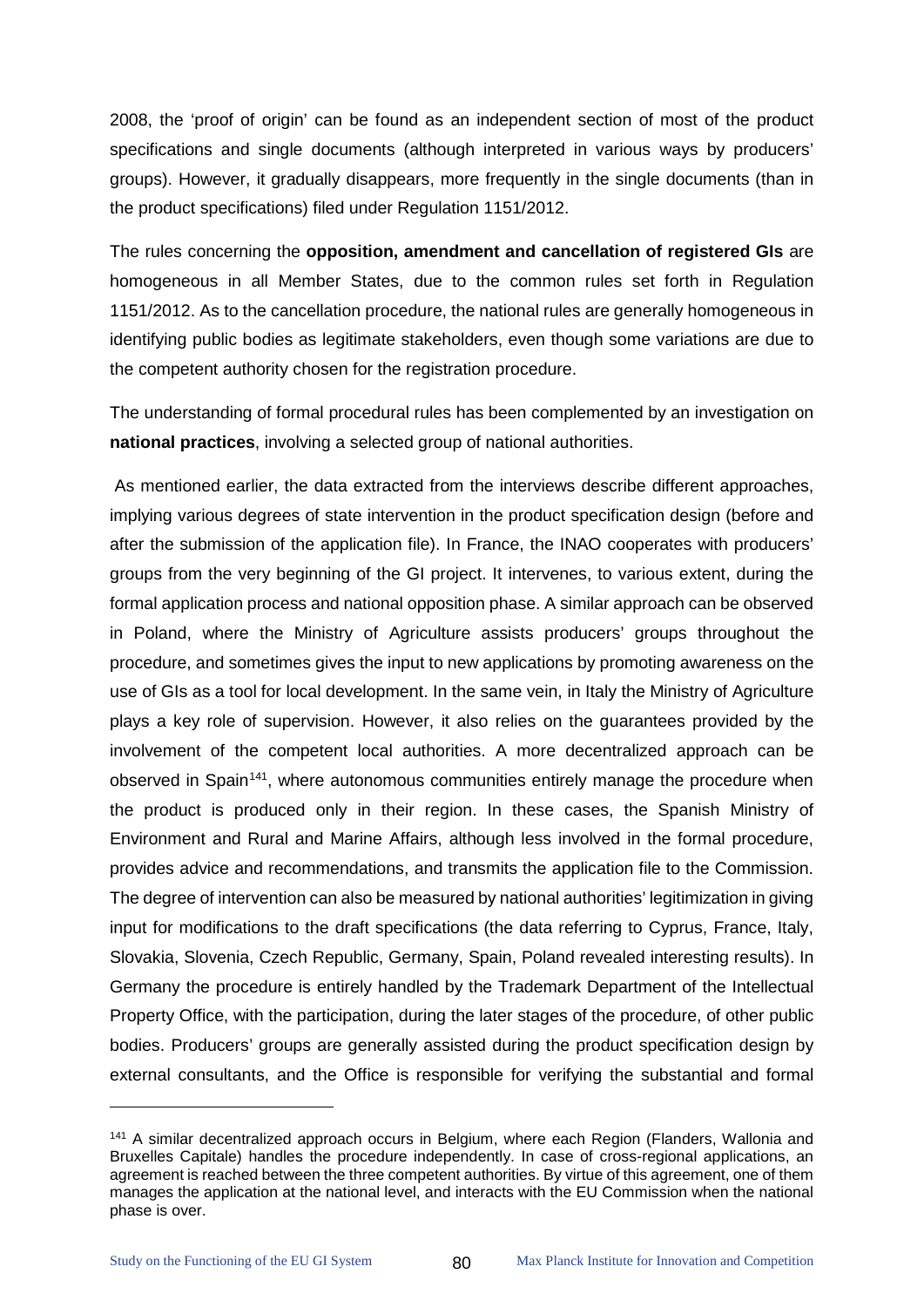compliance to the legal requirements. The same scheme seems to apply in Austria and Bulgaria.<sup>[142](#page-85-0)</sup>

A binary model is followed instead in Hungary and Slovakia, where the Intellectual Property Office manages the procedure in collaboration with the Ministry of Agriculture. In Hungary, after the substantial examination carried out by the Intellectual Property office (mainly focused on compliance with the legal requirements), the application file is sent to the Ministry of Agriculture. The Ministry proceeds with a detailed examination of the application file (in particular, of the product specifications) and it issues a statement to the Intellectual Property Office. The Intellectual Property Office proceeds with the registration and it is also the subject entitled to file a request for cancellation. Again somewhat different from that, in the Czech Republic the Intellectual Property Office is the central authority competent for registration, while the Ministry of Agriculture is mainly responsible for defining the eligible products (and for post-registration monitoring activities).The analysis thus revealed a number of heterogeneous solutions implemented by Member States for the operationalization of the procedure of registration of GIs.

The large variety of results did not allow to identify neat, full-encompassing patterns, nor univocal trends. However, this outcome is significant because it shows that, even within the common framework of the EU Regulation, Member States implemented different institutional structures and tools to ensure GI protection at the national level. This degree of divergence derives from specific choices, resulting in both procedural variants (designation of the national authority and the average length of the procedure) and introduction of additional national requirements. As responses to context-dependent needs, traditions, and interest in GI protection, they could feature a countertrend to the EU-wide uniform approach to GI protection and its effective implementation.

# **12. Discussion**

 $\ddot{\phantom{a}}$ 

This chapter described the results of an analysis of the contents of the procedural rules of the EU Member States concerning the national phase of the GI application process. These were gathered through quantitative and qualitative empirical methods.

The first phase of the research involved the use of a specific grid of assessment and lead to a first-hand analysis of national sources. This allowed to highlight the main features of procedural

<span id="page-85-0"></span><sup>142</sup> Based on the analysis of available legal sources and (when available) on national authorities' feedback.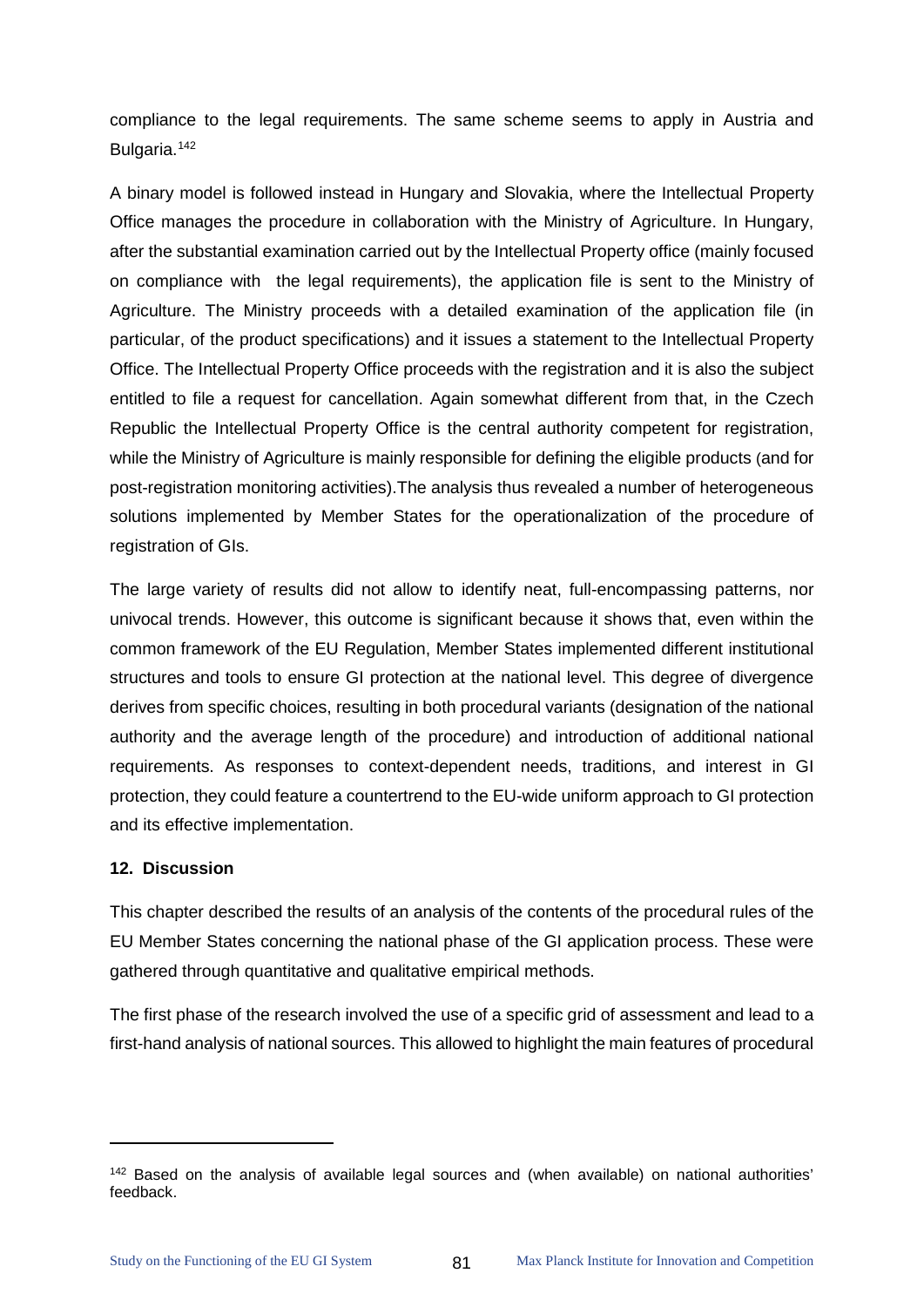rules at the national level. Asynchronous interviews involving national authorities were useful to confirm or complete the available data.

The second phase of the research was focused on synchronous interviews, involving a smaller group of national authorities. The selection was mostly based on the availability of national authorities' representatives. Moreover, it has taken into account the need to represent, as much as possible, different approaches and traditions in GI protection. The use of semistructured interviews helped to gather additional elements and nuances, especially when the legal framework was fragmented, or the sources were difficult to retrieve.

The significant amount of the collected data allowed to identify various types of heterogeneities in the national legal systems. These heterogeneities emerged both from a cross-national analysis and a comparison between the rules of the Regulation and national rules. The retrieved data have been clustered around specific themes.

In most of the cases, heterogeneities involved additional requirements having an impact on the applicants' duty to comply, i.e. additional requirements for applicants and content of the application file and, to a lesser extent, the cancellation procedure. Other frequent divergences consist in procedural variants, i.e. average length of the procedure and players involved. They do not directly affect the applicants' duty to comply but are equally relevant in defining the approach adopted by the national authority, e.g. the product specification design, the scrutiny at the national level.

In other cases, the national rules of procedure are more homogeneous. They refer to the content of the product specifications and the rules governing the opposition, amendment, and cancellation procedure.

The content of the product specifications, although formally homogeneous, can reveal crossnational divergences when interpreted by producers' groups and national authorities, e.g. the cross-national, and EU-national inconsistency on the section related to the 'proof of origin'.

The rules governing the opposition, amendment and cancellation procedure were more homogeneous. The participation of heterogeneous public bodies as subjects entitled to file a request for cancellation is justified by the country-specific rule setting governing the registration procedure at national level. Some additional requirements can be observed as to the participation of private stakeholders (in Italy and Lithuania).

The analysis showed that the emerging pattern is not neat, but irregular and nuanced. In fact, when the formulation of the rules of the Regulation is more flexible, national rules can diverge. The heterogeneities are more or less frequent and focused on various aspects the procedure.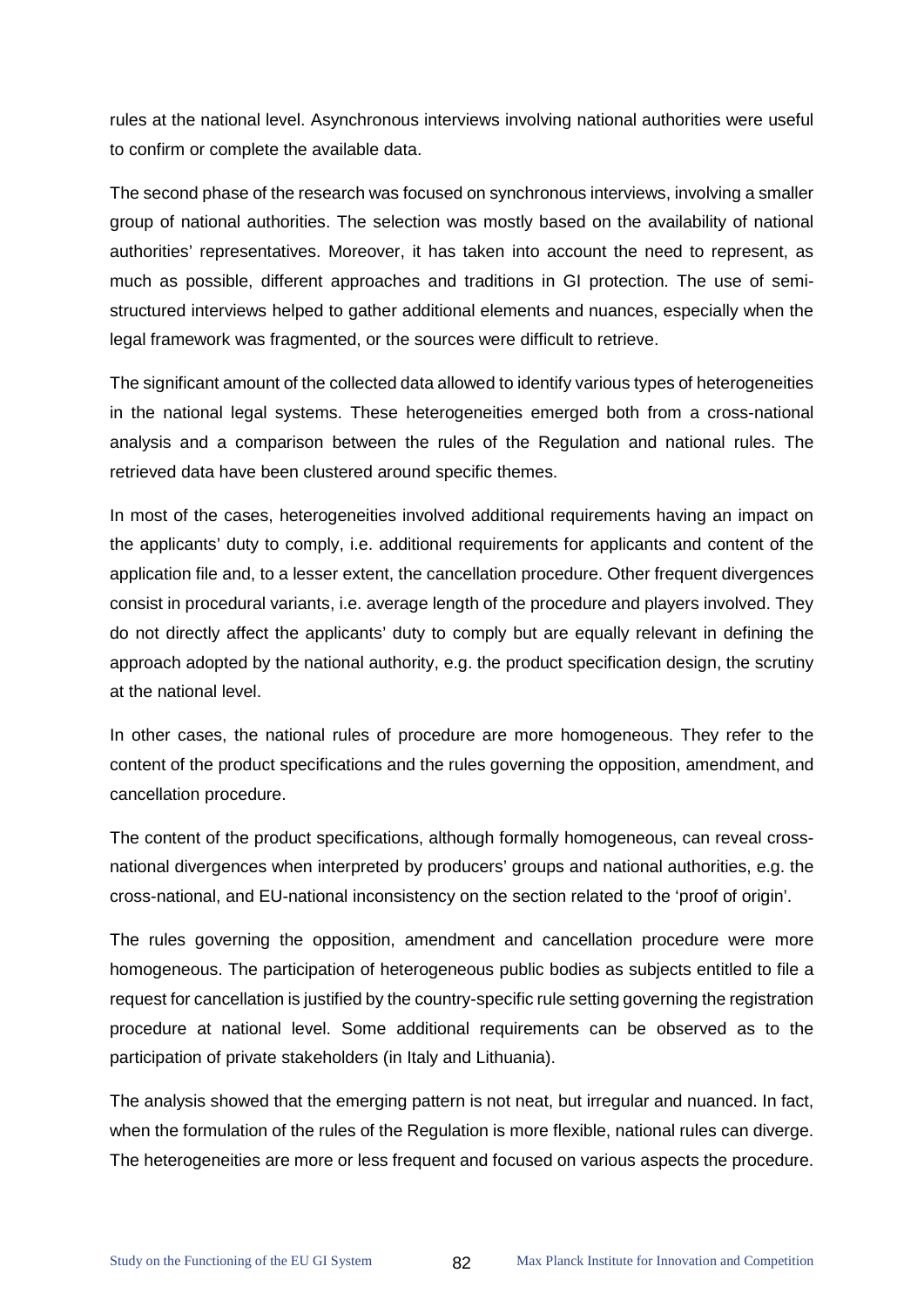These findings show that the presence of heterogeneities at the national level have an impact on the overall operationalization of a uniform and efficient EU GI system of protection, one of the core overarching goals and principles at the heart of the EU strategy.

### **13. Acknowledgments**

We thank the national and EU authorities' representatives for their precious cooperation and insights.

### **14. Annexes**

Table sources national rules to show where the Member States simply copy paste the regulation and where there are additional rules.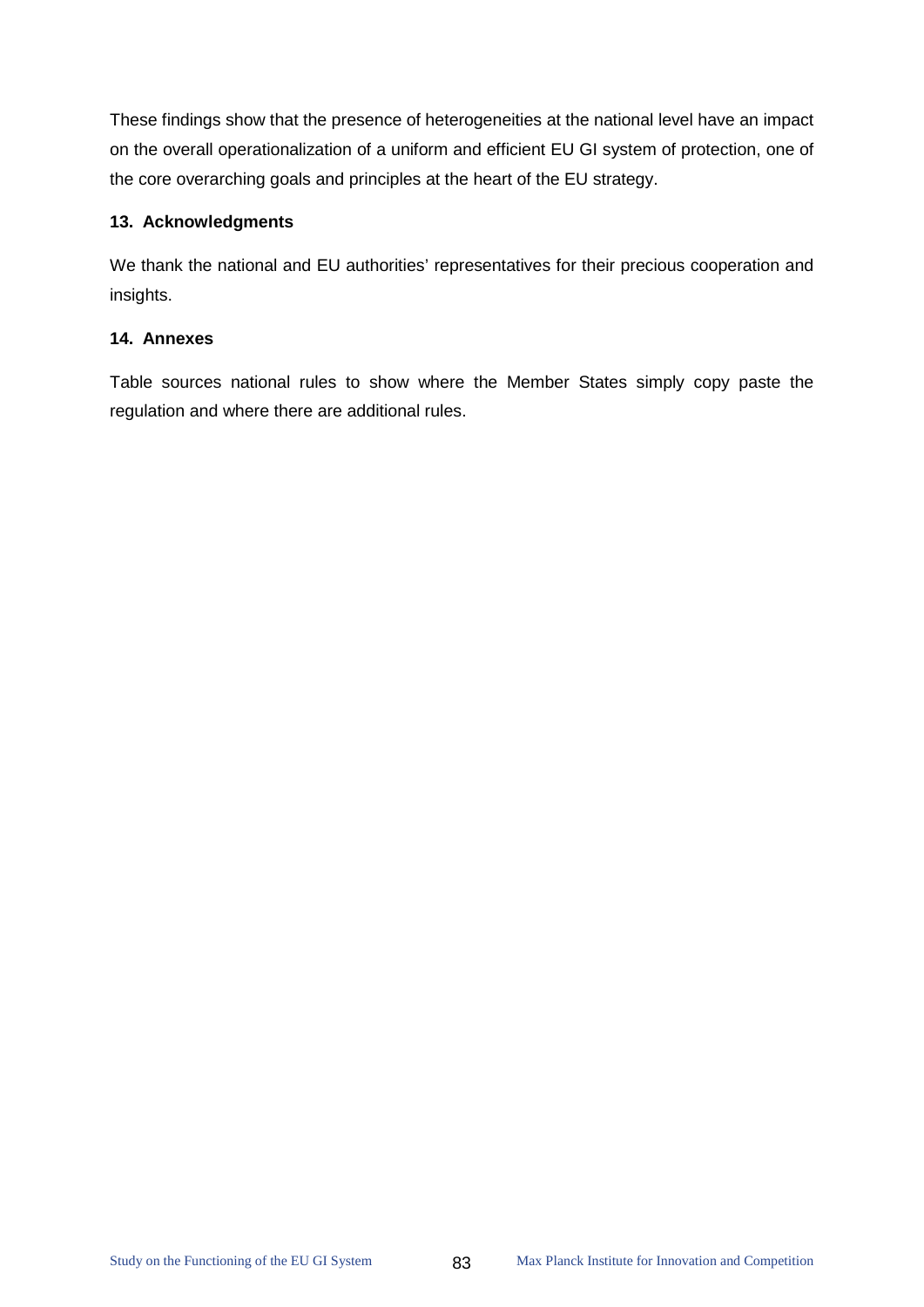# **Chapter 3**

# Qualitative assessment of the structure and contents of the specifications

*Andrea Zappalaglio and Alessandro Gocci*

### **1. Introduction**

In the previous chapter the present Study emphasised the fact that Regulation 1151/2012, despite being a unitary and directly applicable set of rules, leaves some margin of manoeuvre to the individual Member States. Thus, we have carried out an analysis of the national procedures. This chapter will bring the present research a step further, presenting the results of a qualitative assessment of the contents of a selected sample of registered GIs and their historical evolution from the Simplified Procedure until the current Regulation 1151/2012.

Particularly, the present analysis is aimed at answering the following research question: how does the approach to the drafting of the specifications differ among the Member States and to what extent do the specifications differ from the summaries and, most importantly, the single documents?

This question has been tackled by applying the methodology described below. The analysis reveals, among the other things that, that: **(1)** although the specifications regularly meet the requirements set forth by the relevant EU provisions, some differences among the national approaches still exist. It can be hypothesised that this is due to the competent authority and the legal tradition of the selected sample countries; **(2)** the structure of the link section is generally the most problematic and the one that undergoes most of the amendments when the specifications are transposed into the Single Documents (SDs).

# **2. Methodology**

# **2.1. Selection of the sample**

This chapter has carried out an analysis of two specific samples of products:

- **a)** Potatoes PDOs and PGIs (part of product Class 1.6) and
- **b)** Bread, pastry, cakes, confectionery, biscuits and other baker's wares PDOs and PGIs ('Bakery Products', product Class 2.3)

These categories of products have been selected for two main reasons: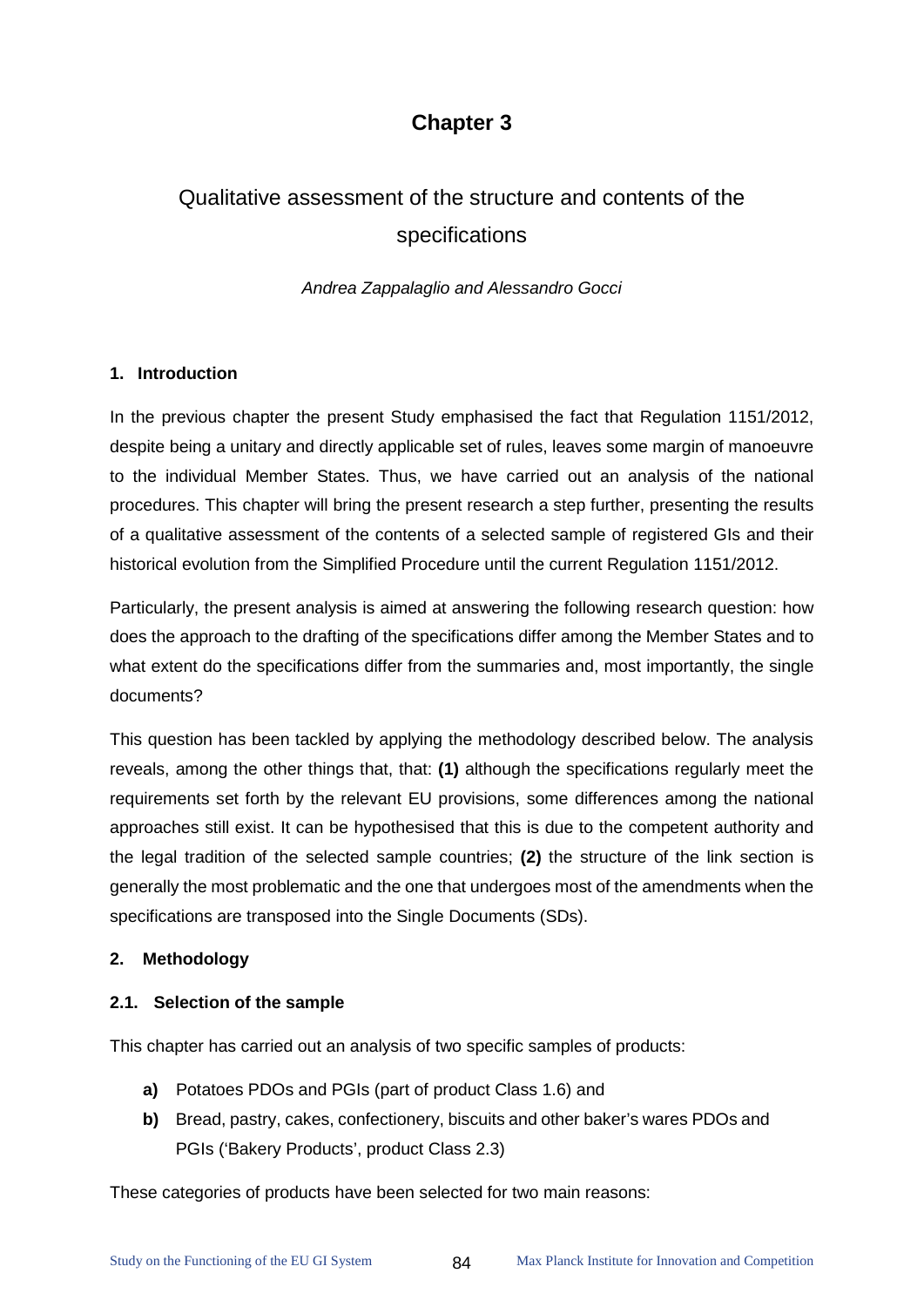- **a)** They are common products, registered by many different EU Member States;
- **b)** They are significantly dissimilar in nature. In fact, despite being both protected as PGIs, their link to the area of origin is intuitively different.

For the sake of the research, five sample countries have been selected due to their relevant number of registered GIs: Italy, France, Germany, Spain and Portugal.

| <b>Potatoes</b><br><b>Countries</b> |               |               | <b>Bakery products</b> |            |  |
|-------------------------------------|---------------|---------------|------------------------|------------|--|
|                                     | <b>PDO</b>    | <b>PGI</b>    | <b>PDO</b>             | <b>PGI</b> |  |
| <b>France</b>                       | $\mathcal{P}$ |               |                        | 3          |  |
| <b>Germany</b>                      | 0             | ⌒             |                        | 10         |  |
| <b>Italy</b>                        | 2             |               | 3                      | 10         |  |
| <b>Portugal</b>                     |               | $\mathcal{P}$ |                        |            |  |
| <b>Spain</b>                        |               | ⌒             |                        | 16         |  |

Thus, the overall sample is composed of the following 64 specifications:

For the sake of the analysis, these specifications have been divided into 4 groups, corresponding to the legal bases for their registration, i.e the Simplified Procedure; Regulation 2081/1992; Regulation 510/2006 and, lastly, Regulation 1151/2012. These will constitute the time frames through which the research will highlight the evolution of the specifications and of their relevant characteristics.

# **2.2. Organisation of the analysis**

The analysis focused on the text of the specifications and of the summaries/single documents identified above retrieved via the DOOR Database.<sup>[143](#page-89-0)</sup> Each specification has been analysed by two researchers independently through the following assessment grid that was filled using a specific set of codes, to ensure uniformity, as well as adding specific personal remarks in writing.

The majority of the questions that compose the grid are based on the requirements stipulated by the Regulation 1151/2012 as well as by the Commission Implementing Regulation 668/2014. Additional elements have been adopted among those mentioned in the latest version the EU 'Guide to Applicants: how to compile the Single Document<sup>[144](#page-89-1)</sup>' (EU Applicants'

<span id="page-89-0"></span><sup>143</sup> European Commission, 'DOOR' <http://ec.europa.eu/agriculture/quality/door>.

<span id="page-89-1"></span><sup>144</sup> European Commission, 'Guide to Applicants: How to Compile the Single Document' (2018) <https://ec.europa.eu/info/sites/info/files/food-farming-

fisheries/food\_safety\_and\_quality/documents/guide-to-applicants-of-single-document\_en.pdf>.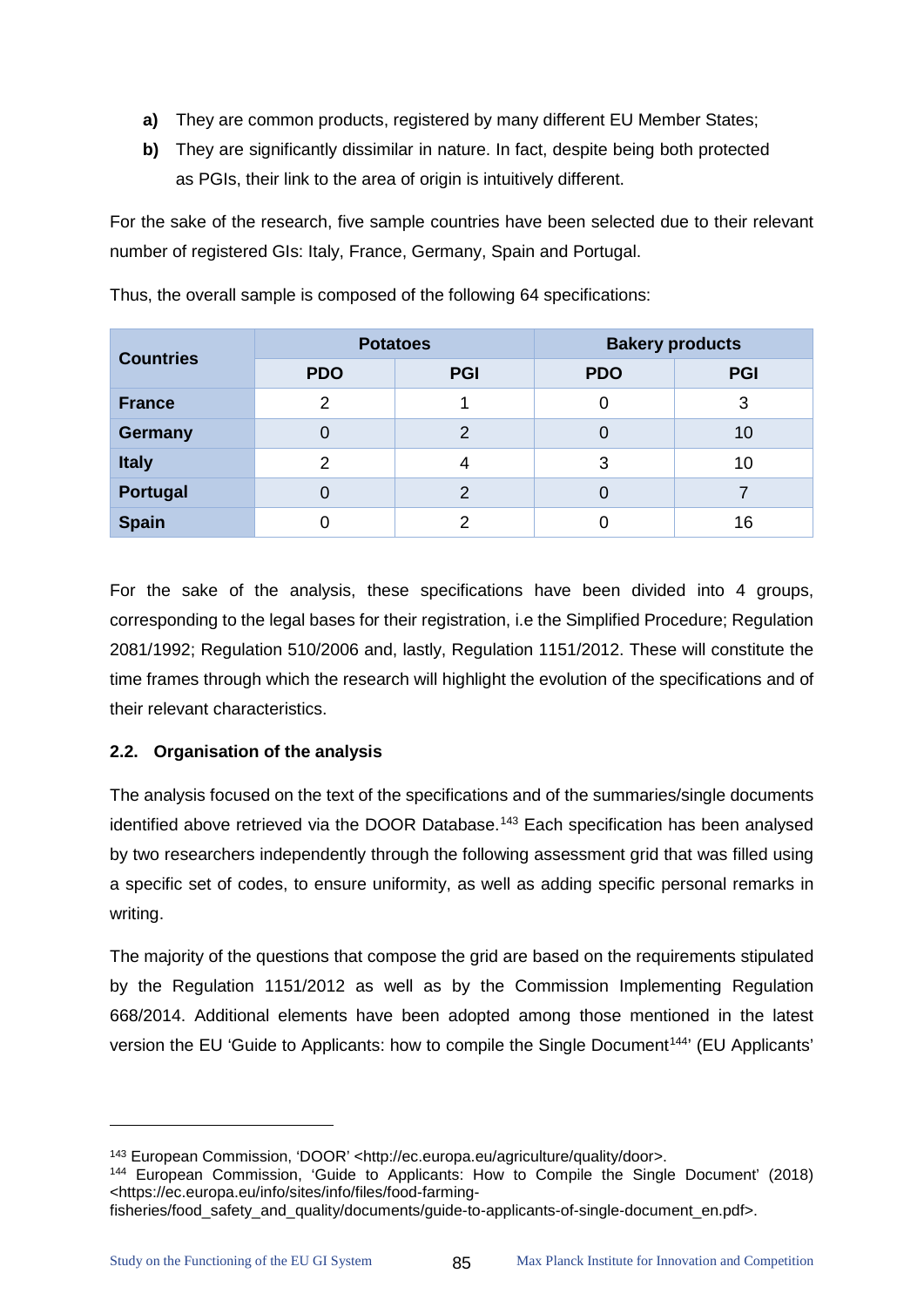Guide). Finally, other parameters have been designed specifically for the sake of the analysis. Here two clarifications are necessary:

- **a)** The EU Applicants' Guide is not legally binding. However, it has been used as reference point because it is an authoritative set of instructions generally followed by the applicants. Furthermore, it is the best document to encourage a homogenous approach at national level;
- **b)** The principles provided by the EU Applicant's Guide have not always been explicitly recommended by the Commission. Furthermore, the SD did not exist before the introduction of Regulation 510/2006 and, in addition, its structure has evolved in time. The research has acknowledged this complexity. Therefore, it has carried out a substantive assessment of the contents of the documents, specifically aimed at identifying the relevant elements that compose the specifications even if they do not appear in the section recommended by the EU Guide to Applicants. Moreover, the researchers have regularly taken note of the specificities and peculiar details that emerged from the analysis of the individual documents to keep the assessment as flexible as possible.

Turning now to the assessment grid, this consisted of 14 questions that investigated all the sections of the present version of the SD. They are presented below. Some explanatory comments have been added when necessary.

#### **2.2.1. Description of the product**

- *1.a* The product must be specific*:* does the description explain the features that make the product different from the others?
- *1.b* The description must give technical, scientific data to describe the product. How and to what extent are these details provided?

# **2.2.2. Definition of the Geographical Area**

- *2.a* The geographical area is determined by referring to physical boundaries, e.g. rivers, roads, and/or administrative boundaries. How is the geographical area identified?
- **2.b** The description must give technical, scientific data to describe the product. How and to what extent are these details provided?

# **2.2.3. Raw materials**

This set of questions was designed to take into consideration the differences between the two quality schemes concerning raw materials. In fact, it is known that PDOs must be completely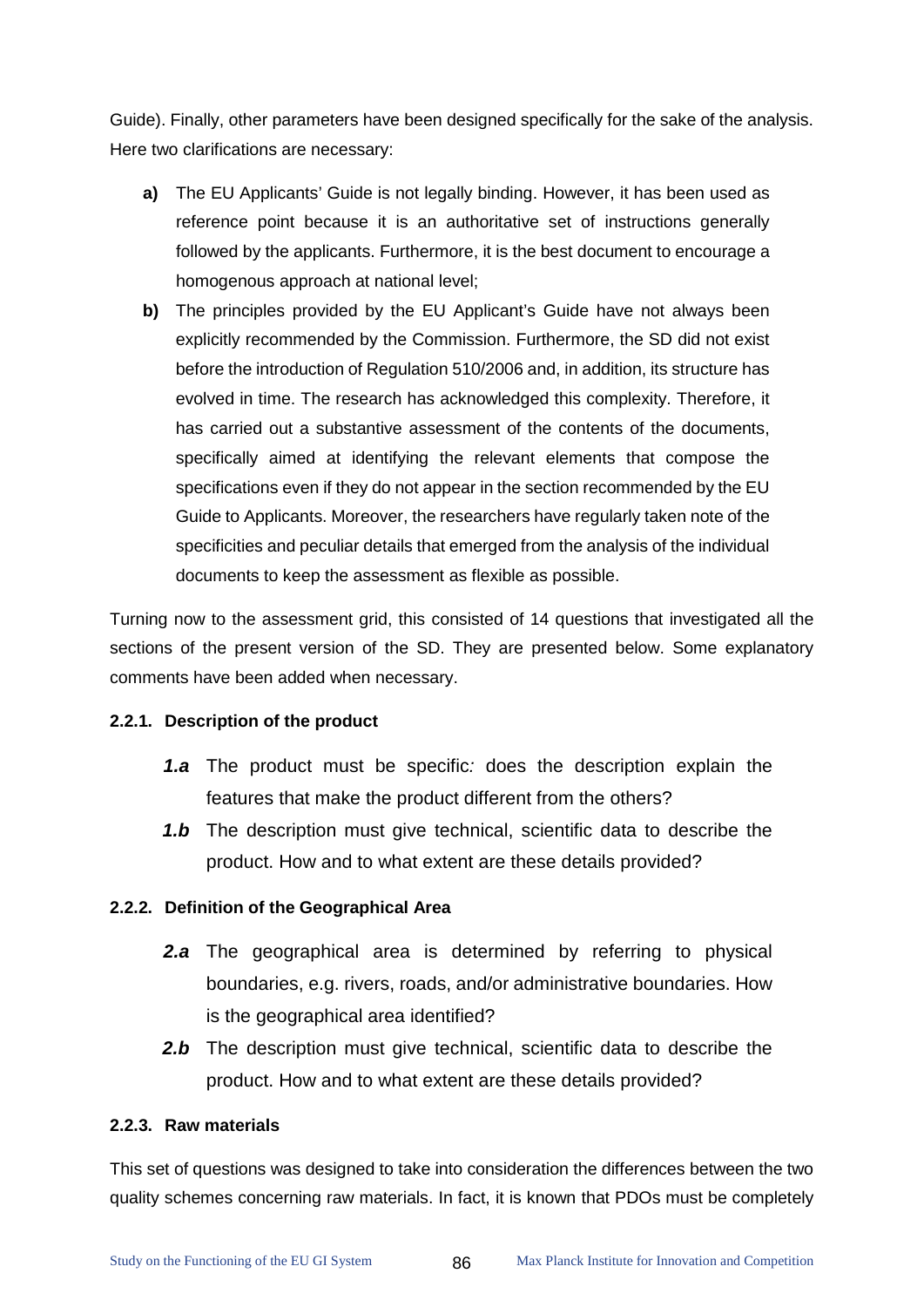produced in the designated area, although some exceptions are possible. Instead, in the case of PGIs, the raw materials can be sourced from anywhere.<sup>[145](#page-91-0)</sup> Hence, in the former scenario, the analysis focused on whether the raw materials are outsourced and on how this is justified. In the latter, by contrast, the research investigated how flexible the sourcing of the ingredients can be in the context of PGI products and whether the specifications are nonetheless sometimes drafted to limit the freedom of the producers. It is important to remark that these questions applied only to the sample of Bakery Products because unprocessed goods such as potatoes do not feature a section of the specification dedicated to raw materials. These were the following:

- *3.a For PDOs:* does the specification justify why the raw materials are sourced outside the designated area?
- *3.b For PDOs:* if the raw materials are outsourced, does the specification identify the area from which they must originate?
- *3.c For PGIs:* is the outsourcing of raw materials limited or forbidden or is the source of raw materials well determined, if external to the place of production? If yes, how is it justified?
- *3.d For PGIs:* if the source of the raw materials is not specified, must the raw materials possess specific qualities nonetheless?

# **2.2.4. Method of production and recipe**

The questions below are all based on the provisions of the Regulation, Implementing regulation and/or EU Applicants' Guide except from 4a. In this case, the analysis has focused specifically on how detailed and structured the method of production appears in the specifications, for instance whether it includes the results of technical analyses ecc… or provides only a short summary and/or the recount of just some steps of the production process. The questions are the following:

- *4.a* How detailed is the description of the method of production/recipe?
- **4.b** Does the specification underline in what way the method of production contribute to the specific and distinctive character of the product?
- *4.c* Is the method of production described as specific?
- *4.d* Is the method of production presented as based on traditional technical know-how?

<span id="page-91-0"></span><sup>145</sup> Regulation 1151/2012, Art. 5(1)-(3).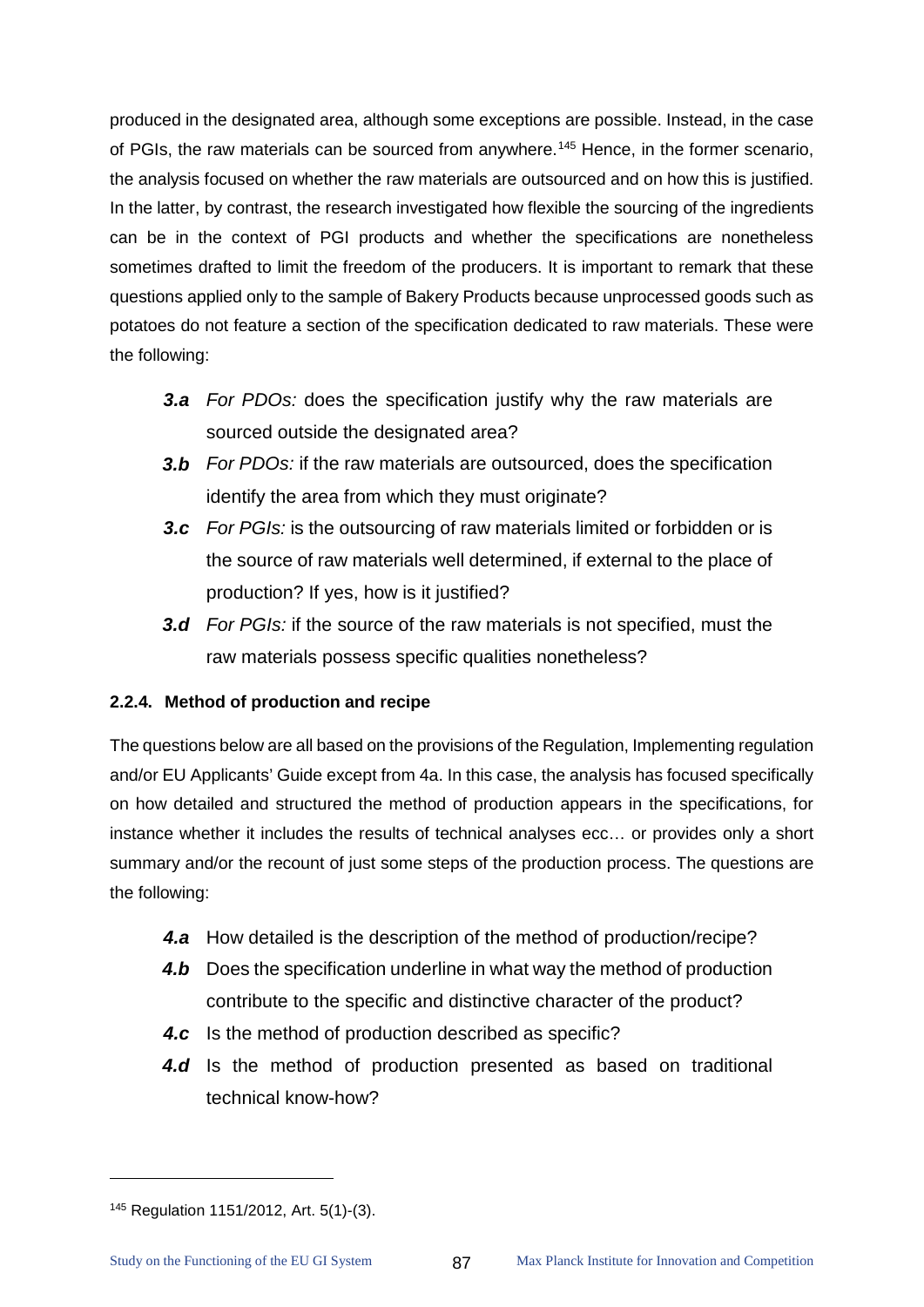# **2.2.5. Origin Link**

This section focuses on the way in which the link between the product and its area of origin is described and on the structure of the link section. Today, both the EU Applicants' Guide and the standard template of the  $SD^{146}$  $SD^{146}$  $SD^{146}$  prescribe a 'tripartite structure' following which – as the name itself suggests - the origin link must be described in three steps: **(1)** description of the specificities of the place; **(2)** description of the specificities of the product; **(3)** causal link between the two. Thus, the research investigated whether and how often this recommendation is followed in the text of the specifications. As stated above, the analysis has been carried out in a substantive and flexible way. Therefore, attention has been paid to whether these three components can also be found in the specifications implicitly, i.e. regardless of whether this formal structure actually appears explicitly in the 'link' section.

- *5.a Tripartite structure*. Is the link section drafted following the tripartite structure mandated by the template of the SD?
- *5.b* How and on what elements is the evidence of origin link provided?

### **2.2.6. Differences between the Specification and the Summary/Single Document**

The SD is a short version of the specification that the applicant must submit together with the other documents that compose the application file. Following Art. 8(1)(c) of Regulation 1151/2012, it must set out: **(1)** the main elements of the product specification; **(2)** the description of the link between the product and the geographical environment where the former is produced. It was introduced by Regulation  $510/2006<sup>147</sup>$  $510/2006<sup>147</sup>$  $510/2006<sup>147</sup>$  whereas under Regulation 2081/1992 another document existed, called 'Summary'. The importance of the SD must not be underestimated. In particular, after the grant of the GI, it is the document that is translated in all the languages of the EU. Furthermore, unlike the specification, its structure must follow a standard template directly provided by the EU Commission. Finally, despite being a short version of the full specification, it does not depend on it as it must be 'sufficient in itself<sup>148</sup>'. It is important, therefore, to investigate the differences between the specification and the SD as it can reveal important details concerning the relationship between the former, that remains a 'national' document, and the latter, based on an EU standard. Furthermore, recurring amendments and discrepancies between the two documents can shed some light on the national drafting practices that, during the EU phase of the application procedure, are not

<span id="page-92-0"></span><sup>146</sup> Available at [https://ec.europa.eu/info/food-farming-fisheries/food-safety-and-quality/certification/](https://ec.europa.eu/info/food-farming-fisheries/food-safety-and-quality/certification/quality-labels/registration-name-quality-product/applications-food-and-agricultural-products_en) [quality-labels/registration-name-quality-product/applications-food-and-agricultural-products\\_en.](https://ec.europa.eu/info/food-farming-fisheries/food-safety-and-quality/certification/quality-labels/registration-name-quality-product/applications-food-and-agricultural-products_en)<br><sup>147</sup> Regulation 510/2006, Art. 5(3)(c).

<span id="page-92-1"></span>

<span id="page-92-2"></span><sup>148</sup> European Commission (fn. 146) 'General Points'.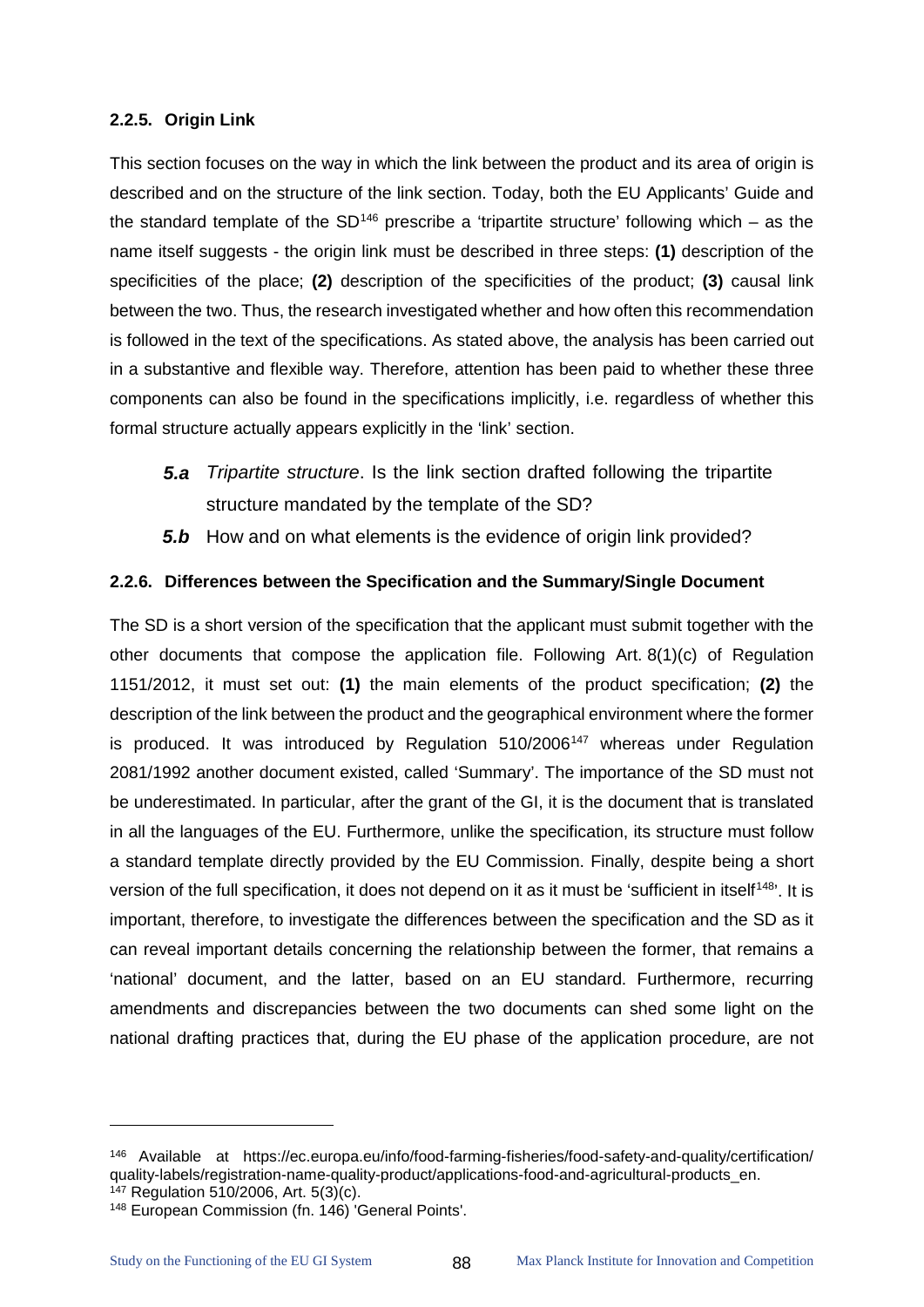deemed accurate or, anyway, adequate to be included in the text of the SD. Thus, the questions applied in the present part of the assessment were the following:

Two clarifications are important, however:

- **a)** With regard to the specifications registered under Regulation 2081/1992, the same assessment has been conducted on the relationship between the specification and the 'summary', i.e. the document that preceded the SD.
- **b)** This analysis has not been carried out on the limited number of sample products registered via the Simplified Procedure. In fact, for those, only one page document is available to summarise the contents of the specification as no substantive summary was needed.<sup>[149](#page-93-0)</sup>

The samples and all the sources mentioned in the present chapter are valid as of May 2020.

### **3. Results of the analysis of the 'Potatoes' sample**

# **3.1. Specifications registered via the Simplified Procedure and under Regulation 2081/1992**

The sample analysed for this time frame is the following:

- *6.a* Does the structure of the SD/summary change or follow the structure of the specification?
- *6.b* Are there any other relevant differences between the SD and the specification?

| <b>Product</b>                         | <b>PDO/PGI</b> | <b>Country</b> |
|----------------------------------------|----------------|----------------|
| Pomme de Terre de Merville             | PGI            | France         |
| Pomme de Terre de l'Île de Ré          | <b>PDO</b>     | France         |
| Batata de Tras-os-Montes               | PGI            | Portugal       |
| Patata de Prades and Patata de Galicia | PGI            | Spain          |

 $\ddot{\phantom{a}}$ 

<span id="page-93-0"></span><sup>&</sup>lt;sup>149</sup> This was due to the nature of the Simplified Procedure, provided at Art. 17 of the old Regulation 2081/1992. According to it, in fact, the Member States had six months from the entry into force of that set of rules to inform the Commission about the products that they wanted to protect under the new EU *sui generis* GI system for agricultural products and foodstuff. More specifically, the products registered via Simplified Procedure could not be subject to opposition. Hence, no reliable summary of the specifications available in all the languages of the EU was needed.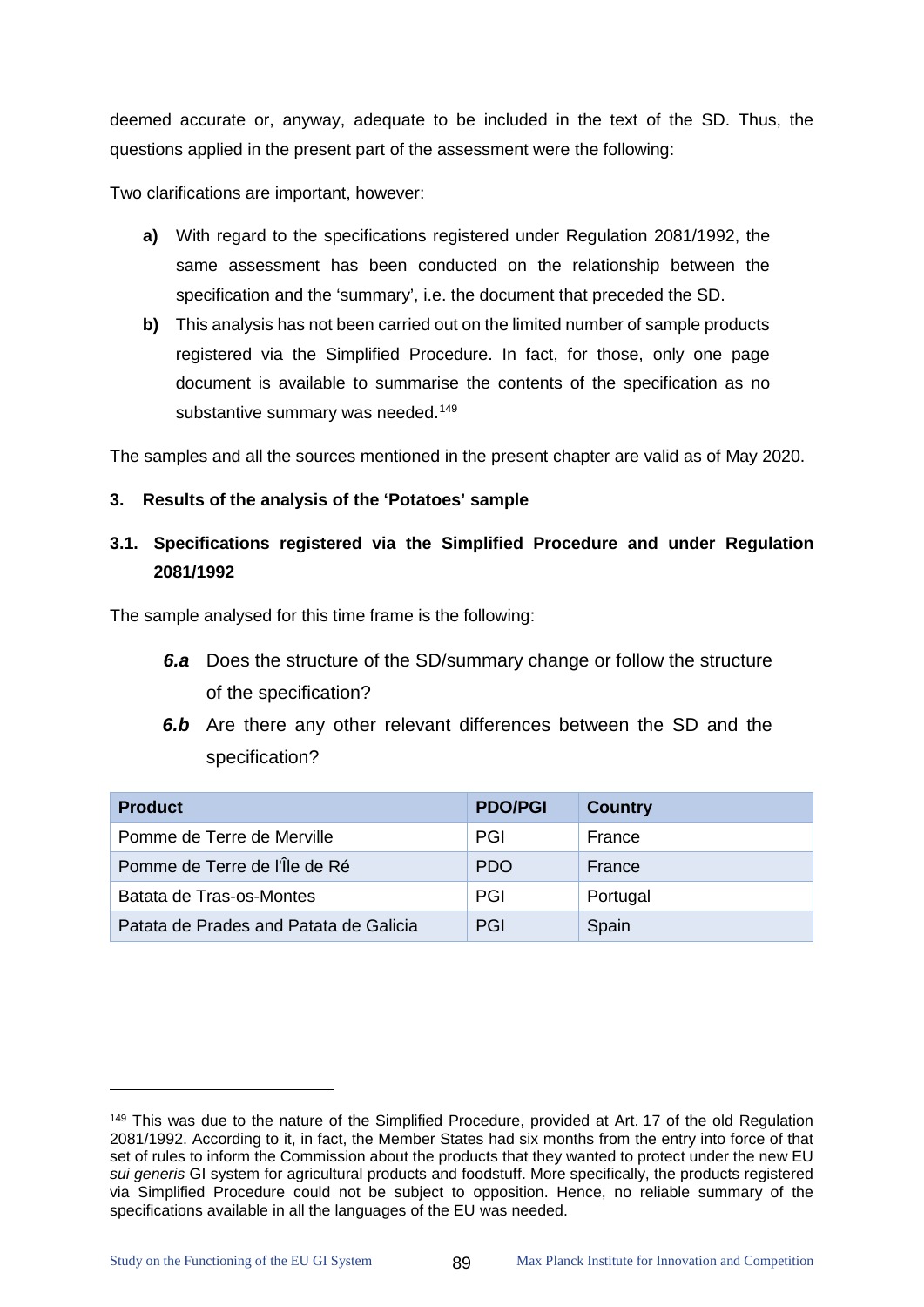It is important to specify that, among the above, the only sample product that was registered via the Simplified Procedure is 'Pomme de Terre de Merville'. Hence, this has been be analysed together with those registered under Regulation 2081/1992.

# **3.1.1. Description of the product**

Overall, the research shows that all the specifications explicitly illustrate the specificities of the product that distinguish it from the others. These are generally marked in the section of the specification dedicated to the 'description of the product'. There are some additional complexities, however, even among products registered by the same member state. For instance, 'Pomme de terre de Merville' precisely compares the features of the product with those of the standard goods of the same kind whereas 'Pomme de terre de l'Ile de Ré' does not.

When it comes to illustrate in an exact manner the characteristics of the product, and in particular its specificities, the majority of the specifications provides a description based on both the physical/organoleptic and the chemical analysis of the product. However, 'Patatas de Prades' presents exclusively the physical characteristics of the product. Instead, 'Pomme de Terre de l'Île de Ré' features a short description of the product with few technical information.

# **3.1.2. Definition of the Geographical Area**

The findings show that the practice of the sample countries in this specific part of the specification and during the selected time frame is generally speaking homogeneous. In particular, in 4 cases out of 5 the geographical area is identified by the administrative borders of the place of production. In the remaining instance, the Portuguese 'Batata de Tras-os-Montes', the specification includes information on both the physical and the administrative borders of the area.

As to the justification of the delimitation of the area, in general, this is explicitly justified in the link section. However, there are specifications that provide this information in a specific section. For instance, the Portuguese 'Batata de Tras-os-Montes' features a section entitled 'Warranty of the Geographical Origin of the Product' *('Garantia sobre a origem geográfica do produto'*)

# **3.1.3. Method of production and recipe**

The section(s) of the specifications concerning the description of the method of production show a good degree of homogeneousness as the documents generally cover in detail every step of the process. However, only the French specifications explicitly provide information on how the method of production directly influences the specificities and the distinctive character of the good.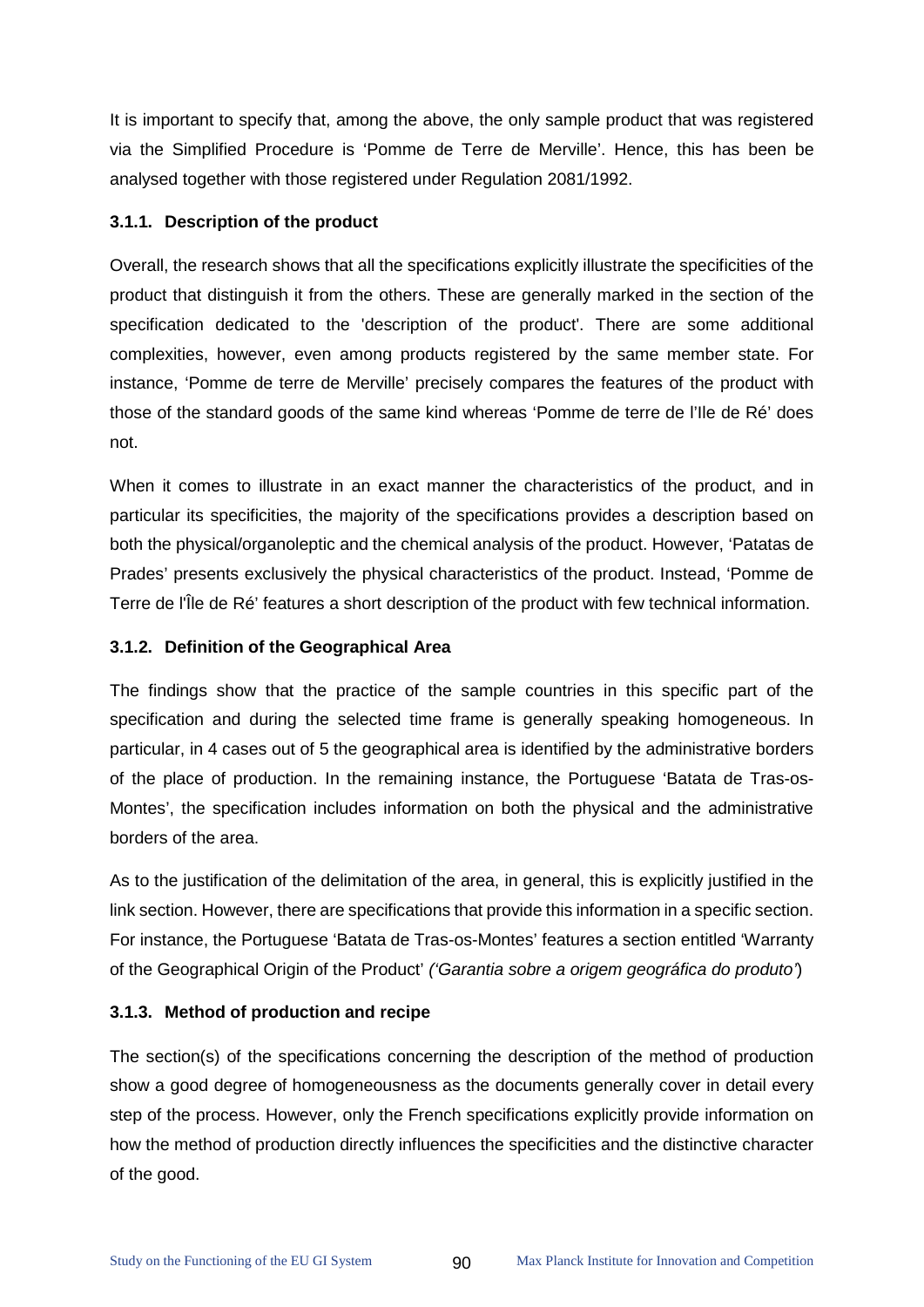Finally, 4 products out of 5 are presented as based on traditional know how. The specification of the Spanish 'Patata de Prades', instead, does not specifically mention this element. Nevertheless, it mentions the traditional importance of the production for the designated area.

# **3.1.4. Origin Link**

The findings show that none of the analysed specifications explicitly features the tripartite structure that has been described above. In the French specifications, however, it is possible to identify the key elements of such structure, although they are not explicitly reflected in the structure of the 'link' section.

The Portuguese and Spanish specifications, instead, are characterised by different structures. For instance, 'Batata de Tras-os-Montes' structures the link between the product and its place of origin in the following way: **(1)** history; **(2)** reputation; **(3)** climate and environmental factors; **(4)** relations with the gastronomy. By contrast, the specification of the 'Patata de Galicia' features a long section dedicated to the history of the product, followed by a description of the geography of the area of production. A specific link section is missing, however.

### **3.1.5. Differences between the Specification and the Summary**

Setting aside 'Pomme de Terre de Merville' that was registered via Simplified Procedure, the analysis of the other specifications reveals interesting details.

For instance, the summary of 'Batata de Tras-os-Montes' has removed the 'proof of origin' section and shortened the link section that in the full specification was divided in 4 subsections. The summary of 'Patata de Galicia' provides less historical references in the link section and features a shortened method of production section. Also 'Patata de Prades' features primarily a shortened 'method of production section'. The rest of the specification has been summarised and partially rephrased. Finally, as to 'Pomme de Terre de l'Île de Ré', reference to reputation and distinctiveness of the product are present in the proof of origin section. This section does not fully replicate the content of the specification as some historical references have been eliminated. Furthermore, the sections 'method of production' and 'link' are shorter. Instead, in the description of the product some technical data have been added e.g. reference to the product's size and other similar features.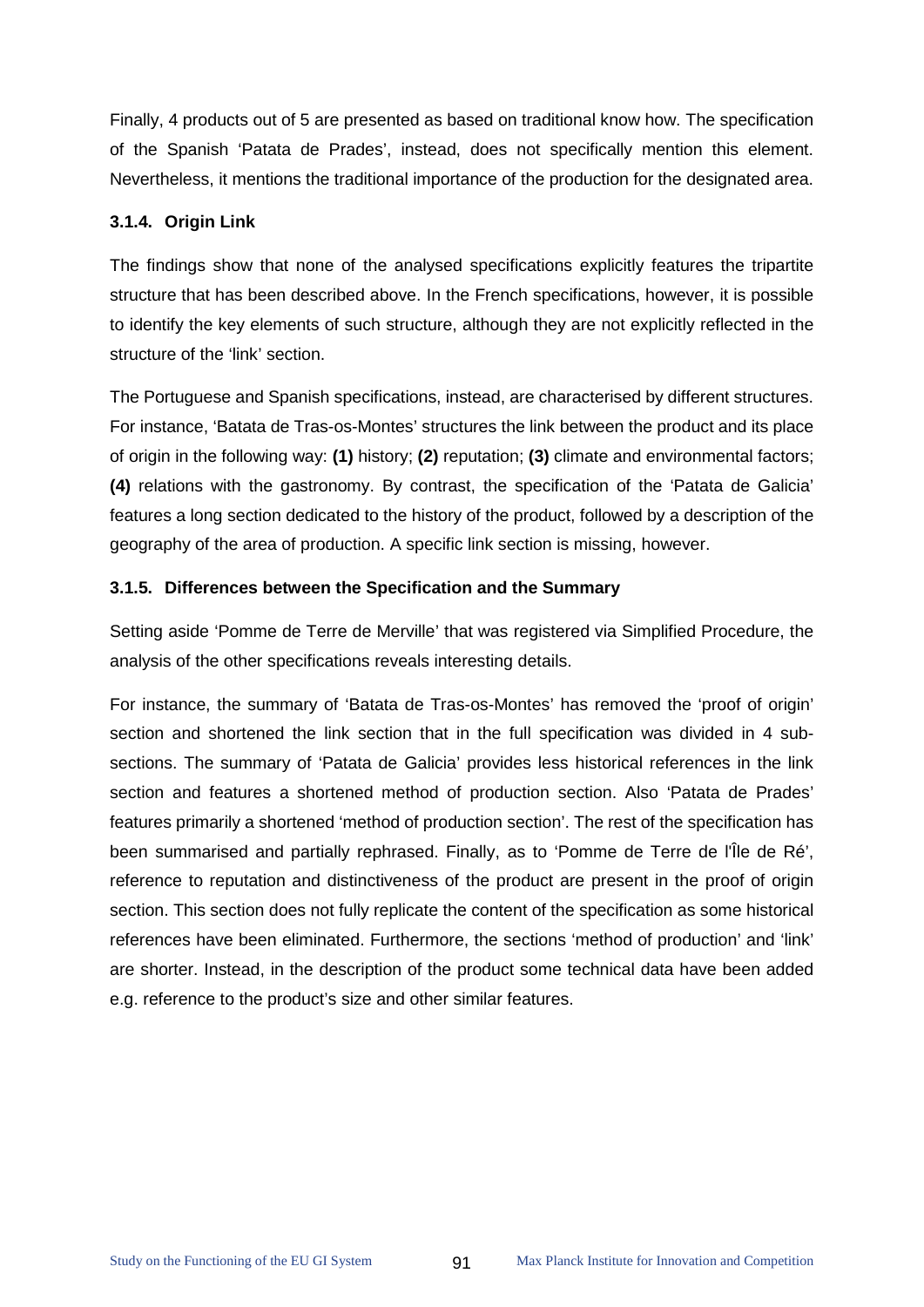#### **3.2. Specifications registered under Regulation 510/2006**

| <b>Product</b>             | <b>PDO/PGI</b> | <b>Country</b> |
|----------------------------|----------------|----------------|
| Béa du Roussillon          | <b>PDO</b>     | France         |
| Bamberger Hörnchen         | <b>PGI</b>     | Germany        |
| Lüneburger Heidekartoffeln | PGI            | Germany        |
| Patata del Fucino          | PGI            | Italy          |
| Patata Rossa di Colfiorito | PGI            | Italy          |
| Patata della Sila          | PGI            | Italy          |
| Patata dell'Alto Viterbese | PGI            | Italy          |
| Patata novella di Galatina | <b>PDO</b>     | Italy          |
| Patata di Bologna          | <b>PDO</b>     | Italy          |
| Batata Doce de Aljezur     | PGI            | Portugal       |

The sample analysed for this time frame is the following:

It can be observed that no Spanish relevant GI was registered during this time frame.

#### **3.2.1. Description of the product**

The analysis shows that the majority of the specifications, 7 out of 10, provide a complete description section that specifically explains how the characteristics of the product distinguish it from the others of the same kind. Generally, this is done in the 'description of the product' section. However, in one case, 'Patata del Fucino', these details are provided in the 'link section'.

Furthermore, the research reveals a relevant degree of diversity with regard to the ways in which the characteristics of the products are practically described in the specifications. Interestingly, this diversity concerns also goods registered by the same member state. For instance, in the case of Italy, 1/3 of the specifications provide a technical analysis of the product with both the physical/organoleptic and the chemical features of the good expressed in tables and other graphs. Instead, 1/3 also covers both the physical/organoleptic and the chemical features. However, they adopt a different approach, mixing a technical analysis with paragraphs that describe the distinguishing characteristics of the product in a narrative, shorter and relatively informal, form. Furthermore, 1/3 of the Italian specifications summarises the abovementioned features only in narrative style. Finally, only in one case, the German 'Lueneburger Heidekartoffleln', the specification only provides a very short description of exclusively the physical characteristics of the product, without providing any sort of chemical assessment of it.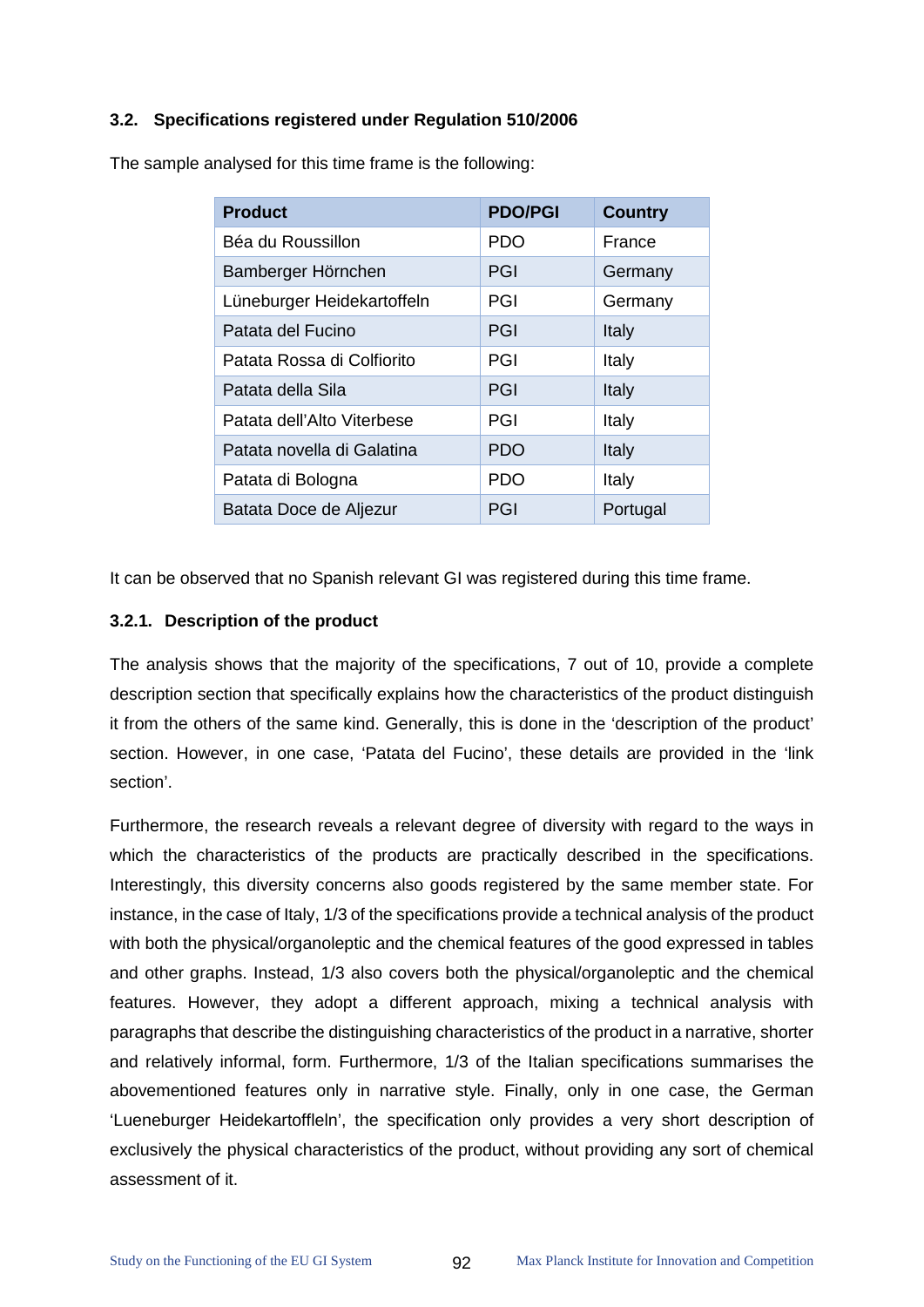#### **3.2.2. Definition of the Geographical Area**

Here, the findings reveal a nuanced scenario. Similar to the previous time frame, the majority of the specifications identify the area of production of the origin product by making reference to its administrative boundaries only. In particular, all the German specifications and 3/6 of the Italian specifications adopt this criterion. However, contrary to the previous time frame, 4 specifications, representing the 40% of the sample,<sup>[150](#page-97-0)</sup> define the area of production by making reference to both the administrative and the physical boundaries of the area. Finally, the only specification that does not make reference to the administrative boundaries is the Italian 'Patata del Fucino'. This, in fact, defines the designated area by making accurate references to the paths of the roads as borders.

8/10 of the considered sample specifications provide evidence of the relationship between the designated area and the elements that link the product to it directly in the section 'definition of the geographical area'. Particularly, 5/6 of the Italian specifications explicitly point out such correspondence. The Germans ones, instead, provide the required evidence in the 'link' section. Finally, the French 'Béa de Roussillon' and the Portuguese 'Batata doce de Aljezur' dedicate a specific section of the specification to the justification of the origin. In particular, the latter features a section named 'Justification of the Geographical Area' (*Justificação da área geográfica*) similar to the previously mentioned 'Batata de tras-os-montes'. It is necessary to specify, however, that these Portuguese specifications were both drafted in 2005, despite the products were eventually registered under two different Regulations.

#### **3.2.3. Method of production and recipe**

Overall, the analysis shows a tendency towards homogeneity, at least with regard to some of the aspects of the drafting of the 'method of production section'. In general, all the considered specifications provide a full structured description of the production process with the sole exception of 'Lüneburger Heidekartoffeln' which condensates it in a single paragraph.

Under other aspects, however, the quality of the specifications registered during the considered time frame look far from the current standards. First of all, none of the specifications highlights in what way the method of production contributes to the distinctive character of the product. On the same note, half of the considered specifications, in particular the French one and 2/3 of the Italian ones, does not describe the method as specifically related to the registered product. Indeed, only the German 'Bamberger Hörnchen' claims this whereas the

 $\ddot{\phantom{a}}$ 

<span id="page-97-0"></span><sup>150</sup> Béa de Roussillon (France); Patata della Sila and Patata dell'Alto Viterbese (Italy); Batata doce de Aljezur (Portugal).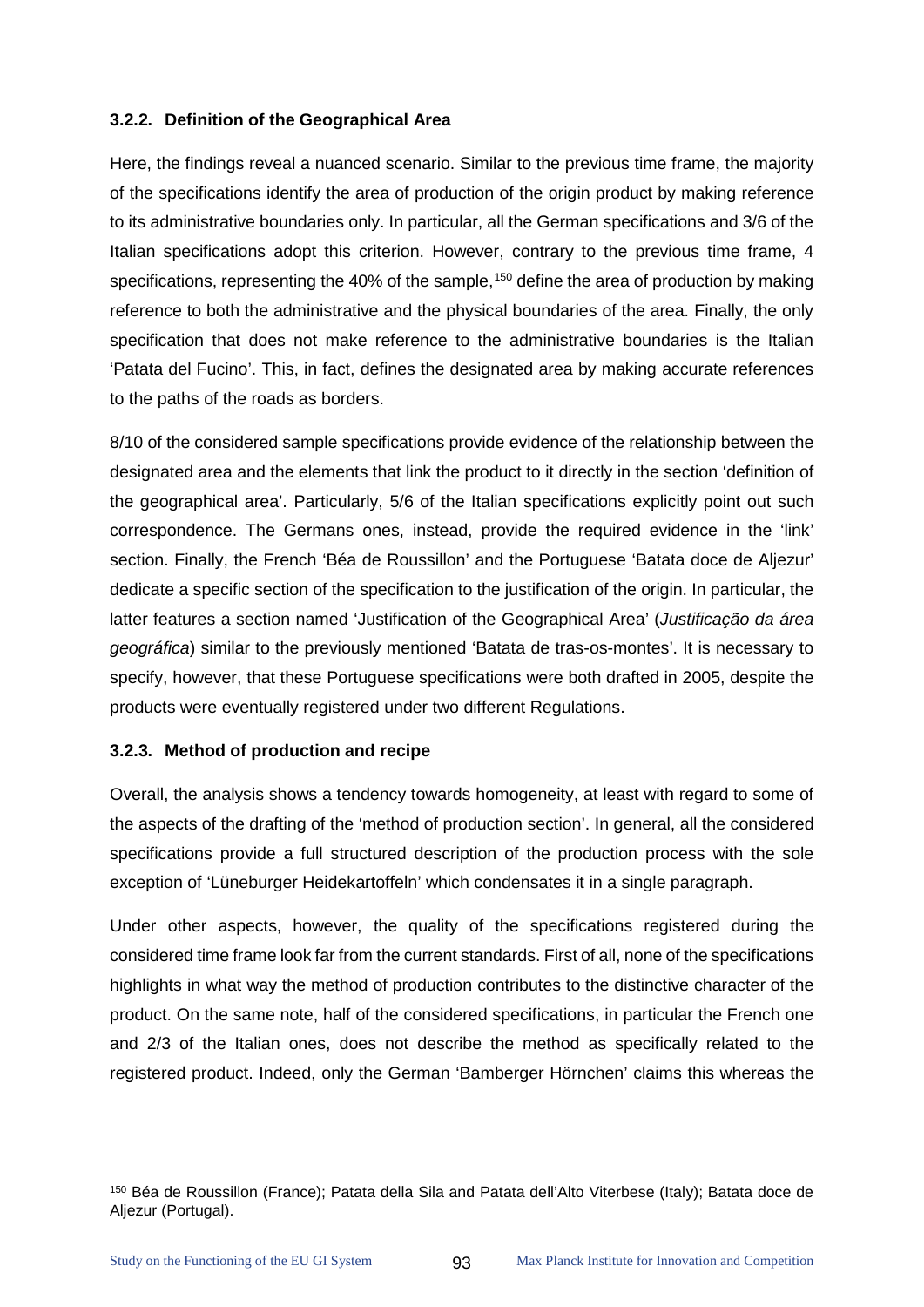remaining 4 specifications<sup>[151](#page-98-0)</sup> seems only to imply such specificity, for instance by stating that the method of production is the result of the local tradition. In spite of this, the 80% of the specifications define the method of production as 'traditional'.

# **3.2.4. Origin Link**

The analysis shows that only 2/10 of the considered specifications feature an origin link structured following the tripartite structure. Particularly, these are Béa de Roussillon (France) and Bamberger Hörnchen (Germany).

The Italian specifications, instead, insert various relevant elements but without presenting them in a clear tripartite structure. As a consequence, the specifications drafted in this country during the considered time frame look diverse, although some unitary features can be identified and traced back to the abovementioned structure. In particular, the specifications refer to the influence of the physical and environmental conditions of the designated area on the distinctive characteristics of the product. This first part is followed by the presentation of some reputational elements of different kind. For instance, the specification of 'Patata del Fucino' provides a short reference to materials, such as articles etc… that recognize the importance of the area for the production of that specific kind of potato. Instead, the specification of 'Patata Rossa di Colfiorito' provides a long description of the history of the product. Finally, 'Patata Novella di Galatina' includes a specific section dedicated to the socio-economic importance of the production of this good for the designated area.

The Portuguese 'Batata Doce de Aljezur', instead, does not mention the physical/natural features of the area of production at all, but adopts a different approach to the description of the origin link structured in three sections: history; reputation and socio-economic factors. It is interesting to observe that this approach differs not only from the Italian one, but also from the one adopted in the specification of the 'Batata de Tras-os-Montes', registered by the same member state under the previous regulation.

Overall, the 50% of the specifications provide a complete description of the elements that link the product to the place of origin, including details of the physical/natural and human relevant factors as well as of the history and/or the reputation of the goods. A relevant exception is represented by 4/6 of the Italian specifications that, as anticipated earlier, generally provide a description of the influence of the specificities of the designated area on the characteristics of the product, adding some references to the reputation and or the history of the good but without

 $\ddot{\phantom{a}}$ 

<span id="page-98-0"></span><sup>151</sup> Lüneburger Heidekartoffeln (Germany); Patata di Bologna and Patata dell'Alto Viterbese (Italy) and Batata doce de Aljezur (Portugal).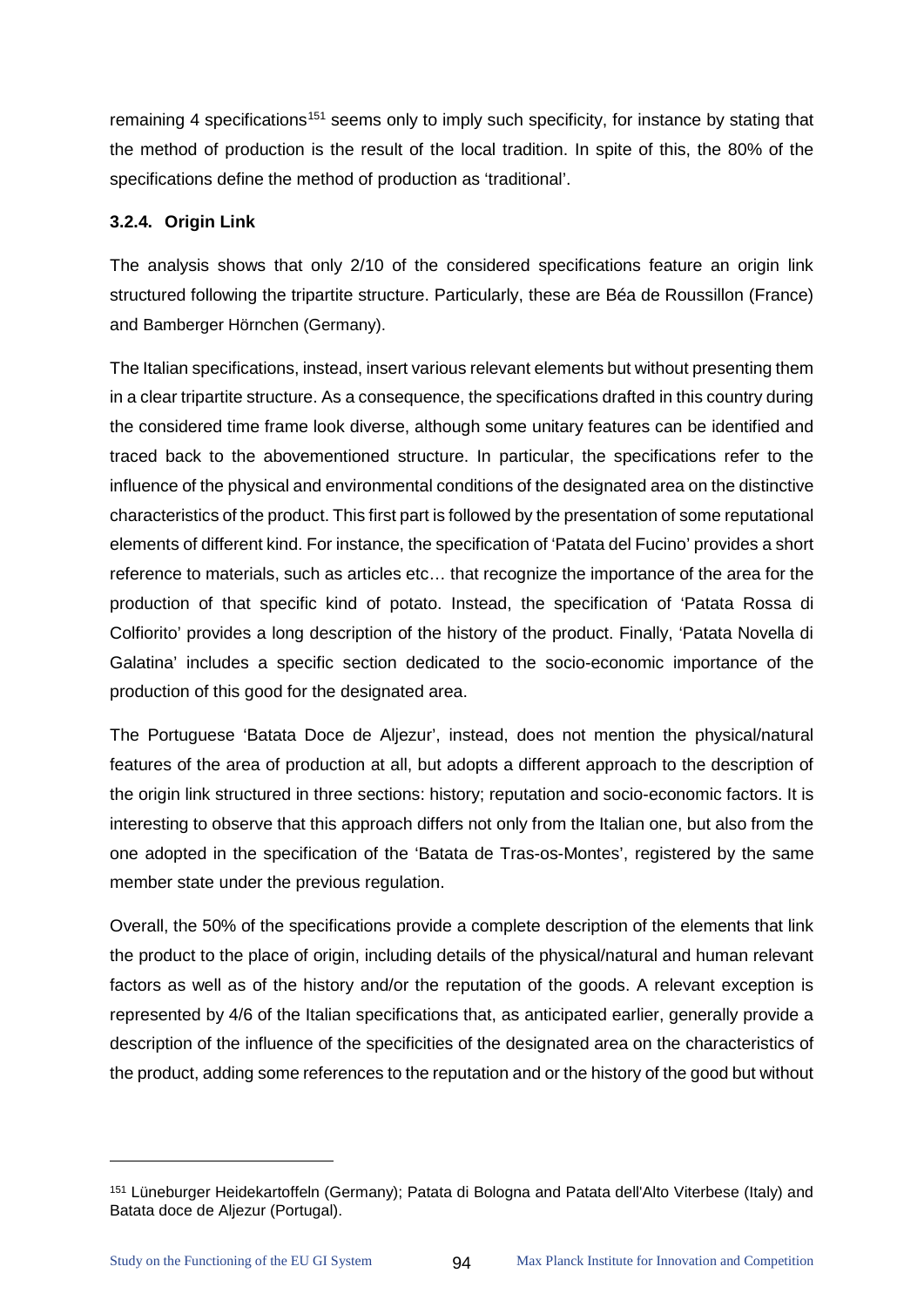focusing on the details of the human factor, e.g. the traditional know-how necessary to make the product, at least in the 'link' section.

# **3.2.5. Differences between the Specification and the Summary**

The research has shown that the two German specifications analysed in the sample have not undergone substantive changes when transposed into the SD. Instead, specifications like those of 'Béa de Roussillon' and 'Batata doce de Aljezur' have been shortened and partially restructured due to their considerable length.

By contrast, the Italian specifications deserve special attention as their content and structure differs, sometimes significantly, from the SD. Just to mention two examples, in the case of 'Patata del Fucino' the link section is deeply amended and highly improved. In particular, details have been added concerning the specificities of the geographical area and the casual link between the latter and the product is much more developed. Hence, even though the original nucleus of information contained in the specification is still recognizable, more details have been added. In the case of 'Patata Rossa di Colfiorito', instead, the content of the link section has been re-phrased and some information have been relocated where appropriate. More technical details have been added as to the specificities of the geographical area and the description of the reputational link has been improved. Instead, some details concerning the production process and the delimitation of the area of production are not described in full in the SD.

At the current date, there is no relevant GI registered under Regulation 1151/2012.

# **4. Overall considerations on the analysis of the 'Potatoes' sample**

# **4.1. Description of the product**

In general, the analysis has shown that, in all the sample countries and during all the considered time frames, the description of the product appears to be complete and it specifies the features of the good that distinguish it from the others of the same kind.

Instead, the way in which the product is practically described varies, and different styles have been observed even within the same member state. However, only in one case - 'Lüneburger Heidekartoffeln' - the section 'description of the product' was found to be substandard whereas the majority of the specifications duly provide information on both the physical/organoleptic and the chemical characteristics of the product.

# **4.2. Definition of the Geographical Area**

The analysis of this component of the specifications confirms some of the findings that were already highlighted in Chapter 1. Among the others, it shows that the majority of specifications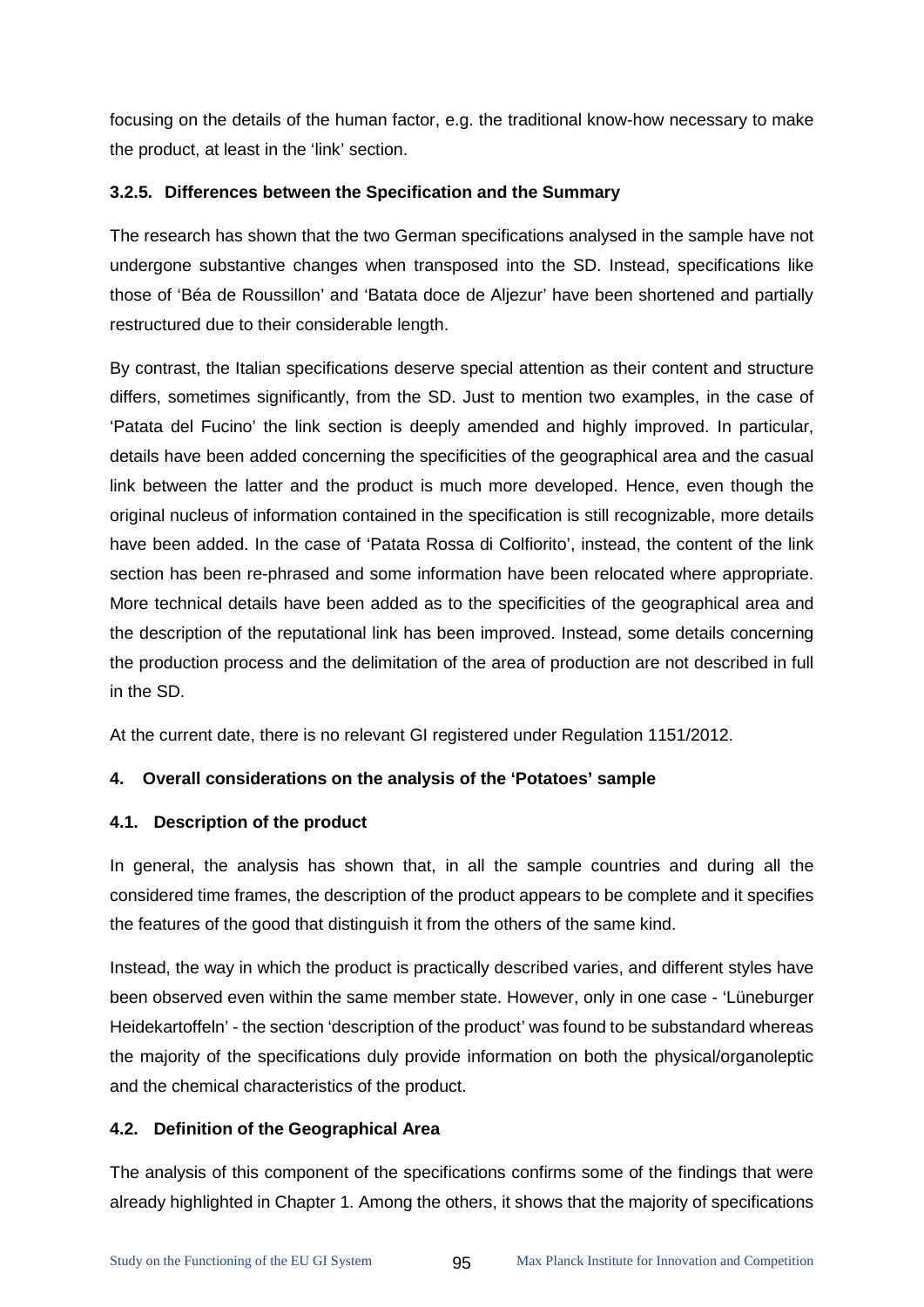define the area of production by mentioning only its administrative borders rather than its physical ones. However, the investigation has observed that in the second considered time frame the specifications tend to include both these elements.

Furthermore, it emerges that the justification of the delimitation of the area on the basis of the location of the features that establish the link is generally provided in the link section. This is interesting considering that the current version of the EU Applicant's Guide recommends to add this element in the 'definition of the geographical area' section.

# **4.3. Method of production and recipe**

The overview of the evolution of the 'method of production' section across the two considered time frames does not show meaningful changing trends. In general, in all the sample countries, this part of the specification appears complete and well structured, often considerably long.

Moreover, as already observed in Chapter 1, despite the products are very often described as 'traditional', only a minority of specifications state that the method of production is specific for the good. However, the analysis has highlighted a positive trend according to which the number of times where this element is specified in the text of the documents has increased.

Finally, the specifications included in the sample that specify the connection between the method of production and the distinctive character of the product are rare. However, this may be due to the nature of the analysed products and/or to the fact that they were all registered prior to Regulation 1151/2012.

# **4.4. Origin link**

The analysis reveals that the tripartite structure of the origin link slowly began more popular with the change of Regulation. Indeed, specifications like 'Béa de Roussillon' and 'Bamberger Hörchen' show a link section that perfectly complies with the current recommendations of the EU Applicant's Guide.

However, it appears that still under Regulation 2006 the justification of the relationship between the product and its area of origin looks inhomogeneous, to some extent even among specifications of the same member state. In spite of this, the contents included in the texts are all enough to fulfil the requirements of the Regulation, although some specifications appear to be better structured than others. This has consequences that will be illustrated below.

# **4.5. Differences between the Specification and the Summary**

It has emerged from the sample that, in the considered time frames, it is difficult to find a homogenous and unitary way to draft the specifications. This is particularly relevant with regard to the 'link' section that appears to be the part that is more frequently restructured and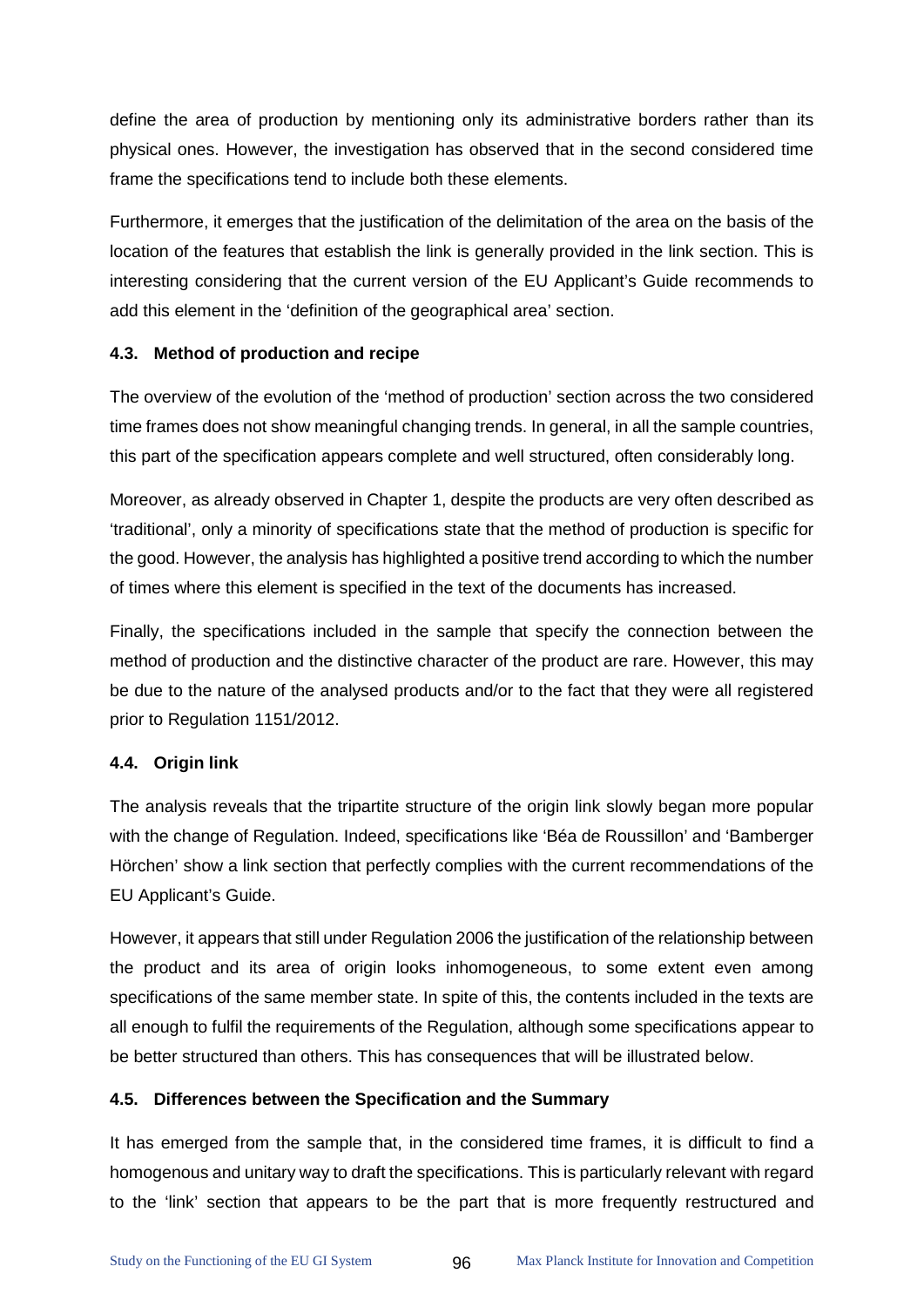amended when the contents of a specification are turned into a summary/SD. It is the case to specify, however, that despite the research has shown some qualitative differences between the specifications as to the completeness, structure etc… and that these differences can be identified also among the specifications of the same member state, no element of the sample seems to fail to fulfil the requirements of the Regulation under which they were registered.

Finally, the findings show another relevant peculiarity, i.e. the difference between the German specifications and those of the other sample countries. In fact, the former are generally shorter, sometimes considerably shorter, than the latter and present a structure that reminds that of the summary/SD. This is why they are less subject to restructurings and amendments when they are transformed into those.

### **5. Results of the analysis of the 'Bakery products' sample**

### **5.1. Specifications registered through the Simplified Procedure**

The sample analysed for this time frame is the following:

| <b>Product</b>                          | <b>PDO/PGI</b> | <b>Country</b> |
|-----------------------------------------|----------------|----------------|
| Bergamote de Nancy                      | <b>PDO</b>     | France         |
| Aachener Printen                        | PGI            | Germany        |
| Pane casareccio di Genzano              | PGI            | Italy          |
| Turrón de Jijona and Turrón de Alicante | PGI            | Spain          |

'Turrón de Jijona' and 'Turrón de Alicante' are two distinct PGI products. However, their specifications regulate them together. Therefore, they have been analysed as one.

#### **5.1.1. Description of the product**

The research shows a difference between the Bergamote de Nancy (France), Aachener Printen (Germany), on the one hand, and Pane casareccio di Genzano (Italy), Turrón de Jijona and Turrón de Alicante (Spain), on the other. The first two specifications feature a satisfactory description of the specificities of the product. Indeed, the first one is particularly complete as it provides an annex with a full description of the physical/organoleptic and chemical data of the product whereas the second includes only information on the former. Instead, the Italian and the Spanish specifications do not feature considerable details on the description of the product and only 'Pane casareccio di Genzano' features a brief description of the organoleptic qualities of the good.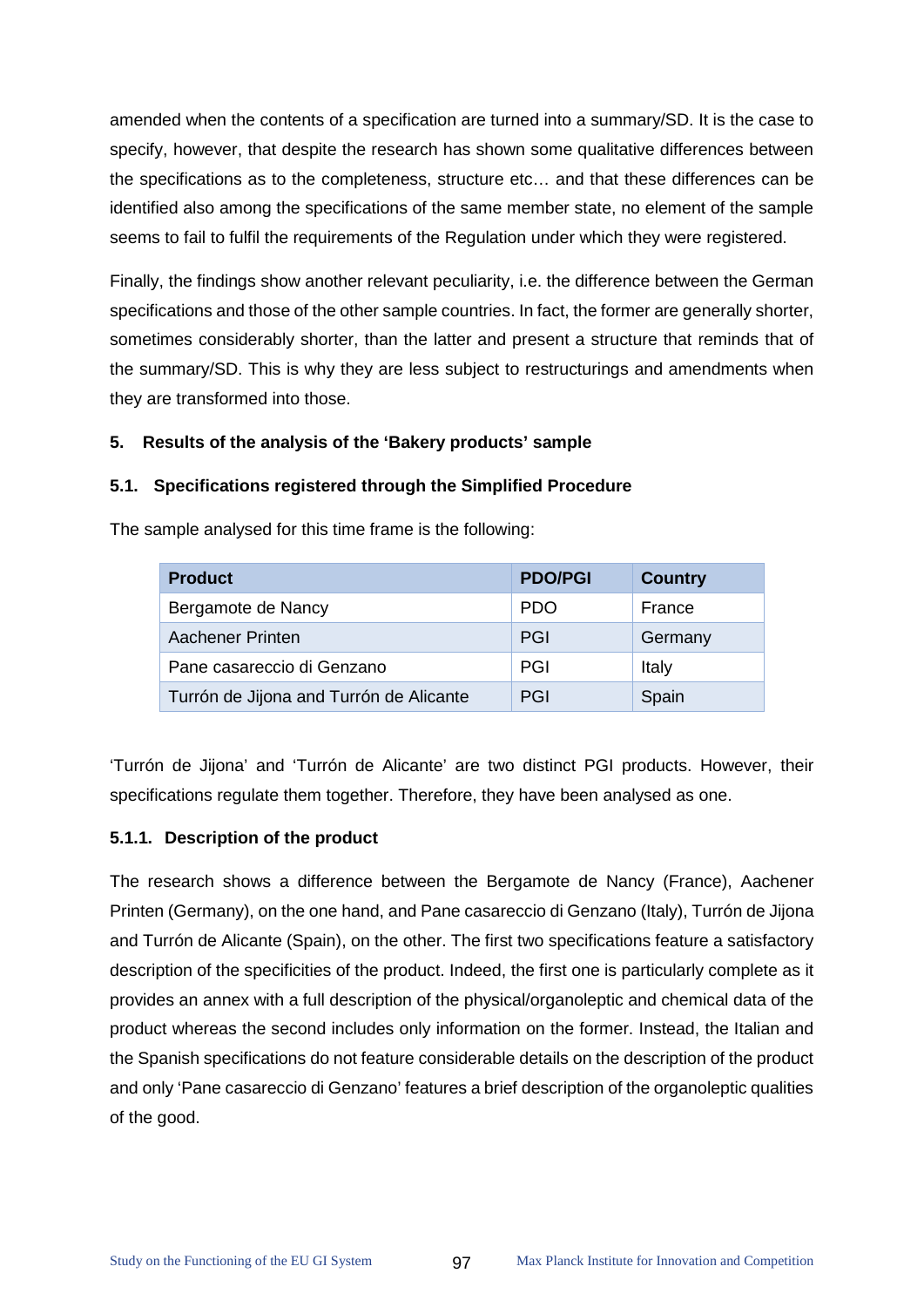# **5.1.2. Definition of the Geographical Area**

The findings show that all the considered specifications define the geographical area by making reference to its administrative borders. Furthermore, only Bergamote de Nancy provides details concerning the correlation between the identification of the area of production and the origin link.

#### **5.1.3. Raw materials**

Just like in the previous section, the analysis reveals a qualitative difference between the French Bergamote de Nancy and the rest of the sample. In particular, none of the analysed specifications focus on the origin of the raw materials and only the abovementioned French product provides details on the characteristics of the ingredients including some chemical details.

### **5.1.4. Method of production and recipe**

The sample shows that only the specification of 'Pane casareccio di Genzano' provides a full and structured description of the method of production. 'Bergamote de Nancy' and 'Turrón de Jijona/Turrón de Alicante' feature only a short summary. The German 'Aachener Printen', instead, features a full recipe in a single unstructured paragraph.

Furthermore, only 'Turrón de Jijona/Turrón de Alicante' claims that the specificities of the products are linked to their method of production. However, no analysed specification states that the latter is specific while all of them present the good as 'traditional'.

# **5.1.5. Origin Link**

The quality of the specifications registered through the simplified procedure is indeed far from the current best practices. This is also confirmed by the description of the origin link. Particularly, only Bergamote de Nancy provides a substantive explanation of this element by mentioning the importance of the know-how, history and market reputation of the product. Aachener Printen, instead, provides only a brief statement about the history of the product. Finally, the two remaining specifications - 'Pane casareccio di Genzano' and 'Turrón de Jijona/Turrón de Alicante' - do not discuss the origin link at all.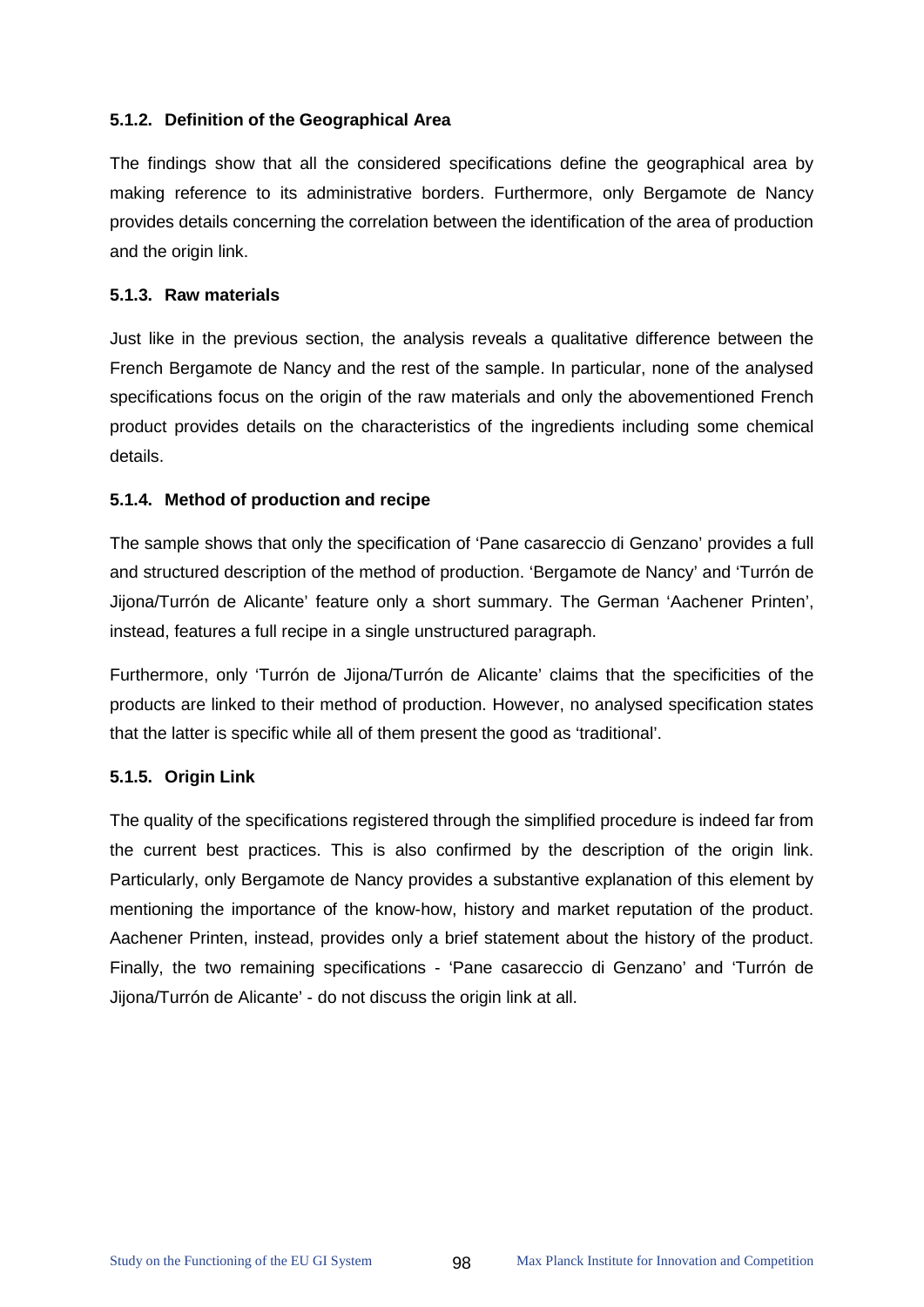# **5.2. Specifications registered under Regulation 2081/1992**

| <b>Product</b>           | <b>PDO/PGI</b> | <b>Country</b> |
|--------------------------|----------------|----------------|
| <b>Brioche Vendéenne</b> | PGI            | France         |
| Lübecker Marzipan        | PGI            | Germany        |
| Nürnberger Lebkuchen     | PGI            | Germany        |
| Pane di Altamura         | <b>PDO</b>     | Italy          |
| Coppia Ferrarese         | PGI            | Italy          |
| Turrón de Agramunt       | PGI            | Spain          |
| Ensaimada de Mallorca    | PGI            | Spain          |
| Pan de Cea               | PGI            | Spain          |
| Mantecadas de Astorga    | PGI            | Spain          |

The sample analysed for this time frame is the following:

# **5.2.1. Description of the product**

The research shows that all the considered specifications (9/9) provide a description of the product that emphasises its specificities and that distinguishes it from all the others. Particularly, this is done in the 'description of the product' section. The how the features of the products are described, instead, varies.

In particular, the majority of the specifications (6/9) provide a complete description of both the physical/organoleptic and the chemical features of the product, generally juxtaposing tables and technical recounts with a summary in narrative form. Instead, the German 'Nürnberger Lebkuchen' provides only a short paragraph in which the product is defined by making reference to its ingredients/raw materials. A similar approach is followed in the specification of the French 'Brioche Vendéenne' that, just like the German one, presents the specificities of the product through its raw materials. However, unlike the former, the latter adds a complete organoleptic and chemical analysis of the ingredients in a dedicated appendix.

#### **5.2.2. Definition of the Geographical Area**

All the considered specifications identify the area of production by making reference to the administrative borders of the area itself. The text of 'Lübecker Marzipan' is the only one that shows a lesser degree of accuracy as it states generically that the place of production corresponds to the city of Lübeck and to 'parts of the area of the bordering localities'.

Moreover, contrary to what has been observed with regard to potatoes, here all the specifications justify the delimitation of the area of production by making reference to the link between it and the good. It must be specified, however, that this connection is made by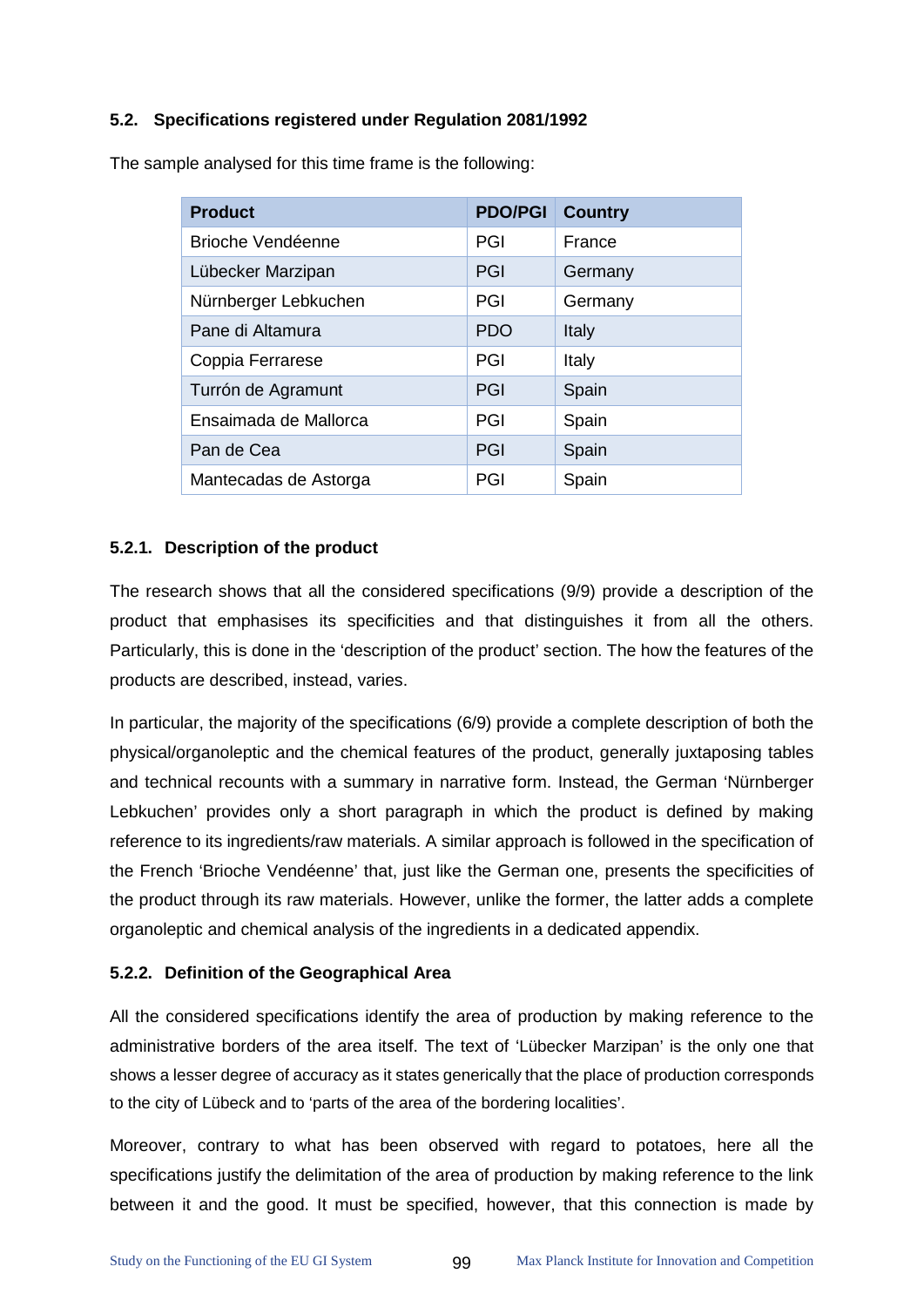mentioning the reputation of the product, thus a criterion that is more flexible and ready to use than the physical/natural characteristics of the place.

Finally, in 5/9 specifications the justification of the determination of the designated area is provided in the link section and not in 'definition of the geographical area'.

# **5.2.3. Raw materials**

In general, the specifications do not set forth any rule concerning the origin of raw materials. Furthermore, only half of them mandate the specific qualities that they must meet. A special case is the Italian 'Pane d'Altamura' that, in fact, is the only PDO in the sample. It clearly specifies the origin of the ingredients and provide the analysis of their features as well as a justification of their distinctive character.

# **5.2.4. Method of production and recipe**

The research has shown some peculiarities in the drafting technique of the specifications as to the completeness and the structure of the description of the method of production. Particularly, it has emerged that there is a difference between the German specifications and the others, as the former are shorter and composed of a single paragraph rather than a long description with an articulated structure. Furthermore, the German specifications are the only ones that do not underline in what way the method of production contributes to the distinctive character of the product. In addition, contrary to the others, they do not claim - not even in an indirect way - that the method of production is specific.

Finally, all the specifications mention the traditional character of the product, with the only exception of 'Ensaimada de Mallorca' that does not discuss this aspect.

# **5.2.5. Origin Link**

None of the considered specifications provides an origin link described following a tripartite structure. Almost all the specifications prove the existence of the connection between the product and a specific place by mentioning the history, reputation, tradition and social importance of the good. A special case is represented by the Italian PDO 'Pane d'Altamura' that does not feature a specific 'link' section but bases the description of the link on the specificities of the local ingredients as well as on a brief mention of the 'ancient manufacturing process' of the good.

# **5.2.6. Differences between the Specification and the Summary**

5/9 of the analysed specifications, including all the Spanish ones, have been transposed into the SD without considerable structural changes, except from the shortening of some sections, especially 'link' and 'method of production'.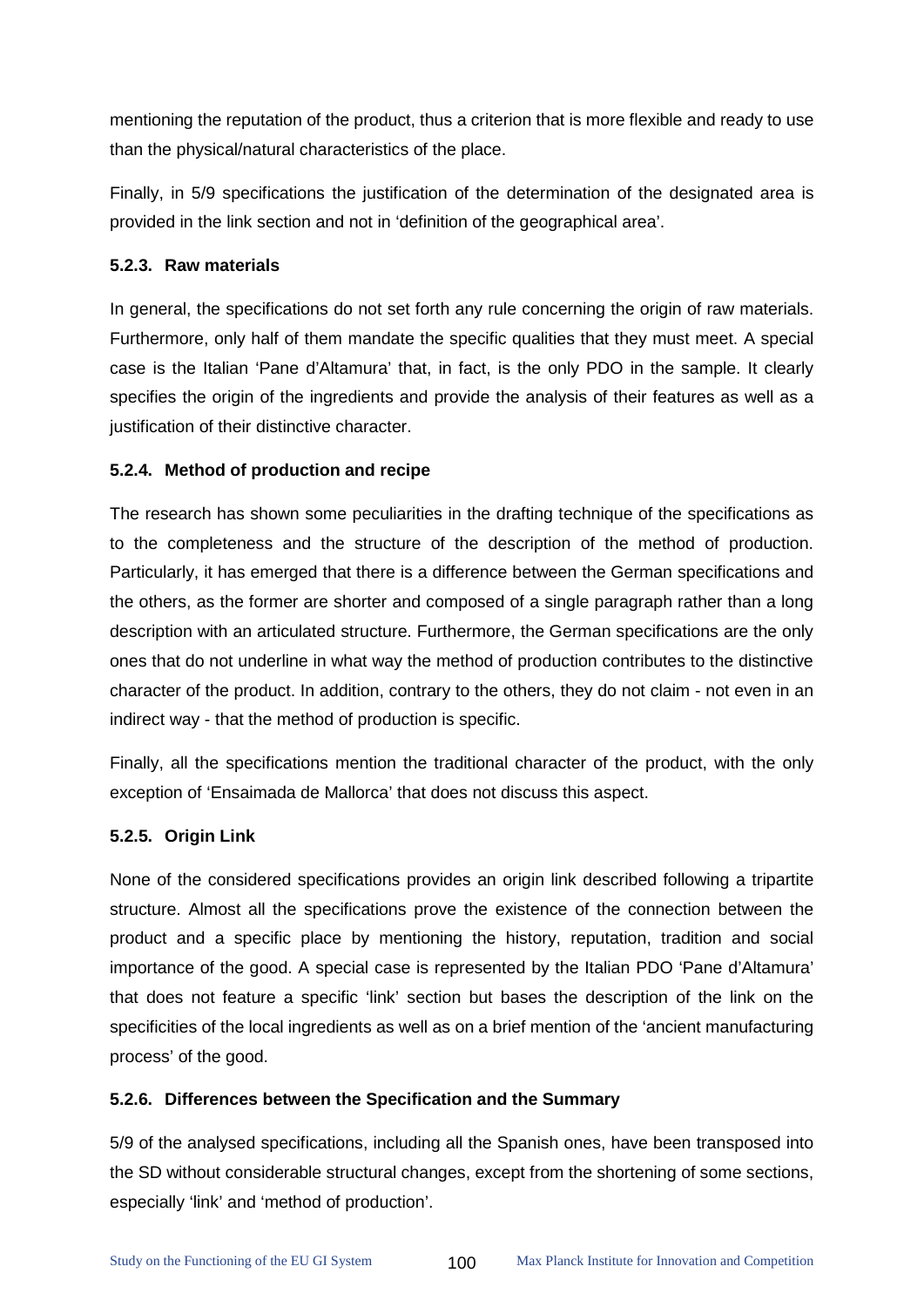However, 'Pane di Altamura' is a case worth mentioning. In fact, the specification of this product differed considerably from the usual structure of a SD. This is why the latter has restructured and rephrased many parts of the former. In particular, the 'Description of the product' section has been introduced and the information provided in the original specification has been reworked and improved. The link section that, as mentioned earlier, is missing, has been added to the SD, although without a tripartite structure. Finally, the SD features the 'Proof of Origin' section that mainly provides information on the history of the product.

#### **5.3. Specifications registered under Regulation 510/2006**

Under Regulation 510/2006, 31 relevant products were registered. 10 out of 31 (around 32% of the total) were registered by Italy, 2 by France, 8 by Germany, 3 by Portugal and 8 by Spain. In particular the analysed sample was the following:

| <b>Product</b>               | <b>PDO/PGI</b> | <b>Country</b> |
|------------------------------|----------------|----------------|
| Raviole du Dauphiné          | PGI            | France         |
| Gache Vendéenne              | PGI            | France         |
| Schwäbische Maultaschen      | PGI            | Germany        |
| Westfälischer Pumpernickel   | PGI            | Germany        |
| <b>Bremer Klaben</b>         | PGI            | Germany        |
| Schäbische Spätzle           | PGI            | Germany        |
| Salzwedeler Baumkuchen       | PGI            | Germany        |
| <b>Bayerische Breze</b>      | PGI            | Germany        |
| Dresdner Christstollen       | PGI            | Germany        |
| <b>Meissner Fummel</b>       | PGI            | Germany        |
| Panforte Siena               | PGI            | Italy          |
| <b>Dittaino</b>              | PGI            | Italy          |
| Focaccia Recco               | PGI            | Italy          |
| Pane Toscano                 | PGI            | Italy          |
| Torrone di Bagnara           | PGI            | Italy          |
| Pane di Matera               | PGI            | Italy          |
| Pasta di Gragnano            | PGI            | Italy          |
| Maccheroncini di Campofilone | PGI            | Italy          |
| Piadina Romagnola            | PGI            | Italy          |
| Ricciarelli di Siena         | PGI            | Italy          |
| Pastel de Chaves             | PGI            | Portugal       |
| Ovos Moles de Aveiro         | PGI            | Portugal       |
| Pastel de Tentugal           | PGI            | Portugal       |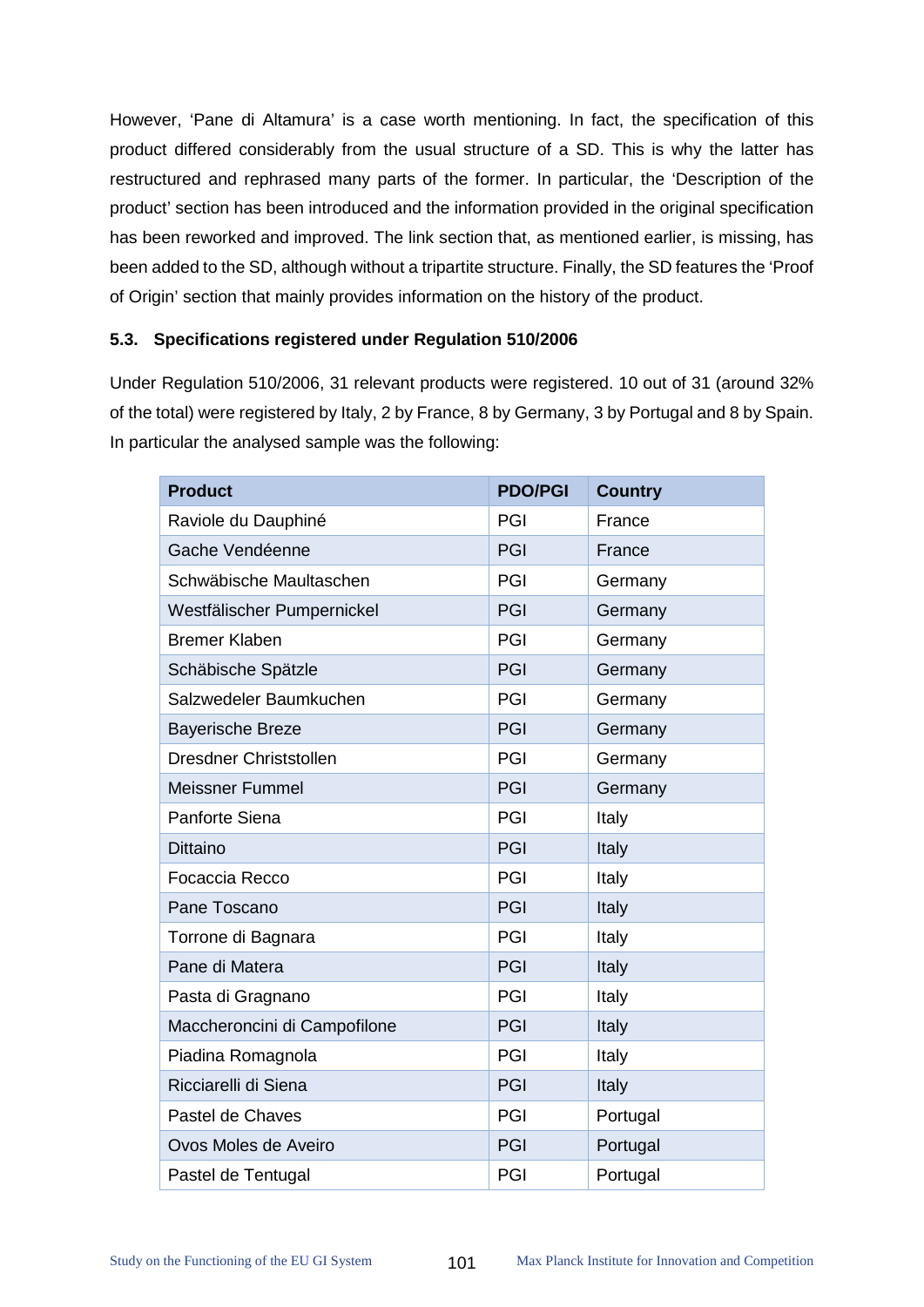| Mantecados de Estepa       | PGI | Spain |
|----------------------------|-----|-------|
| Mazapán de Toledo          | PGI | Spain |
| Alfajor de Medina Sidonia  | PGI | Spain |
| Pa de Pagès Català         | PGI | Spain |
| Tarta de Santiago          | PGI | Spain |
| Sobao Pasiego              | PGI | Spain |
| Pan de Cruz de Ciudad Real | PGI | Spain |
| Pan de Alfacar             | PGI | Spain |

### **5.3.1. Description of the product**

The majority of the considered specifications provide a description of the distinctive features of the good in the 'description of the product' section. However, both the French specifications included in the sample, 'Raviole du Dauphiné' and 'Gache Vandéennee', discuss the distinctive character of the product in the link section.

As to the way in which the products are described, approximately 1/3 of the considered specifications provides a detailed presentation of both the physical/organoleptic and the chemical features of the product. The German and half of the Spanish ones, instead, provide a shorter description where the details above are summarised in narrative form, without including technical/scientific analyses of the product. Furthermore, in both cases the specifications often do not present the chemical specificities of the good but only the physical/organoleptic ones. Finally, just as it was observed in the previous time frame, some specifications describe the specificities of the product by analysing their raw materials directly in the 'raw materials' section. In this case, this technique is applied in the specifications of 'Raviole de Dauphiné' (France); 'Pan de Alfacar' and 'Pan de Cruz' de 'Ciudad Real' (Spain).

#### **5.3.2. Definition of the Geographical Area**

This time frame confirms the same trends that emerged from the previous one. Therefore, the largest majority of the specifications determines the area of production by making reference to its administrative borders only. However, some exceptions have emerged. For instance, 2/3 of the Portuguese specifications mentions the administrative borders but provide also details on the physical conformation of the area.

As to the connection between the delimited area and the origin link, the considered specifications establish this relationship by making reference to the history and the reputation of the product. Instead, no reference can be found to the physical characteristics of the area. This is likely due to the nature of the products that compose the sample.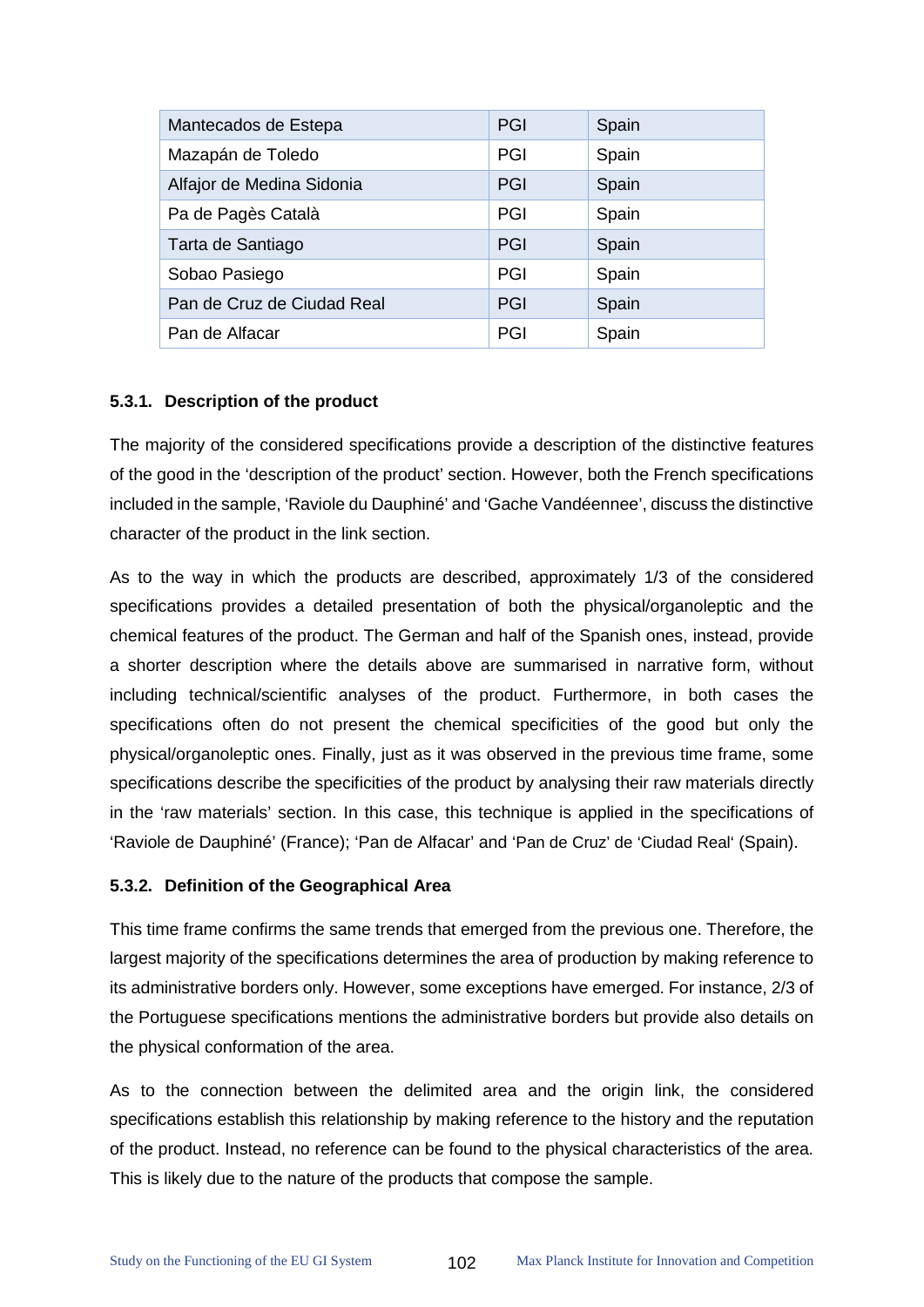### **5.3.3. Raw materials**

The majority of the specifications does not set forth any limitation as to the sourcing of the raw materials. Only in a minority of instances, in 7 cases out of 31 (4.5%), the documents limit the choice of some of them – this never applies to all - to ingredients that must be sourced from a specific area. This is generally justified by making reference to their qualities and/or to the fact that they originate exclusively from a specific area and/or because they are those traditionally used.

A typical example of these special cases are the products that list among their raw materials some PDO or PGI products. For instance, 'Raviole de Dauphiné' must include 'Comté PDO and/or Emmental français Est-Central IGP'. Other products, instead, such as 'Pane di Matera', despite being PGI, must employ in their production local yeast and other essences because of their specific character.

Finally, in case the origin of the raw materials is not specified, a relevant number of specifications do not provide details as to the specific qualities that the ingredients must possess. This is in particular the case of Germany (4/8 cases) and Italy (6/9 cases).

# **5.3.4. Method of production and recipe**

The analysis of the method of production section in the examined time frame confirms the trends that emerged in the previous one. The majority of the specifications include a structured and often considerably long description of all the production processes. Germany is an exception because, due to the relatively short specifications, describes the method of production in a single paragraph in at least the 50% of the considered texts.

Furthermore, approximately 2/3 of the specifications mention the link between the method of production and the specificities of the product, although many do it only impliedly by mentioning the importance of the traditional character of the production for determining the specificities of the product. However, 5/8 of the German specifications and 4/7 of the Spanish ones do not provide any information on this point.

Finally, more than half of the specifications (17/31) describe the method of production as specific and almost all of them consider it as 'traditional'.

# **5.3.5. Origin Link**

In the considered time frame it has been observed that the number of products that adopt the tripartite structure has increased. In particular, 5/8 German specifications and all the French ones adopt it. Some Italian products, such as 'Pane di Matera'; 'Pane Toscano' and 'Piadina Romagnola' provide the essential elements of said structure even if do not formally use it.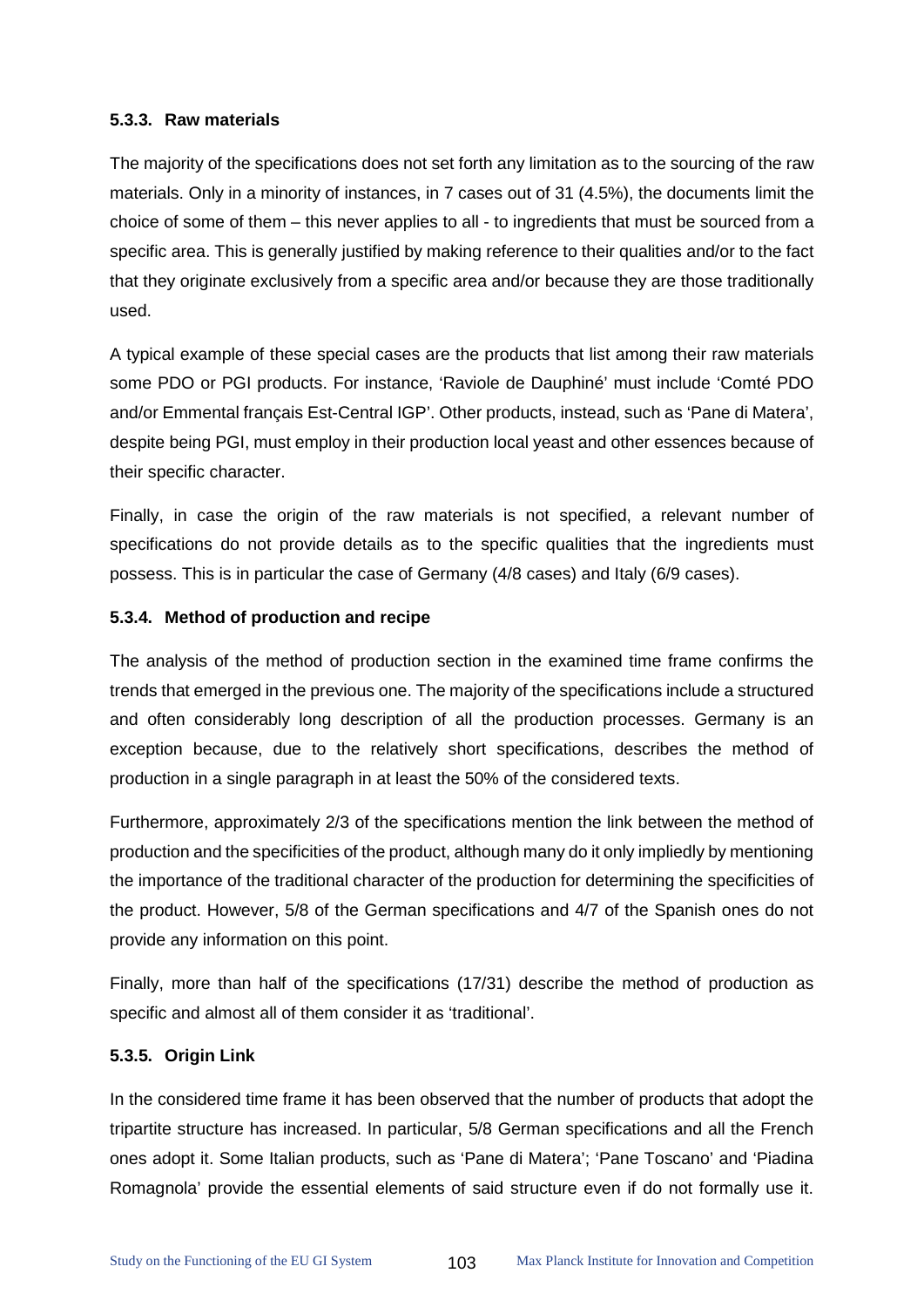Nevertheless, 19/31 products follow different structures, generally based on the history of the product and on its reputation only. Indeed, these, together with the traditional character of the production, are the elements that are predominantly used to demonstrate the origin link.

# **5.3.6. Differences between the Specification and the Single Document**

The research shows, as it emerged from the analysis of the previous time frame, that also in this case the German specifications were transposed into the SD with little amendments. The French ones were also not substantively amended in their contents and form, although they were shortened, especially in the link and in the method of production sections.

By contrast, almost all the specifications of Italy (8/10) and Spain (7/8) have been substantively restructured. For instance, 'Focaccia di Recco' was deeply reworked, as it did not follow the structure of the SD. The 'link' section, in particular, has been rewritten following the tripartite structure and the 'description of the product' section has been improved and reworked. Something similar occurred in the case of 'Panforte di Siena'. In addition, in this case, many unsupported historical claims that appeared in the specification do not appear in the SD. As to Spain, it is possible to take as examples 'Mantecados de Estepa' and 'Pa de Pagès Català'. In both cases, the structure of the specification was almost completely reworked. The 'link' section, particularly, was rewritten according to the tripartite structure and many of the contents were changed.

# **5.4. Specifications registered under Regulation 1151/2012**

Under Regulation 1151/2012, eleven products were registered. Five out of eleven (around 45% of the total) were registered by Italy, one by Germany, four by Portugal and one by Spain. Instead, no French product was added to the register during the considered time frame. In particular, the analysed sample was composed as follows:

| <b>Product</b>                 | <b>PDO/PGI</b> | <b>Country</b> |
|--------------------------------|----------------|----------------|
| <b>Bayrisch Blockmalz</b>      | PGI            | Germany        |
| Pampepato di Ferrara           | PGI            | Italia         |
| Cappellacci di zucca Ferraresi | PGI            | Italia         |
| Pizzoccheri della Valtellina   | PGI            | Italia         |
| Culurgionis d'Ogliastra        | PGI            | Italia         |
| Cantuccini toscani             | PGI            | Italia         |
| Fogaça da Feira                | PGI            | Portugal       |
| Amêndoa Coberta de Moncorvo    | PGI            | Portugal       |
| Folar de Valpaços              | PGI            | Portugal       |
| Pão de Ló de Ovar              | PGI            | Portugal       |
| Polvorones de Estepa           | PGI            | Spain          |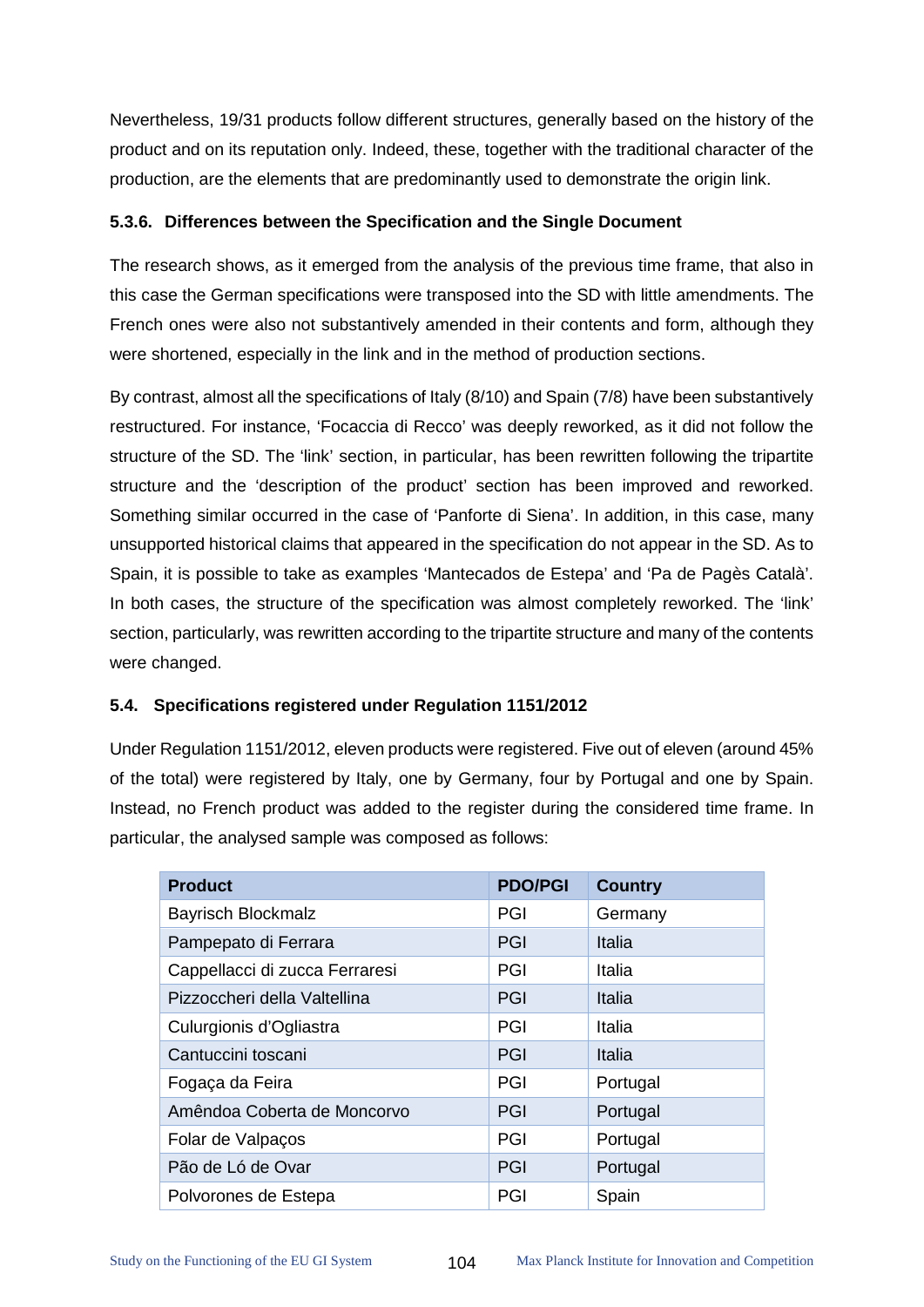# **5.4.1. Description of the product**

The majority of the specifications (9/11) provide a specific illustration of the specificities of the product that make it different from the similar ones. However, in some cases this information does no appear in 'description of the product' but in 'link', e.g. 'Pampepato di Ferrara' and 'Cappellacci di zucca Ferraresi' (Italy), or in the 'Proof of Origin' section, e.g. Fogaça da Feira and Amêndoa Coberta de Moncorvo (Portugal). The only specification that does not mention this element at all is the Spanish 'Polvorones de Estepa'.

As to the way in which these features are described, all the considered specifications provide a description of both the physical/organoleptic and of the chemical specificities of the product, with the only exception of 'Amêndoa Coberta de Moncorvo' that covers only the former. As usual, the German specification looks shorter than the others and provides a description of the product in narrative form only.

# **5.4.2. Definition of the Geographical Area**

The findings show that this section is significantly homogeneous. In particular, all the analysed specifications define the geographical area by making reference to its administrative borders. The delimitation of the area is typically justified by making reference to the reputation of the product and to the fact that it is generally rooted there. It is relevant to mention, however, that these statements generally appear in the link section and not in 'description of the product'.

# **5.4.3. Raw materials**

All the considered specifications do not discuss the origin of raw materials. The only exception is the Portuguese 'Pão de Ló de Ovar' that stipulates that some ingredients must be sourced locally due to their specific qualities and because of tradition. Furthermore, only 3/9 specifications indicate the exact organoleptic and/or chemical features that the raw materials must possess.

# **5.4.4. Method of production and recipe**

The analysis of this section confirms some of the trends that emerged in the previous time frames. In particular, it is possible to observe once again the different approach adopted by Germany that generally provides shorter specifications featuring a more succinct presentation of the method of production.

The majority of the specifications (4/7) describe the ways in which the method influences the specific character of the product and presents it as specific. Finally, almost all of them considered the good as based on traditional know-how, with the only exceptions of 'Pampepato di Ferrara' and 'Fogaça da Feira' that do not provide information in that regard.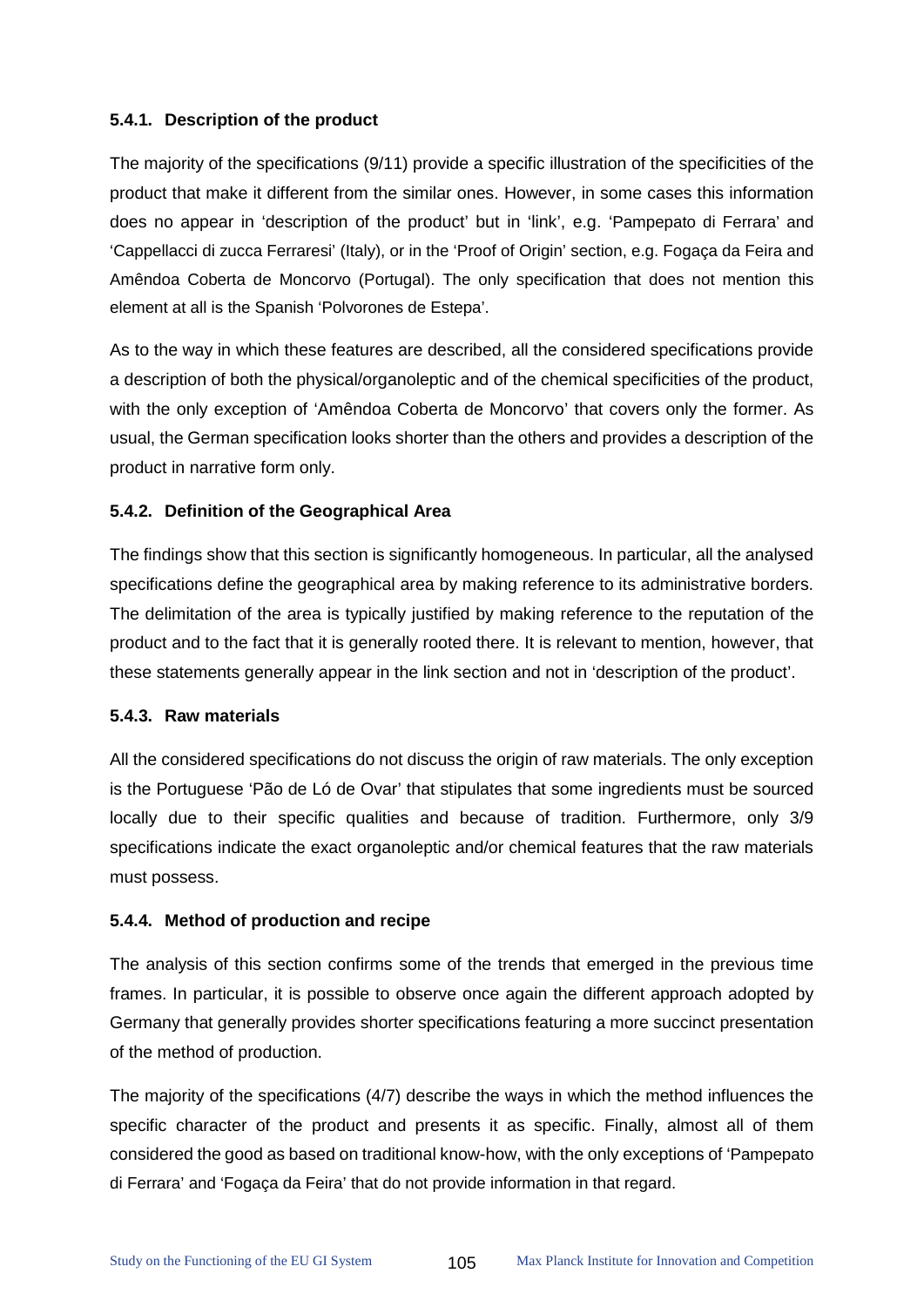# **5.4.5. Origin Link**

The research confirms once again that for the considered category of products the tripartite structure is not very common at national level even in this most recent time frame. Indeed, only 3 specifications out of 11 include such structure or, at least, its components. These are 'Bayrisch Blockmaltz'; 'Cappellacci di Zucca Ferraresi' and 'Cantuccini Toscani'. The majority of the documents, instead, features different structures based on the history and reputation of the products as well as on neighbouring linking factors such as the traditional importance of the production in the region.

## **5.4.6. Differences between the Specification and the Single Document**

This section confirms the trends that emerged from the analysis of the previous time frames. The only German specification included in the sample is almost identical to the SD. However, the 'description of the product' section of the latter provides more details on the good and also the link section has been reworked and strengthened.

Instead, the specifications of the other sample countries have underwent various modifications, not different from those that have already been shown in the analysis of the previous time frames. In some cases, the amendments are particularly significative, for instance in the case of 'Amêndoa Coberta de Moncorvo' the SD has shortened the content of the specification in various points and the structure of the specification has been deeply reworked.

Finally, it has been observed that in some cases the SD has not structured the 'link' section in accordance with the tripartite structure, e.g. 'Cantuccini toscani'. In other SDs, instead, the tripartite structure, although not explicitly present, can be identified. This is the case, for instance, of 'Pizzoccheri della Valtellina' and 'Cappellacci di zucca Ferraresi' where it has been reworked in order to adapt it to products whose specific characteristics are not determined by the natural specificities of the area but by the human element and history.

# **6. Overall considerations on the analysis of the 'Bakery Products' sample**

# **6.1. Description of the product**

The analysis has shown that this section has improved over the considered time frames. In particular, the level of detail of the description of the physical/organoleptic and chemical features of the products has increased. However, the style of the specifications differs. In particular, the German ones look shorter and do not usually display a full scientific analysis of the features of the product. Generally, the considered specifications provide evidence of the fact that the good differs from the others of the same kind. Nevertheless, this does not always occur in the 'description of product' section as often this statement can be found in the 'link' section and, less often, in 'method of production' or in 'proof of origin'.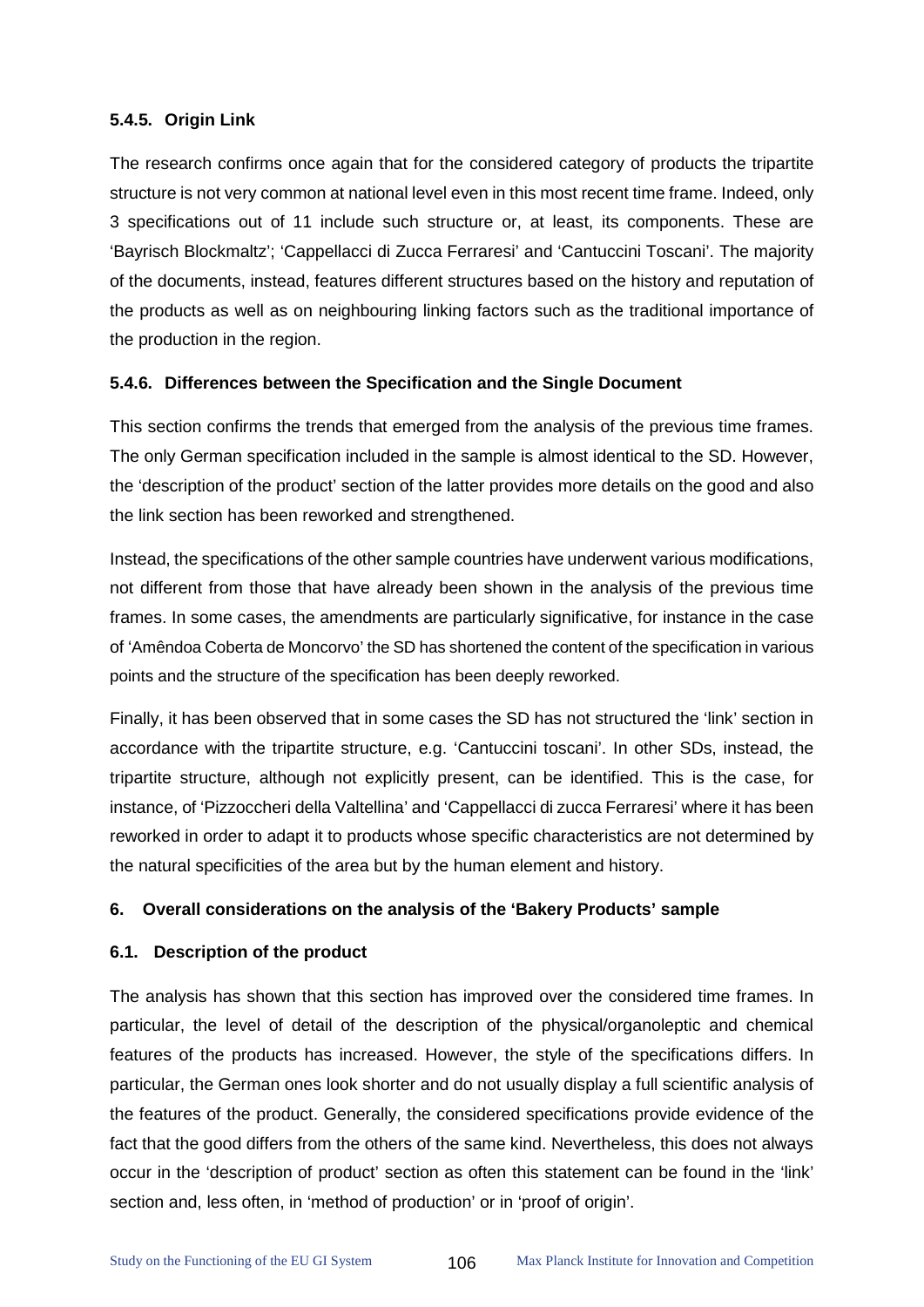#### **6.2. Definition of the Geographical Area**

This section appears to be generally homogeneous. This is probably due to the nature of the sample products that are usually not linked to the natural features of the area of origin. Thus, as shown in Chapter 1, the research reveals that practically all the considered specifications define the area of production by making reference to the administrative borders of the latter. Furthermore, the number of specifications that explicitly justify the identification of the area by making reference to the link between it and the product has increased with time. In particular, this information is often provided in the 'link' and not always in the 'description of the product' section.

#### **6.3. Raw materials**

The analysis of this section has led to interesting findings. In particular, since the largest majority of the products are PGIs, the requirements set forth by the specifications are often quite generic. More specifically, the documents that provide specific indications as to the source of the raw materials are relatively rare. Typical examples are products whose recipes include PDO or PGI products such as some kinds of cheese. Another example consists of cases where the traditional ingredients are significantly important for the nature of the product. The specifications often provide details on the characteristics - organoleptic, chemical or both – that the ingredients must possess. Indeed, it is not uncommon to find cases of specifications in which the specificities of the goods are actually presented through the descriptions of the qualities of the ingredients. However, the majority of the considered specifications does not provide such details at all.

#### **6.4. Method of production and recipe**

This is one of the sections of the specifications where the differences between the different national approaches are more evident. In particular, the German specifications are generally shorter than the others. As a consequence, also this section is generally limited in length and less structured. However, in almost all cases, the method of production is accurately described and typically presented as 'traditional'. Finally, the analysis has shown an improvement as it emerged that the number of documents in which the method of production is defined as specific and important to determine the characteristics of the product has risen in the last two time frames compared to the first two ones.

# **6.5. Origin Link**

The analysis has shown that in this sample of products the tripartite structure is not common. Generally, different structures are adopted that emphasise the history and reputation of the product. In particular, if only the two last time frames are considered, in Italy only 5/15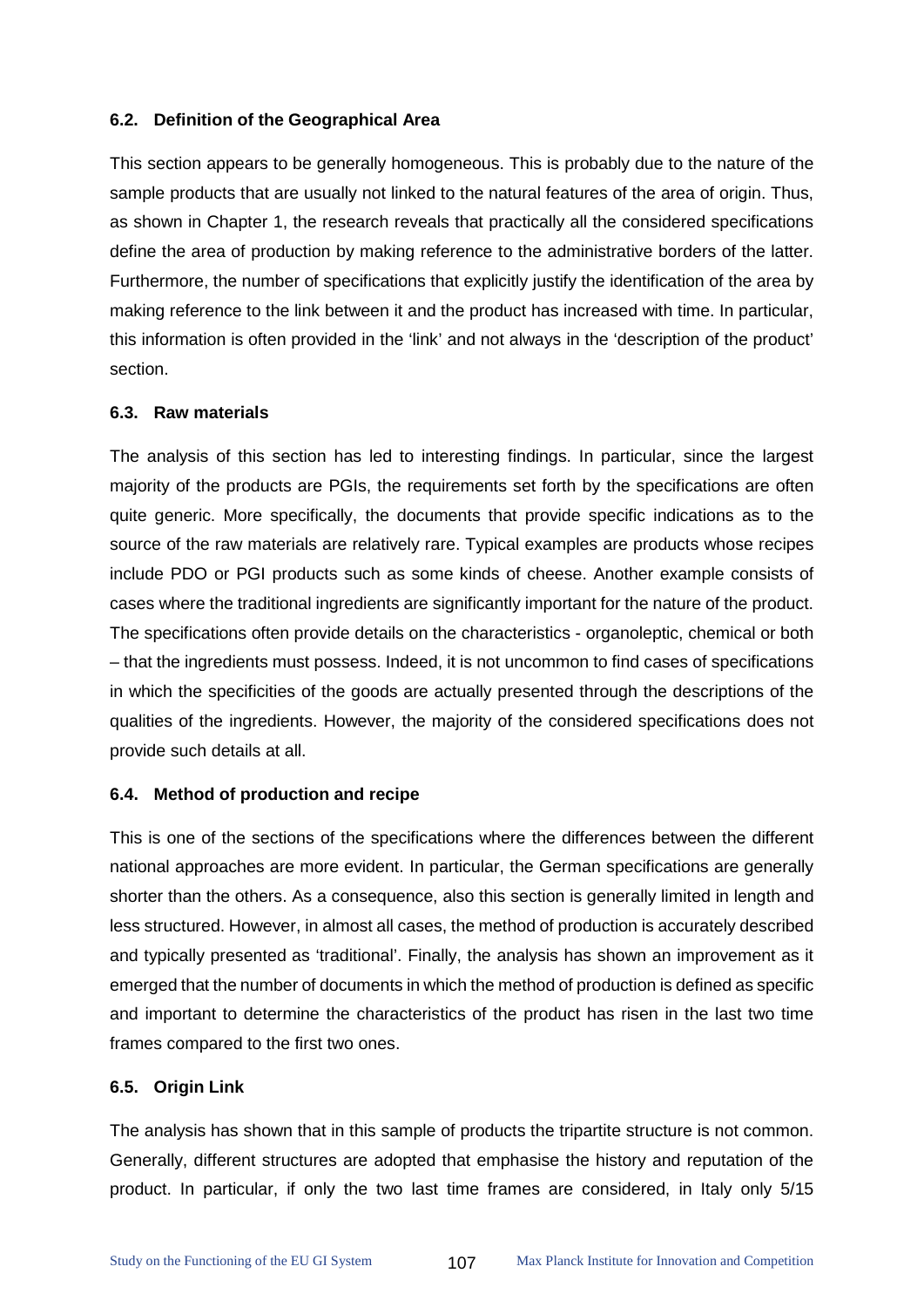specifications feature the abovementioned structure or at least its components. In Spain and Portugal, during the same time frames, no document adopted the tripartite structure. In this regard, Germany can be considered an exception since out of 9 products registered during the two last time frames, 6 feature such structure.

#### **6.6. Differences between the Specifications and the Single Document**

Most of the differences between the specifications and the SDs concern the link section. Compared to Potatoes, the present sample has shown to be less prone to adopt the tripartite structure or at least its essential elements. This is likely due to the fact that these goods are, for the most part, not related to the nature and physical characteristics of their areas of origin. Unsurprisingly, the evidence of the origin link is generally provided by the recount of the history of the product and of its traditional and current reputation. Here, it is relevant to notice that in more than one case the SDs have cut long historical recounts where many elements seemed substantively unsupported by adequate references. Furthermore, the research has shown that in many instances the SDs feature the tripartite structure even when it is missing in the specifications. Often, however, the latter does not explicitly appear in the documents but its essential elements are featured in the text even in the absence of a formal structure that reflects it.

Furthermore, as it emerged from the analysis of the previous sample, the German specifications are generally shorter than the others. Hence, they are not usually subject to many amendments when transposed into the SD. However, some additional details are sometimes added. Examples of this regard almost all sections, among which 'description'; 'method of production' and 'link'. The specifications of the other sample countries, instead, face the opposite problem. In fact, they are generally reworked and shortened. Their structures do not usually follow that of the SD and, as a consequence, they are often significantly amended.

#### **7. Results of the assessment**

The results of the assessment carried out above can be summarised as follows:

- **1.** The research has analysed 64 specifications belonging to two product classes: Potatoes (selection of Class 1.6) and 'Bread, pastry, cakes, confectionery, biscuits and other baker's wares' (Class 2.3), which have been collectively called 'Bakery Products'. Overall, all these documents fulfil the requirements set forth by the Regulation in force at the time of their registration.
- **2.** The analysis adopted standards and best practices in force today as a reference point to assess the structure and contents of the abovementioned specifications. It is unsurprising, therefore, that the most recent ones are also those that this research considers to be the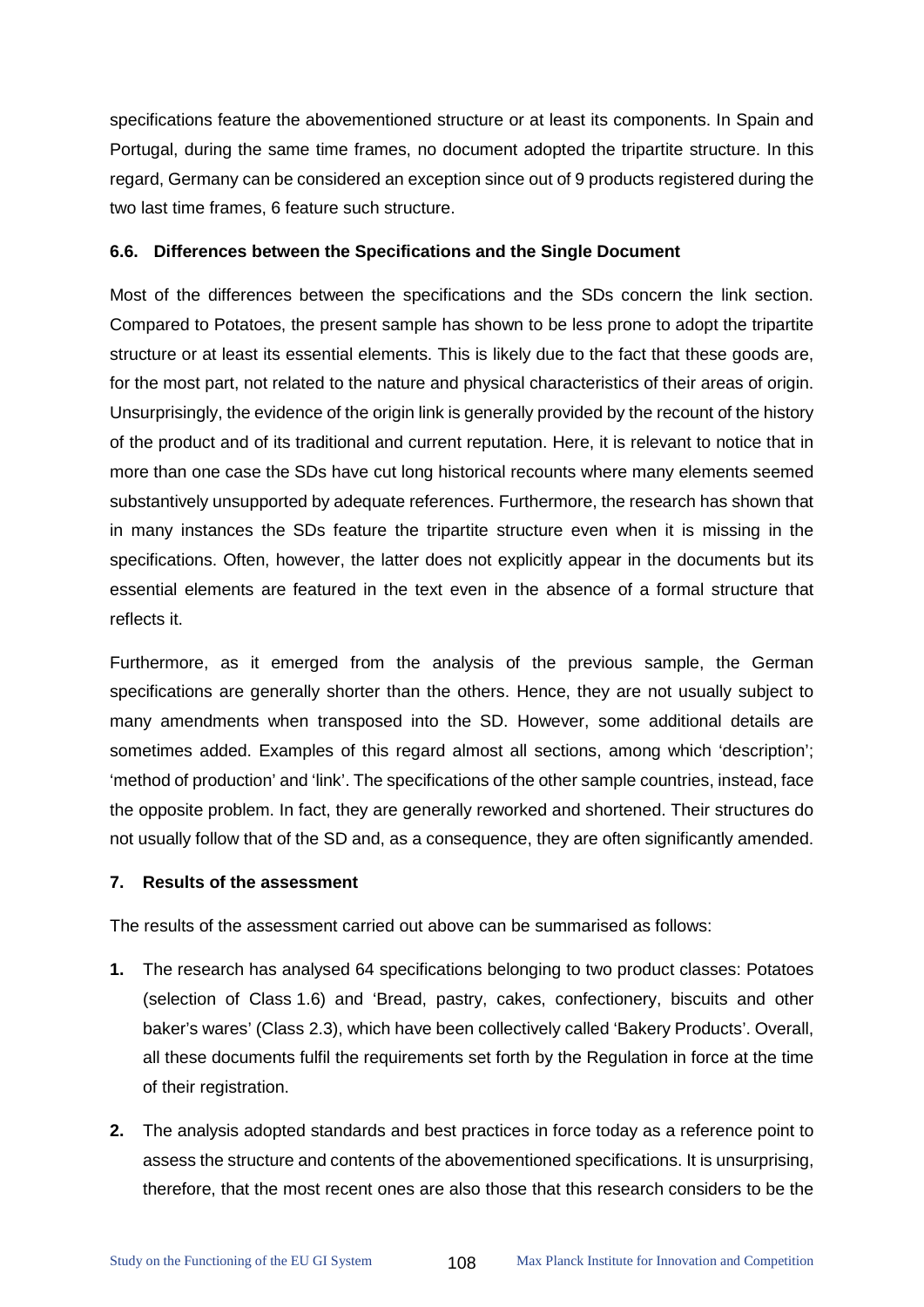best on the basis of the adopted criteria. However, the investigation has also highlighted a general improvement in the level of detail, in the structure and in the global quality of the specifications throughout the 4 selected time frames. In particular, the Bakery Products registered via the Simplified Procedure presented documents of inferior quality, also when compared with the specifications of Potatoes of the same period. However, the contents and structure of the former have considerably improved with time.

- **3.** With regard to the structure and drafting technique, the research has revealed significant differences between the German specifications and those of the other 4 sample countries. In particular, the former are usually shorter and present a structure that reminds that of the SD. By contrast, the latter are usually longer, more than 10 pages on average, and drafted following structures that often do not follow the structure of the SD. It is important to clarify that the applicable rules do not mandate a specific structure for the specifications but only a set of contents. However, these different approaches have consequences. Particularly, the German specifications do not generally differ substantively from the SDs whereas it is not uncommon for those of the other sample countries to be deeply reworked and restructured in order to fit the standards of the SD recommended by the EU Commission and the relevant EU rules. This research argues that, also in light of the previous chapter, these diverging approaches are due to the different nature of the national competent authorities. Indeed, Germany is the only sample country where this function is performed by the Patents and Trade Marks Office (*Deutsches Patent und Markenamt Markenamt*) and not by the Ministry of Agriculture or a specialised *ad hoc* authority. Thus, the different nature, function and goals of these authorities may explain this difference.
- **4.** The 'method of production' section is generally the most detailed and uniform among the sample countries (with the exception of Germany where this is usually shorter and summarised in a single paragraph). This trend can be explained by the fact that the applicants consider this part as the real core of the specification, much more than, for instance, the 'link' section. However, it has been observed that in the majority of cases, this section merely describes the production process of the good and/or the recipe. Instead, other details that are recommended by the EU Applicant's Guide are often not included. We refer in particular to the fact that the document should explain why and how the method of production is superior to others and contributes to determine the specificities of the good.<sup>[152](#page-113-0)</sup> Indeed, in some time frames the specifications that provide these details

<span id="page-113-0"></span><sup>152</sup> European Commission (fn. 146) Section 5.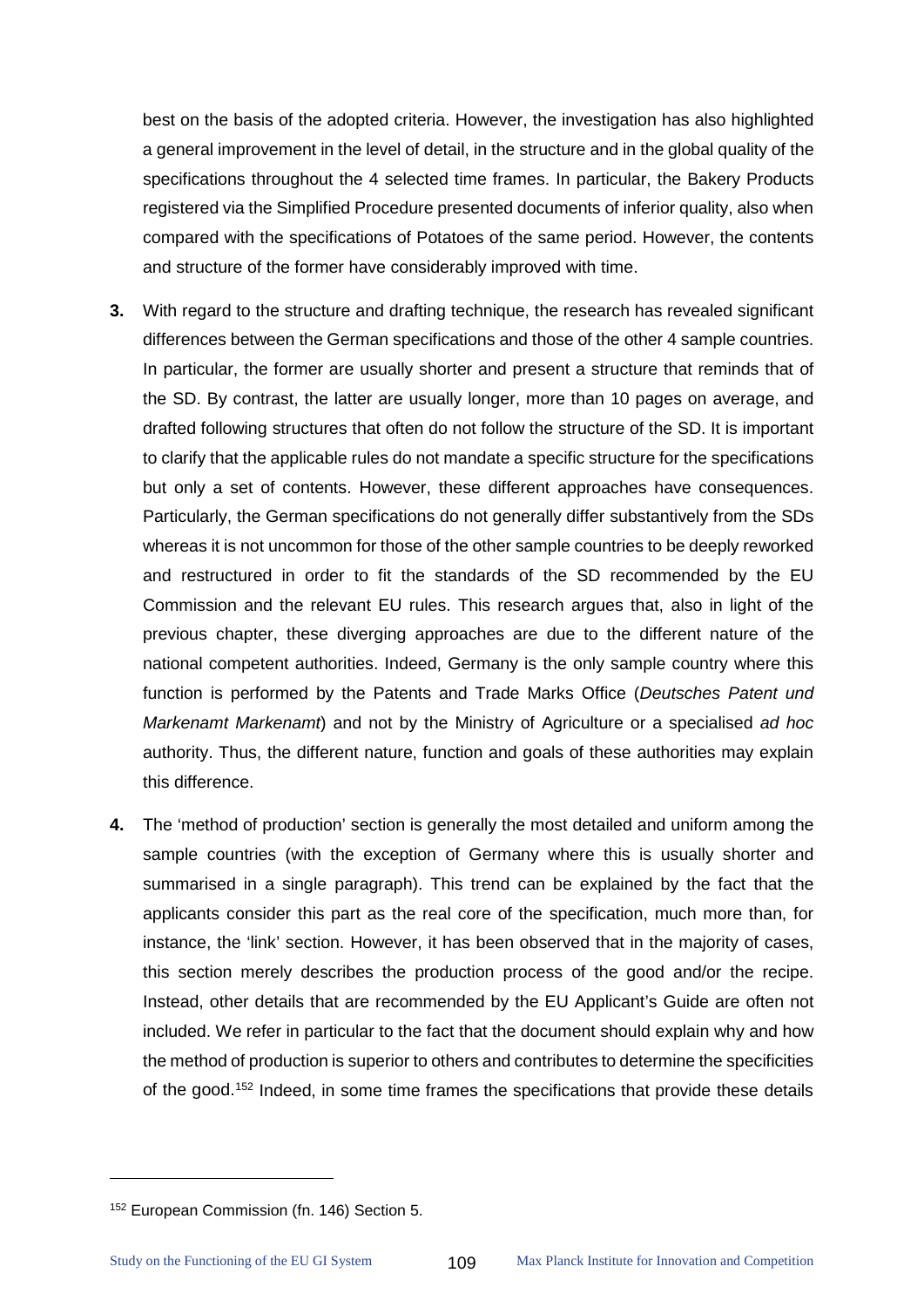amount to less than the 50% of the sample. However, the research has shown a positive trend also in this regard.

- **5.** The approach to the 'link' section appears very diverse, instead. In particular, the tripartite structure, that represents the current standard recommended by the EU Applicant's Guide and enshrined in the SD template, is often not followed at local level. This is especially true for the Bakery Products sample. This may be explained by the fact that this includes almost exclusively goods that are not linked to their area of origin by natural and/or environmental factors, thus making the abovementioned structure less applicable. By contrast, the analysis of the Potatoes sample has revealed some early examples of specifications, mostly French, that provide the elements that compose the tripartite structure, although they often do not explicitly feature it. Generally speaking, this way of proving the existence of the origin link is still not very popular at national level, although it is more common in the case of potatoes.
- **6.** Finally, as anticipated earlier, it is still common to observe specifications that do not follow the structure of the SD at all. This is the case of most of the Italian Bakery Products, for instance. In general, the research has shown that, at least in some of the considered time frames, it is not easy to identify specific national trends adopted in all cases. Indeed, it appears that there is an interesting level of diversity that sometimes emerges even within the same country. However, the analysis has also shown that some sections, especially 'method of production' and 'definition of geographical area', tend to be treated in a more uniform way by all the sample countries and in all the selected time frames.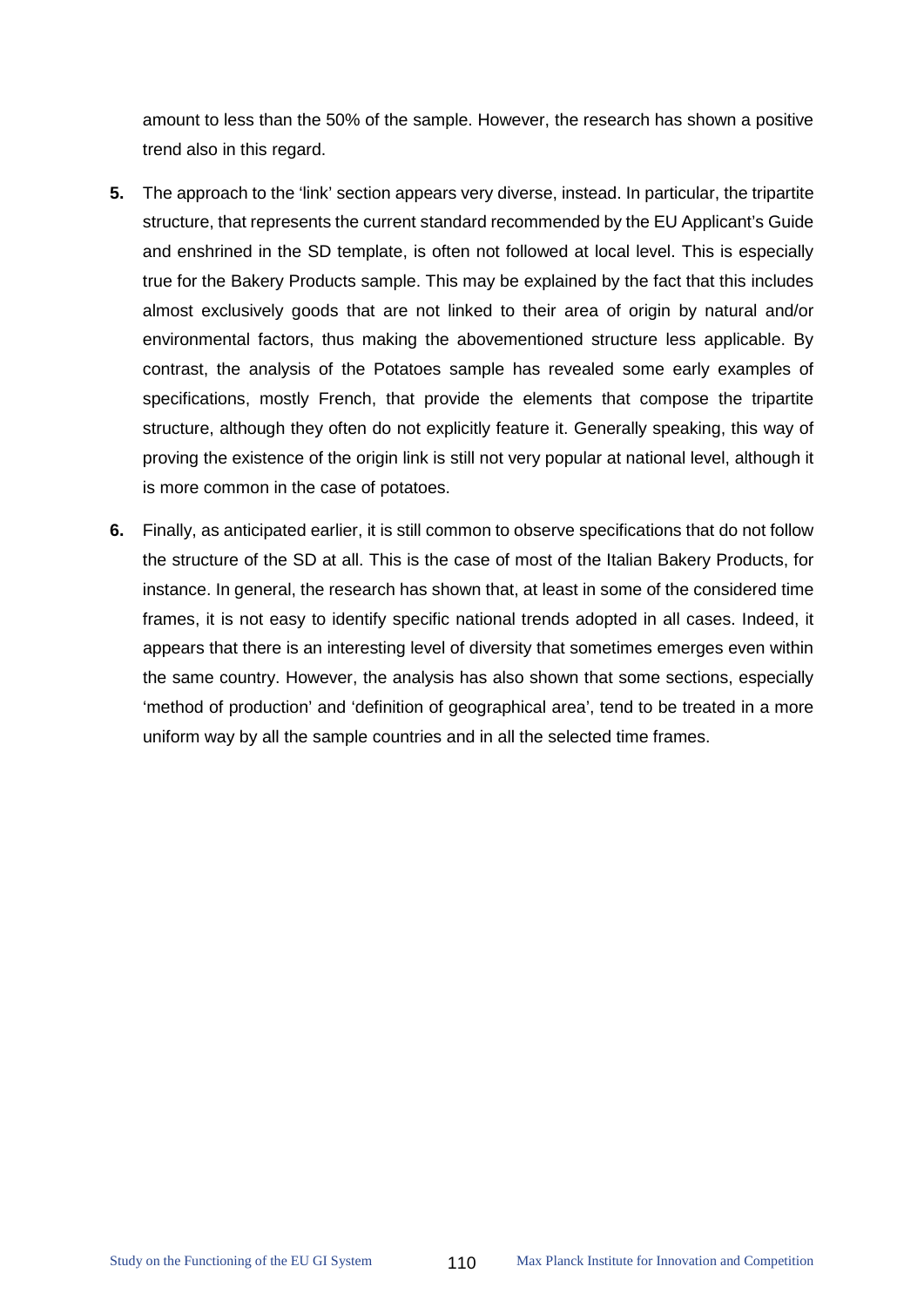# **Chapter 4**

# Justifications and effects of the amendments: analysis of PGIs of the product Class 1.2 for meat products

*Andrea Zappalaglio* 

#### **1. Introduction**

This chapter presents the results of an analysis conducted on the justifications and effects of the amendments to PGI products belonging to product Class 1.2 (meat products cooked, salted, smoked etc…). As the 'methodology' section explains in details below, the research focuses on the amendment applications submitted at EU level, thus leading to a change in the text of the Single Documents (SD). Particularly, this chapter tackles the following research question: 'what is the impact of the amendments on the structure and contents of the SD and how are they justified?'.

This research question is particularly compelling since to date, including minor amendments, the 22% of the registered GIs for agricultural product and foodstuffs have been amended at least once. Hence, this part of the Study contributes to the investigation on this topic that, although traditionally under-researched, is today attracting the interest of a growing number of researchers.[153](#page-115-0)

In particular, among the other things, the present analysis will reiterate the central importance and the wide scope of the 'description of the product' and 'method of production' sections. If fact, these appear to be the parts of the SDs that evolve the most as it is where most of the amendments concentrate. Furthermore, it will be shown that the majority of the amendments to the considered sample products are justified by the need to implement new legal or policyrelated standards or to update or introduce practices that can preserve the traditional qualities of the products. Instead, the amendment applications do not take into consideration at all environmental concerns or justifications related to the issue of sustainability.

<span id="page-115-0"></span><sup>&</sup>lt;sup>153</sup> For some recent contributions to this discussion taken into account by this chapter, see Xiomara Fernanda Quiñones Ruiz and others, 'How Are Food Geographical Indications Evolving? – An Analysis of EU GI Amendments' (2018) 120 British Food Journal 1876; Andrea Marescotti and others, 'Are Protected Geographical Indications Evolving Due to Environmentally Related Justifications? An Analysis of Amendments in the Fruit and Vegetable Sector in the European Union' (2020) 12 Sustainability 3571; Maurizio Crupi, 'Innovating Within Tradition: Are PDOs and PGIs Loosening Their Link to Origin?' (EIPIN-IS Research Paper no. 20-01, 2020).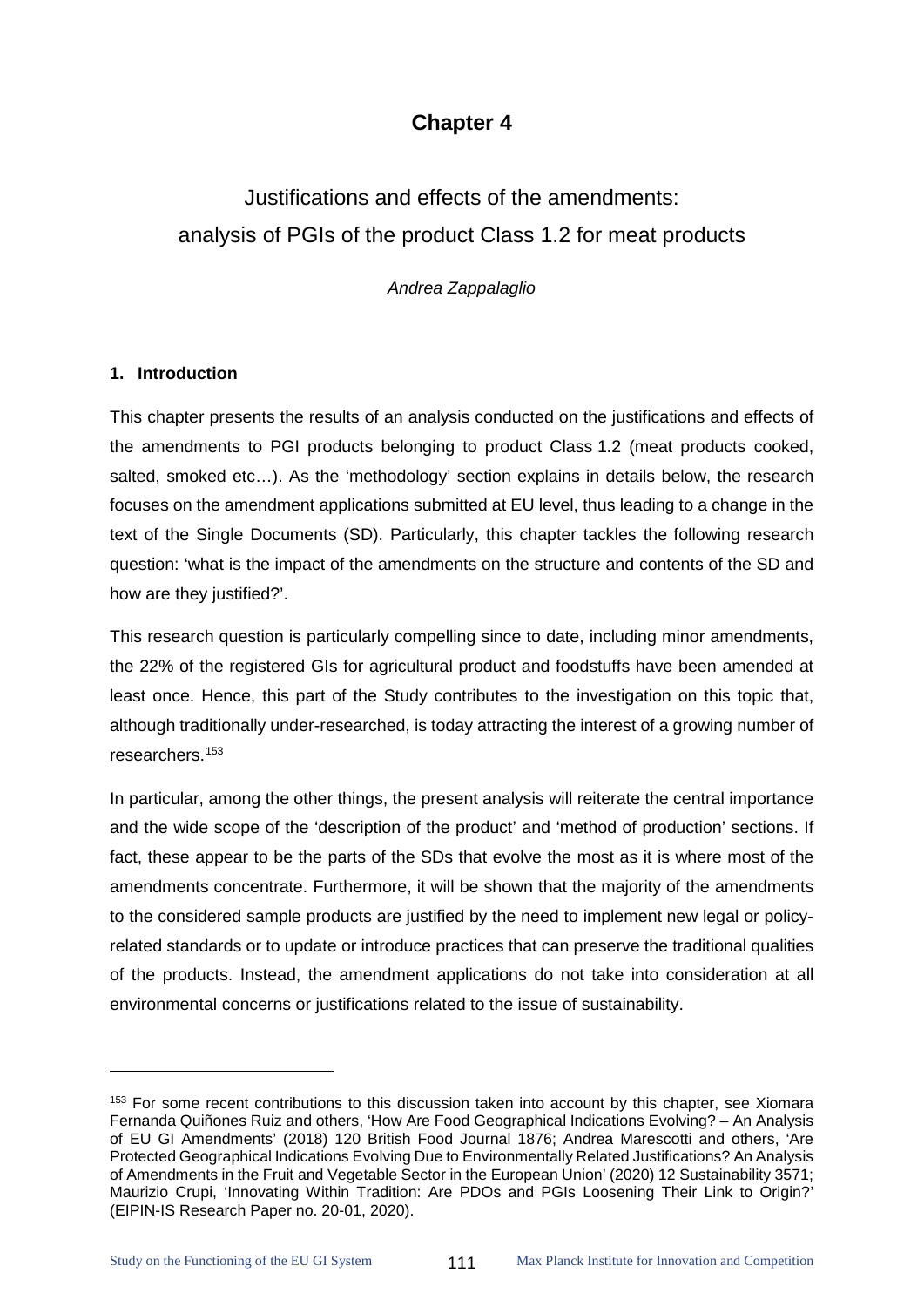#### **2. Methodology**

The present research is based on the analysis of the amendments to the SDs of PGI goods registered under product Class 1.2 (meat products: cooked, salted, smoked etc.). This sample has been selected for three main reasons: first, this class has never been analysed before, thus the chapter fills a gap in the existing literature; second, it is a group of processed goods, i.e. products that are the result of a more or less complex production procedure that includes various raw materials, that, instead, are not part of the specifications of non-processed products. This makes them interesting elements to analyse; third, it is a sample of PGI goods, that is products for which only one step of the production process must be carried out within the designated area. This loose locality requirement encourages analysis on this point because, at the moment, no piece of research has focused on whether and how the amendments have an impact on this distinctive feature of PGIs by either strengthening or weakening the locality requirement.

Turning now to the organisation of the research, this has been conducted by collecting all the amendment applications to the SDs of the abovementioned products through the DOOR database, now replaced by eAmbrosia.<sup>[154](#page-116-0)</sup> More specifically, there are 144 registered PGIs for meat products, 27 of which have been amended (19%). In particular 25 were amended once whereas 2 were modified twice. It is important to clarify that unlike previous studies,  $155$  this analysis has made no distinction between minor and non-minor amendments because the goal of the present research is to analyse the content of every application regardless of their substantive or merely formal impact on the specification. Particularly, 10 amendments out of 27 were considered 'minor'. Thus, the composition of the sample is the following:

| <b>Country</b>  | No. of amendments | No. of second amendments |
|-----------------|-------------------|--------------------------|
| <b>Austria</b>  | 2                 |                          |
| <b>Bulgaria</b> |                   |                          |
| <b>France</b>   |                   |                          |
| <b>Germany</b>  |                   |                          |
| <b>Italy</b>    | 6                 | 2                        |
| <b>Slovenia</b> |                   |                          |
| <b>U.K.</b>     |                   |                          |

<span id="page-116-0"></span><sup>154</sup> European Commission, 'eAmbrosia - the EU Geographical Indications Register' <https://ec.europa.eu/info/food-farming-fisheries/food-safety-and-quality/certification/qualitylabels/geographical-indications-register/>. 155 Marescotti and others (fn 155).

<span id="page-116-1"></span>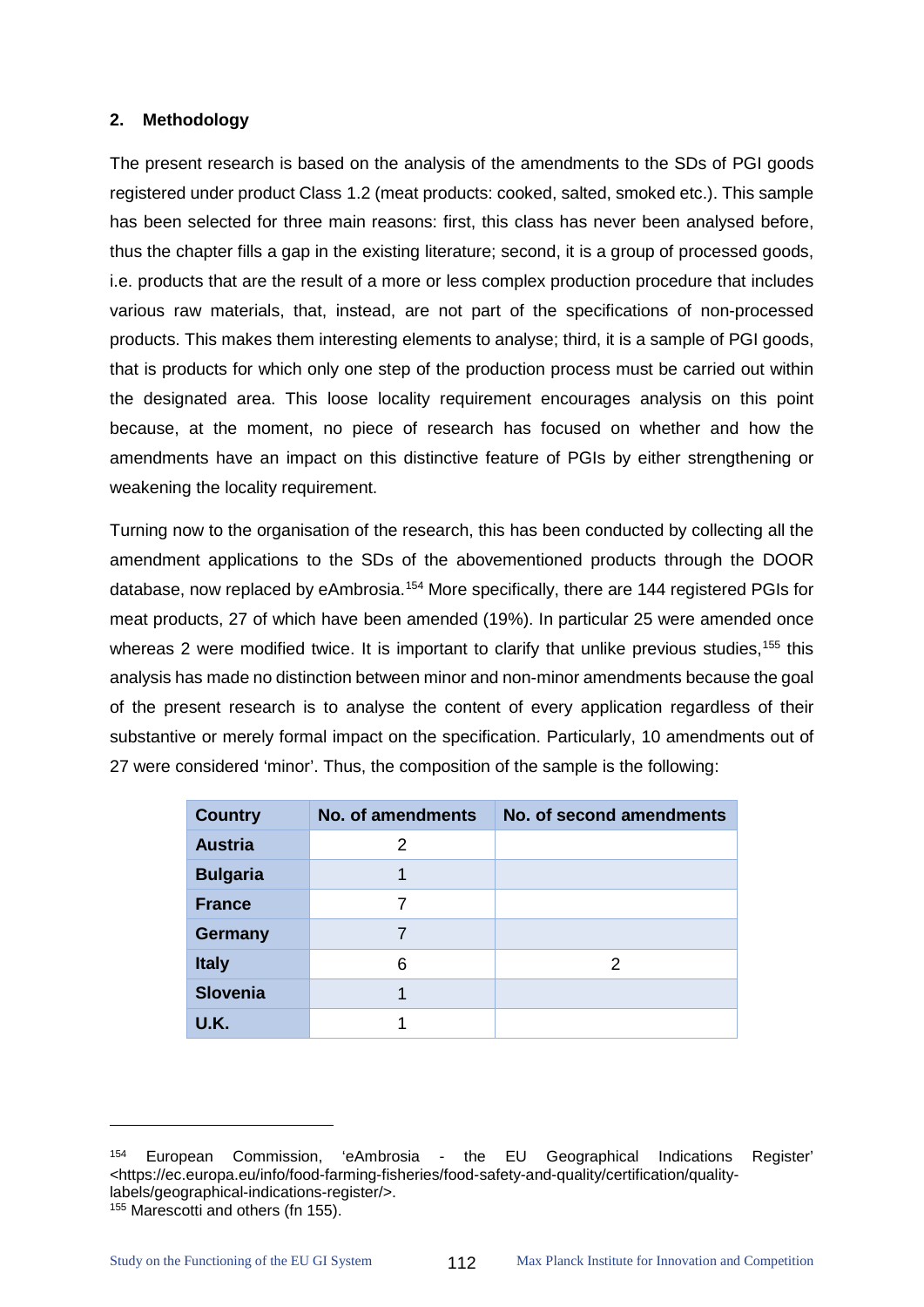Next, the analysis focused on each individual amendment that was listed in an amendment application. In fact, each application generally introduces more than one amendment, usually ordered following the structure of the SD itself. For instance, a single application can introduce three amendments to the method of production, two concerning the description of the product and so on. Each of them must be justified by the applicant. Hence, the amendments have been assessed through a specific grid that has categorised the justifications - or reasons - for each of them as they were stated in the applications. More specifically, the present research has adopted 10 justifications divided into 6 broad categories. These are presented and described in the table below:

| Justification and justification category                                                       | <b>Description</b>                                                                                                                                                                                                                                             |
|------------------------------------------------------------------------------------------------|----------------------------------------------------------------------------------------------------------------------------------------------------------------------------------------------------------------------------------------------------------------|
| (I) Formal and minor amendments                                                                |                                                                                                                                                                                                                                                                |
| 1. Mere clarifications, simplifications<br>and/or corrections                                  | Simple formal corrections that do not change<br>the substance of the pre-existing text                                                                                                                                                                         |
| (II) Producers' organisation, policy and<br>administrative issues                              |                                                                                                                                                                                                                                                                |
| 2. Legal or policy-related justifications                                                      | Amendments due to the introduction of new<br>legal provisions or other forms of<br>rules/guidelines                                                                                                                                                            |
| 3. Functioning of the group of applicants                                                      | Introduction/modification/cancellation of rules<br>on the administrative functioning of the<br>producers' group including provisions on<br>tracking and monitoring; the appointment of<br>new monitoring authorities as well as other<br>administrative checks |
| (III) Production methods, production<br>standards, innovation and technological<br>advancement |                                                                                                                                                                                                                                                                |
| 4. Introduction or modification of the rules<br>concerning the production method               | Self-explanatory                                                                                                                                                                                                                                               |
| 5. New hygiene and/or preservation<br>standards                                                | Self-explanatory                                                                                                                                                                                                                                               |
| 6. Technological advancements, new<br>research, new production practices                       | Amendments justified by the need to include<br>in the SDs new advancements such as new<br>technologies, more advanced production<br>practices and alike                                                                                                        |
| (IV) Link and Locality Requirement                                                             |                                                                                                                                                                                                                                                                |
| 7. Amendment to the origin link or to the<br>locality requirement                              | Amendments to the description of the link<br>between the product and the designated area<br>(origin link) or to the provisions of the<br>specifications that prescribe which production<br>steps must take place within the latter<br>(locality requirement)   |
| 8. Improvement and/or preservation of the<br>traditional qualities of the products and/or      | Self-explanatory                                                                                                                                                                                                                                               |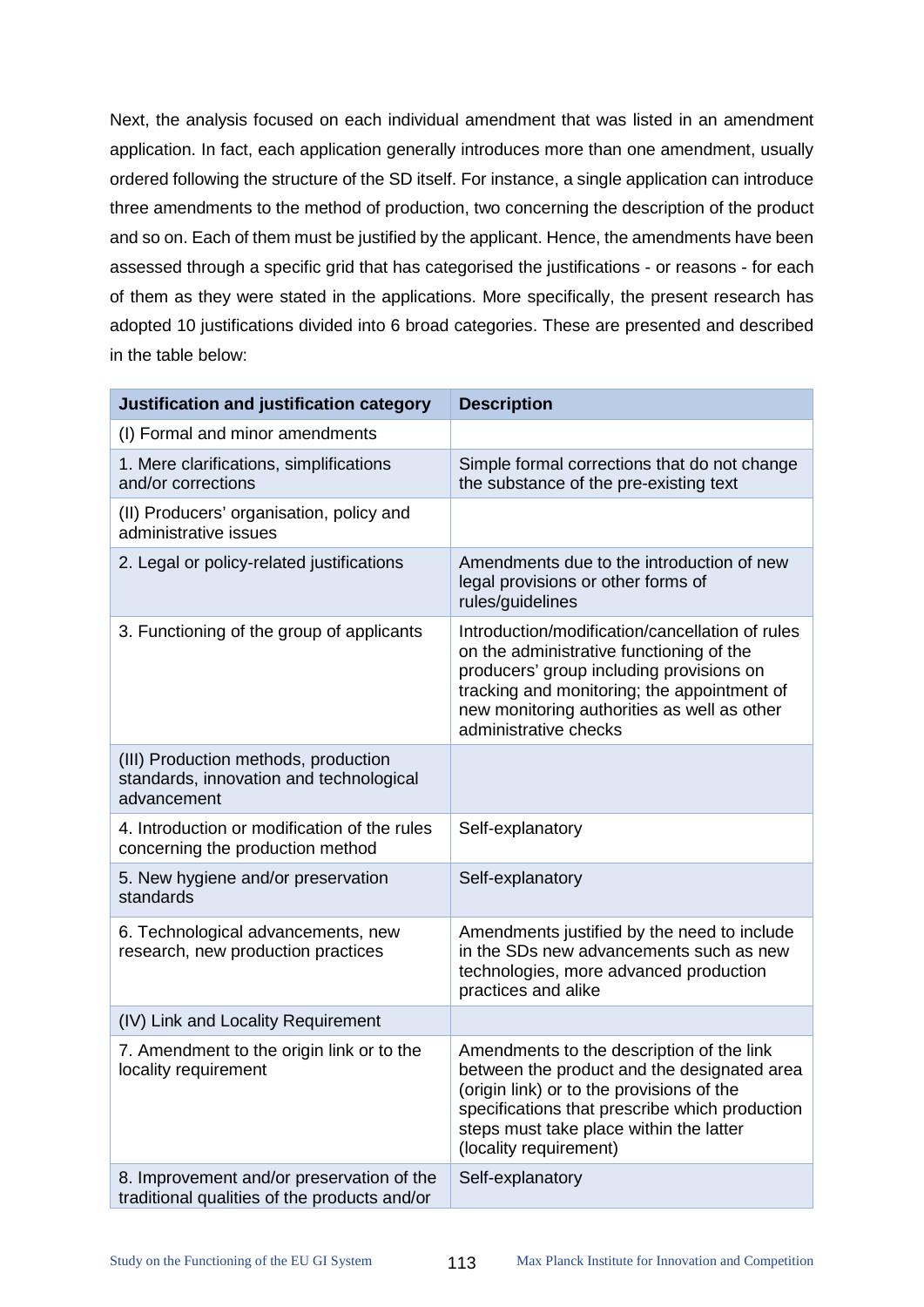| of the practices that are necessary to<br>obtain them                      |                                                                                                                                                                                    |
|----------------------------------------------------------------------------|------------------------------------------------------------------------------------------------------------------------------------------------------------------------------------|
| (V) Market and consumer-related                                            |                                                                                                                                                                                    |
| 9. New market standards                                                    | This category includes all the amendments<br>justified by changes in the market strategy, in<br>consumers' taste, aimed at providing<br>consumers with more information and so on. |
| (VI) Sustainability and environmental<br>concerns                          |                                                                                                                                                                                    |
| 10. Promotion of sustainable,<br>environmental and other related practices | Self-explanatory                                                                                                                                                                   |

At this point it is important to specify that, in order to avoid distortions in the analysis, the groups of amendments that were related to the same section of the specification and that were justified in the very same way have been counted as one. For instance, three individual amendments qualified by the applicants as 'mere clarifications' of the 'description of the product' section were analysed together as a single modification. Following this approach, 138 individual amendments were assessed overall.

Furthermore, each amendment was assessed also on the basis of the practical effect that they had on the contents of the SDs. For instance, an amendment justified by the need to implement new legal standards can have an effect on how the method of production is described in the text of the SD. In detail, the research adopted the following 8 effects that are presented and described below. It is expedient to specify that a single amendment justified in a given way can have more than one effect.

| <b>Effect</b>                                                                                            | <b>Description</b>                                                                                                                                                                                                                                           |
|----------------------------------------------------------------------------------------------------------|--------------------------------------------------------------------------------------------------------------------------------------------------------------------------------------------------------------------------------------------------------------|
| 1. Merely formal effect                                                                                  | Formal modifications, no substantive<br>innovation in the text                                                                                                                                                                                               |
| 2. Change in the functioning of the bodies<br>involved in the production                                 | This category encompasses scenarios such<br>as changes in: the internal procedures of<br>the producer's group; in the nature and/or<br>functioning of the inspection bodies and in<br>the rules on quality checks, tracking and<br>other forms of monitoring |
| 3. Effect on the structure and/or contents of<br>the method of production                                | Self-explanatory                                                                                                                                                                                                                                             |
| 4. Effect on the delimitation of the<br>geographical area                                                | Self-explanatory                                                                                                                                                                                                                                             |
| 5. Effect on the structure and/or contents of<br>the link section, including the locality<br>requirement | Self-explanatory                                                                                                                                                                                                                                             |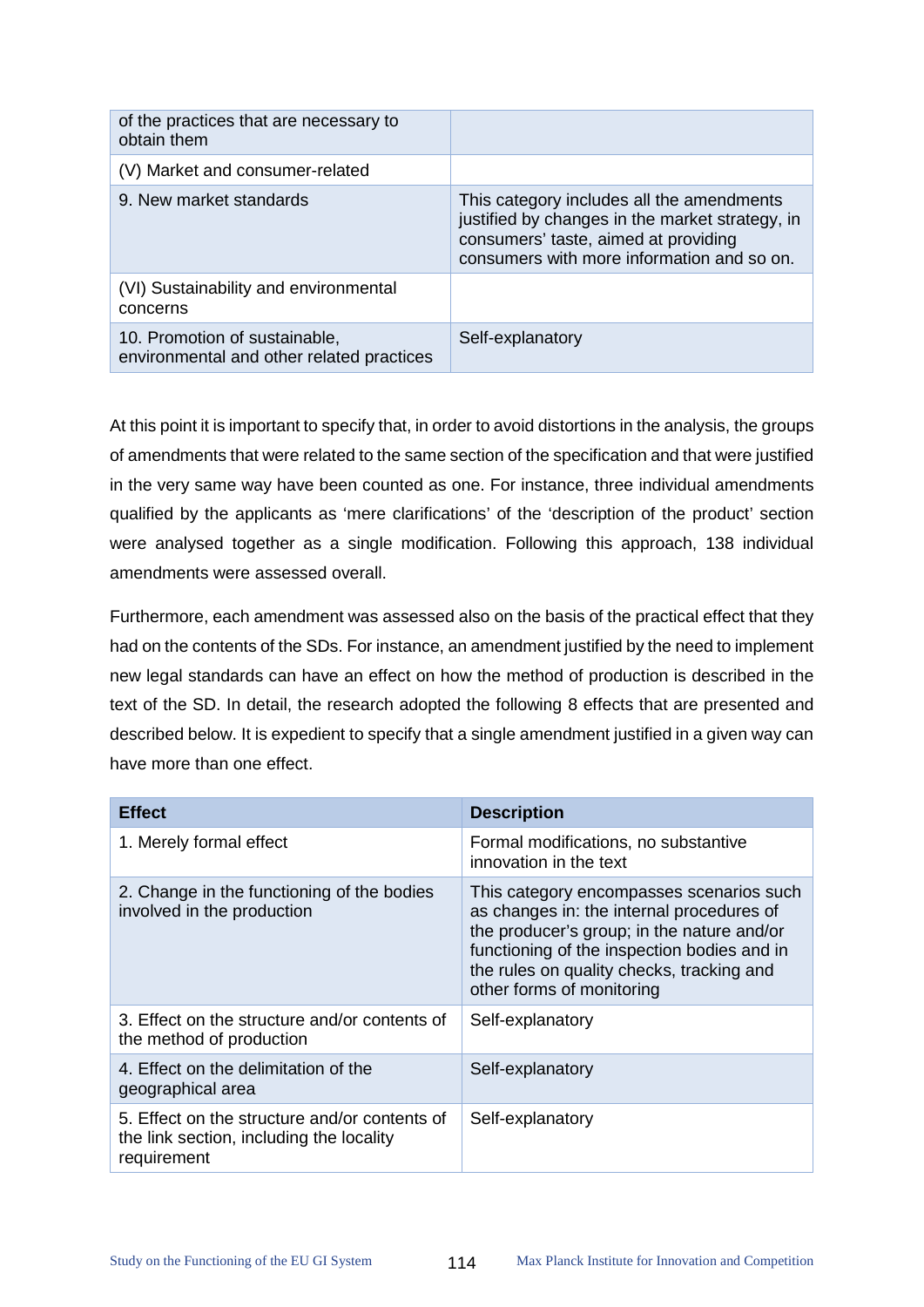| 6. Effect on the nature and sourcing of the<br>raw materials/ingredients | In the case of PGI, the raw<br>materials/ingredients must not necessarily<br>be sourced locally. Hence, this effect is<br>aimed at analysing the locality requirement<br>and whether there is a tendency of<br>restricting or loosening the relationship<br>between a product and its raw<br>materials/ingredients |
|--------------------------------------------------------------------------|--------------------------------------------------------------------------------------------------------------------------------------------------------------------------------------------------------------------------------------------------------------------------------------------------------------------|
| 7. Effects on packaging and labelling rules                              | Self-explanatory                                                                                                                                                                                                                                                                                                   |
| 8. Marketing and consumers                                               | This category encompasses the effects that<br>lead to market related consequence such<br>as: different variants of the product in the<br>market; new rules and practices concerning<br>consumers' information and alike.                                                                                           |

Finally, in order to nuance this analysis further, each of these 'effects' has been divided into sub-categories, 35 overall, each of them identified by a specific code. For the sake of brevity, these sub-categories will not be presented here one by one, not least because some have been used only sporadically. Nevertheless, they will be mentioned below to better describe the results of the assessment. However, before turning to the findings of the investigation, it is important to summarise the contents of the relevant EU rules on amendments. This will be done in the next section.

All the data shown in this chapter are valid and updated as of 15 August 2020.

# **3. Amendments to the SDs of agricultural products and foodstuffs: the legal frame**

The contents of the amendments, just like those of the applications for registration, are the result of a collective decision of a group of producers having a legitimate interest.<sup>[156](#page-119-0)</sup> As to the amendment proceedings, EU *sui generis* GI rules draw a distinction between 'amendments' and 'minor amendments'. More specifically, Art. 53(2) Regulation 1151/2012 reads:

For an amendment to be regarded as minor in the case of [PDOs and PGIs], it shall not:

- **a)** relate to the essential characteristics of the product;
- **b)** alter the link referred to in point (f)(i) or (ii) of Art. 7(1);
- **c)** include a change to the name, or to any part of the name of the product;
- **d)** affect the defined geographical area; or
- **e)** represent an increase in restrictions on trade in the product or its raw materials.

Furthermore, the same provision specifies that a non-minor amendment, to be approved, must undergo the procedure set forth at Artt. 49-52 Regulation 1151/2012, i.e the standard

<span id="page-119-0"></span><sup>156</sup> Regulation 1151/2012, Recital 57; Art. 53.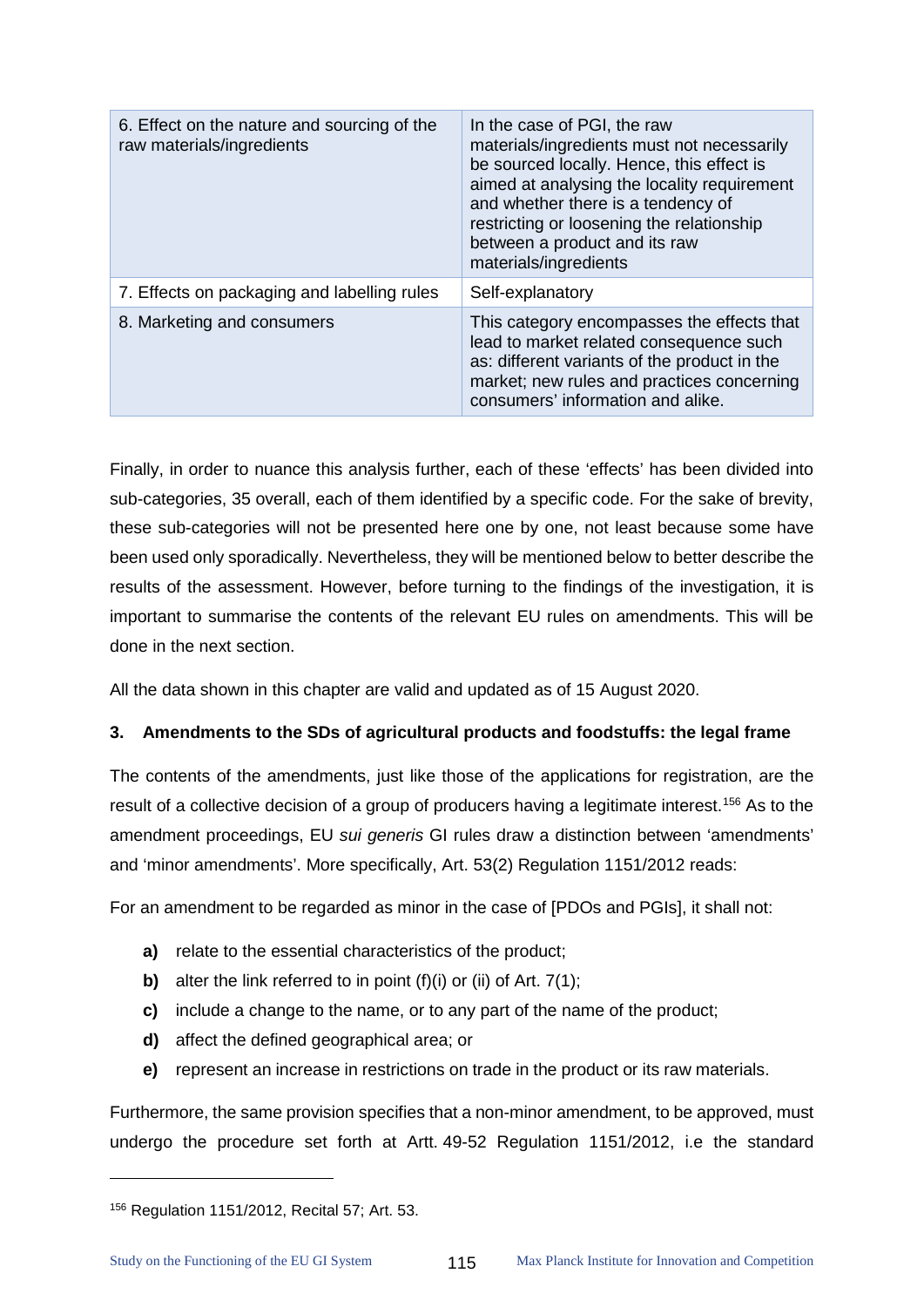application process. Thus, from a procedural perspective, this kind of amendments are treated as new applications and, just like these, may be subject to opposition. Moreover, the Implementing Regulation 668/2014<sup>[157](#page-120-0)</sup> adds that the applications must be completed in accordance with Art. 8 Regulation 1151/2012, thus including all the information that would be necessary in case of a new application. In addition, this set of rules provides a specific form to be used in non-minor applications amendments.<sup>[158](#page-120-1)</sup> Particularly, among the other things, this form requires the applicants to identify themselves, their member state of origin and to provide their contacts. Then, it asks to identify the section of the product specification that will be affected - e.g. description of the product; geographical area and so on – and whether the amendment is minor or not. Finally, and most importantly, the Implementing Regulation stipulates that the new amendments must be presented and justified as follows:

provide an exhaustive description and the specific reasons for each amendment. The original product specification and, where relevant, the original single document must be compared in detail with the proposed amended versions for each amendment. The amendment application must be self-sufficient. The information given in this section must be exhaustive<sup>[159](#page-120-2)</sup>

In the case of minor amendments, instead, the procedure is simplified. The application must be completed by using a different form<sup>[160](#page-120-3)</sup> to which the new SD must be attached in case the amendment has modified the previous version. From the procedural perspective, the main difference between the two kinds of amendments is that, in the case of minor ones, the abovementioned formal procedure set forth at Artt. 49-52 Regulation 1151/2012 does not apply. In fact, it is upon the Member States to declare that they consider that the application meets the conditions of Regulation 1151/2012.

 $\ddot{\phantom{a}}$ 

<span id="page-120-0"></span><sup>157</sup> Commission Implementing Regulation (EU) No 668/2014 of 13 June 2014 laying down rules for the application of Regulation (EU) No 1151/2012 of the European Parliament and of the Council on quality schemes for agricultural products and foodstuffs.

<span id="page-120-1"></span><sup>158</sup> Implementing Regulation 668/2014, Annex V.

<span id="page-120-2"></span><sup>159</sup> Ibid, [5].

<span id="page-120-3"></span><sup>160</sup> Implementing Regulation 668/2014, Annex VII.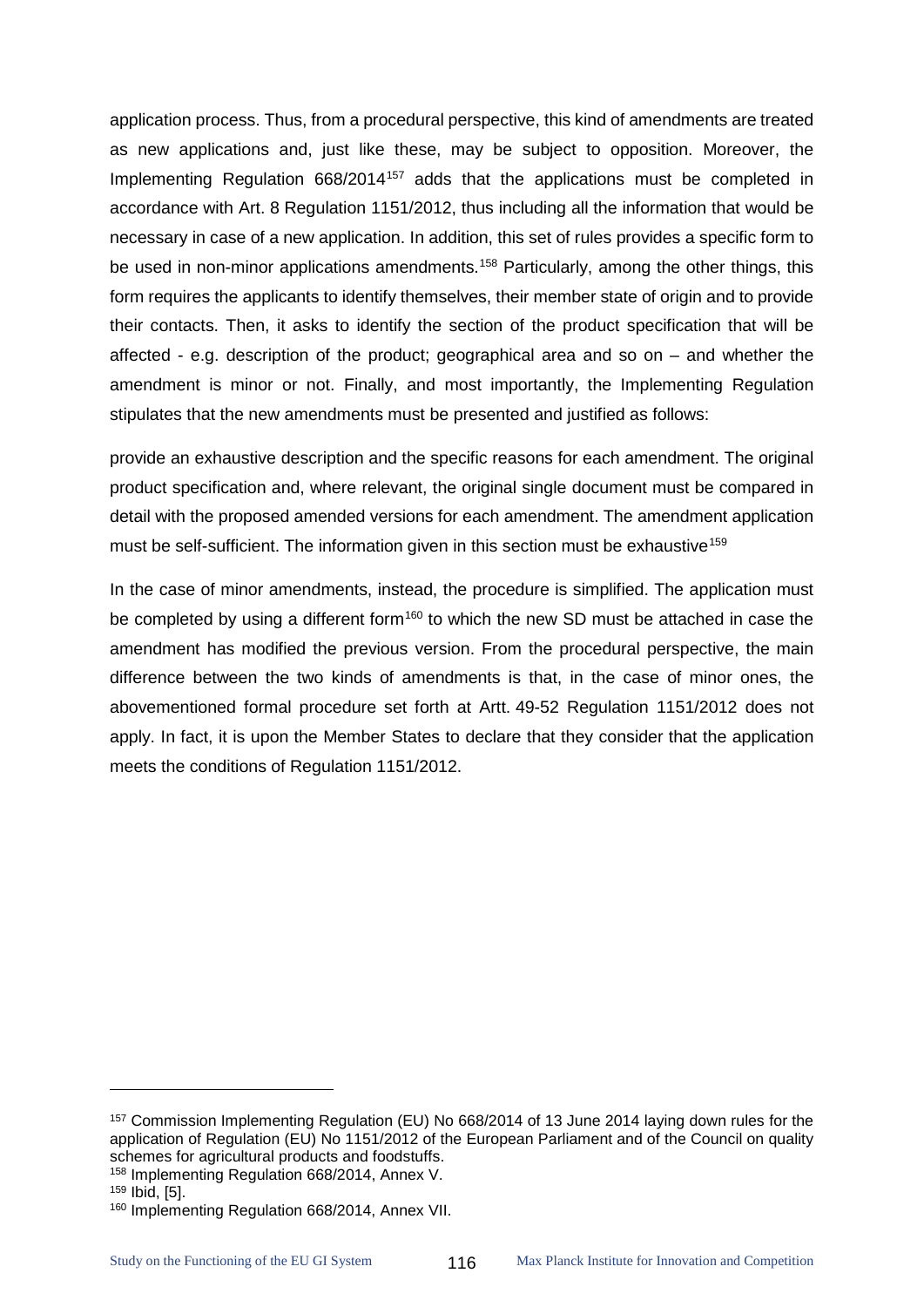# **4. Results**

 $\overline{a}$ 

# **4.1. Justifications for and effects of the individual amendments**

Turning to the findings of the analysis, the following table shows, in percentages, how the applicants have justified the amendments to the products of the considered Class 1.2.

| <b>Justification</b>                                                                                                                                | $\frac{9}{6}$ |
|-----------------------------------------------------------------------------------------------------------------------------------------------------|---------------|
| 1. Mere clarifications, simplifications<br>and/or corrections                                                                                       | 30,4%         |
| 2. Legal or policy related justifications                                                                                                           | 15,9%         |
| 3. Functioning of the group of applicants                                                                                                           | 8,6%          |
| 4. Introduction or modification of the<br>production method                                                                                         | 6,5%          |
| 5. New hygiene and/or preservation<br>standards                                                                                                     | 2,1%          |
| 6. Technological advancements, new<br>research, new production practices                                                                            | 9,4%          |
| 7. Amendment to the origin link or locality<br>requirement                                                                                          | 7,9%          |
| 8. Valorisation and/or preservation of the<br>traditional qualities of the products and/or<br>of the practices that are necessary to<br>obtain them | 13,2%         |
| 9. New market standards                                                                                                                             | 10,1%         |
| 10. Promotion of sustainable,<br>environmental and other related<br>practices                                                                       | $\Omega$      |

From this analysis it emerges that the most part of the amendments (30%) were justified by the mere need to make adjustments such as clarifications, simplifications and/or corrections. As to the substantive amendments, instead, four kinds of justifications appear to be particularly relevant, thus deserving a specific focus.

**1.** The 19% of the amendments has been justified by the implementation of new legal and/or policy standards. For instance, the amendment to 'Bresaola della Valtellina' changed the method of production by excluding some ingredients that had been classified as allergens under a new EU law.[161](#page-121-0) Instead, the amendment to 'Nürnberger Bratwürste/Nürnberger Rostbratwürste' states that the list of the ingredients was modified following the adoption

<span id="page-121-0"></span><sup>161</sup> Amendment application 'Bresaola della Valtellina PGI' [2010] C321/23, [3.2].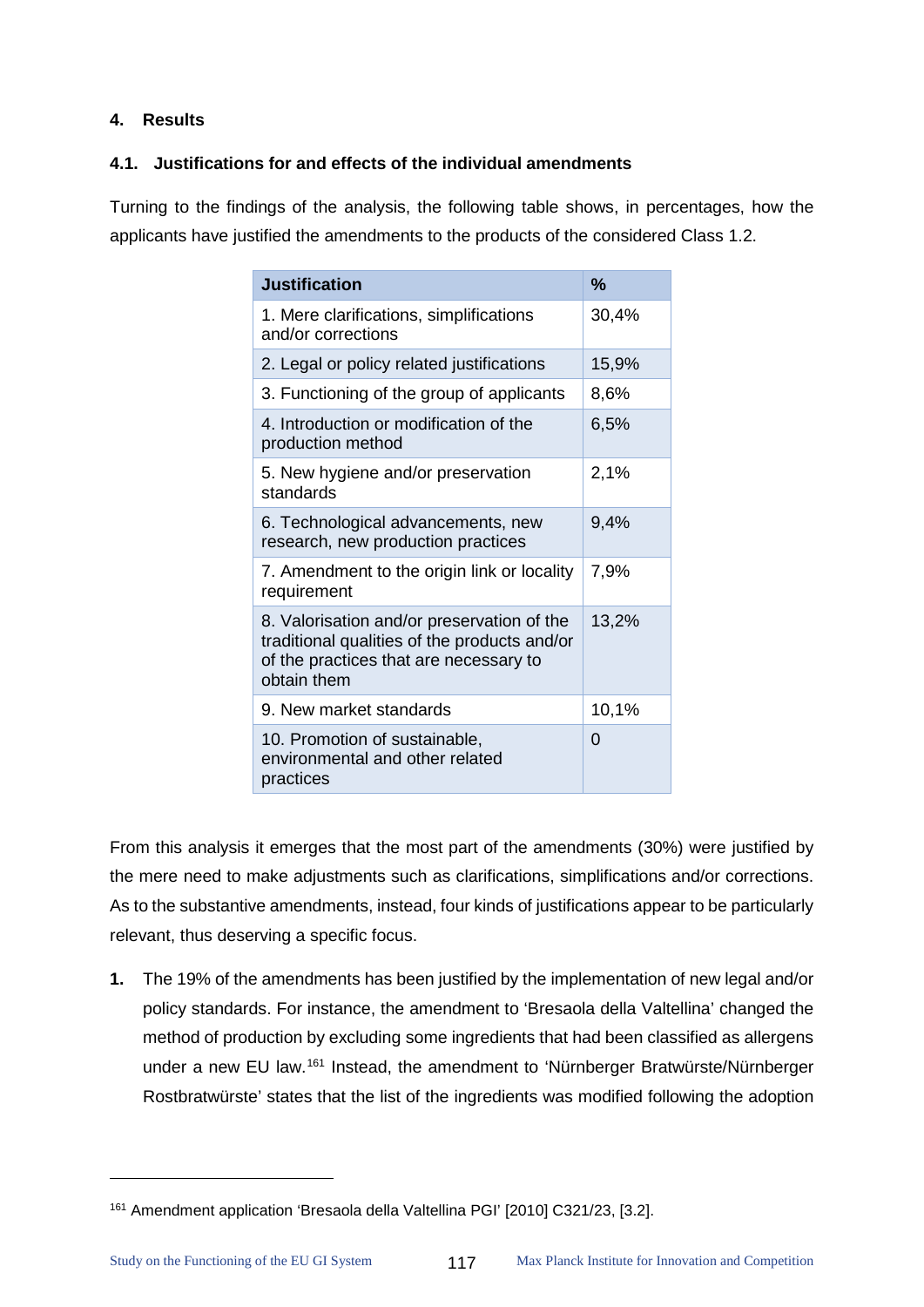of a new set of guidelines that better defined the traditional production practices for the good.[162](#page-122-0)

- **2.** The 13% of amendment applications was justified by making reference to the need to add and/or update new rules concerning the preservation/valorisation of the traditional qualities of the product and/or of the practices to obtain them. For instance, an amendment to 'Schwarzwälder Schinken' has been justified by stating that the traditional smoking process that characterises the product had to be clarified. Thus, the application now explicitly mentions that the production process must specifically employ fir wood or fir wood sawdust from the Black Forest.<sup>[163](#page-122-1)</sup>
- **3.** New production standards and market practices justify the amendments in the 10% of cases. For instance, the amendment application of 'Halberstäder Würstchen' states that the range of products marketed under this name has been expanded in order to meet the new consumers' habits that had changed over the years.<sup>[164](#page-122-2)</sup> Instead, the product's name 'Speck dell'Alto Adige' was changed in 'Speck Alto Adige'. This simplification is justified by the decision to embody the consistent 'longstanding commercial parlance'.<sup>[165](#page-122-3)</sup>
- **4.** A relevant percentage of amendments (9%) is justified by reference to innovation, be it technological or scientifical. For instance, the application of the Spanish 'Salchichón de Vic' states that part of the 'method of production' section of the specification was modified according to the results of recent scientific researches.<sup>[166](#page-122-4)</sup> Another example, among the others, is 'Saucisson de l'Ardèche' where it is declared that the weight of the carcasses has been increased thanks to the advancements of the research on breading and nutrition methods.<sup>[167](#page-122-5)</sup>
- **5.** Finally, it is important to observe that, to date, no amendment has been justified by making reference to the need to implement new environmental-friendly and/or sustainable practices. This confirms the findings of a previous study that, focusing on fruits and vegetables (Class 1.6), came to the same conclusions.[168](#page-122-6)

Focusing now on the effects that each individual amendment has had on the structure and/or the contents of the SD, the findings of the research are summarised below. Each amendment

 $\ddot{\phantom{a}}$ 

<span id="page-122-0"></span><sup>162</sup> Minor Amendment Application 'Nürnberger Bratwürste/Nürnberger Rostbratwürste PGI' [2013] L272/5, Annex I, [2].

<span id="page-122-1"></span><sup>163</sup> Amendment application 'Schwarzwälder Schinken PGI' [2012] C274/2, [3(e)].

<span id="page-122-2"></span><sup>164</sup> Amendment application 'Halberstäder Würstchen PGI' [2014] C270/4, [2].

<span id="page-122-3"></span><sup>165</sup> Amendment application 'Speck Alto Adige PGI' [2011] C119/19, [3.1].

<span id="page-122-4"></span><sup>166</sup> Amendment application 'Salchichón de Vic' [2017] C368/10, [5].

<span id="page-122-5"></span><sup>&</sup>lt;sup>167</sup> Amendment application 'Saucisson de l'Ardèche' [2015] C437/9, [5.3.1].

<span id="page-122-6"></span><sup>168</sup> Marescotti and others (n 1).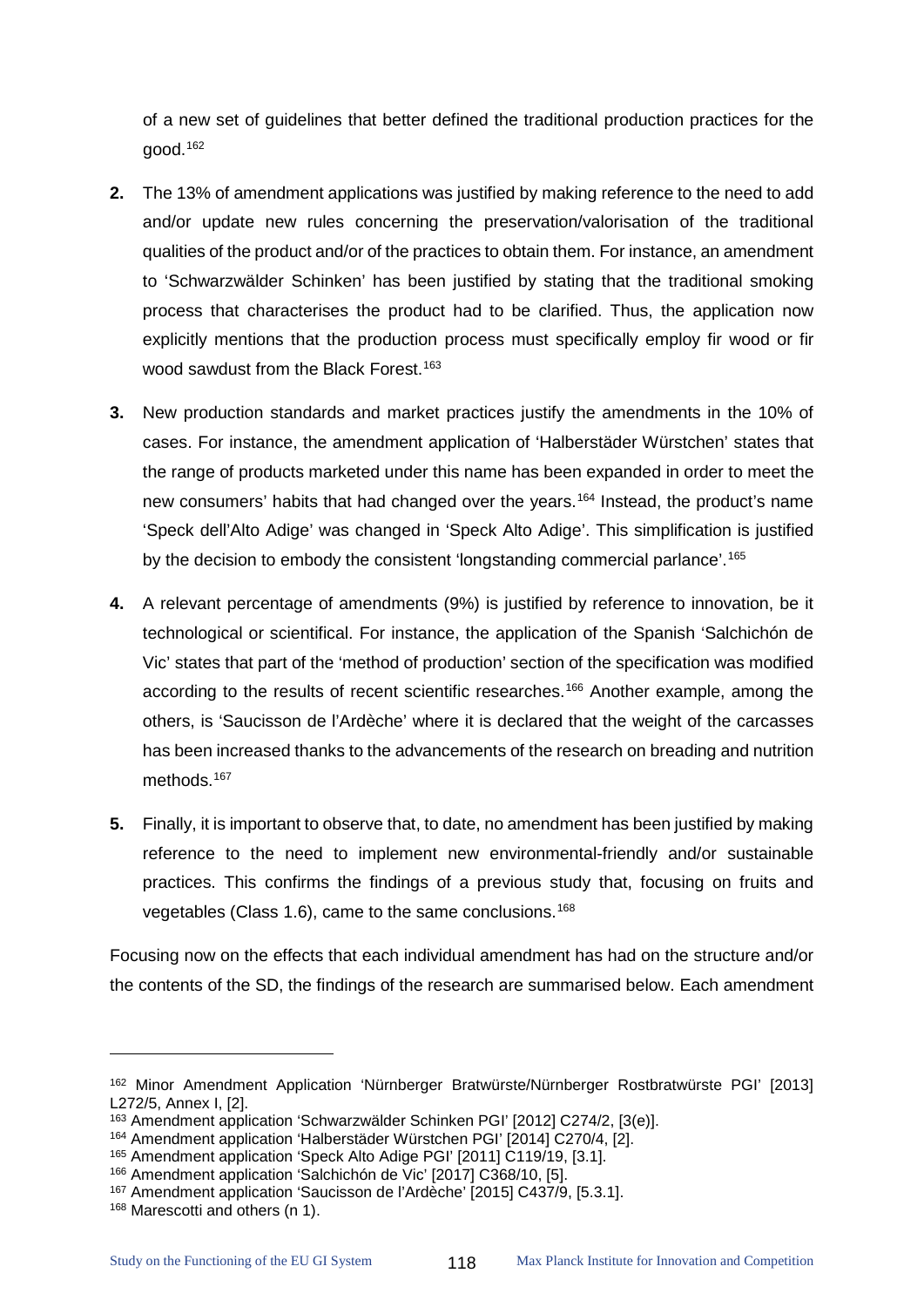can have more than one effect, this has also been taken into consideration in order to reach the following findings:

| <b>Effect</b>                                                                                             | $\%$  |
|-----------------------------------------------------------------------------------------------------------|-------|
| 1. Merely formal effect                                                                                   | 29,7% |
| 2. Change in the nature and/or functioning of the<br>bodies involved in the production                    | 8%    |
| 3. Effect on the structure and/or the contents of the<br>method of production                             | 22%   |
| 4. Effect on the delimitation of the geographical area                                                    | 3,3%  |
| 5. Effect on the structure and/or the contents of the<br>link section, including the locality requirement | 8%    |
| 6. Effect on the nature and sourcing of the raw<br>materials/ingredients                                  | 14,3% |
| 7. Effects on packaging and labelling rules                                                               | 11,3% |
| 8. Effects on marketing strategy and information to<br>consumers                                          | 8%    |

It can be observed that formal changes are the most frequent kind of effect on the amendments. This coincides with the analysis of the justifications presented above. With regard to the substantive effects, the impact that they have on the text of the SDs is nuanced. It is therefore expedient to briefly discuss each of them individually from the most to the least frequent.

- **1.** Effect on the structure and/or contents of the method of production (22%). Here, the amendments impact on the text of the single documents in three main ways: (a) a mere update, clarification of the production process (36%); (b) introduction of more stringent standards of production, e.g. cancellation of previous options, narrower interpretation of standards and guidelines and so on (30%); (c) less stringent standards, e.g. introduction of possible variants in the process, e.g. different possibilities to dry the meat etc… (30%). Finally, in only 2 cases the amendment has cancelled in toto specific recipes or production standards.
- **2.** Effect on the nature and sourcing of the raw materials/ingredients (14%). In this case, somewhat unexpectedly, in the 65% of applications this effect has led in practice to the introduction of stricter provisions on raw materials/ingredients. Just to make a couple of examples, the application for the amendment of 'Prosciutto di Norcia' included a stricter definition of 'heavy adult pig', thus restricting the possibility to interpret the existing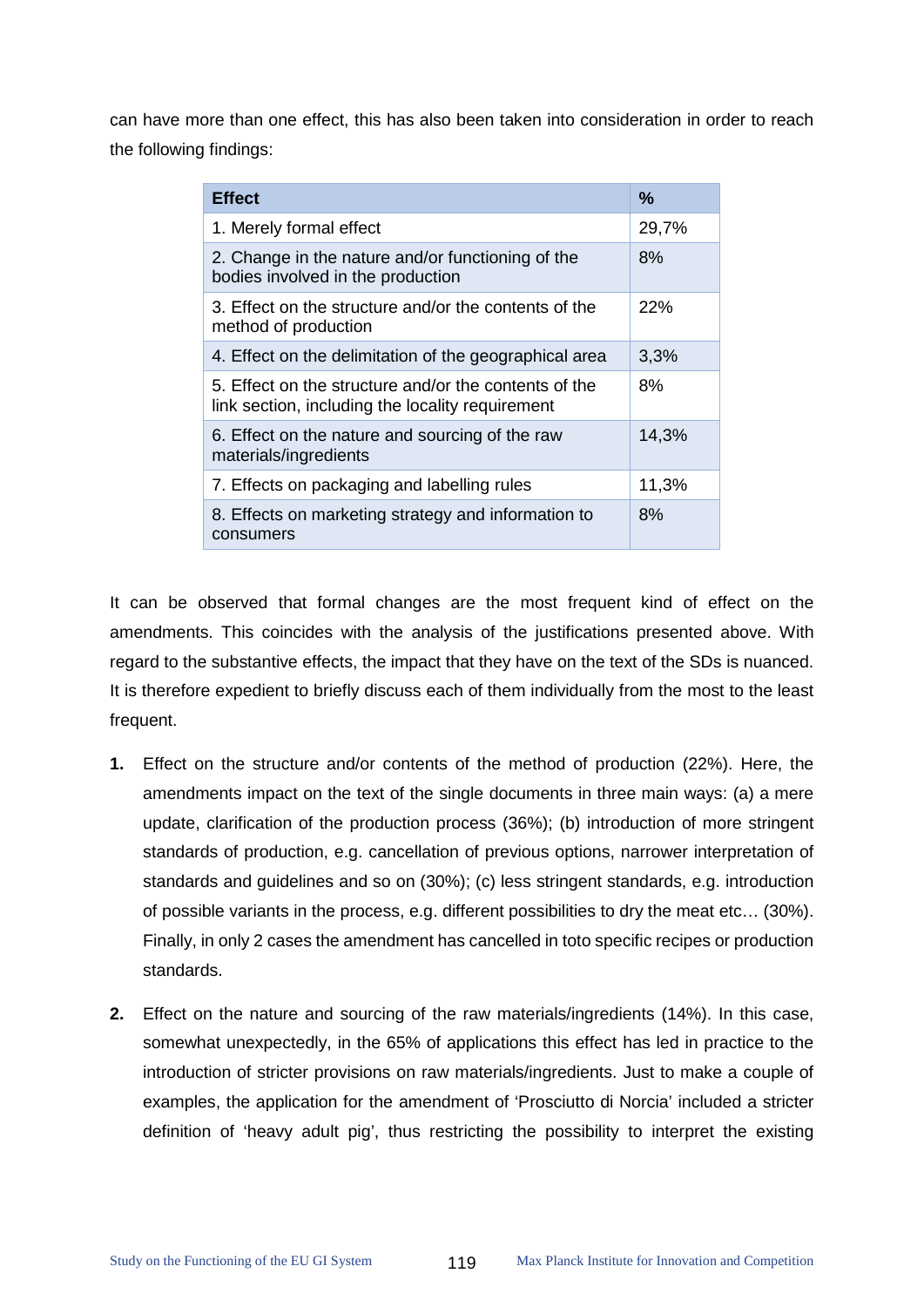standards.<sup>[169](#page-124-0)</sup> In 'Gailtaler Speck', instead, the amendment specified the breeds of pig that can be used in the production of the good, thus limiting the possibility for the producers to choose.[170](#page-124-1) By contrast, only the 15% of the amendments has loosened the requirements concerning the raw materials. For instance, the amendment application of 'Jambon de l'Ardèche' has deleted every limitation regarding the age of the pigs from which the product can be made.[171](#page-124-2) Finally, in the remaining 20% of cases, the amendment rewrote, or updated specific parts of the description of the method of production, without, however, making substantive changes to the regulation.

- **3.** Effects on packaging and labelling rules (11%). In this case, taking into consideration only the rules on labelling, the amendments that led to the introduction or the cancellation of rules on labelling where the most frequent (40% each), whereas the remaining 20% had the effect to merely amend the rules. Instead, effects on packaging were relatively rare. In particular, the analysis has only identified 3 cases in which the amendment has introduced new rules on packaging explicitly stipulating that such operation must take place in the designated area. Instead, in only 1 case the new rules on packaging did not introduce any limitation as to where the operation must be conducted.<sup>[172](#page-124-3)</sup> Finally, no amendments leading to a cancellation of pre-existing rules on packaging have been identified.
- **4.** Effect on the structure and/or the contents of the link section, including the locality requirement. The research has shown that this category of effects is composed by two main sub-categories: on the one hand, amendments that have strengthened and made more detailed the description of the link (24%), e.g. by providing more information on it; on the other, modifications that have loosened the locality requirement (35%), generally by waiving rules on the local sourcing of the raw materials/ingredients. Instead, the analysis has found only 1 case of an amendment that has loosened the link and only one that has strengthened the locality requirement. Finally, the research has also identified amendments that had an effect on the delimitation of the area of production, in particular on narrowing, broadening or clarifying it. However, as long as products Class 1.2 is concerned, these are rare and limited to 1 or 2 examples maximum.
- **5.** Change in the nature and/or functioning of the bodies involved in the production (8%). On the basis of the analysis, this category can be divided into three main subcategories of amendments that: (a) introduce changes in the control bodies (42%); (b) introduce a

<span id="page-124-0"></span><sup>169</sup> Amendment application 'Prosciutto di Norcia PGI' [2009] C71/21, [3.1].

<span id="page-124-1"></span><sup>170</sup> Amendment application 'Gailtaler Speck' [2018] C195/47, [5].

<span id="page-124-2"></span><sup>171</sup> Amendment application 'Jambon de l'Ardèche' [2015] C330/3, [5.2].

<span id="page-124-3"></span><sup>172</sup> Minor amendment application 'Prosciutto di Norcia PGI' [2016] C153/16, [5].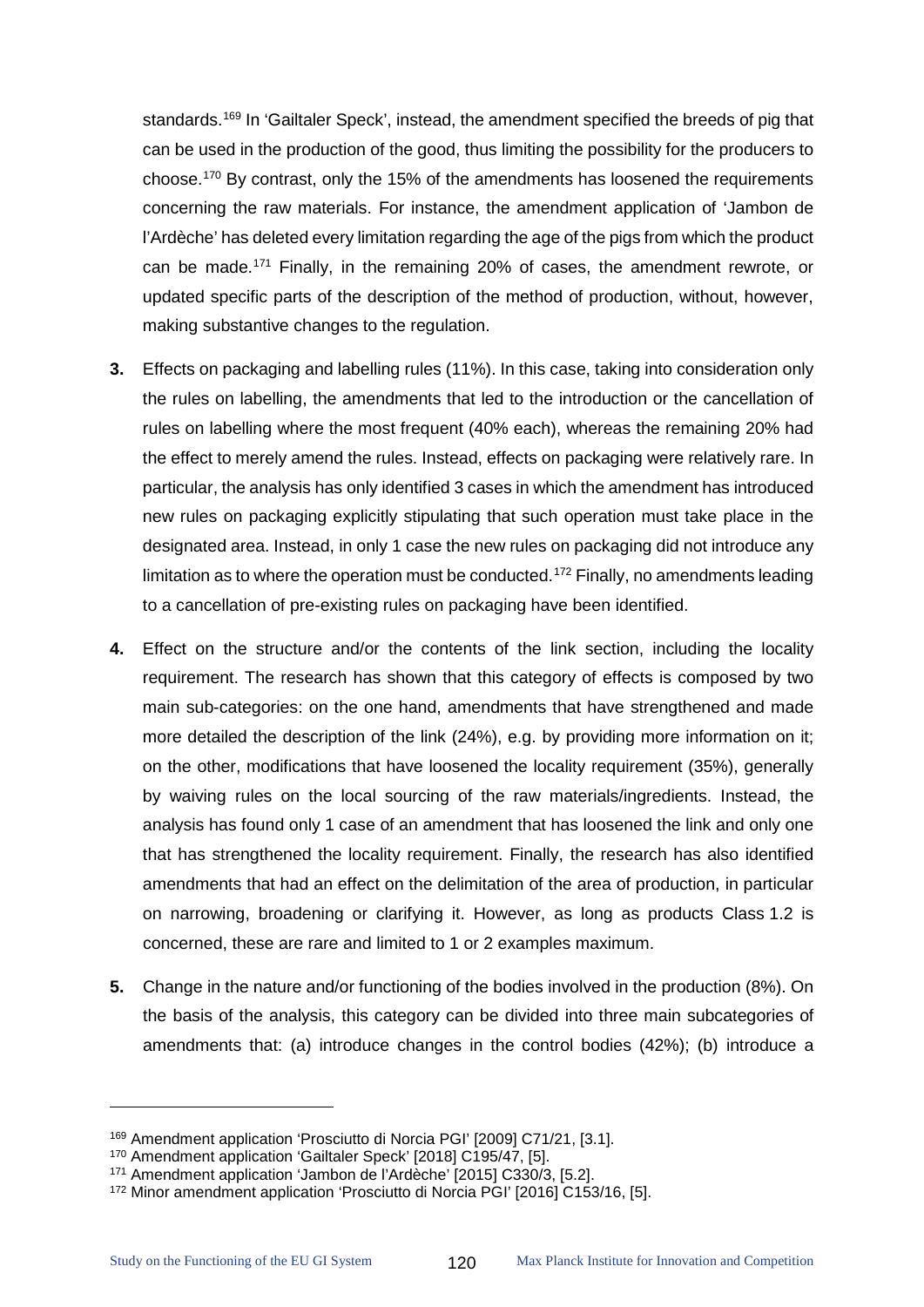structural change in the producers' group (32%); (c) introduce changes in the administration of the production, in the functioning of the quality checks and alike (26%).

**6.** Effects on marketing strategy and information to consumers (8%). The analysis has identified to main subcategories: (a) amendments that have included more variants to the end product, e.g. different cuts, different ingredients etc… and (b) new rules aimed at providing more and/or better information to consumers. As it can be expected, these is a typical effect of the amendments that have also changed or introduced new rules concerning packaging or labelling.

#### **4.2. Impact of the amendments on the structure of the Single Documents**

In this section we will analyse the relationship between the individual amendments and each separate section of the SD, in order to show which sections are the most amended, how the amendments are justified and what effect these have had.

#### **4.2.1. Amendments and sections of the SD**

The table below shows, in percentages, the concentration of the amendments in each section of the SD:

| <b>Single document section</b>       | % of individual amendments |
|--------------------------------------|----------------------------|
| Name of the product                  | 2%                         |
| Description of the product           | 17,9%                      |
| Method of production                 | 31%                        |
| <b>Raw Materials</b>                 | 1,3%                       |
| Proof of origin                      | 6,2%                       |
| Delimitation of geographical<br>area | 4,8%                       |
| Link                                 | 5,5%                       |
| Labelling and Packaging              | 12,4%                      |
| National requirements and<br>others  | 7,5%                       |

This table reveals interesting results that confirm and expand those of the previous Chapter. In particular, these findings reiterate the centrality of the 'description of the product' and of the 'method of production' sections of the SD. Moreover, they show that the 'labelling and packaging' section is often subject to amendments. This can be explained by observing that it underwent a significative evolution from the beginning of the EU *sui generis* GI system, where it was often not included in the summaries and, later, in the SDs, until the current date, where, by contrast, it is always included.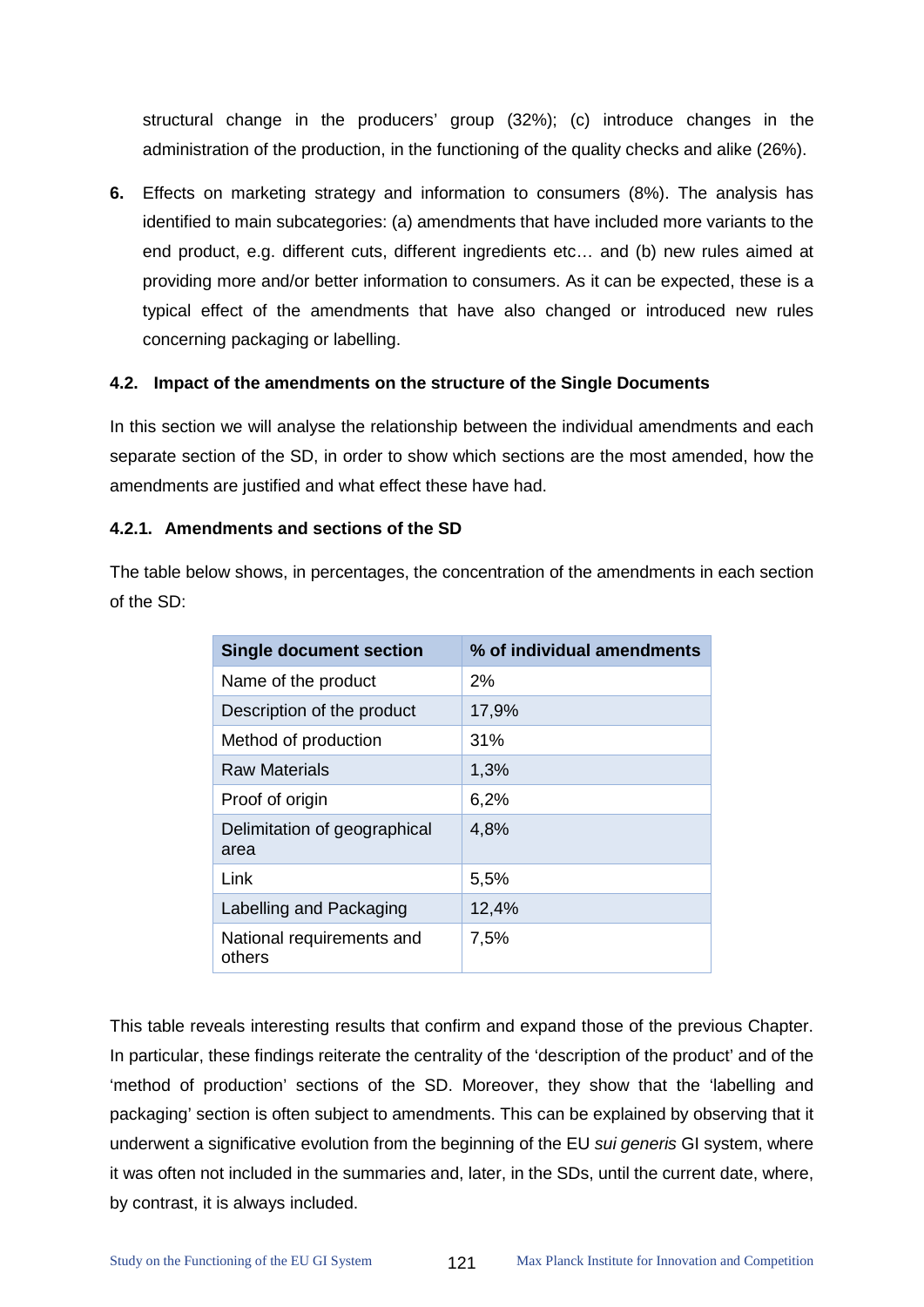# **4.2.2. Sections of the SD and Justifications of the amendments**

The table below show how the amendments to a specific section of the SD is justified. The sections 'National requirements' and 'Others' are not part of the structure of the SDs. However, they do appear in that of the amendment applications, hence they have been included in the analysis.

| <b>Section of</b><br>the<br>specification | <b>Justification</b>                                                                                                                          | No. of<br>results | $\frac{9}{6}$ |
|-------------------------------------------|-----------------------------------------------------------------------------------------------------------------------------------------------|-------------------|---------------|
| Name of the                               | Mere clarifications, simplifications and/or corrections                                                                                       | 2/42              | 4,7%          |
| product                                   | New market standards                                                                                                                          | 1/14              | 7,1%          |
| <b>Description</b>                        | Mere clarifications, simplifications and/or corrections                                                                                       | 15/42             | 35,7%         |
| of the<br>product                         | Introduction or modification of the production method                                                                                         | 3/9               | 33,3%         |
|                                           | Legal or policy related justifications                                                                                                        | 1/19              | 5,2%          |
|                                           | Amendment to the origin link or locality requirement                                                                                          | 2/11              | 18,1%         |
|                                           | Valorisation and/or preservation of the traditional qualities<br>of the products and/or of the practices that are necessary<br>to obtain them | 9/22              | 40,9%         |
|                                           | Technological advancements, new research, more<br>modern production practices                                                                 | 1/13              | 7,6%          |
|                                           | New market standards                                                                                                                          | 5/14              | 35,7%         |
| Method of                                 | Mere clarifications, simplifications and/or corrections                                                                                       | 5/42              | 11,9%         |
| production                                | New market standards                                                                                                                          | 4/14              | 28,5%         |
|                                           | Introduction or modification of the production method                                                                                         | 4/9               | 44,4%         |
|                                           | New hygiene and/or preservation standards                                                                                                     | 2/3               | 66,6%         |
|                                           | Legal or policy related justifications                                                                                                        | 6/19              | 31,5%         |
|                                           | Functioning of the group of applicants                                                                                                        | 2/12              | 16,6%         |
|                                           | Amendment to the origin link or locality requirement                                                                                          | 1/11              | 9%            |
|                                           | Valorisation and/or preservation of the traditional qualities<br>of the products and/or of the practices that are necessary<br>to obtain them | 11/22             | 50%           |
|                                           | Technological advancements, new research, new<br>production practices                                                                         | 10/13             | 76,9%         |
| Raw                                       | Functioning of the group of applicants                                                                                                        | 1/12              | 8,3%          |
| <b>Materials</b>                          | Technological advancements, new research, more<br>modern production practices                                                                 | 1/13              | 7,6%          |
| Proof of                                  | Mere clarifications, simplifications and/or corrections                                                                                       | 4/42              | 9,5%          |
| origin                                    | Legal or policy related justifications                                                                                                        | 1/19              | 5,2%          |
|                                           | Functioning of the group of applicants                                                                                                        | 3/12              | 25%           |
|                                           | New market standards                                                                                                                          | 1/14              | 7,1%          |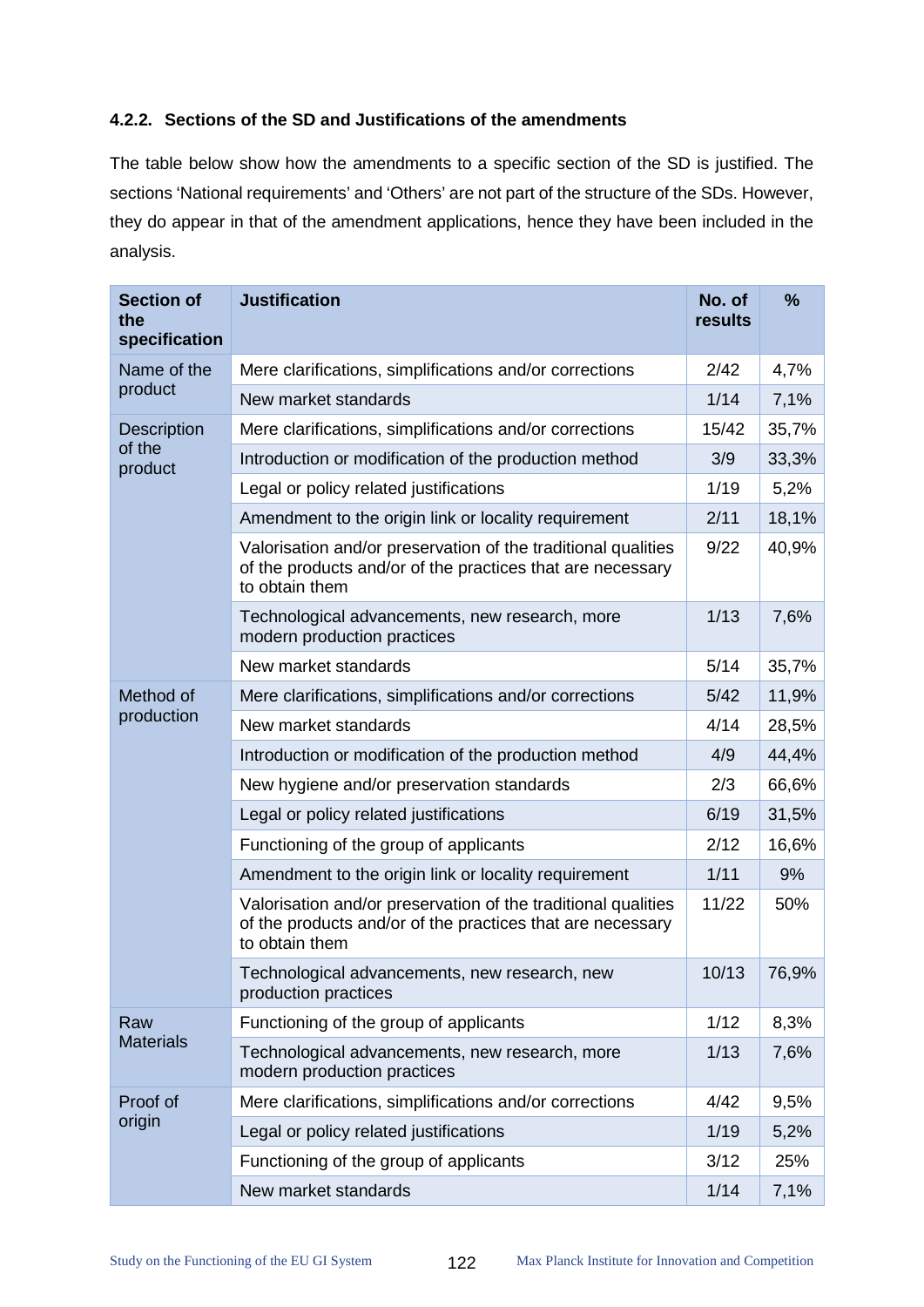| <b>Delimitation</b>       | Mere clarifications, simplifications and/or corrections                                                                                       | 2/42 | 4,7%  |
|---------------------------|-----------------------------------------------------------------------------------------------------------------------------------------------|------|-------|
| of geogra-<br>phical area | Amendment to the origin link or locality requirement                                                                                          | 3/11 | 27,2% |
| Link                      | Mere clarifications, simplifications and/or corrections                                                                                       | 4/42 | 9,5%  |
|                           | Functioning of the group of applicants                                                                                                        | 1/12 | 8,3%  |
|                           | Amendment to the origin link or locality requirement                                                                                          | 5/11 | 45,4% |
| Labelling and             | Mere clarifications, simplifications and/or corrections                                                                                       | 4/42 | 9,5%  |
| Packaging                 | Functioning of the group of applicants                                                                                                        | 2/12 | 16,6% |
|                           | Legal or policy related justifications                                                                                                        | 7/19 | 36,8% |
|                           | Valorisation and/or preservation of the traditional qualities<br>of the products and/or of the practices that are necessary<br>to obtain them | 1/22 | 4,5%  |
|                           | New market standards                                                                                                                          | 4/14 | 28,5% |
| <b>National</b>           | Mere clarifications, simplifications and/or corrections                                                                                       | 6/42 | 14,2% |
| requirements<br>and other | Functioning of the group of applicants                                                                                                        | 6/12 | 50%   |
|                           | Legal or policy related justifications                                                                                                        | 4/19 | 21%   |
|                           | New hygiene and/or preservation standards                                                                                                     | 1/3  | 33,3% |
|                           | Valorisation and/or preservation of the traditional qualities<br>of the products and/or of the practices that are necessary<br>to obtain them | 1/22 | 4,5%  |
|                           | New market standards                                                                                                                          | 2/14 | 14,2% |

This table reveals interesting details concerning the impact of the amendments on the single documents. Limiting our comments to the most relevant results, it can be observed that:

- **1.** The majority of the amendments justified by the need of introducing 'clarifications', i.e. the most relevant justification from a quantitative perspective, have been found in the 'Description of the Product' section (36%). This reflects some of the findings of the previous chapter where it was shown that this section is probably the one that has developed the most since the adoption of regulation 2081/1992, gradually becoming more detailed and complete.
- **2.** The amendments justified by changes in the law, policy guidelines etc… can mostly be found in the 'Labelling and Packaging' section (37%) and in the residual sections 'National Requirements' and 'Other' of the specification. As to the latter, some examples can clarify their functions. For instance, the amendment application for 'Boudin Blanc de Rethel' in the 'Others' section states that the indication of the national competent authority has been added to the specification following the requirements of Regulation 1151/2012.<sup>[173](#page-127-0)</sup> Instead,

<span id="page-127-0"></span><sup>173</sup> Amendment application 'Boudin Blanc de Rethel' [2018] C97/13 [5.5].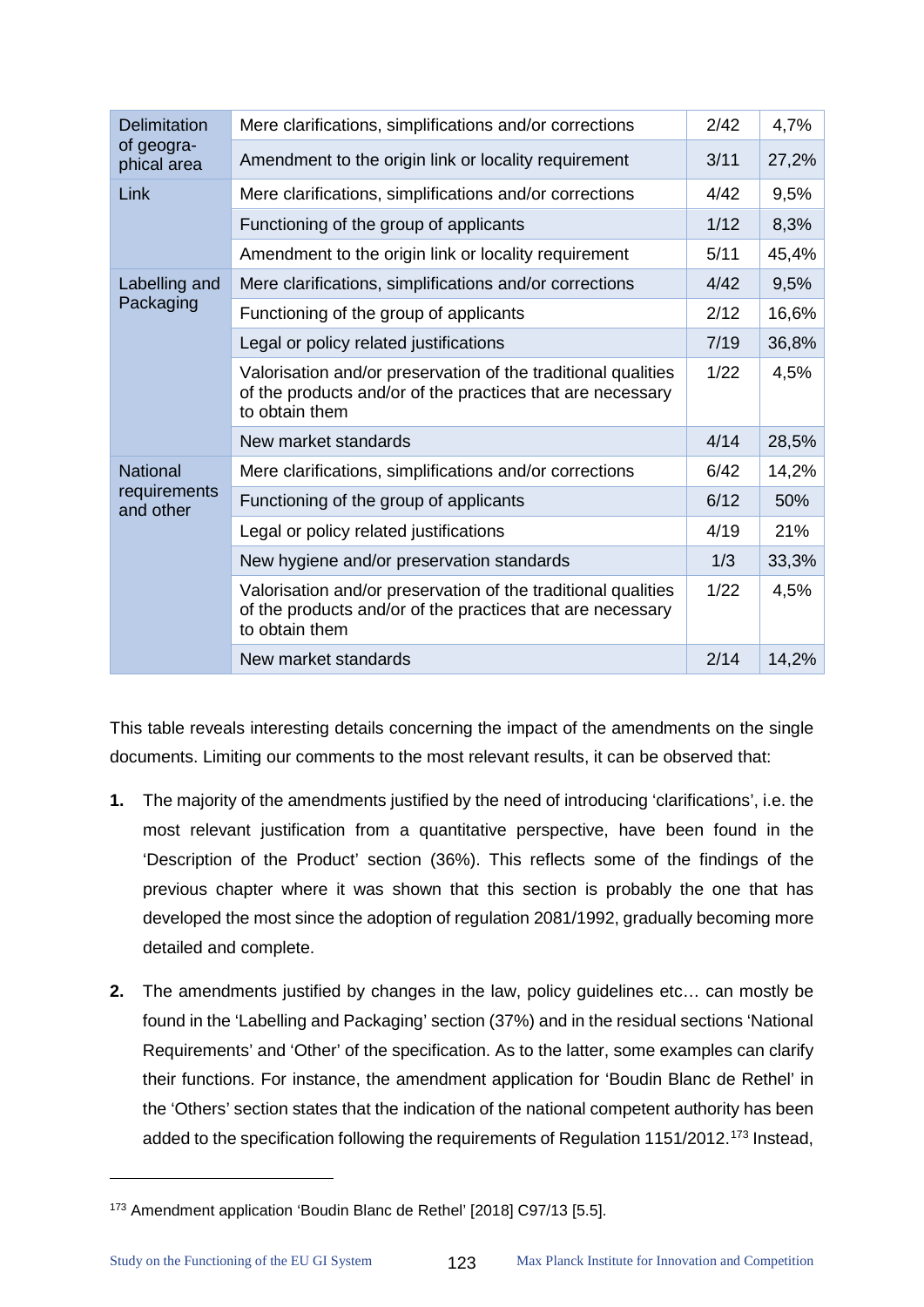'Jamón de Trevélez' in the 'National Requirements' section indicates that some modifications were made to bring the single document up to date with the relevant national provisions.[174](#page-128-0)

- **3.** The section 'Other' of the amendment application also features most of the modifications that are linked to the 'functioning' of the applicants' group (50%). This can be explained by observing that this justification is generally related to the adoption of administrative or bureaucratic rules related to the functioning of the group, the tracking process and other issues related to the practice of the production rather than to the product itself.
- **4.** Unsurprisingly, the amendments justified by the need to introduce or modification to the production method intervened in particular on the contents of the sections 'Method of Production' (44%) and 'Description of the Product (33%).
- **5.** The amendments based on the need to introduce or update the hygiene or preservation standards have been found mainly in the 'Method of Production' section. They are, however, very rare as the figures show.
- **6.** The amendments made to introduce new production techniques or, in general, to adopt innovative solutions are included in the 'Method of Production' section in more than  $\frac{3}{4}$  of the times (77%), as it could be expected.
- **7.** The 45% of the amendments that have as justification the need to modify and/or clarify the origin link and/or the locality requirement are found in the 'Link' section. One could expect this figure to be higher. However, the research shows that a relevant percentage of amendments with this justification can also be found in the 'Delimitation of the Geographical Area' and in the 'Description of the Product' sections in the 27% and the 18% of cases respectively.
- **8.** Unsurprisingly, the justification 'valorisation and/or preservation of the traditional qualities of the products and/or of the practices that are necessary to obtain them' can be found almost exclusively in the Method of Production' (50%) and 'Description of the Product' (40%) sections.
- **9.** The amendments justified by the need to bring the single document up to date with new market standards, including the will to provide consumers with more detailed information can be found predominantly in the 'Labelling and Packaging' (29%) and in the 'Description of the Product' sections (38%).

<span id="page-128-0"></span><sup>174</sup> Amendment application 'Jamón de Trévelez' [2013] C179/42, [3.7].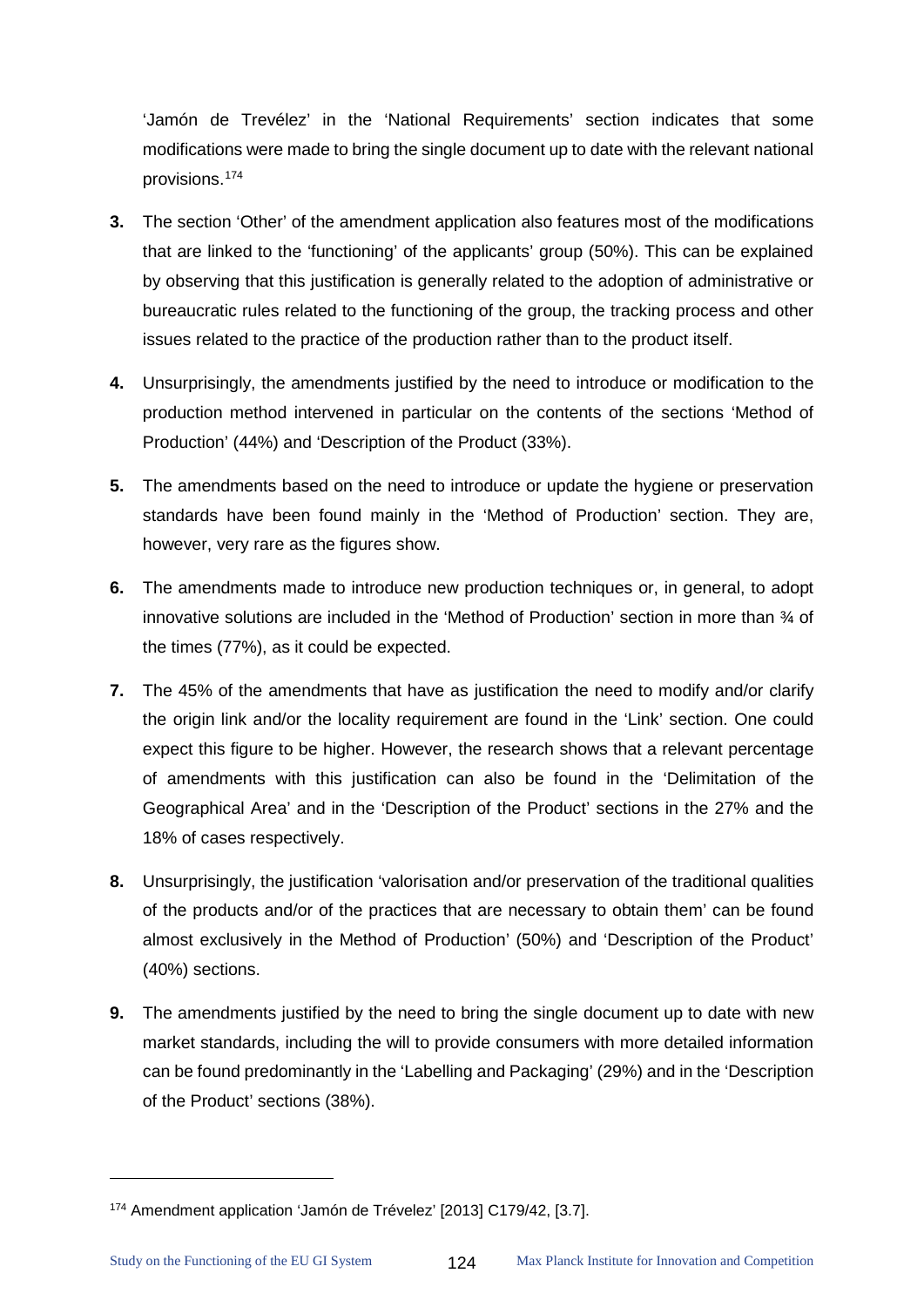**10.** Finally, as mentioned above, justifications based on sustainability and environmental concerns are completely absent from the text of the amendment applications

# **4.2.3. Sections of the SD and Effects of the amendments**

The table below shows, in percentages, the effects that are more frequent on a specific section of the specification.

| <b>Section of the</b><br>specification | <b>Effect</b>                                                                                          | $\frac{9}{6}$ |
|----------------------------------------|--------------------------------------------------------------------------------------------------------|---------------|
| Name of the product                    | Merely formal effect                                                                                   | 100%          |
| <b>Description of the</b><br>product   | Merely formal effect                                                                                   | 31,4%         |
|                                        | Effect on the structure and/or the contents of the<br>method of production                             | 20%           |
|                                        | Effect on the structure and/or the contents of the<br>link section, including the locality requirement | 8,5%          |
|                                        | Effect on the nature and sourcing of the raw<br>materials/ingredients                                  | 22,8%         |
|                                        | Effects on marketing strategy and information to<br>consumers                                          | 17,1%         |
| <b>Method of production</b>            | Merely formal effect                                                                                   | 16,3%         |
|                                        | Change in the nature and/or functioning of the<br>bodies involved in the production                    | 4%            |
|                                        | Effect on the structure and/or the contents of the<br>method of production                             | 51%           |
|                                        | Effect on the nature and sourcing of the raw<br>materials/ingredients                                  | 20,4%         |
|                                        | Effects on packaging and labelling rules                                                               | 2%            |
|                                        | Effects on marketing strategy and information to<br>consumers                                          | 6,1%          |
| <b>Raw Materials</b>                   | Effect on the nature and sourcing of the raw<br>materials/ingredients                                  | 100%          |
| Proof of origin                        | Merely formal effect                                                                                   | 33,3%         |
|                                        | Change in the nature and/or functioning of the<br>bodies involved in the production                    | 44,4%         |
|                                        | Effect on the structure and/or the contents of the<br>method of production                             | 11,1%         |
|                                        | Effects on packaging and labelling rules                                                               | 11,1%         |
| <b>Delimitation of</b>                 | Merely formal effect                                                                                   | 23,5%         |
| geographical area                      | Effect on the delimitation of the geographical<br>area                                                 | 29,4%         |
|                                        | Effect on the structure and/or the contents of the<br>link section, including the locality requirement | 47%           |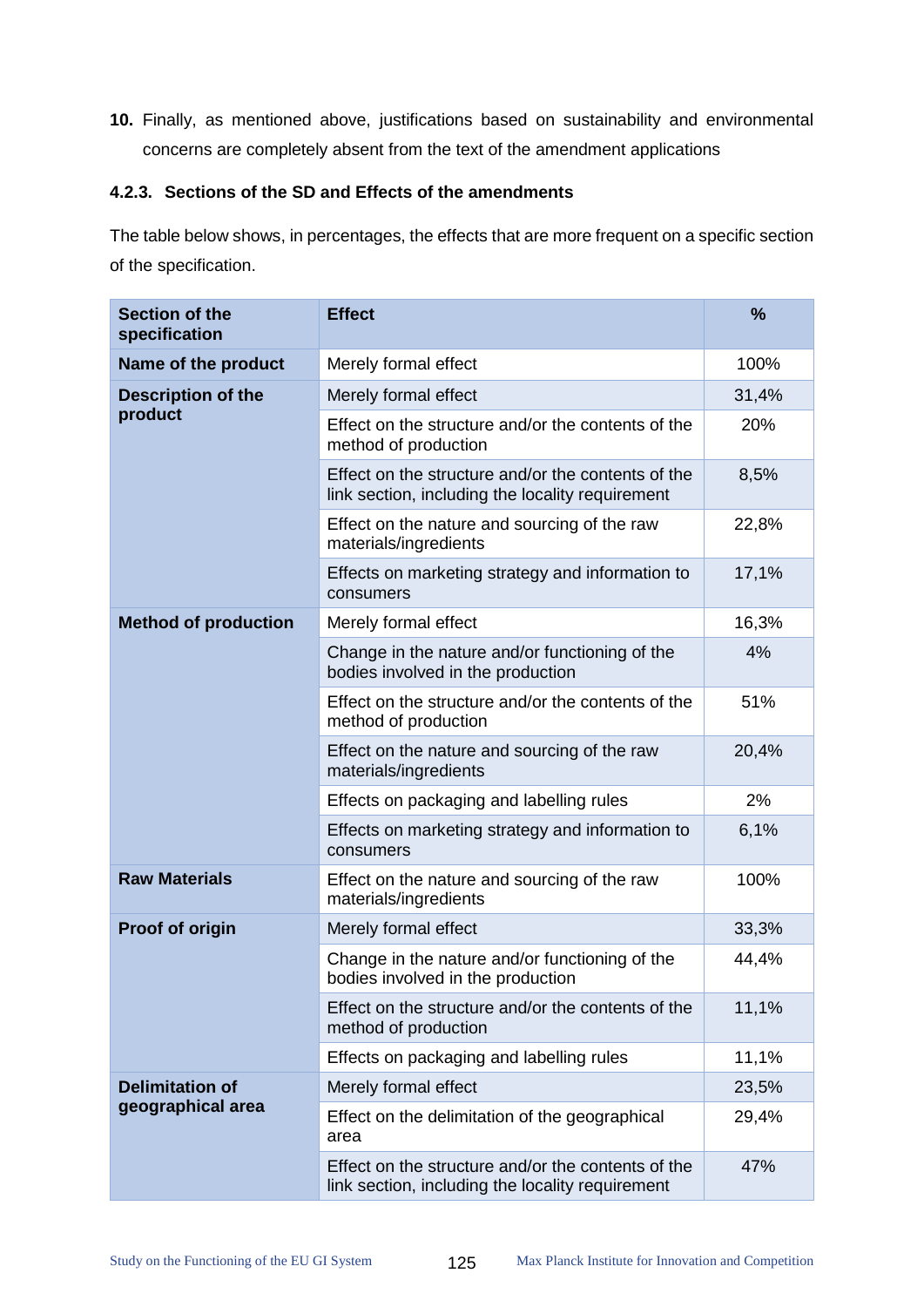| Link                                     | Merely formal effect                                                                                   | 14,7% |
|------------------------------------------|--------------------------------------------------------------------------------------------------------|-------|
|                                          | Effect on the structure and/or the contents of the<br>link section, including the locality requirement | 85,7% |
| <b>Labelling / Packaging</b>             | Merely formal effect                                                                                   | 21%   |
|                                          | Effects on packaging and labelling rules                                                               | 68,4% |
|                                          | Effects on marketing strategy and information to<br>consumers                                          | 10,5% |
| <b>National requirements</b><br>& others | Merely formal effect                                                                                   | 50%   |
|                                          | Change in the nature and/or functioning of the<br>bodies involved in the production                    | 35%   |
|                                          | Effects on packaging and labelling rules                                                               | 5%    |
|                                          | Effects on marketing strategy and information to<br>consumers                                          | 10%   |

Although some of these results look unsurprising, there are nonetheless some findings that deserve attention to the extent that confirm some of the findings of the previous chapter and, generally speaking, illustrate the complex nature of the SDs and of its evolution. In particular, these figures show that the scope of the 'Description of the Product' and 'Method of Production' sections can be in practice very broad and encompass various profiles of the product and of the production that one can expect to find in other sections.

For instance, with regard to the former, the 20% of the identified effects focuses on the method of production. As an example, the amendment mentioned above concerning Schwarzwälder Schinken according to which the smoking of the product must be done using exclusively fir wood or fir wood sawdust from the Black Forest was presented as a modification to the 'Description of the product' and not to the 'Method of Production' section.[175](#page-130-0) Furthermore, the 23% of individual amendments have an effect on the choice and/or origin of the raw materials/ingredients. For instance, the amendment to Galtailer Speck, mentioned above.<sup>[176](#page-130-1)</sup> that specified the breeds of pig that can be used in the production, is included in the application as a modification of the 'Description of the Product' section.

With regard to the Method of production section, instead, the analysis shows that while the majority of the amendments, as expected, have an effect on the structure of the method of production, the 20% of them concerns the raw materials. For instance, the amendment application of Saucisson de l'Ardèche modifies rules on the age and weight of the pigs from which the product can be made.<sup>[177](#page-130-2)</sup>

 $\ddot{\phantom{a}}$ 

<span id="page-130-0"></span><sup>175</sup> Amendment application 'Schwarzwälder Schinken PGI'(fn. 165) [3].

<span id="page-130-1"></span><sup>&</sup>lt;sup>176</sup> Amendment application 'Gailtaler Speck' (fn 172) [5].

<span id="page-130-2"></span><sup>177</sup> Amendment application 'Jambon de l'Ardèche' (fn. 173) [5.2].